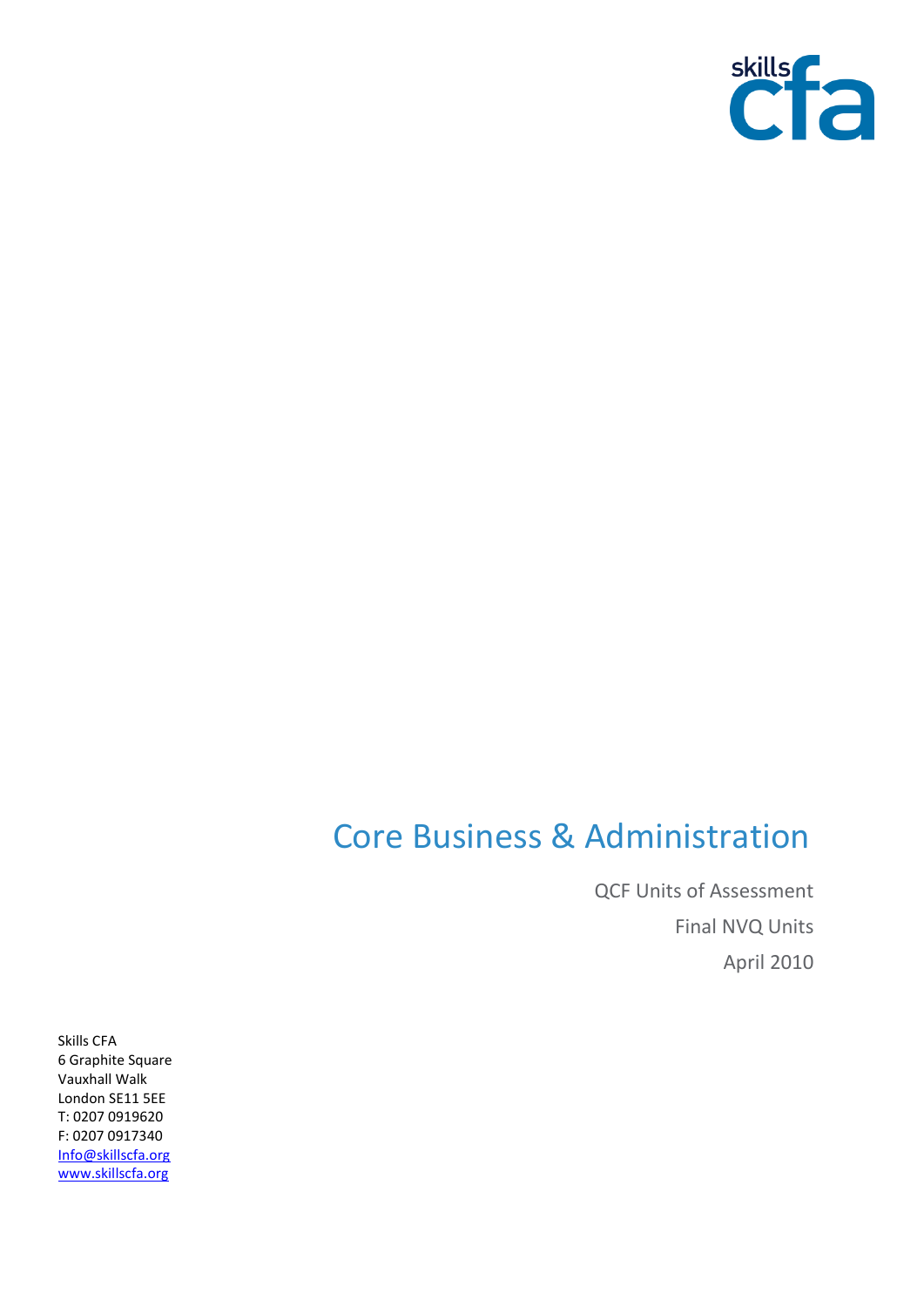

## **Contents**

| No.  | <b>Title</b>                                                               | Page No.       |  |
|------|----------------------------------------------------------------------------|----------------|--|
| Q102 | Improve own performance in a business environment                          | $\mathbf{1}$   |  |
| Q101 | Manage own performance in a business environment                           | $\overline{3}$ |  |
| Q104 | Solve business problems                                                    | 6              |  |
| Q103 | Work in a business environment                                             | 8              |  |
| Q105 | Work with other people in a business environment                           | 11             |  |
| Q202 | Improve own performance in a business environment                          | 14             |  |
| Q201 | Manage own performance in a business environment                           | 16             |  |
| Q204 | Solve business problems                                                    | 19             |  |
| Q203 | Work in a business environment                                             | 22             |  |
| Q205 | Work with other people in a business environment                           | 26             |  |
| Q306 | Contribute to decision-making in a business environment                    | 30             |  |
| Q302 | Evaluate and improve own performance in a business environment             | 33             |  |
| Q301 | Manage own performance in a business environment                           | 36             |  |
| Q307 | Negotiate in a business environment                                        | 40             |  |
| Q304 | Solve business problems                                                    | 43             |  |
| Q308 | Supervise a team in a business environment                                 | 46             |  |
| Q303 | Work in a business environment                                             | 50             |  |
| Q305 | Work with other people in a business environment                           | 55             |  |
| Q405 | Assess, manage and monitor risk in a business environment                  | 59             |  |
| Q402 | Evaluate and improve own performance in a business environment             | 61             |  |
| Q406 | Evaluate and solve business problems                                       | 64             |  |
| Q407 | Make decisions in a business environment                                   | 68             |  |
| Q401 | Manage and be accountable for own performance in a business<br>environment |                |  |
| Q408 | Negotiate in a business environment                                        | 75             |  |
| Q404 | Support sustainability in a business environment                           |                |  |
| Q403 | Support the purpose and values of an organisation                          | 83             |  |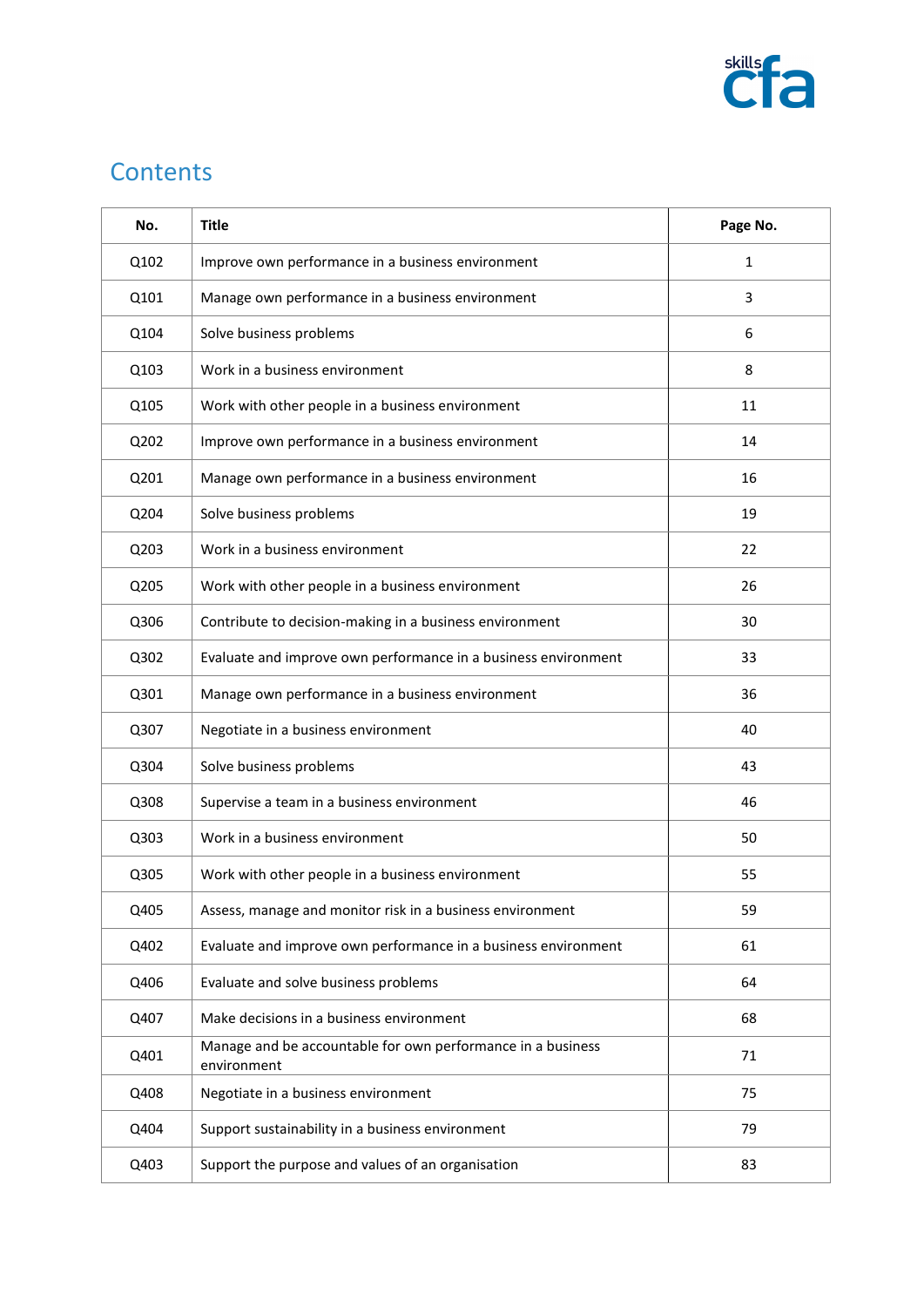

| <b>Title</b>                                            | Improve own performance in a business environment |                                                                                                                                                                                                                                                                                                                                                                |
|---------------------------------------------------------|---------------------------------------------------|----------------------------------------------------------------------------------------------------------------------------------------------------------------------------------------------------------------------------------------------------------------------------------------------------------------------------------------------------------------|
| <b>Skills CFA Unit</b><br>No.                           | Q102                                              |                                                                                                                                                                                                                                                                                                                                                                |
| <b>WBA Unit No.</b>                                     | T/601/2448                                        |                                                                                                                                                                                                                                                                                                                                                                |
| <b>Level</b>                                            | 1                                                 |                                                                                                                                                                                                                                                                                                                                                                |
| <b>Credit Value</b>                                     | 1                                                 |                                                                                                                                                                                                                                                                                                                                                                |
| <b>GLH</b>                                              | 7                                                 |                                                                                                                                                                                                                                                                                                                                                                |
| <b>Learning Outcomes</b>                                |                                                   | <b>Assessment Criteria</b>                                                                                                                                                                                                                                                                                                                                     |
| The learner will                                        |                                                   | The learner can                                                                                                                                                                                                                                                                                                                                                |
| 1. Understand how to improve own<br>performance         |                                                   | 1.1 Outline the purpose of<br>continuously improving work<br>1.2 Explain the purpose of accepting<br>feedback from others<br>1.3 Explain how learning and<br>development can improve own<br>work, benefit an organisation,<br>and further own career<br>1.4 Outline possible career<br>progression routes<br>1.5 Outline possible development<br>opportunities |
| 2. Understand a learning plan                           |                                                   | 2.1 Describe the purpose of creating<br>a learning plan<br>2.2 State the benefits of a learning<br>plan<br>2.3 Describe how to maintain a<br>learning plan<br>3.1 Accept feedback from other                                                                                                                                                                   |
| 3. Be able to improve own<br>performance using feedback |                                                   | people<br>3.2 Use feedback to agree ways to<br>improve own work<br>3.3 Complete work using feedback<br>given                                                                                                                                                                                                                                                   |
| 4. Be able to use a learning plan                       |                                                   | 4.1 Set a learning plan to improve<br>own work<br>4.2 Follow a learning plan for own<br>work<br>4.3 Review progress with own<br>learning plan<br>4.4 Agree further learning, if<br>required                                                                                                                                                                    |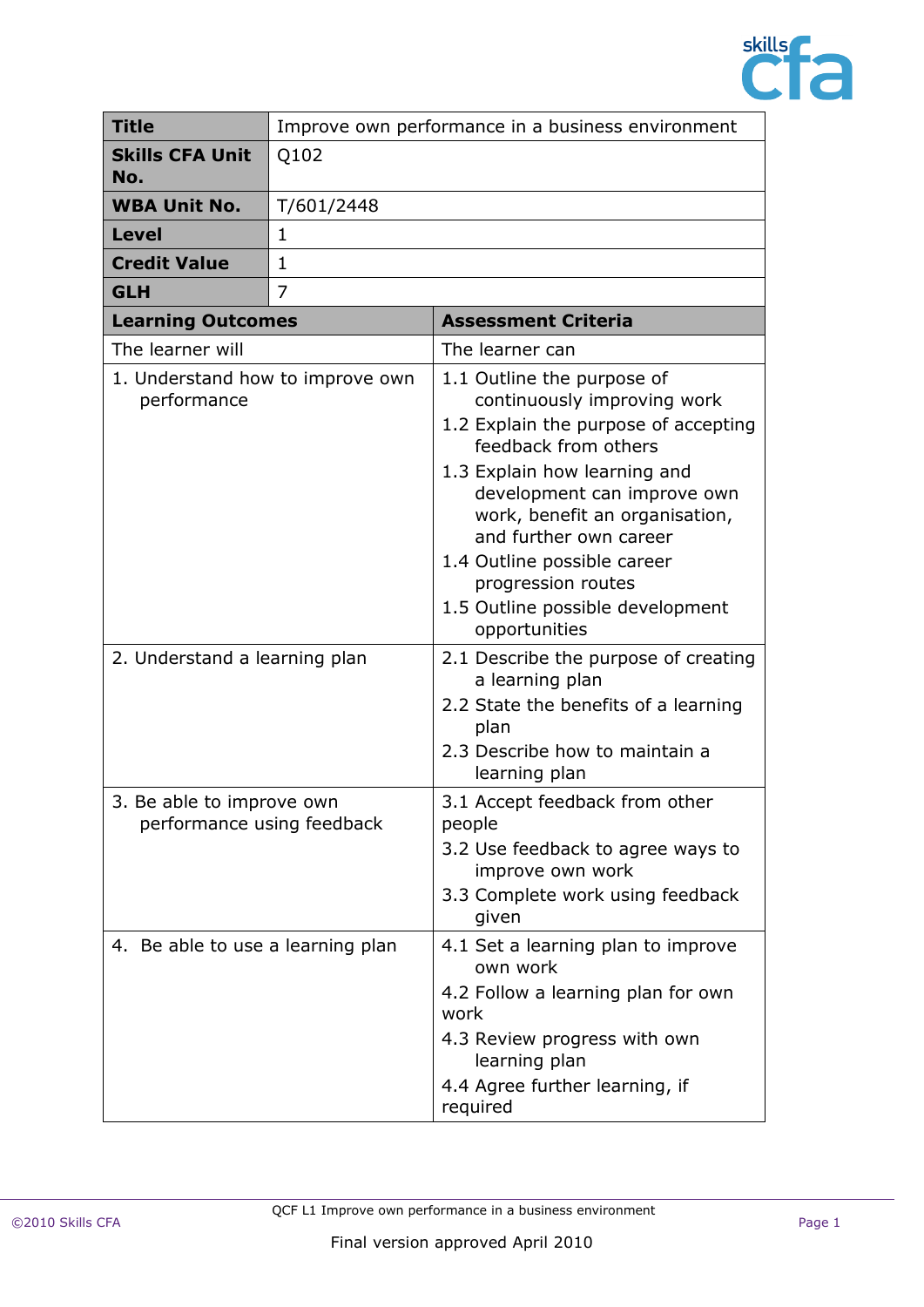

| <b>Additional Information about the unit</b>                                                                                                                        |                                                                                                                                                                                              |  |
|---------------------------------------------------------------------------------------------------------------------------------------------------------------------|----------------------------------------------------------------------------------------------------------------------------------------------------------------------------------------------|--|
| Unit purpose and aim(s)                                                                                                                                             | This unit is about ways of improving<br>work performance to be able to<br>work more effectively with other<br>people in a business environment,<br>and also develop career<br>opportunities. |  |
| Unit expiry date                                                                                                                                                    | 31 December 2013                                                                                                                                                                             |  |
| Details of the relationship between<br>the unit and relevant national<br>occupational standards or other<br>professional standards or curricula<br>(if appropriate) | <b>Skills CFA</b>                                                                                                                                                                            |  |
| Assessment requirements or<br>guidance specified by a sector or<br>regulatory body (if appropriate)                                                                 | <b>Assessment Strategy</b>                                                                                                                                                                   |  |
| Support for the unit from an SSC or<br>other appropriate body (if required)                                                                                         | <b>Skills CFA</b>                                                                                                                                                                            |  |
| Location of the unit within the<br>subject/sector classification system                                                                                             | 15. Business, Administration and<br>Law<br>15.2 Administration                                                                                                                               |  |
| Name of the organisation<br>submitting the unit                                                                                                                     | <b>Skills CFA</b>                                                                                                                                                                            |  |
| Availability for use                                                                                                                                                | Shared                                                                                                                                                                                       |  |
| Unit available from                                                                                                                                                 | 1 August 2010                                                                                                                                                                                |  |
| Unit guided learning hours                                                                                                                                          | $\overline{7}$                                                                                                                                                                               |  |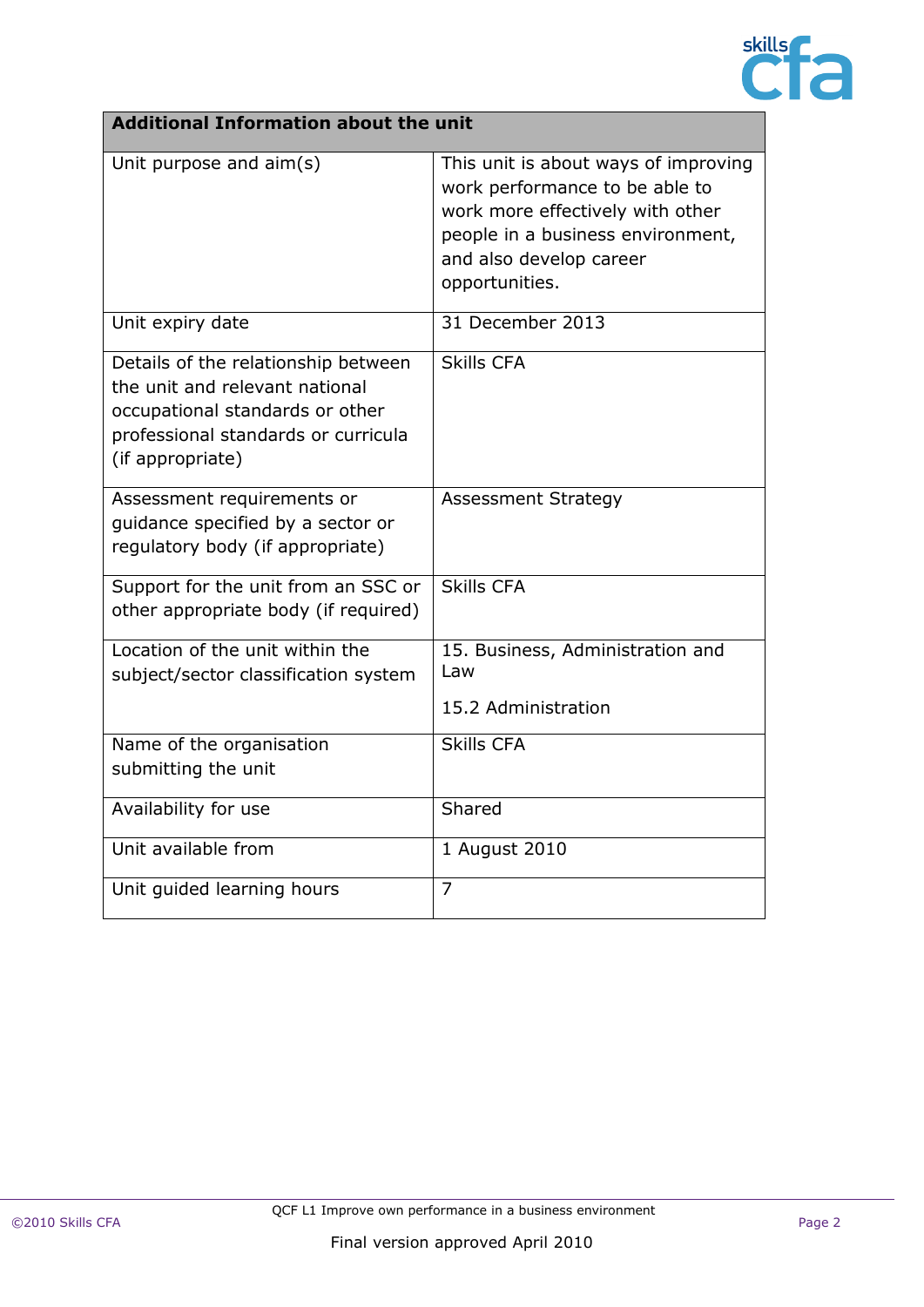

| <b>Title</b>                                                                                                                         | Manage own performance in a business environment                       |                                                                                                                                                                                                                                                                                                                                                                                                                                                                                                                                                                                                                                                            |  |
|--------------------------------------------------------------------------------------------------------------------------------------|------------------------------------------------------------------------|------------------------------------------------------------------------------------------------------------------------------------------------------------------------------------------------------------------------------------------------------------------------------------------------------------------------------------------------------------------------------------------------------------------------------------------------------------------------------------------------------------------------------------------------------------------------------------------------------------------------------------------------------------|--|
| <b>Skills CFA Unit</b><br>No.                                                                                                        | Q101                                                                   |                                                                                                                                                                                                                                                                                                                                                                                                                                                                                                                                                                                                                                                            |  |
| <b>WBA Unit No.</b>                                                                                                                  | M/601/2447                                                             |                                                                                                                                                                                                                                                                                                                                                                                                                                                                                                                                                                                                                                                            |  |
| <b>Level</b>                                                                                                                         | $\mathbf{1}$                                                           |                                                                                                                                                                                                                                                                                                                                                                                                                                                                                                                                                                                                                                                            |  |
| <b>Credit Value</b>                                                                                                                  | $\overline{2}$                                                         |                                                                                                                                                                                                                                                                                                                                                                                                                                                                                                                                                                                                                                                            |  |
| <b>GLH</b>                                                                                                                           | 14                                                                     |                                                                                                                                                                                                                                                                                                                                                                                                                                                                                                                                                                                                                                                            |  |
| <b>Learning Outcomes</b>                                                                                                             |                                                                        | <b>Assessment Criteria</b>                                                                                                                                                                                                                                                                                                                                                                                                                                                                                                                                                                                                                                 |  |
| The learner will                                                                                                                     |                                                                        | The learner can                                                                                                                                                                                                                                                                                                                                                                                                                                                                                                                                                                                                                                            |  |
| 1. Understand how to be<br>responsible for own work<br>Understand how to behave in a<br>2.<br>way that supports effective<br>working |                                                                        | 1.1 Outline how to listen to and<br>follow instructions<br>1.2 Outline how to plan own work<br>1.3 Describe the purpose and<br>benefits of how to manage time<br>to plan work<br>1.4 State the purpose of keeping<br>other people informed about<br>progress<br>1.5 Outline ways of asking for help<br>if needed<br>1.6 State the purpose and benefits<br>of recognising and learning from<br>mistakes<br>1.7 Outline guidelines, procedures<br>and codes of practice that are<br>relevant to own work<br>2.1 Outline the purpose of setting<br>achievable standards for own<br>work<br>2.2 State the benefits of being<br>ready to take on new challenges |  |
|                                                                                                                                      |                                                                        | and adapt to change<br>2.3 Explain the purpose and<br>benefits of treating others with<br>honesty, respect and<br>consideration                                                                                                                                                                                                                                                                                                                                                                                                                                                                                                                            |  |
|                                                                                                                                      |                                                                        | 2.4 Outline types of behaviour at<br>work that show honesty, respect<br>and consideration and those<br>that do not<br>2.5 Explain why own behaviour in                                                                                                                                                                                                                                                                                                                                                                                                                                                                                                     |  |
|                                                                                                                                      | 3. Be able to take responsibility for<br>own work, supported by others | the workplace is important<br>3.1 Accept and follow instructions<br>for work checking any points, if                                                                                                                                                                                                                                                                                                                                                                                                                                                                                                                                                       |  |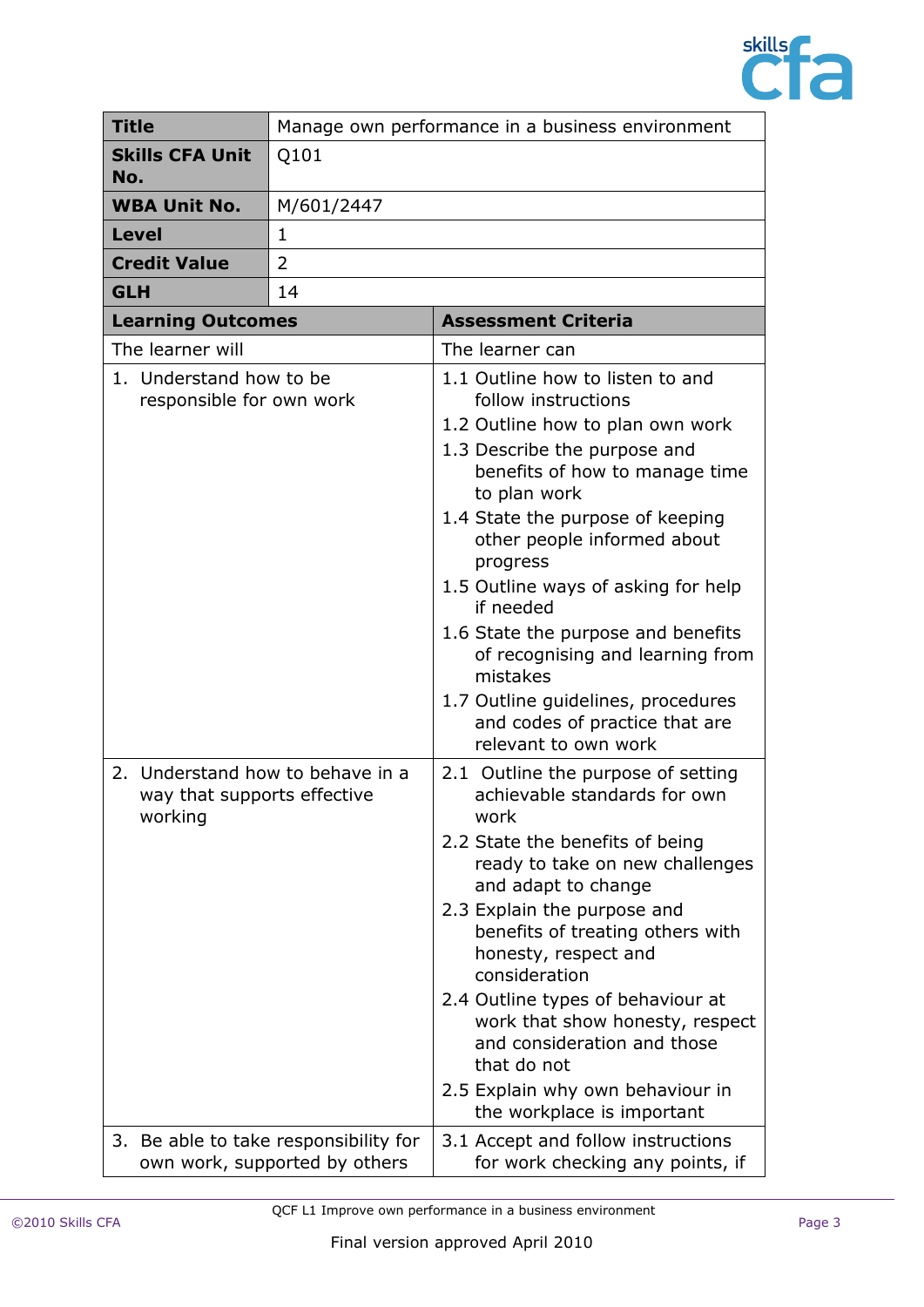

|                                                       | required                                                                                            |
|-------------------------------------------------------|-----------------------------------------------------------------------------------------------------|
|                                                       | 3.2 Agree how to make best use of<br>own time and the working<br>methods to be used                 |
|                                                       | 3.3 Report any problems, using the<br>support of other people, when<br>necessary                    |
|                                                       | 3.4 Keep other people informed of<br>progress                                                       |
|                                                       | 3.5 Take responsibility for own work<br>and accept responsibility for any<br>mistakes made          |
|                                                       | 3.6 Follow agreed work guidelines,<br>procedures and, where needed,<br>codes of practice            |
| 4. Behave in a way that supports<br>effective working | 4.1 Set achievable standards for<br>own work and show<br>commitment in achieving these<br>standards |
|                                                       | 4.2 Show understanding of own<br>needs and rights in work tasks                                     |
|                                                       | 4.3 Agree to take on new<br>challenge(s), with support from<br>others                               |
|                                                       | 4.4 Make changes to own way of<br>working, if required                                              |
|                                                       | 4.5 Complete own work, treating<br>other people with honesty,<br>respect and consideration          |

| Additional Information about the unit                                                                                                                               |                                                                                                                                                      |  |
|---------------------------------------------------------------------------------------------------------------------------------------------------------------------|------------------------------------------------------------------------------------------------------------------------------------------------------|--|
| Unit purpose and aim(s)                                                                                                                                             | This unit is about managing work in<br>a way that makes sure you will be<br>able to work effectively with other<br>people in a business environment. |  |
| Unit expiry date                                                                                                                                                    | 31 December 2013                                                                                                                                     |  |
| Details of the relationship between<br>the unit and relevant national<br>occupational standards or other<br>professional standards or curricula<br>(if appropriate) | <b>Skills CFA</b>                                                                                                                                    |  |
| Assessment requirements or                                                                                                                                          | <b>Assessment Strategy</b>                                                                                                                           |  |

QCF L1 Improve own performance in a business environment COLLET improve own performance in a business environment express of Page 4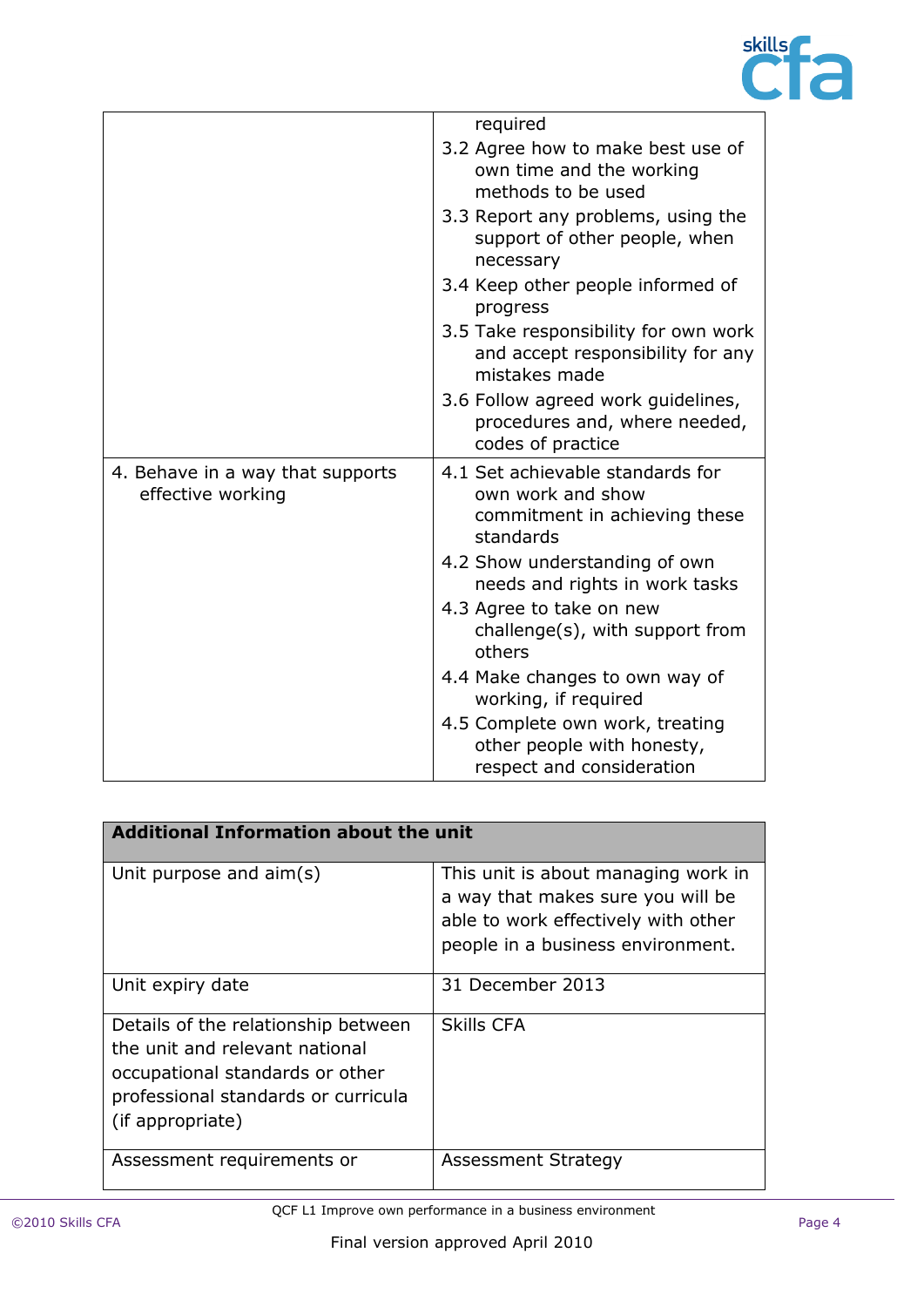

| quidance specified by a sector or<br>regulatory body (if appropriate)       |                                                                |
|-----------------------------------------------------------------------------|----------------------------------------------------------------|
| Support for the unit from an SSC or<br>other appropriate body (if required) | Skills CFA                                                     |
| Location of the unit within the<br>subject/sector classification system     | 15. Business, Administration and<br>Law<br>15.2 Administration |
| Name of the organisation<br>submitting the unit                             | <b>Skills CFA</b>                                              |
| Availability for use                                                        | Shared                                                         |
| Unit available from                                                         | 1 August 2010                                                  |
| Unit guided learning hours                                                  | 10                                                             |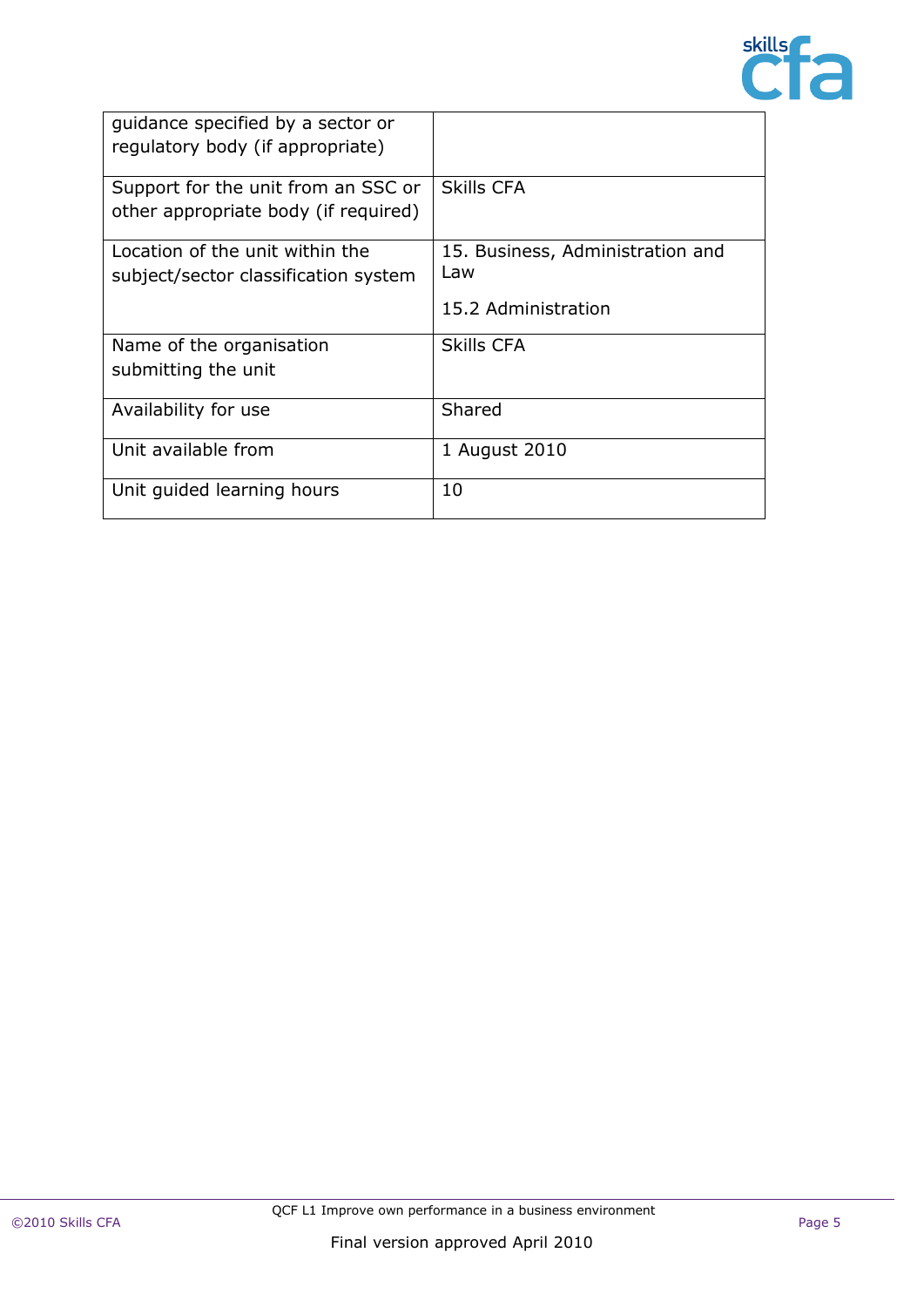

| <b>Title</b>                                                                 |                          | Solve business problems |                                                                                                                                                                                            |  |
|------------------------------------------------------------------------------|--------------------------|-------------------------|--------------------------------------------------------------------------------------------------------------------------------------------------------------------------------------------|--|
| <b>Skills CFA Unit</b><br>No.                                                |                          | Q104                    |                                                                                                                                                                                            |  |
|                                                                              | <b>WBA Unit No.</b>      | M/601/2450              |                                                                                                                                                                                            |  |
|                                                                              | <b>Level</b>             | $\mathbf{1}$            |                                                                                                                                                                                            |  |
|                                                                              | <b>Credit Value</b>      | 3                       |                                                                                                                                                                                            |  |
| <b>GLH</b>                                                                   |                          | 14                      |                                                                                                                                                                                            |  |
|                                                                              | <b>Learning Outcomes</b> |                         | <b>Assessment Criteria</b>                                                                                                                                                                 |  |
|                                                                              | The learner will         |                         | The learner can                                                                                                                                                                            |  |
| 1. Know how to identify business<br>problems                                 |                          |                         | 1.1 Outline ways of identifying a<br>problem in the business<br>environment                                                                                                                |  |
| 2. Understand techniques for<br>solving straightforward business<br>problems |                          |                         | 2.1 Outline different ways of solving<br>the business problem<br>2.2 Outline reasons for having<br>support and feedback from<br>others when solving business<br>problems                   |  |
| Be able to recognise business<br>3.<br>problems                              |                          |                         | 3.1 Check own understanding of the<br>business problem<br>3.2 Work with others to discuss and<br>resolve the business problem                                                              |  |
| 4.<br>Be able to carry out a solution to<br>the business problem             |                          |                         | 4.1 Seek advice on how to deal with<br>the business problem<br>4.2 Solve the business problem,<br>involving others as required<br>4.3 Confirm that the business<br>problem has been solved |  |

| <b>Additional Information about the unit</b>                                                                                                    |                                                                                                                                                                                                             |  |
|-------------------------------------------------------------------------------------------------------------------------------------------------|-------------------------------------------------------------------------------------------------------------------------------------------------------------------------------------------------------------|--|
| Unit purpose and aim(s)                                                                                                                         | This unit is about recognising that<br>there is a problem with the way<br>work is being carried out in a<br>business environment, and working<br>with other people to help resolve<br>the business problem. |  |
| Unit expiry date                                                                                                                                | 31 December 2013                                                                                                                                                                                            |  |
| Details of the relationship between<br>the unit and relevant national<br>occupational standards or other<br>professional standards or curricula | <b>Skills CFA</b>                                                                                                                                                                                           |  |

QCF L1 Improve own performance in a business environment QUE LI Improve own performance in a business environment C2010 Skills CFA Page 6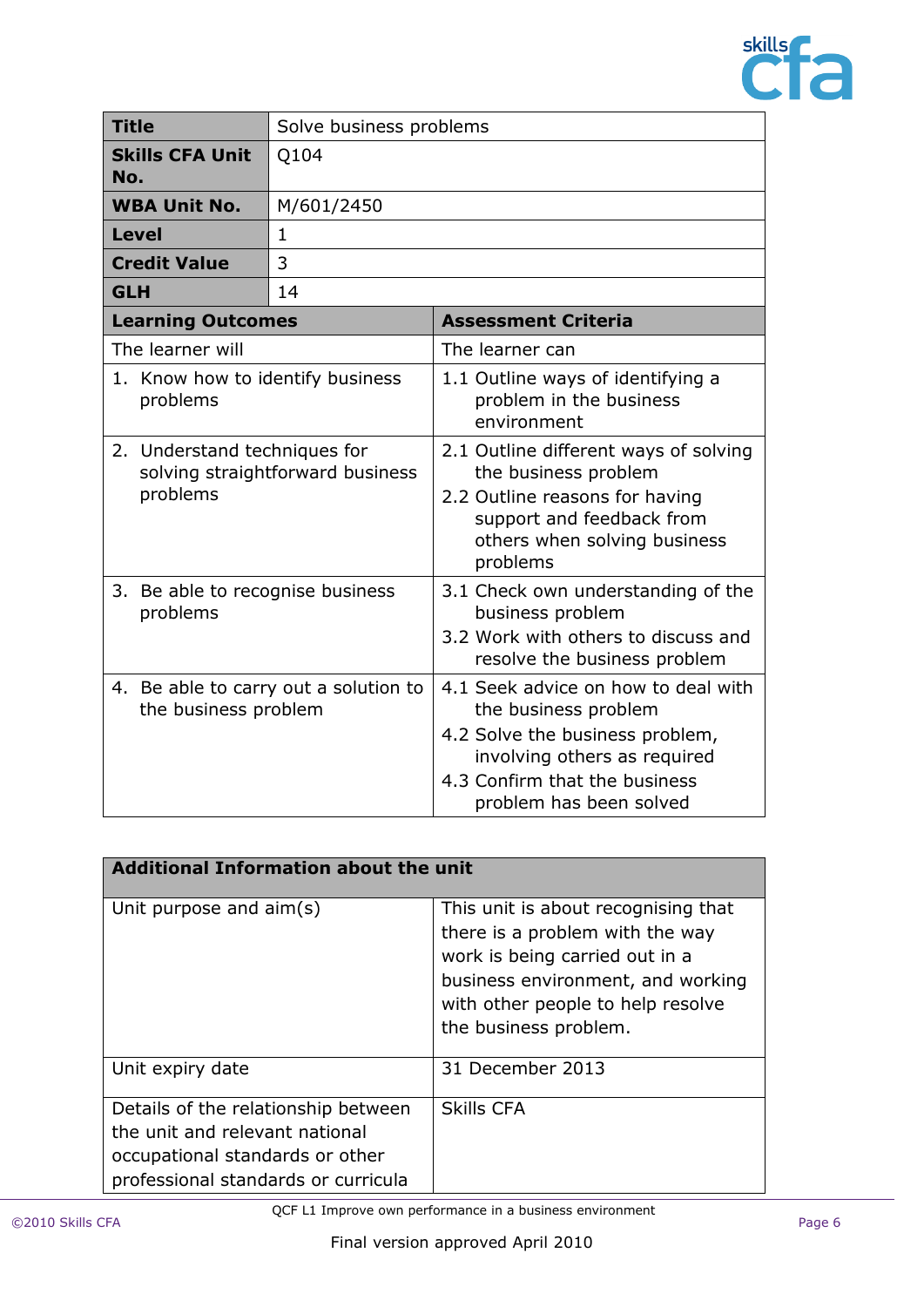

| (if appropriate)                                                                                    |                                                                |
|-----------------------------------------------------------------------------------------------------|----------------------------------------------------------------|
| Assessment requirements or<br>quidance specified by a sector or<br>regulatory body (if appropriate) | <b>Assessment Strategy</b>                                     |
| Support for the unit from an SSC or<br>other appropriate body (if required)                         | <b>Skills CFA</b>                                              |
| Location of the unit within the<br>subject/sector classification system                             | 15. Business, Administration and<br>Law<br>15.2 Administration |
| Name of the organisation<br>submitting the unit                                                     | <b>Skills CFA</b>                                              |
| Availability for use                                                                                | Shared                                                         |
| Unit available from                                                                                 | 1 August 2010                                                  |
| Unit guided learning hours                                                                          | 14                                                             |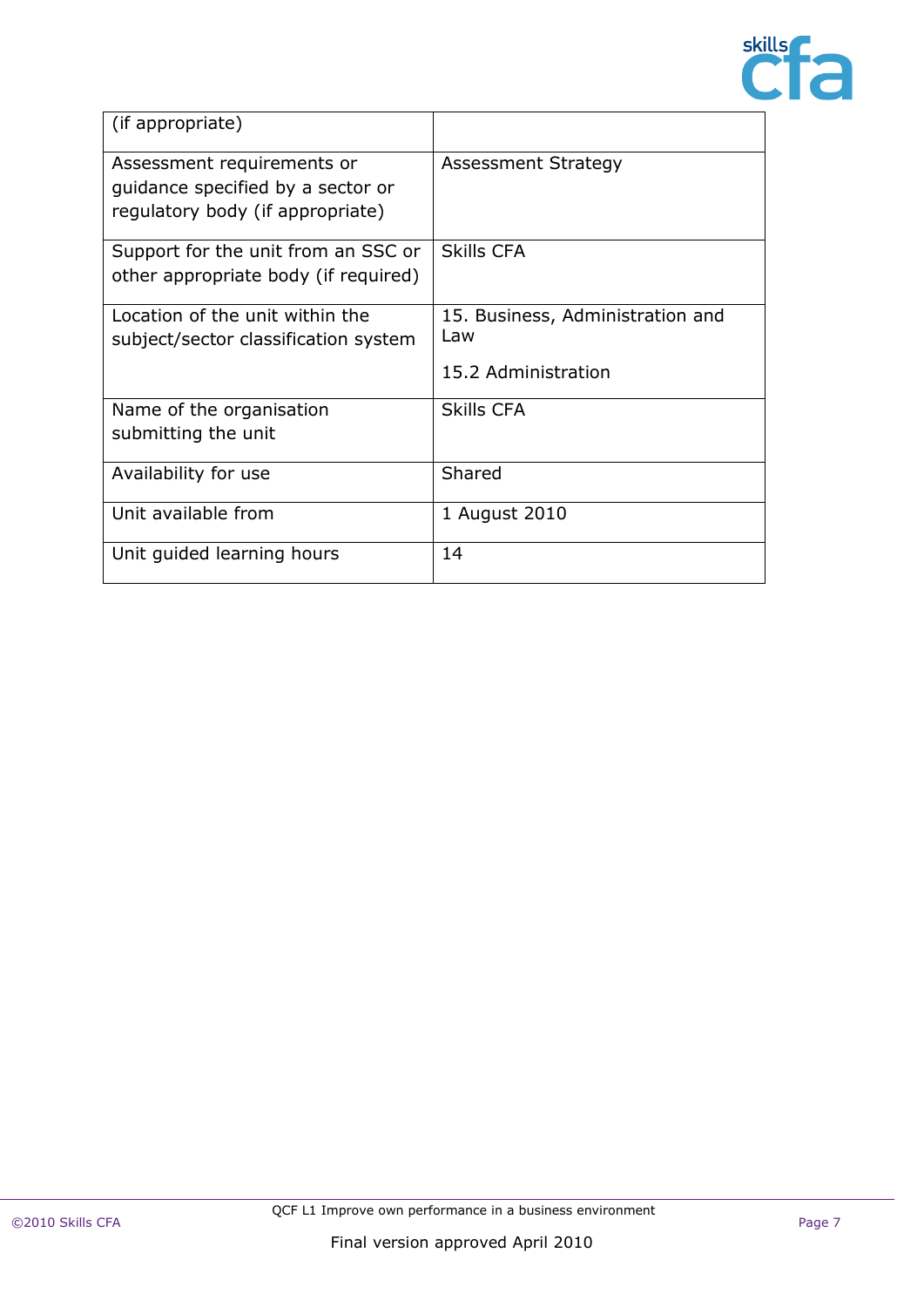

| <b>Title</b>                                                                    |                                                                                         | Work in a business environment |                                                                                                                                                                                                                                                                                        |
|---------------------------------------------------------------------------------|-----------------------------------------------------------------------------------------|--------------------------------|----------------------------------------------------------------------------------------------------------------------------------------------------------------------------------------------------------------------------------------------------------------------------------------|
| <b>Skills CFA Unit</b><br>No.                                                   |                                                                                         | Q103                           |                                                                                                                                                                                                                                                                                        |
| <b>WBA Unit No.</b>                                                             |                                                                                         | A/601/2449                     |                                                                                                                                                                                                                                                                                        |
| <b>Level</b>                                                                    |                                                                                         | $\mathbf{1}$                   |                                                                                                                                                                                                                                                                                        |
|                                                                                 | <b>Credit Value</b>                                                                     | 3                              |                                                                                                                                                                                                                                                                                        |
|                                                                                 | <b>GLH</b>                                                                              | 17                             |                                                                                                                                                                                                                                                                                        |
|                                                                                 | <b>Learning Outcomes</b>                                                                |                                | <b>Assessment Criteria</b>                                                                                                                                                                                                                                                             |
|                                                                                 | The learner will                                                                        |                                | The learner can                                                                                                                                                                                                                                                                        |
| 1. Understand how to treat other<br>people at work                              |                                                                                         |                                | 1.1 Outline what is meant by<br>diversity and why it should be<br>valued<br>1.2 Explain how to treat other<br>people in a way that respects<br>their abilities, background,<br>values, customs and beliefs<br>1.3 Outline ways in which it possible<br>learn from others at work<br>to |
| 2. Understand how to maintain<br>security and confidentiality at<br>work        |                                                                                         |                                | 2.1 Outline the purpose of<br>maintaining security and<br>confidentiality at work<br>2.2 Outline requirements for<br>security and confidentiality in an<br>organisation<br>2.3 Outline legal requirements for<br>security and confidentiality, as<br>required                          |
|                                                                                 | 3. Understand procedures for<br>keeping waste to a minimum in<br>a business environment |                                | 3.1 Outline the purpose of keeping<br>waste to a minimum<br>3.2 Describe the main types of<br>waste that may occur in a<br>business environment<br>3.3 Describe ways of keeping waste<br>to a minimum                                                                                  |
| 4. Understand procedures for<br>disposal of hazardous materials                 |                                                                                         |                                | 4.1 Outline the purpose and<br>benefits of procedures for the<br>recycling and disposal of<br>hazardous materials<br>4.2 Outline organisational<br>procedures for the recycling and<br>disposal of hazardous materials                                                                 |
| 5. Be able to respect and support<br>other people at work in an<br>organisation |                                                                                         |                                | 5.1 Complete work tasks alongside<br>other people in a way that<br>shows respect for                                                                                                                                                                                                   |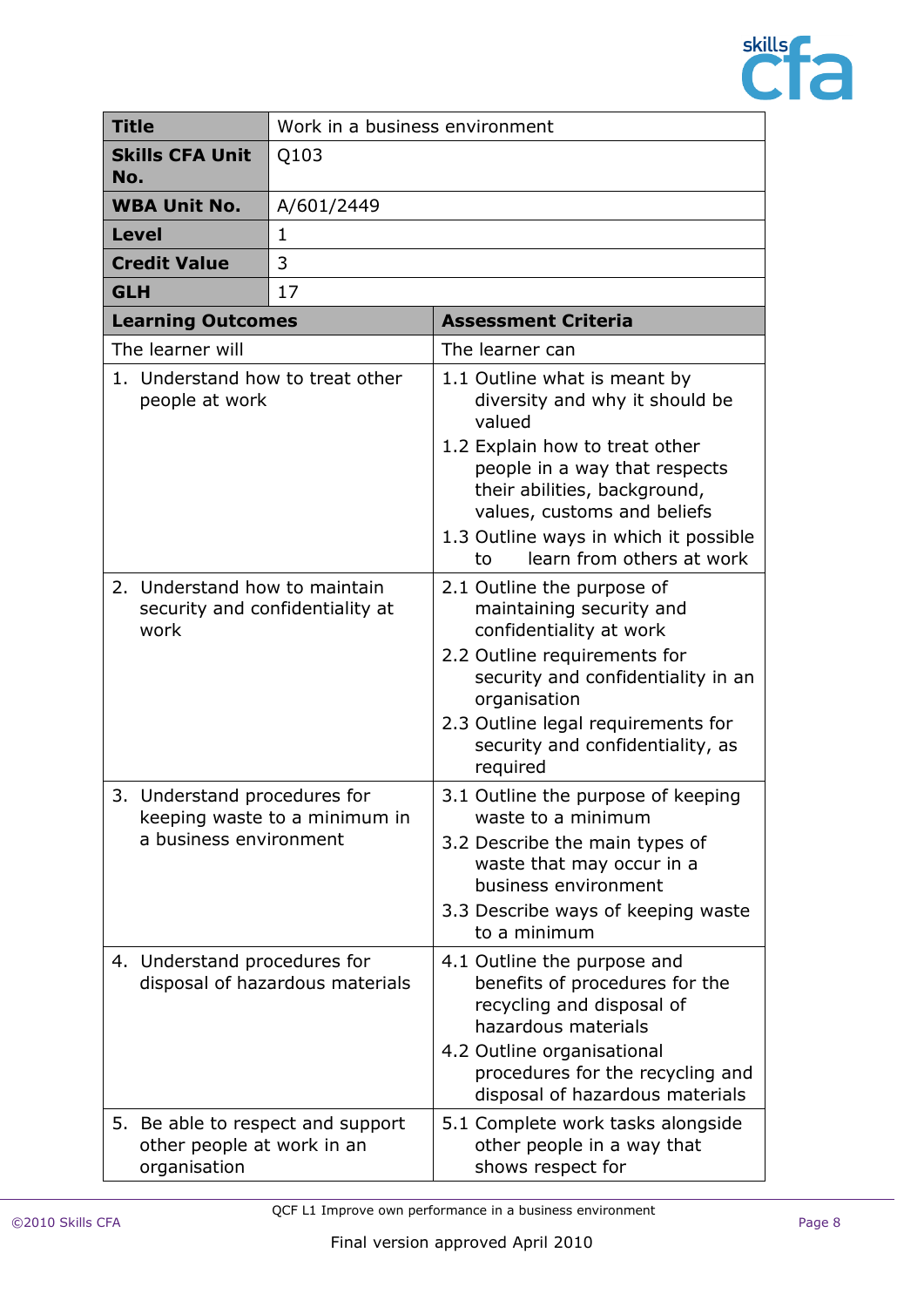

|                                                                                              | a) backgrounds<br>b) abilities<br>c) values, customs and beliefs<br>5.2 Use feedback from other people<br>to improve own way of working<br>5.3 Follow organisational<br>procedures and legal<br>requirements in relation to<br>discrimination legislation, as<br>required |
|----------------------------------------------------------------------------------------------|---------------------------------------------------------------------------------------------------------------------------------------------------------------------------------------------------------------------------------------------------------------------------|
| 6. Be able to maintain security and<br>confidentiality                                       | 6.1 Keep property secure, following<br>organisational procedures and<br>legal requirements, as required<br>6.2 Keep information secure and<br>confidential, following<br>organisational procedures and<br>legal requirements                                              |
| 7. Be able to keep waste to a<br>minimum and follow procedures<br>for disposal and recycling | 7.1 Complete work tasks, keeping<br>waste to a minimum<br>7.2 Follow procedures for recycling<br>and disposal of hazardous<br>items, as required                                                                                                                          |

| Additional Information about the unit                                                                                                                               |                                                                                                                                                                                                                     |
|---------------------------------------------------------------------------------------------------------------------------------------------------------------------|---------------------------------------------------------------------------------------------------------------------------------------------------------------------------------------------------------------------|
| Unit purpose and $\text{aim}(s)$                                                                                                                                    | This unit is about being able to<br>behave, and carry out work tasks<br>and procedures, in a business<br>environment, in ways that support<br>diversity, security and<br>confidentiality and reduction of<br>waste. |
| Unit expiry date                                                                                                                                                    | 31 December 2013                                                                                                                                                                                                    |
| Details of the relationship between<br>the unit and relevant national<br>occupational standards or other<br>professional standards or curricula<br>(if appropriate) | <b>Skills CFA</b>                                                                                                                                                                                                   |
| Assessment requirements or<br>guidance specified by a sector or<br>regulatory body (if appropriate)                                                                 | <b>Assessment Strategy</b>                                                                                                                                                                                          |
| Support for the unit from an SSC or                                                                                                                                 | <b>Skills CFA</b>                                                                                                                                                                                                   |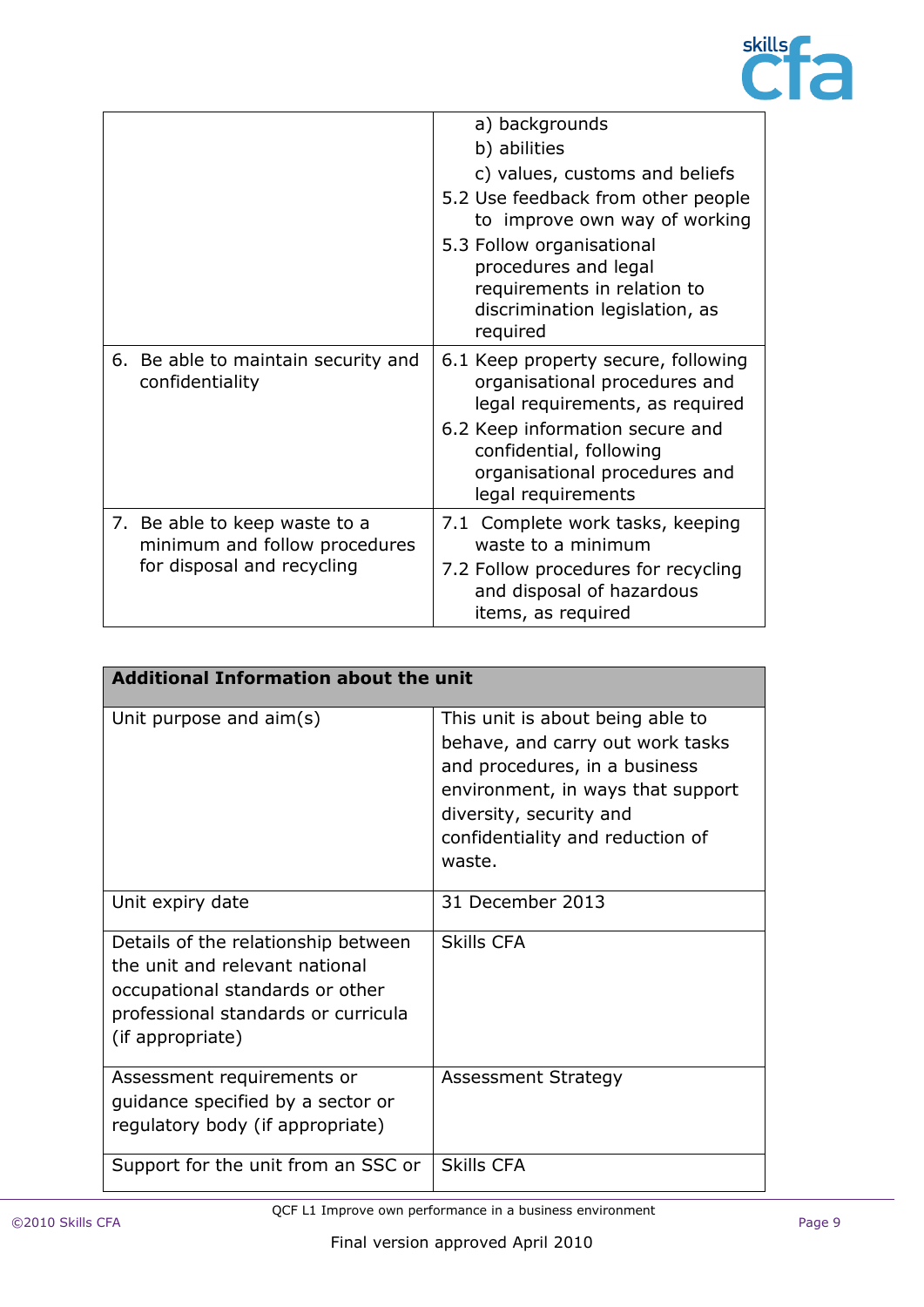

| other appropriate body (if required)                                    |                                         |
|-------------------------------------------------------------------------|-----------------------------------------|
| Location of the unit within the<br>subject/sector classification system | 15. Business, Administration and<br>Law |
|                                                                         | 15.2 Administration                     |
| Name of the organisation                                                | <b>Skills CFA</b>                       |
| submitting the unit                                                     |                                         |
| Availability for use                                                    | Shared                                  |
| Unit available from                                                     | 1 August 2010                           |
| Unit guided learning hours                                              | 17                                      |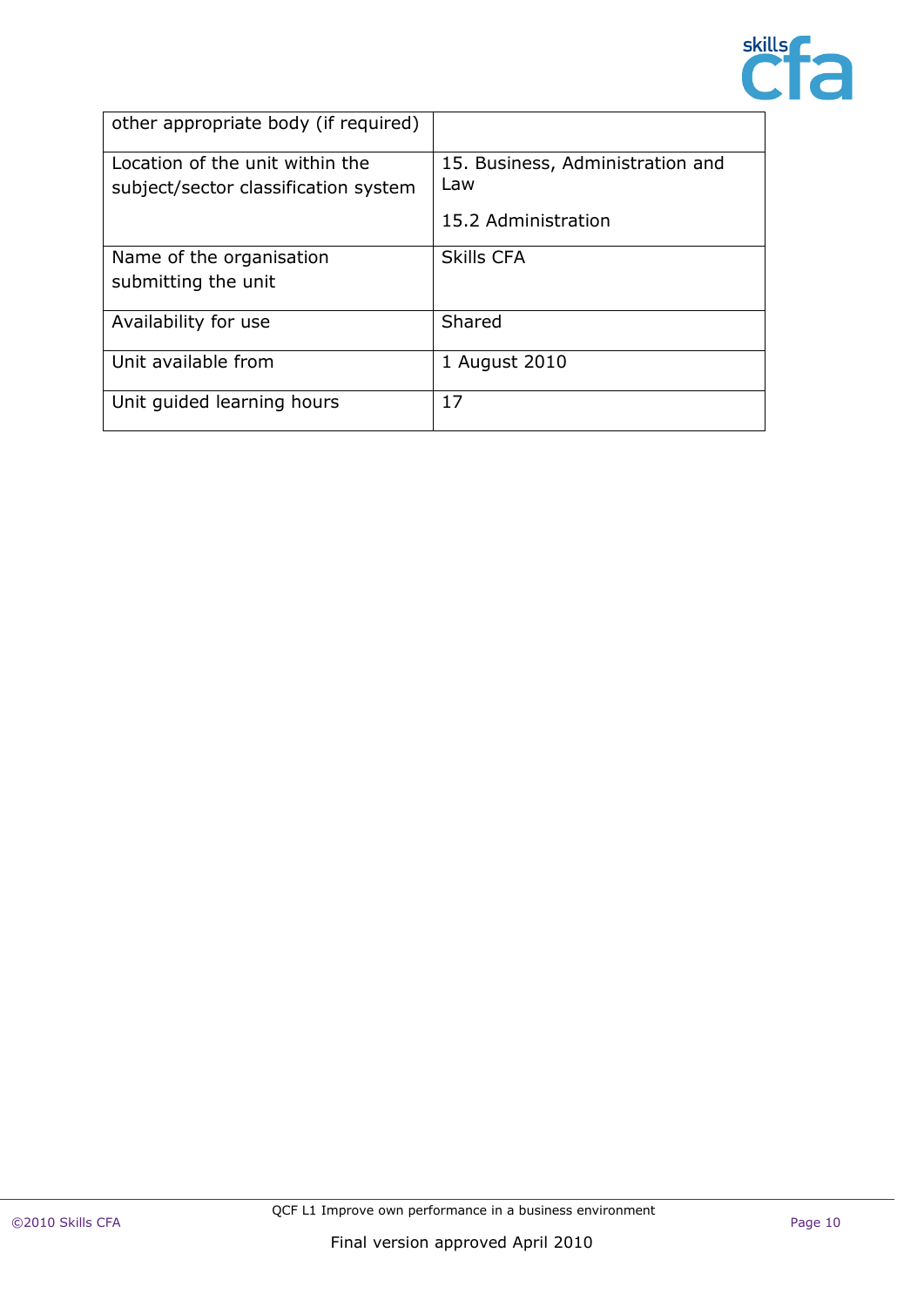

| <b>Title</b>                                                                               | Work with other people in a business environment |                                                                                                                                                                                                                                                                                                                                                                                                                                                                                                                                                                                                                                                                                                                                                                                                                                                                |
|--------------------------------------------------------------------------------------------|--------------------------------------------------|----------------------------------------------------------------------------------------------------------------------------------------------------------------------------------------------------------------------------------------------------------------------------------------------------------------------------------------------------------------------------------------------------------------------------------------------------------------------------------------------------------------------------------------------------------------------------------------------------------------------------------------------------------------------------------------------------------------------------------------------------------------------------------------------------------------------------------------------------------------|
| <b>Skills CFA Unit</b><br>No.                                                              | Q105                                             |                                                                                                                                                                                                                                                                                                                                                                                                                                                                                                                                                                                                                                                                                                                                                                                                                                                                |
| <b>WBA Unit No.</b>                                                                        | A/601/2452                                       |                                                                                                                                                                                                                                                                                                                                                                                                                                                                                                                                                                                                                                                                                                                                                                                                                                                                |
| <b>Level</b>                                                                               | 1                                                |                                                                                                                                                                                                                                                                                                                                                                                                                                                                                                                                                                                                                                                                                                                                                                                                                                                                |
| <b>Credit Value</b>                                                                        | 2                                                |                                                                                                                                                                                                                                                                                                                                                                                                                                                                                                                                                                                                                                                                                                                                                                                                                                                                |
| <b>GLH</b>                                                                                 | 9                                                |                                                                                                                                                                                                                                                                                                                                                                                                                                                                                                                                                                                                                                                                                                                                                                                                                                                                |
| <b>Learning Outcomes</b>                                                                   |                                                  | <b>Assessment Criteria</b>                                                                                                                                                                                                                                                                                                                                                                                                                                                                                                                                                                                                                                                                                                                                                                                                                                     |
| The learner will                                                                           |                                                  | The learner can                                                                                                                                                                                                                                                                                                                                                                                                                                                                                                                                                                                                                                                                                                                                                                                                                                                |
| 1. Know how to work with others<br>2. Know when to communicate<br>when working with others |                                                  | 1.1 State advantages of working<br>with others to achieve goals and<br>objectives<br>1.2 Describe how own job role fits<br>into the organisation's structure<br>1.3 Describe the role of being a<br>member of a team<br>1.4 Describe the organisational<br>systems and procedures<br>relevant to own role working<br>with others<br>1.5 Outline who to consult if unsure<br>about policies, objectives,<br>systems and values<br>1.6 Describe situations in which team<br>members might need support and<br>how to provide this<br>1.7 Describe the purpose and<br>benefits of respecting others<br>1.8 Give examples of behaviour that<br>promotes a good image of the<br>organisation<br>1.9 Describe the purpose of quality<br>measures<br>2.1 Give examples of situations<br>where communicating with<br>others is needed<br>2.2 List different methods of |
| 3. Know how to deal with problems<br>when working with others                              |                                                  | communication<br>3.1 Describe problems that may<br>occur in own work, and how to<br>deal with them                                                                                                                                                                                                                                                                                                                                                                                                                                                                                                                                                                                                                                                                                                                                                             |
| 4. Understand what is meant by<br>feedback                                                 |                                                  | 4.1 Explain what is meant by<br>feedback                                                                                                                                                                                                                                                                                                                                                                                                                                                                                                                                                                                                                                                                                                                                                                                                                       |
| 5. Be able to work with others                                                             |                                                  | 5.1 Work in a way that supports the                                                                                                                                                                                                                                                                                                                                                                                                                                                                                                                                                                                                                                                                                                                                                                                                                            |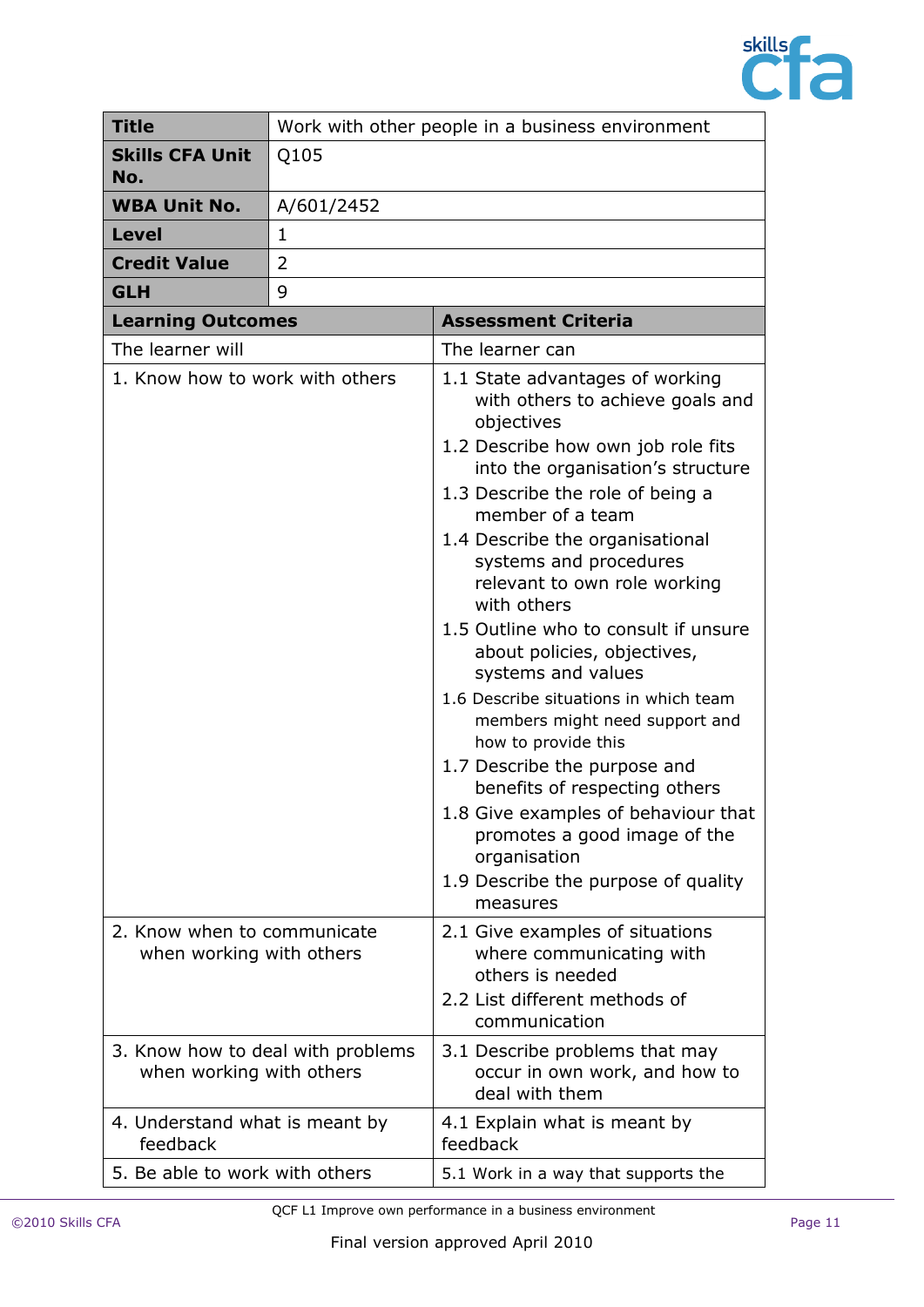

|                                           | team's objectives                                                                                   |
|-------------------------------------------|-----------------------------------------------------------------------------------------------------|
|                                           | 5.2 Follow systems and procedures that<br>are relevant to the job role                              |
|                                           | 5.3 Communicate with other people<br>in a team, as required                                         |
|                                           | 5.4 Make sure own work goals and<br>objectives are understood and<br>make good use of own abilities |
|                                           | 5.5 Ask for clarification and support,<br>as required                                               |
|                                           | 5.6 Show respect for individuals in a<br>team                                                       |
|                                           | 5.7 Provide support to other team<br>members as appropriate to the job<br>role                      |
|                                           | 5.8 Behave in a way that promotes<br>a good image of the company                                    |
|                                           | 5.9 Work with colleagues to make<br>sure own work meets agreed<br>quality standards and is on time  |
| 6. Be able to deal with problems          | 6.1 Identify problems affecting own<br>work                                                         |
|                                           | 6.2 Refer problems, as required                                                                     |
| 7. Be able to receive and use<br>feedback | 7.1 Receive constructive feedback<br>on own work                                                    |
|                                           | 7.2 Use feedback to agree<br>improvements in own work                                               |

| <b>Additional Information about the unit</b>                                                                                                                        |                                                                                                                                                   |  |
|---------------------------------------------------------------------------------------------------------------------------------------------------------------------|---------------------------------------------------------------------------------------------------------------------------------------------------|--|
| Unit purpose and $aim(s)$                                                                                                                                           | This unit is about working as part of<br>a team and contributing to the work<br>of the team as a whole to achieve<br>agreed goals and objectives. |  |
| Unit expiry date                                                                                                                                                    | 31 December 2013                                                                                                                                  |  |
| Details of the relationship between<br>the unit and relevant national<br>occupational standards or other<br>professional standards or curricula<br>(if appropriate) | Skills CFA                                                                                                                                        |  |
| Assessment requirements or<br>quidance specified by a sector or                                                                                                     | Assessment Strategy                                                                                                                               |  |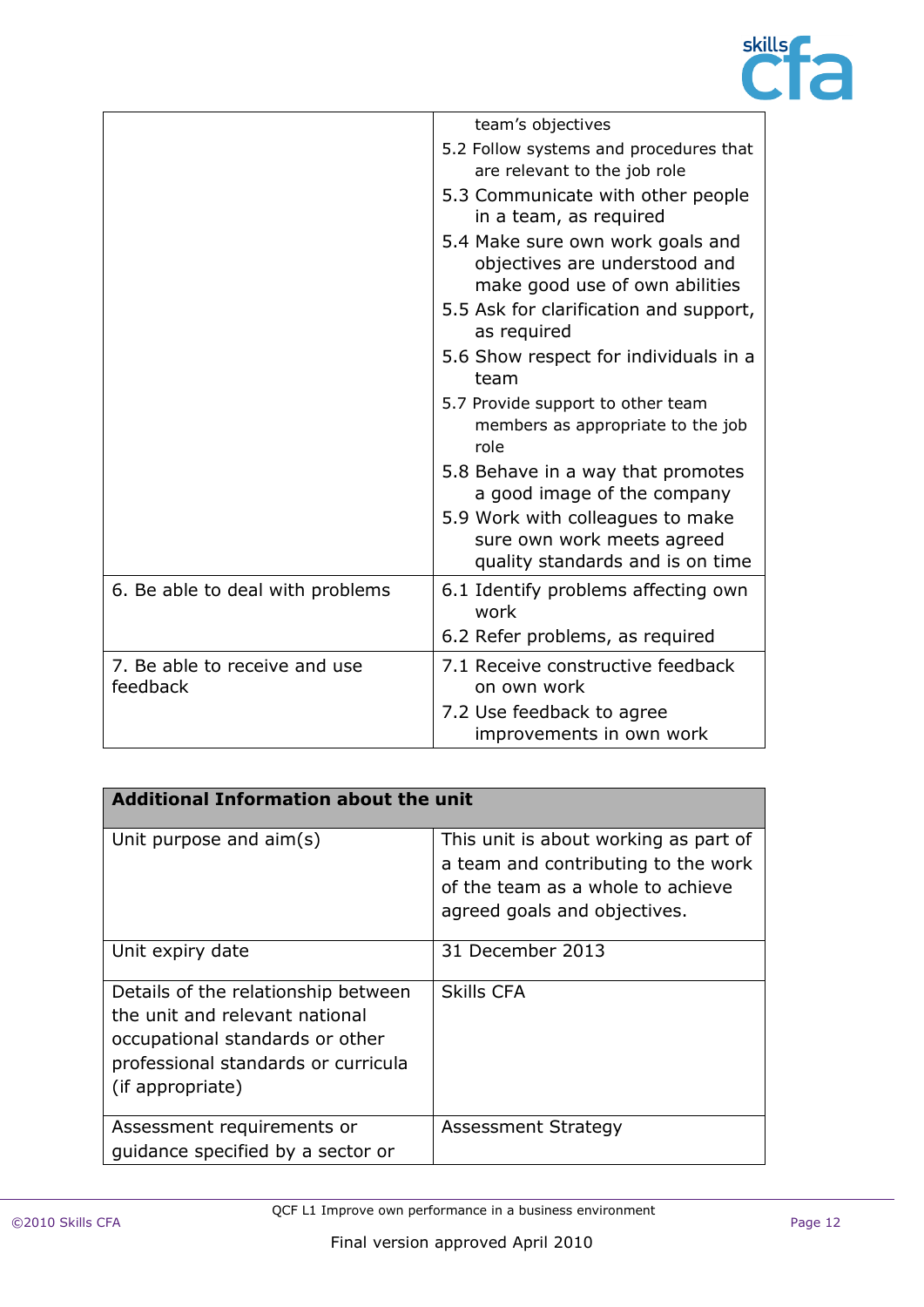

| regulatory body (if appropriate)     |                                  |
|--------------------------------------|----------------------------------|
| Support for the unit from an SSC or  | <b>Skills CFA</b>                |
| other appropriate body (if required) |                                  |
| Location of the unit within the      | 15. Business, Administration and |
| subject/sector classification system | Law                              |
|                                      | 15.2 Administration              |
| Name of the organisation             | <b>Skills CFA</b>                |
| submitting the unit                  |                                  |
|                                      |                                  |
| Availability for use                 | Shared                           |
| Unit available from                  | 1 August 2010                    |
| Unit guided learning hours           | 9                                |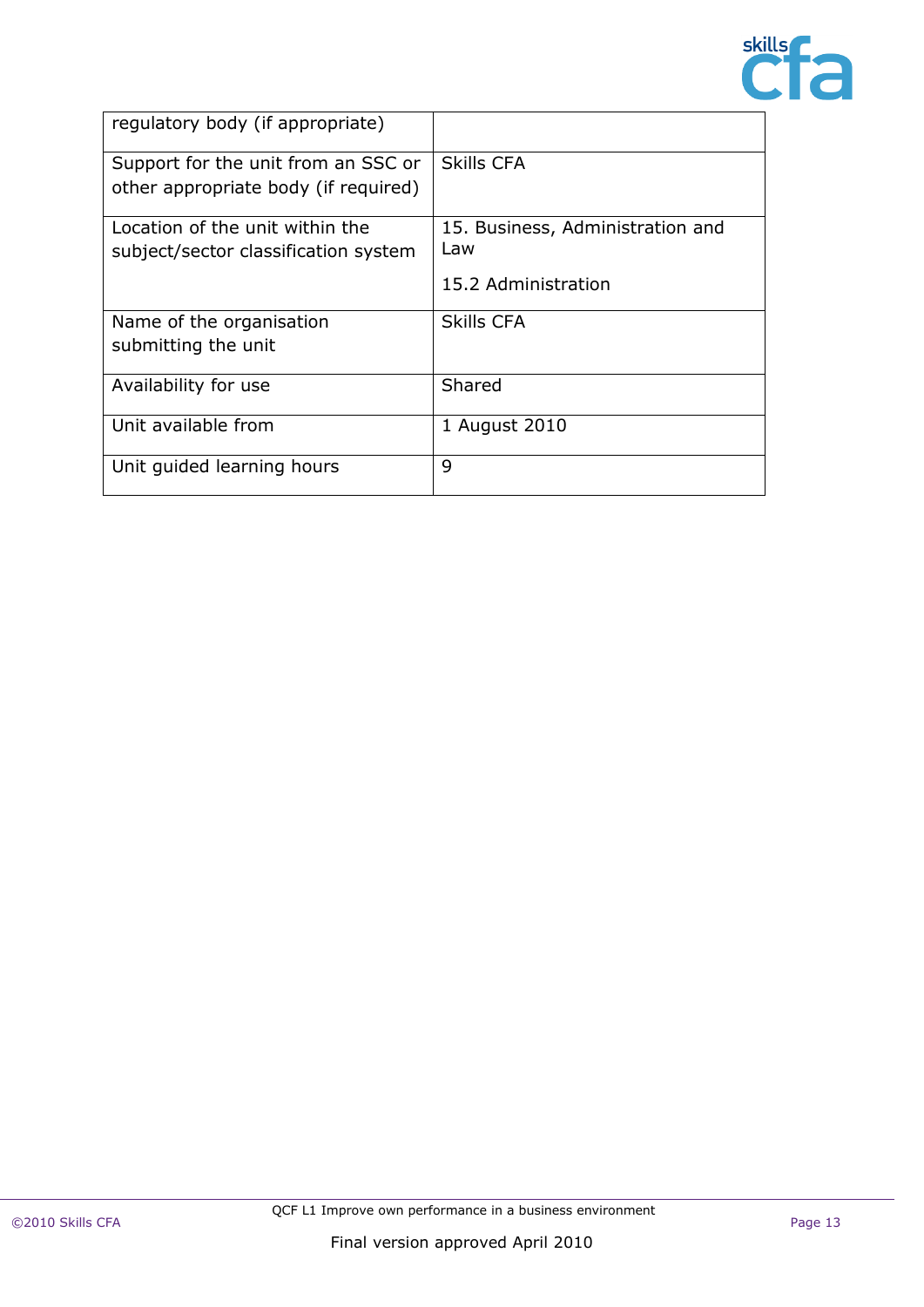

| <b>Title</b>                                                          | Improve own performance in a business environment |                                                                                                                                                                                                                                                                                                                                                                                                                                    |
|-----------------------------------------------------------------------|---------------------------------------------------|------------------------------------------------------------------------------------------------------------------------------------------------------------------------------------------------------------------------------------------------------------------------------------------------------------------------------------------------------------------------------------------------------------------------------------|
| <b>Skills CFA Unit</b><br>No.                                         | Q202                                              |                                                                                                                                                                                                                                                                                                                                                                                                                                    |
| <b>WBA Unit No.</b>                                                   | L/601/2469                                        |                                                                                                                                                                                                                                                                                                                                                                                                                                    |
| <b>Level</b>                                                          | 2                                                 |                                                                                                                                                                                                                                                                                                                                                                                                                                    |
| <b>Credit Value</b>                                                   | 2                                                 |                                                                                                                                                                                                                                                                                                                                                                                                                                    |
| <b>GLH</b>                                                            | 6                                                 |                                                                                                                                                                                                                                                                                                                                                                                                                                    |
| <b>Learning Outcomes</b>                                              | <b>Assessment Criteria</b>                        |                                                                                                                                                                                                                                                                                                                                                                                                                                    |
| The learner will                                                      |                                                   | The learner can                                                                                                                                                                                                                                                                                                                                                                                                                    |
| 1. Understand how to improve own<br>performance                       |                                                   | 1.1 Explain the purpose and<br>benefits of continuously<br>improving performance at work<br>1.2 Explain the purpose and<br>benefits of encouraging and<br>accepting feedback from others<br>1.3 Explain how learning and<br>development can improve own<br>work, benefit organisations, and<br>identify career options<br>1.4 Describe possible career<br>progression routes<br>1.5 Describe possible development<br>opportunities |
| 2. Be able to improve own<br>performance using feedback               |                                                   | 2.1 Encourage and accept feedback<br>from other people<br>2.2 Use feedback to agree ways to<br>improve own performance in the<br>workplace<br>2.3 Complete work tasks, using<br>feedback given, to improve<br>performance                                                                                                                                                                                                          |
| 3. Be able to agree own<br>development needs using a<br>learning plan |                                                   | 3.1 Investigate and agree where<br>further learning and<br>development may improve own<br>work performance<br>3.2 Confirm learning plan changes<br>3.3 Follow a learning plan<br>3.4 Review progress against<br>learning plan and agree further<br>learning updates, if required                                                                                                                                                   |

## **Additional Information about the unit**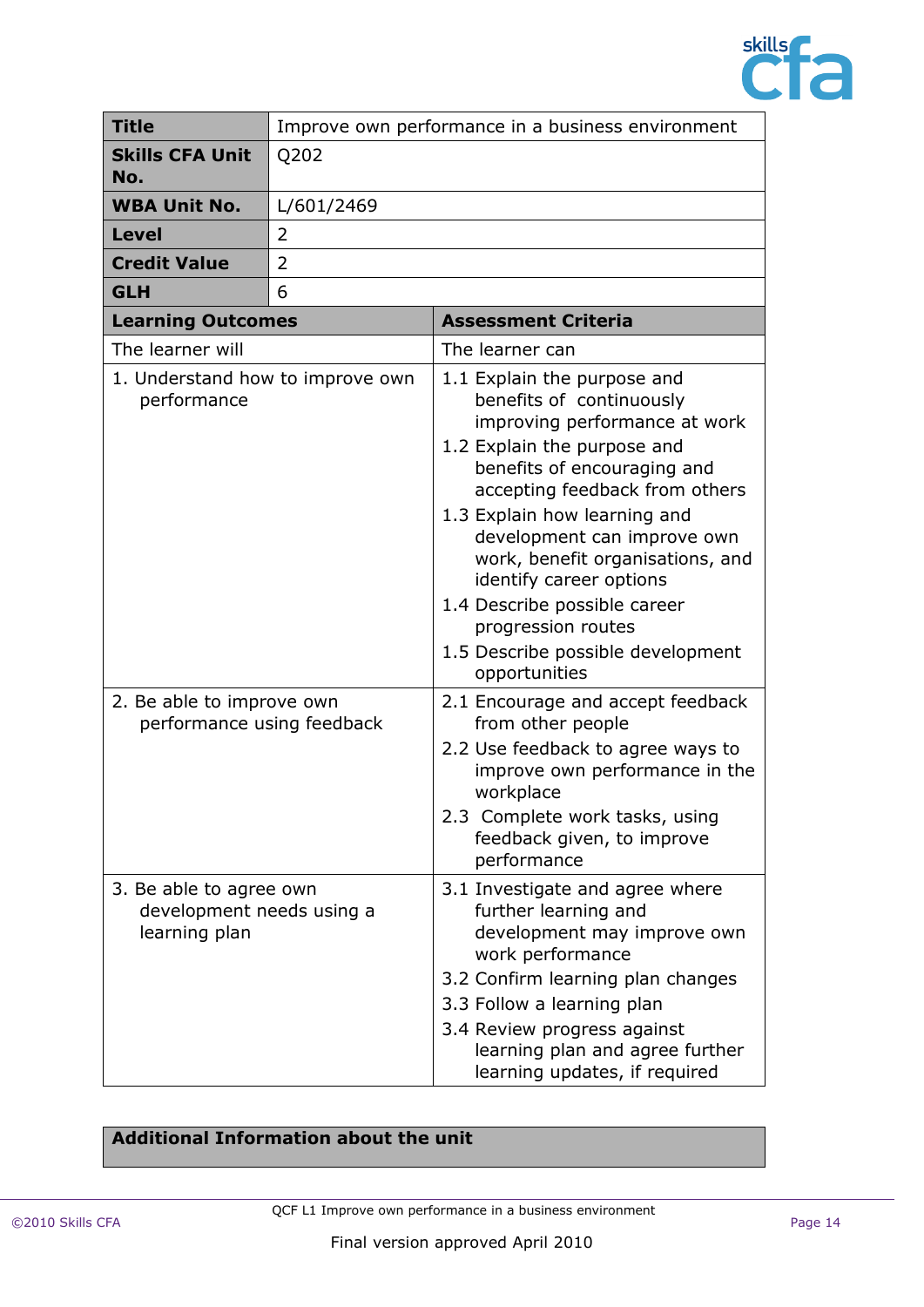

| Unit purpose and aim(s)                                                                                                                                             | This unit is about identifying way of<br>improving performance at work by<br>encouraging feedback from others<br>and maintaining a learning plan to<br>record new learning and career<br>opportunities. |
|---------------------------------------------------------------------------------------------------------------------------------------------------------------------|---------------------------------------------------------------------------------------------------------------------------------------------------------------------------------------------------------|
| Unit expiry date                                                                                                                                                    | 31 December 2013                                                                                                                                                                                        |
| Details of the relationship between<br>the unit and relevant national<br>occupational standards or other<br>professional standards or curricula<br>(if appropriate) | <b>Skills CFA</b>                                                                                                                                                                                       |
| Assessment requirements or<br>guidance specified by a sector or<br>regulatory body (if appropriate)                                                                 | <b>Assessment Strategy</b>                                                                                                                                                                              |
| Support for the unit from an SSC or<br>other appropriate body (if required)                                                                                         | <b>Skills CFA</b>                                                                                                                                                                                       |
| Location of the unit within the<br>subject/sector classification system                                                                                             | 15. Business, Administration and<br>Law<br>15.2 Administration                                                                                                                                          |
| Name of the organisation<br>submitting the unit                                                                                                                     | <b>Skills CFA</b>                                                                                                                                                                                       |
| Availability for use                                                                                                                                                | Shared                                                                                                                                                                                                  |
| Unit available from                                                                                                                                                 | 1 August 2010                                                                                                                                                                                           |
| Unit guided learning hours                                                                                                                                          | 6                                                                                                                                                                                                       |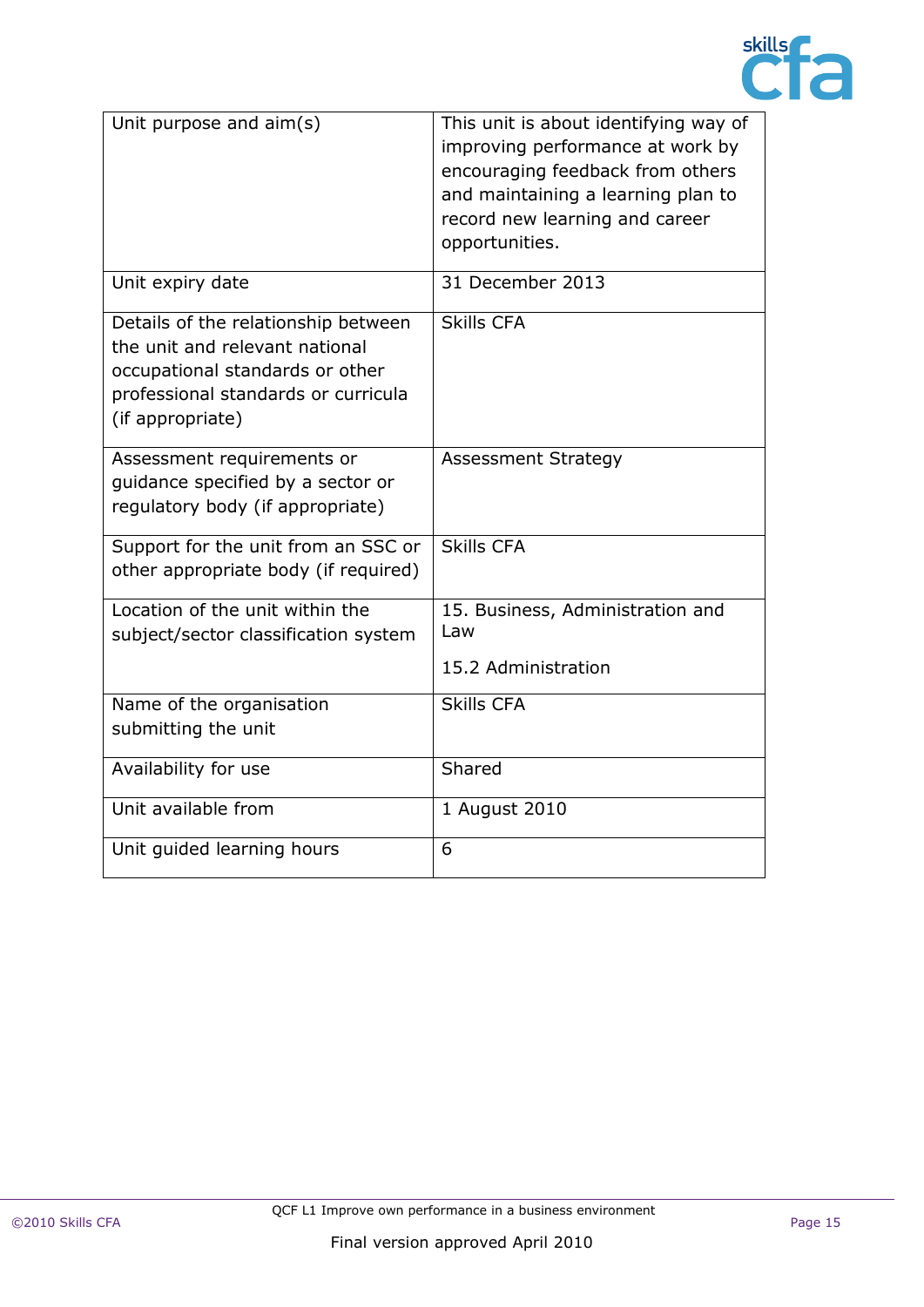

| <b>Title</b>                                                               | Manage own performance in a business environment |                                                                                                                                                                                                                                                                                                                                                                                                                                                                                                                                                                                                                                                                                                                                                                                                                                               |
|----------------------------------------------------------------------------|--------------------------------------------------|-----------------------------------------------------------------------------------------------------------------------------------------------------------------------------------------------------------------------------------------------------------------------------------------------------------------------------------------------------------------------------------------------------------------------------------------------------------------------------------------------------------------------------------------------------------------------------------------------------------------------------------------------------------------------------------------------------------------------------------------------------------------------------------------------------------------------------------------------|
| <b>Skills CFA Unit</b><br>No.                                              | Q201                                             |                                                                                                                                                                                                                                                                                                                                                                                                                                                                                                                                                                                                                                                                                                                                                                                                                                               |
| <b>WBA Unit No.</b>                                                        | F/601/2467                                       |                                                                                                                                                                                                                                                                                                                                                                                                                                                                                                                                                                                                                                                                                                                                                                                                                                               |
| <b>Level</b>                                                               | 2                                                |                                                                                                                                                                                                                                                                                                                                                                                                                                                                                                                                                                                                                                                                                                                                                                                                                                               |
| <b>Credit Value</b>                                                        | 2                                                |                                                                                                                                                                                                                                                                                                                                                                                                                                                                                                                                                                                                                                                                                                                                                                                                                                               |
| <b>GLH</b>                                                                 | 9                                                |                                                                                                                                                                                                                                                                                                                                                                                                                                                                                                                                                                                                                                                                                                                                                                                                                                               |
| <b>Learning Outcomes</b>                                                   | <b>Assessment Criteria</b>                       |                                                                                                                                                                                                                                                                                                                                                                                                                                                                                                                                                                                                                                                                                                                                                                                                                                               |
| The learner will                                                           |                                                  | The learner can                                                                                                                                                                                                                                                                                                                                                                                                                                                                                                                                                                                                                                                                                                                                                                                                                               |
| 1. Understand how to plan work<br>and be accountable to others             |                                                  | 1.1 Outline guidelines, procedures<br>and codes of practice relevant<br>to personal work<br>1.2 Explain the purpose of planning<br>work, and being accountable to<br>others for own work<br>1.3 Explain the purpose and<br>benefits of agreeing realistic<br>targets for work<br>1.4 Explain how to agree realistic<br>targets<br>1.5 Describe ways of planning work<br>to meet agreed deadlines<br>1.6 Explain the purpose of keeping<br>other people informed about<br>progress<br>1.7 Explain the purpose and<br>benefits of letting other people<br>know work plans need to be<br>changed<br>1.8 Describe types of problems that<br>may occur during work<br>1.9 Describe ways of seeking<br>assistance with getting help to<br>resolve problems<br>1.10 Explain the purpose and<br>benefits of recognising and<br>learning from mistakes |
| 2. Understand how to behave in a<br>way that supports effective<br>working |                                                  | 2.1 Explain the purpose and<br>benefits of agreeing and setting<br>high standards for own work<br>2.2 Describe ways of setting high<br>standards for work<br>2.3 Explain the purpose and<br>benefits of taking on new<br>challenges if they arise                                                                                                                                                                                                                                                                                                                                                                                                                                                                                                                                                                                             |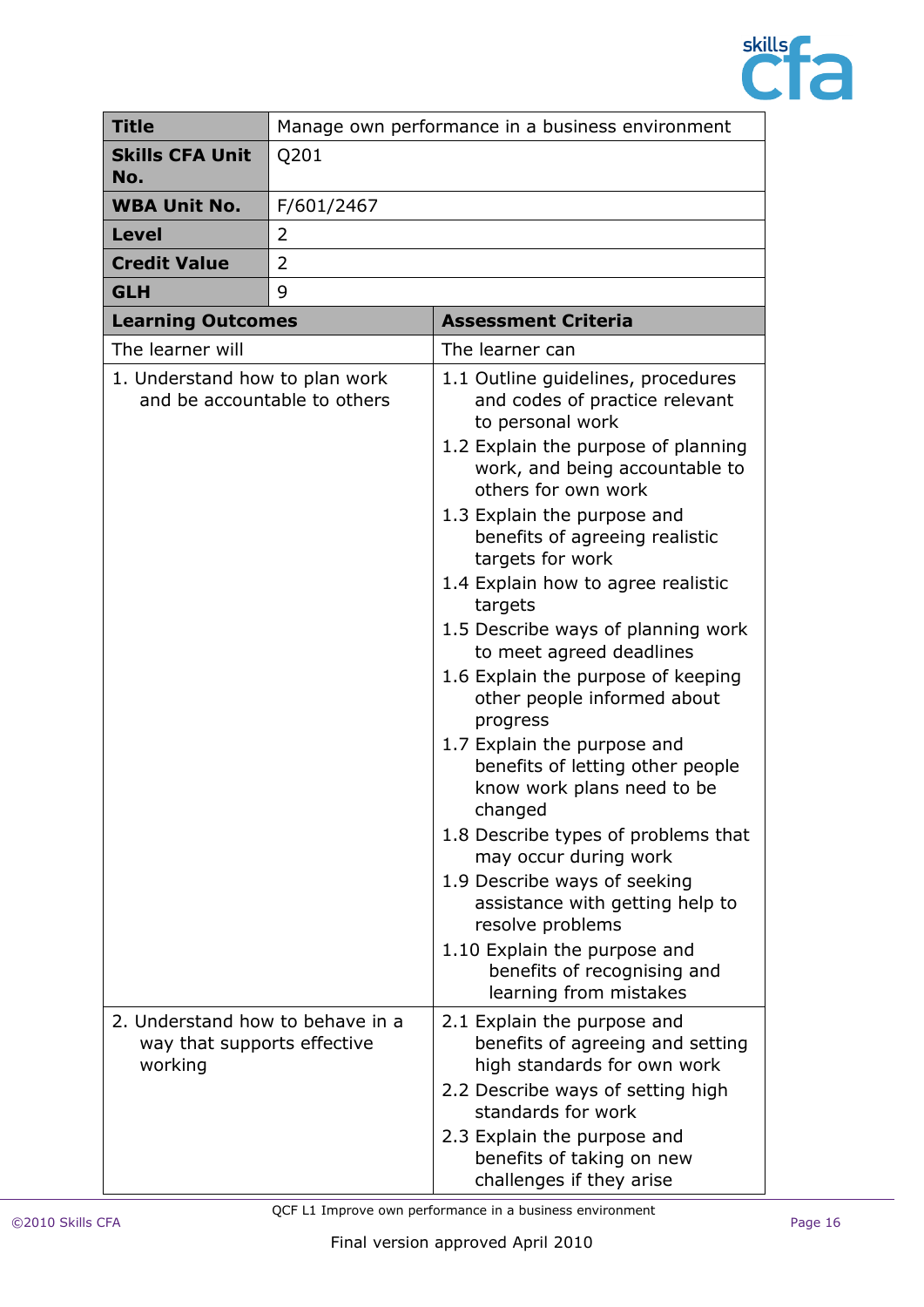

|                                                                               | 2.4 Explain the purpose and<br>benefits of adapting to change<br>2.5 Explain the purpose and<br>benefits of treating others with<br>honesty, respect and<br>consideration<br>2.6 Explain why own behaviour in<br>the workplace is important<br>2.7 Describe types of behaviour at |
|-------------------------------------------------------------------------------|-----------------------------------------------------------------------------------------------------------------------------------------------------------------------------------------------------------------------------------------------------------------------------------|
|                                                                               | work that show honesty, respect<br>and consideration and those<br>that do not                                                                                                                                                                                                     |
| 3. Be able to plan and be<br>responsible for own work,<br>supported by others | 3.1 Agree realistic targets and<br>achievable timescales for own<br>work                                                                                                                                                                                                          |
|                                                                               | 3.2 Plan work tasks to make best<br>use of own time and available<br>resources                                                                                                                                                                                                    |
|                                                                               | 3.3 Confirm effective working<br>methods with others                                                                                                                                                                                                                              |
|                                                                               | 3.4 Identify and report problems<br>occurring in own work, using<br>the support of other people<br>when necessary                                                                                                                                                                 |
|                                                                               | 3.5 Keep other people informed of<br>progress                                                                                                                                                                                                                                     |
|                                                                               | 3.6 Complete work tasks to agreed<br>deadlines or re-negotiate<br>timescales and plans in good<br>time                                                                                                                                                                            |
|                                                                               | 3.7 Take responsibility for own work<br>and accept responsibility for any<br>mistakes made                                                                                                                                                                                        |
|                                                                               | 3.8 Follow agreed work guidelines,<br>procedures and, where needed,<br>codes of practice                                                                                                                                                                                          |
| 4. Behave in a way that supports<br>effective working                         | 4.1 Set high standards for own work<br>and show commitment to<br>achieving these standards                                                                                                                                                                                        |
|                                                                               | 4.2 Agree to take on new<br>challenge(s) if they arise                                                                                                                                                                                                                            |
|                                                                               | 4.3 Adapt to new ways of working<br>4.4 Treat other people with<br>honesty, respect and<br>consideration                                                                                                                                                                          |
|                                                                               | 4.5 Help and support other people                                                                                                                                                                                                                                                 |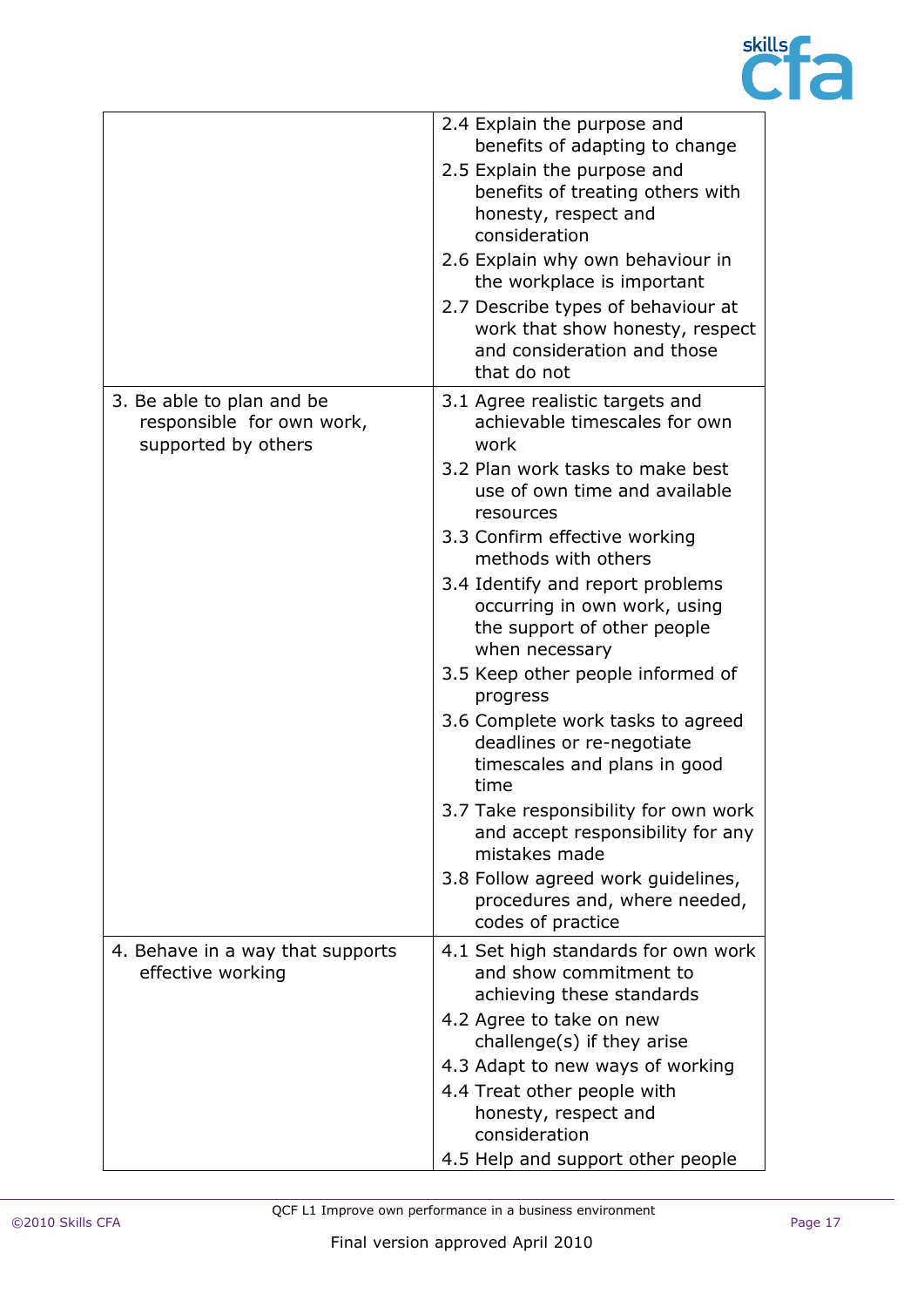

|  |  | in work tasks |
|--|--|---------------|
|--|--|---------------|

| <b>Additional Information about the unit</b>                                                                                                                        |                                                                            |  |
|---------------------------------------------------------------------------------------------------------------------------------------------------------------------|----------------------------------------------------------------------------|--|
| Unit purpose and $\text{aim}(s)$                                                                                                                                    | This unit is about managing and<br>being accountable for your own<br>work. |  |
| Unit expiry date                                                                                                                                                    | 31 December 2013                                                           |  |
| Details of the relationship between<br>the unit and relevant national<br>occupational standards or other<br>professional standards or curricula<br>(if appropriate) | <b>Skills CFA</b>                                                          |  |
| Assessment requirements or<br>quidance specified by a sector or<br>regulatory body (if appropriate)                                                                 | <b>Assessment Strategy</b>                                                 |  |
| Support for the unit from an SSC or<br>other appropriate body (if required)                                                                                         | <b>Skills CFA</b>                                                          |  |
| Location of the unit within the<br>subject/sector classification system                                                                                             | 15. Business, Administration and<br>Law<br>15.2 Administration             |  |
| Name of the organisation<br>submitting the unit                                                                                                                     | <b>Skills CFA</b>                                                          |  |
| Availability for use                                                                                                                                                | Shared                                                                     |  |
| Unit available from                                                                                                                                                 | 1 August 2010                                                              |  |
| Unit guided learning hours                                                                                                                                          | 9                                                                          |  |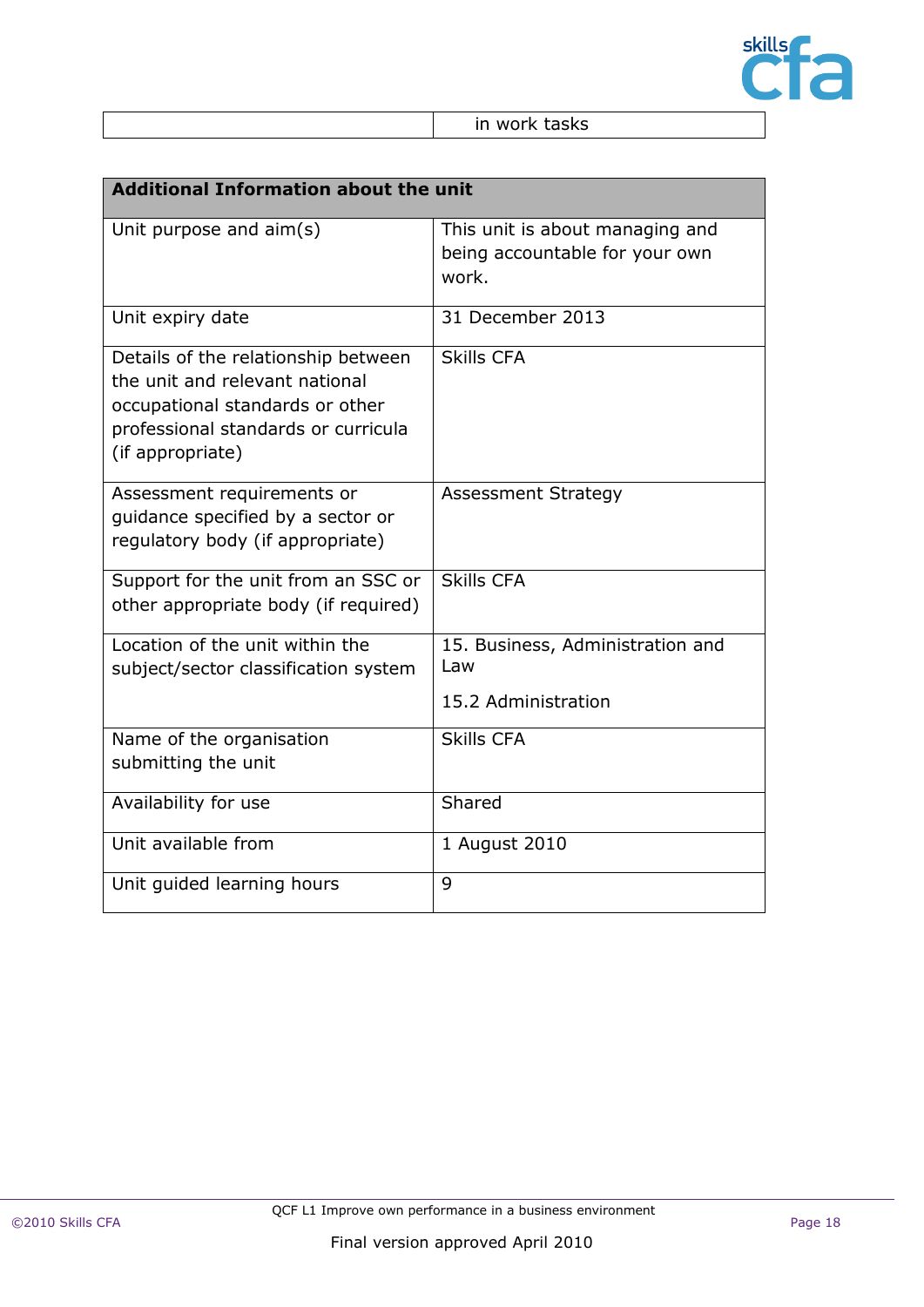

| <b>Title</b>                                              |                                              | Solve business problems                                              |                                                                                                                                                                                                                                                                                                                                                                                                                                                    |  |
|-----------------------------------------------------------|----------------------------------------------|----------------------------------------------------------------------|----------------------------------------------------------------------------------------------------------------------------------------------------------------------------------------------------------------------------------------------------------------------------------------------------------------------------------------------------------------------------------------------------------------------------------------------------|--|
| <b>Skills CFA Unit</b><br>No.                             |                                              | Q204                                                                 |                                                                                                                                                                                                                                                                                                                                                                                                                                                    |  |
| <b>WBA Unit No.</b>                                       |                                              | L/601/2472                                                           |                                                                                                                                                                                                                                                                                                                                                                                                                                                    |  |
| <b>Level</b>                                              |                                              | $\overline{2}$                                                       |                                                                                                                                                                                                                                                                                                                                                                                                                                                    |  |
|                                                           | <b>Credit Value</b>                          | 4                                                                    |                                                                                                                                                                                                                                                                                                                                                                                                                                                    |  |
| <b>GLH</b>                                                |                                              | 12                                                                   |                                                                                                                                                                                                                                                                                                                                                                                                                                                    |  |
|                                                           | <b>Learning Outcomes</b>                     |                                                                      | <b>Assessment Criteria</b>                                                                                                                                                                                                                                                                                                                                                                                                                         |  |
|                                                           | The learner will                             |                                                                      | The learner can                                                                                                                                                                                                                                                                                                                                                                                                                                    |  |
|                                                           | problems and their causes                    | 1. Know how to recognise business                                    | 1.1 Outline ways of recognising<br>when a business problem exists<br>1.2 Describe how to identify<br>possible causes of business<br>problems                                                                                                                                                                                                                                                                                                       |  |
| 2. Understand techniques for<br>solving business problems |                                              |                                                                      | 2.1 Describe different ways of<br>solving a business problem<br>2.2 Outline different ways of<br>planning to solve a business<br>problem<br>2.3 Give reasons for having support<br>and feedback from others when<br>solving the business problem<br>2.4 Explain the purpose of checking<br>progress and adjusting<br>approaches to solving a<br>business problem<br>2.5 Describe ways of recognising<br>when a business problem has<br>been solved |  |
|                                                           | and solutions to business<br>problems        | 3. Know how to review approaches                                     | 3.1 Outline ways of reviewing<br>approaches to solving business<br>problems<br>3.2 Outline ways of reviewing the<br>effectiveness of solutions to<br>business problems                                                                                                                                                                                                                                                                             |  |
|                                                           | 4. Be able to recognise business<br>problems |                                                                      | 4.1 Identify a business problem<br>4.2 Confirm own understanding of a<br>business problem<br>4.3 Work with others to agree what<br>the business problem is                                                                                                                                                                                                                                                                                         |  |
|                                                           |                                              | 5. Be able to plan and carry out a<br>solution to a business problem | 5.1 Agree an approach for how to<br>solve the business problem<br>5.2 Develop a plan to solve the<br>business problem                                                                                                                                                                                                                                                                                                                              |  |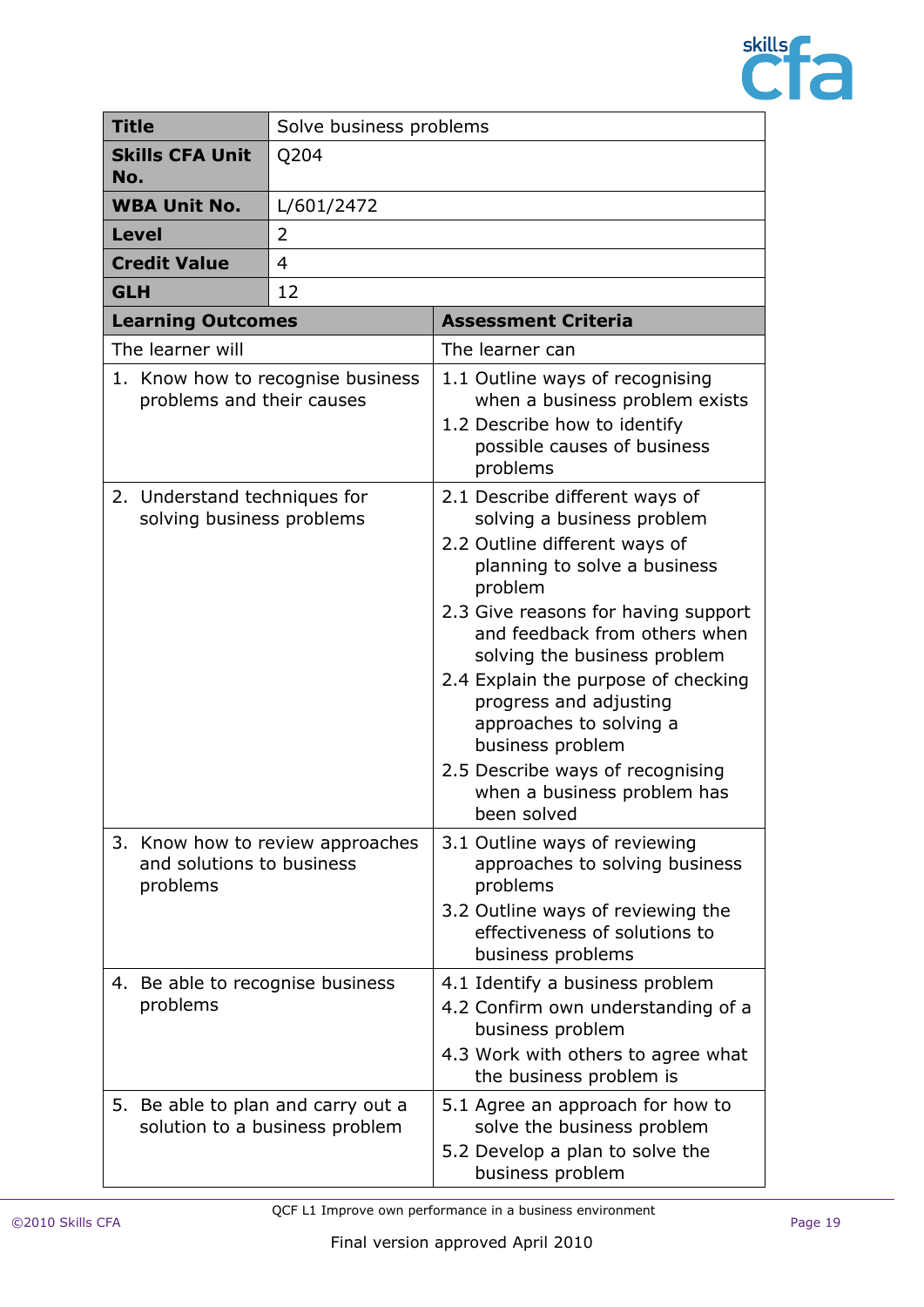

|                                                            | 5.3 Identify ways of deciding that<br>the business problem has been<br>solved          |
|------------------------------------------------------------|----------------------------------------------------------------------------------------|
|                                                            | 5.4 Agree approaches to solving the<br>business problem, with others<br>as required    |
|                                                            | 5.5 Carry out a plan to solve the<br>business problem, involving<br>others as required |
|                                                            | 5.6 Use support and feedback from<br>others to reach a solution                        |
|                                                            | 5.7 Check progress towards solving<br>the business problem                             |
|                                                            | 5.8 Use feedback and progress<br>reports to adjust the plan, as<br>required            |
|                                                            | 5.9 Confirm that the business<br>problem has been solved, with<br>others as required   |
| 6. Be able to review a solution to<br>the business problem | 6.1 Review an approach to solving a<br>business problem for its<br>effectiveness       |
|                                                            | 6.2 Review a solution to the<br>business problem for its<br>effectiveness              |
|                                                            | 6.3 Identify alternative approaches<br>and solutions for possible<br>effectiveness     |

| <b>Additional Information about the unit</b>                                                                                                                        |                                                                                                                                                                                           |  |
|---------------------------------------------------------------------------------------------------------------------------------------------------------------------|-------------------------------------------------------------------------------------------------------------------------------------------------------------------------------------------|--|
| Unit purpose and aim(s)                                                                                                                                             | This unit is about recognising that<br>there is a problem with the way<br>work is being carried out in a<br>business environment and working<br>with other people to agree a<br>solution. |  |
| Unit expiry date                                                                                                                                                    | 31 December 2013                                                                                                                                                                          |  |
| Details of the relationship between<br>the unit and relevant national<br>occupational standards or other<br>professional standards or curricula<br>(if appropriate) | Skills CFA                                                                                                                                                                                |  |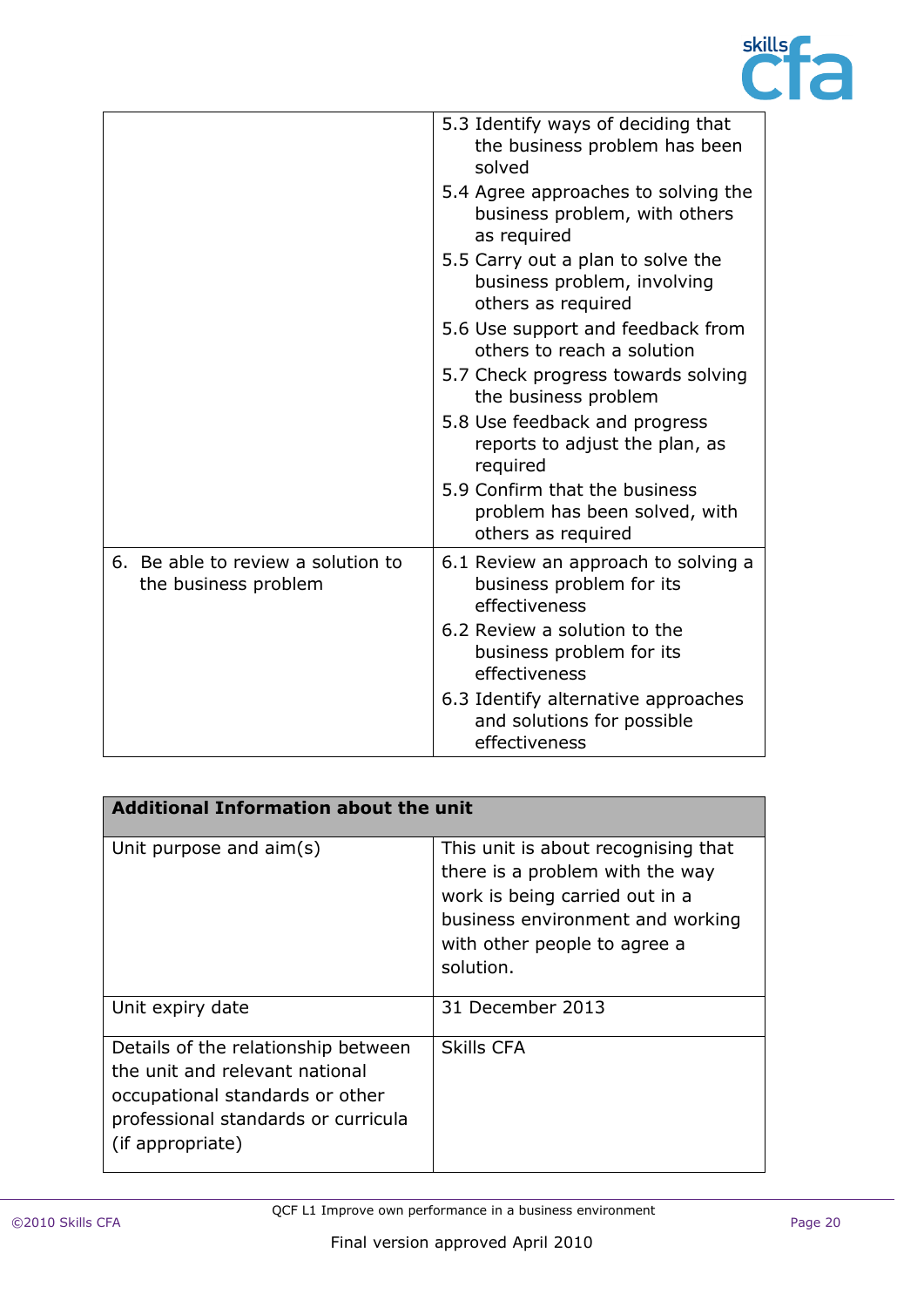

| Assessment requirements or<br>quidance specified by a sector or<br>regulatory body (if appropriate) | Assessment Strategy                                            |
|-----------------------------------------------------------------------------------------------------|----------------------------------------------------------------|
| Support for the unit from an SSC or<br>other appropriate body (if required)                         | <b>Skills CFA</b>                                              |
| Location of the unit within the<br>subject/sector classification system                             | 15. Business, Administration and<br>Law<br>15.2 Administration |
| Name of the organisation<br>submitting the unit                                                     | <b>Skills CFA</b>                                              |
| Availability for use                                                                                | Shared                                                         |
| Unit available from                                                                                 | 1 August 2010                                                  |
| Unit guided learning hours                                                                          | 8                                                              |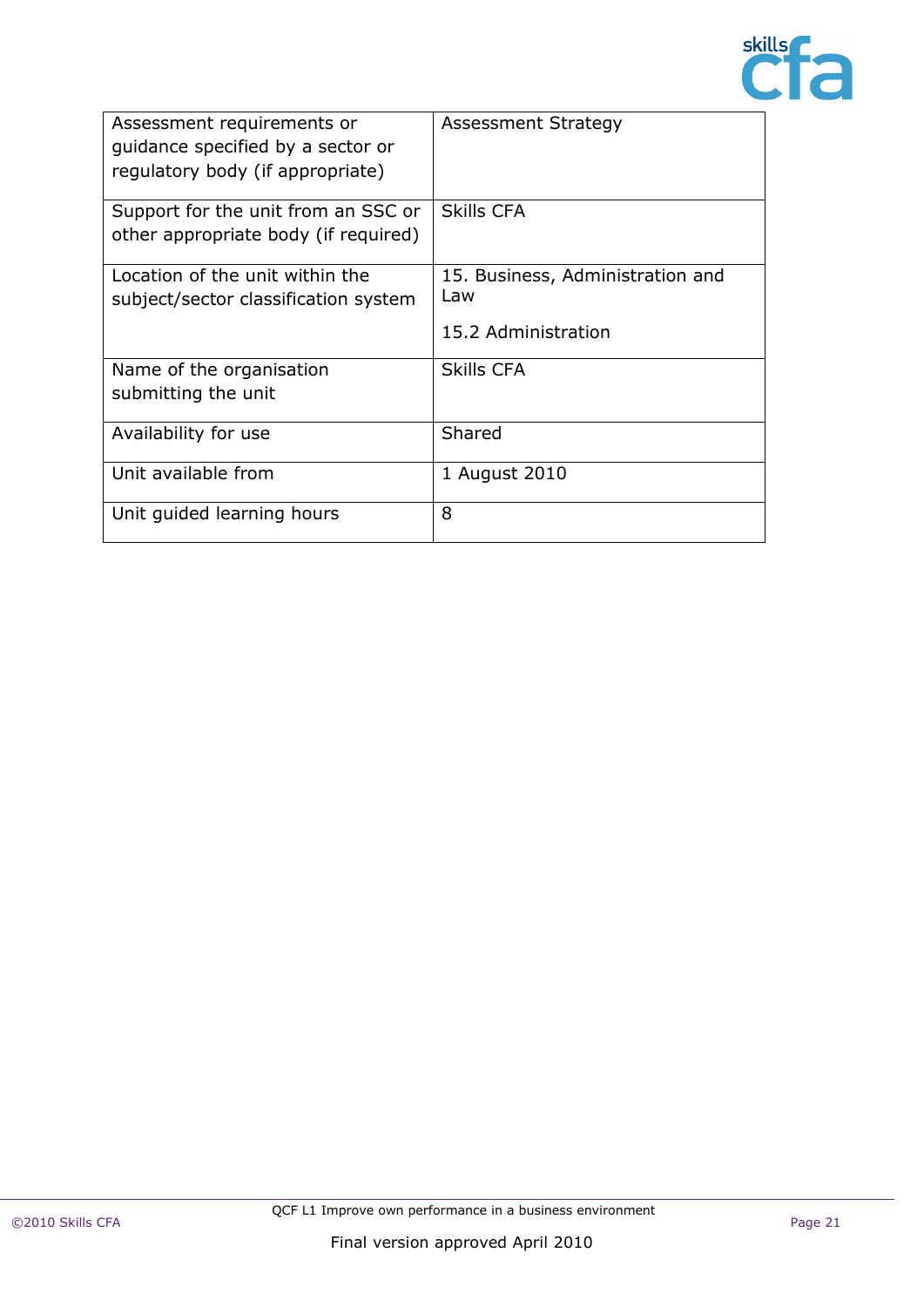

| <b>Title</b>                                                                                    |                                                                         | Work in a business environment     |                                                                                                                                                                                                                                                                                                                                                                                                   |  |
|-------------------------------------------------------------------------------------------------|-------------------------------------------------------------------------|------------------------------------|---------------------------------------------------------------------------------------------------------------------------------------------------------------------------------------------------------------------------------------------------------------------------------------------------------------------------------------------------------------------------------------------------|--|
| <b>Skills CFA Unit</b><br>No.                                                                   |                                                                         | Q203                               |                                                                                                                                                                                                                                                                                                                                                                                                   |  |
|                                                                                                 | <b>WBA Unit No.</b>                                                     | F/601/2470                         |                                                                                                                                                                                                                                                                                                                                                                                                   |  |
| <b>Level</b>                                                                                    |                                                                         | 2                                  |                                                                                                                                                                                                                                                                                                                                                                                                   |  |
|                                                                                                 | <b>Credit Value</b>                                                     | 2                                  |                                                                                                                                                                                                                                                                                                                                                                                                   |  |
|                                                                                                 | <b>GLH</b>                                                              | 18                                 |                                                                                                                                                                                                                                                                                                                                                                                                   |  |
|                                                                                                 | <b>Learning Outcomes</b>                                                |                                    | <b>Assessment Criteria</b>                                                                                                                                                                                                                                                                                                                                                                        |  |
|                                                                                                 | The learner will                                                        |                                    | The learner can                                                                                                                                                                                                                                                                                                                                                                                   |  |
|                                                                                                 | people at work                                                          | 1. Understand how to respect other | 1.1 Describe what is meant by<br>diversity and why it should be<br>valued<br>1.2 Describe how to treat other<br>people in a way that is sensitive<br>to their needs<br>1.3 Describe how to treat other<br>people in a way that respects<br>their abilities, background,<br>values, customs and beliefs<br>1.4 Describe ways in which it<br>possible to learn from others at<br>work               |  |
| 2. Understand how to maintain<br>security and confidentiality at<br>work and deal with concerns |                                                                         |                                    | 2.1 Describe the purpose and<br>benefits of maintaining security<br>and confidentiality at work<br>2.2 Describe requirements for<br>security and confidentiality in an<br>organisation<br>2.3 Describe legal requirements for<br>security and confidentiality, as<br>required<br>2.4 Describe procedures for dealing<br>with concerns about security<br>and confidentiality in an<br>organisation |  |
|                                                                                                 | 3. Understand the purpose and<br>a minimum in a business<br>environment | procedures for keeping waste to    | 3.1 Explain the purpose of keeping<br>waste to a minimum<br>3.2 Describe the main causes of<br>waste that may occur in a<br>business environment<br>3.3 Describe ways of keeping waste<br>to a minimum<br>3.4 Identify ways of using<br>technology to reduce waste                                                                                                                                |  |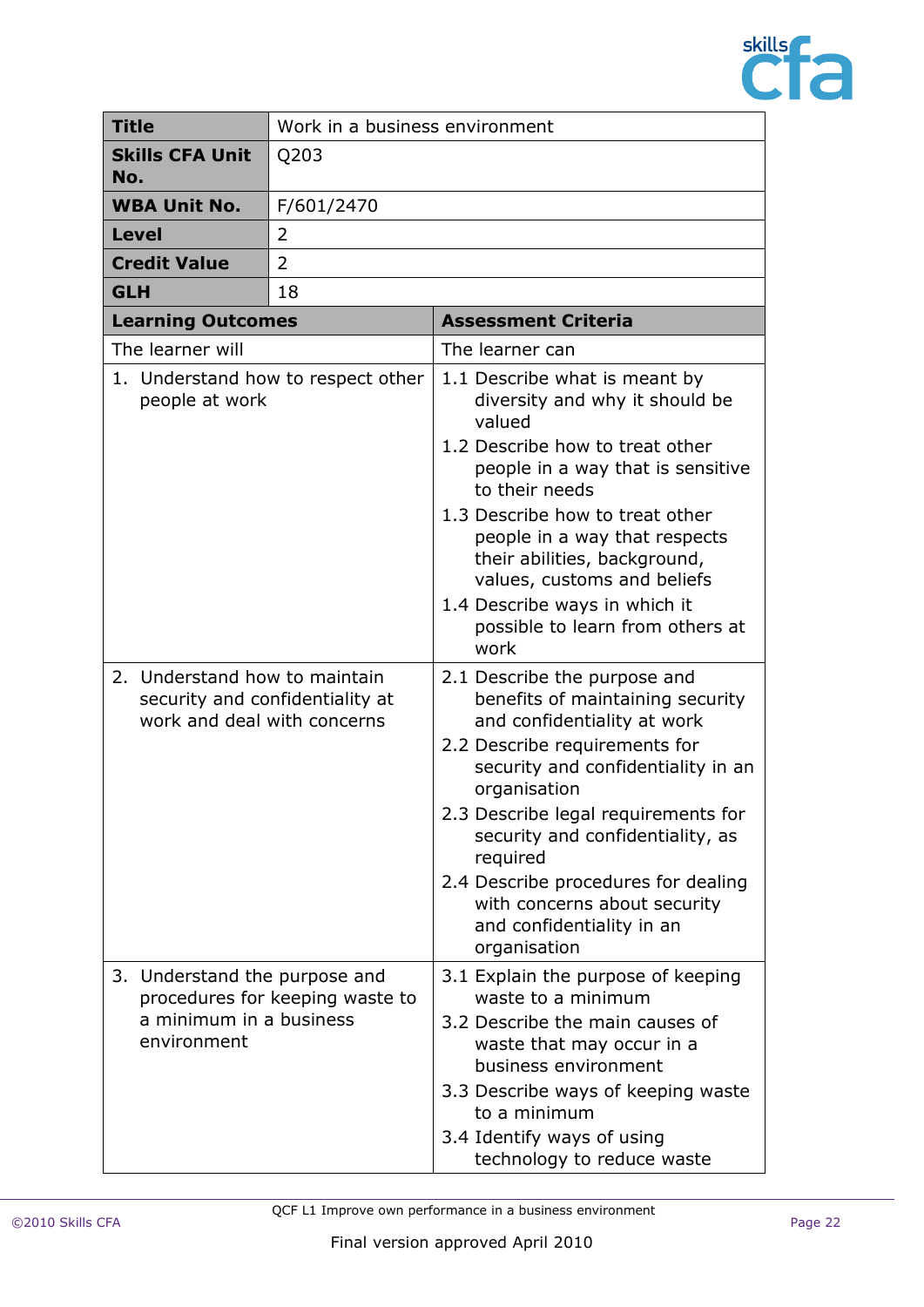

|                                                                                 | 3.5 Outline the purpose and<br>benefits of recycling<br>3.6 Describe organisational<br>procedures for recycling<br>materials                                                                                                                                                                                                                                                                                                                                                   |
|---------------------------------------------------------------------------------|--------------------------------------------------------------------------------------------------------------------------------------------------------------------------------------------------------------------------------------------------------------------------------------------------------------------------------------------------------------------------------------------------------------------------------------------------------------------------------|
| 4. Understand procedures for<br>disposal of hazardous materials                 | 4.1 Describe the benefits of<br>procedures for the recycling and<br>disposal of hazardous materials<br>4.2 Describe organisational<br>procedures for the recycling and<br>disposal of hazardous materials                                                                                                                                                                                                                                                                      |
| 5. Know how to support<br>sustainability in an organisation                     | 5.1 Outline the purpose of<br>improving efficiency and<br>minimising waste<br>5.2 Describe ways of improving own<br>working methods and use of<br>technology to achieve efficiency<br>and reduce waste                                                                                                                                                                                                                                                                         |
| 6. Be able to respect and support<br>other people at work in an<br>organisation | 6.1 Complete work tasks alongside<br>other people in a way that<br>shows respect for<br>a) backgrounds<br>b) abilities<br>c) values, customs and beliefs<br>6.2 Complete work tasks with other<br>people in a way that is sensitive<br>to their needs<br>6.3 Use feedback and guidance<br>from other people to improve<br>own way of working<br>6.4 Follow organisational<br>procedures and legal<br>requirements in relation to<br>discrimination legislation, as<br>required |
| 7. Be able to maintain security and<br>confidentiality                          | 7.1 Keep property secure, following<br>organisational procedures and<br>legal requirements, as required<br>7.2 Keep information secure and<br>confidential, following<br>organisational procedures and<br>legal requirements<br>7.3 Follow organisational<br>procedures to report concerns<br>about security / confidentiality,<br>as required                                                                                                                                 |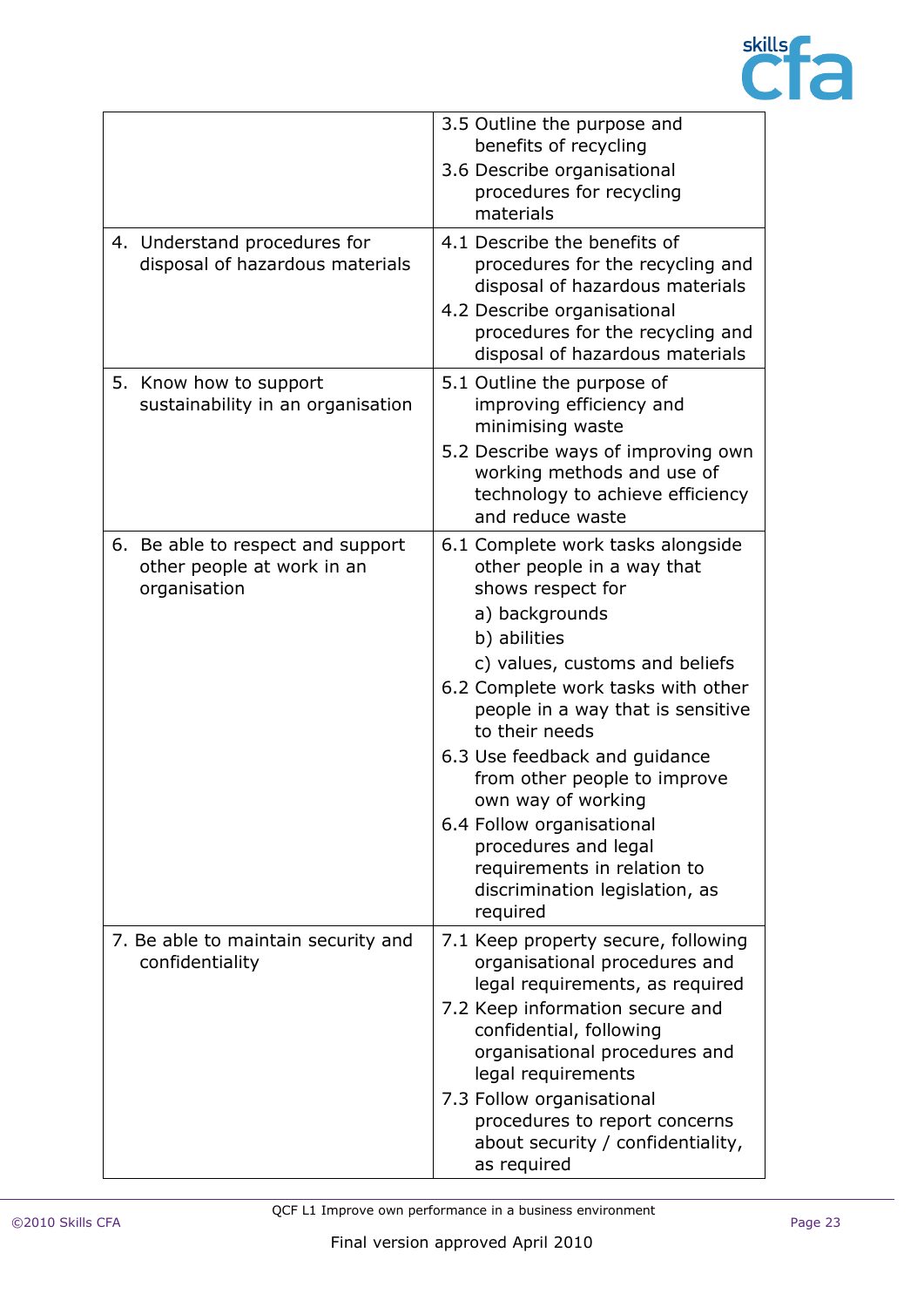

| 8. Be able to support sustainability<br>and minimise waste in an<br>organisation                                                                                    | 8.1 Complete work tasks, keeping<br>waste to a minimum<br>8.2 Use technology in work task(s)<br>in ways that minimise waste<br>8.3 Follow procedures for recycling<br>and disposal of hazardous<br>materials, as required<br>8.4 Follow procedures for the<br>maintenance of equipment in<br>own work |
|---------------------------------------------------------------------------------------------------------------------------------------------------------------------|-------------------------------------------------------------------------------------------------------------------------------------------------------------------------------------------------------------------------------------------------------------------------------------------------------|
| <b>Additional Information about the unit</b>                                                                                                                        |                                                                                                                                                                                                                                                                                                       |
| Unit purpose and $\text{aim}(s)$                                                                                                                                    | This unit is about being able to<br>behave, and make contributions to<br>work tasks and procedures, in a<br>business environment, in ways that<br>support diversity, security and<br>confidentiality at work, reduction of<br>waste and improve efficiency.                                           |
| Unit expiry date                                                                                                                                                    | 31 December 2013                                                                                                                                                                                                                                                                                      |
| Details of the relationship between<br>the unit and relevant national<br>occupational standards or other<br>professional standards or curricula<br>(if appropriate) | <b>Skills CFA</b>                                                                                                                                                                                                                                                                                     |
| Assessment requirements or<br>guidance specified by a sector or<br>regulatory body (if appropriate)                                                                 | <b>Assessment Strategy</b>                                                                                                                                                                                                                                                                            |
| Support for the unit from an SSC or<br>other appropriate body (if required)                                                                                         | <b>Skills CFA</b>                                                                                                                                                                                                                                                                                     |
| Location of the unit within the<br>subject/sector classification system                                                                                             | 15. Business, Administration and<br>Law<br>15.2 Administration                                                                                                                                                                                                                                        |
| Name of the organisation                                                                                                                                            | <b>Skills CFA</b>                                                                                                                                                                                                                                                                                     |
| submitting the unit                                                                                                                                                 |                                                                                                                                                                                                                                                                                                       |
| Availability for use                                                                                                                                                | Shared                                                                                                                                                                                                                                                                                                |
| Unit available from                                                                                                                                                 | 1 August 2010                                                                                                                                                                                                                                                                                         |
| Unit guided learning hours                                                                                                                                          | 18                                                                                                                                                                                                                                                                                                    |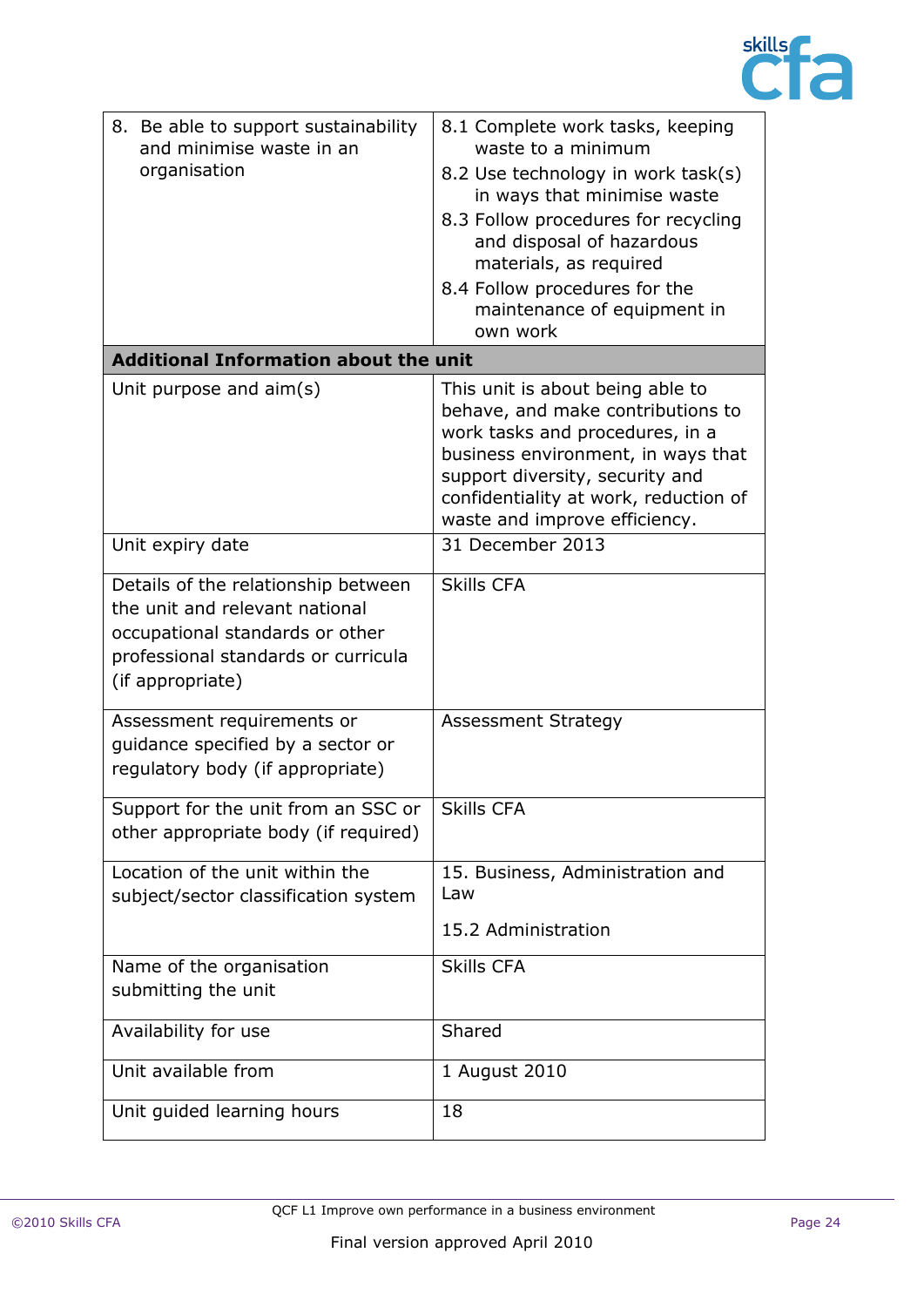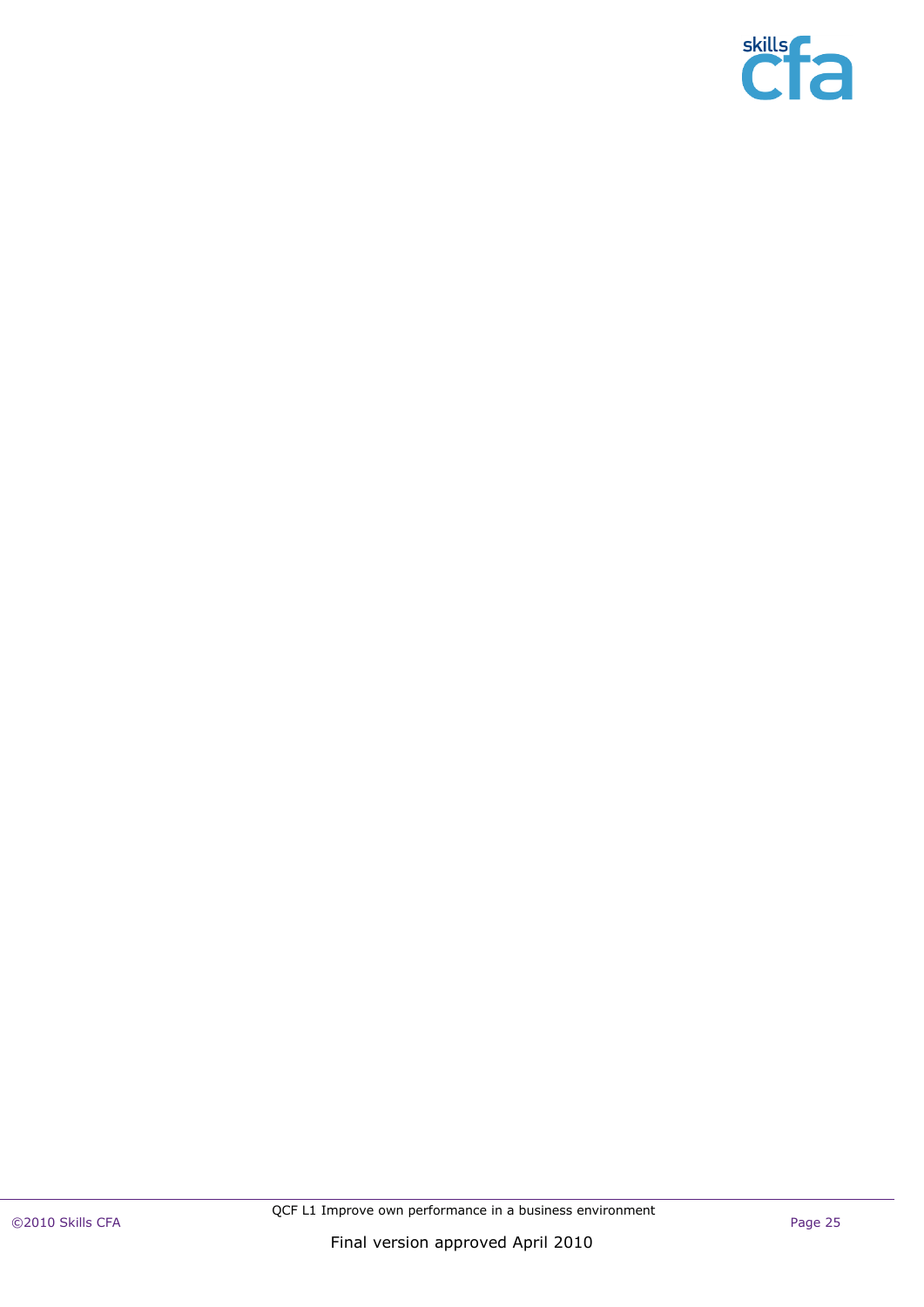

| <b>Title</b>                                                                    |                                | Work with other people in a business environment                                                                                                                                                                                                                                                                                                                                                                                                                                                                                                                                                                                               |
|---------------------------------------------------------------------------------|--------------------------------|------------------------------------------------------------------------------------------------------------------------------------------------------------------------------------------------------------------------------------------------------------------------------------------------------------------------------------------------------------------------------------------------------------------------------------------------------------------------------------------------------------------------------------------------------------------------------------------------------------------------------------------------|
| <b>Skills CFA Unit</b><br>No.                                                   | Q205                           |                                                                                                                                                                                                                                                                                                                                                                                                                                                                                                                                                                                                                                                |
| <b>WBA Unit No.</b>                                                             | Y/601/2474                     |                                                                                                                                                                                                                                                                                                                                                                                                                                                                                                                                                                                                                                                |
| <b>Level</b><br>2                                                               |                                |                                                                                                                                                                                                                                                                                                                                                                                                                                                                                                                                                                                                                                                |
| <b>Credit Value</b>                                                             | 3                              |                                                                                                                                                                                                                                                                                                                                                                                                                                                                                                                                                                                                                                                |
| <b>GLH</b>                                                                      | 10                             |                                                                                                                                                                                                                                                                                                                                                                                                                                                                                                                                                                                                                                                |
| <b>Learning Outcomes</b>                                                        |                                | <b>Assessment Criteria</b>                                                                                                                                                                                                                                                                                                                                                                                                                                                                                                                                                                                                                     |
| The learner will                                                                |                                | The learner can                                                                                                                                                                                                                                                                                                                                                                                                                                                                                                                                                                                                                                |
| 1. Understand how your role fits<br>with organisational values and<br>practices |                                | 1.1 Describe the sector in which<br>your organisation operates<br>1.2 Describe your organisation's<br>missions and purpose<br>1.3 Compare you organisation to<br>other types of organisation in<br>your sector<br>1.4 Outline your responsibilities<br>1.5 Describe how your role fits into<br>your organisation's structure<br>1.6 Describe how your role<br>contributes to the organisation's<br>operations<br>1.7 Outline the policies, procedures,<br>systems and values of your<br>organisation that are relevant to<br>your role<br>1.8 Outline who you would consult if<br>unsure about organisational<br>policies, procedures, systems |
| 2. Understand how to work as part<br>objectives                                 | of a team to achieve goals and | and values<br>2.1 Explain the purpose of working<br>with other people to achieve<br>goals and objectives<br>2.2 Identify situations in which<br>working with others can achieve<br>positive results<br>2.3 Explain the purpose and<br>benefits of agreeing work goals<br>and plans when working with<br>others<br>2.4 Describe situations in which<br>team members might support<br>each other<br>2.5 Describe ways of providing<br>support to other people in a                                                                                                                                                                               |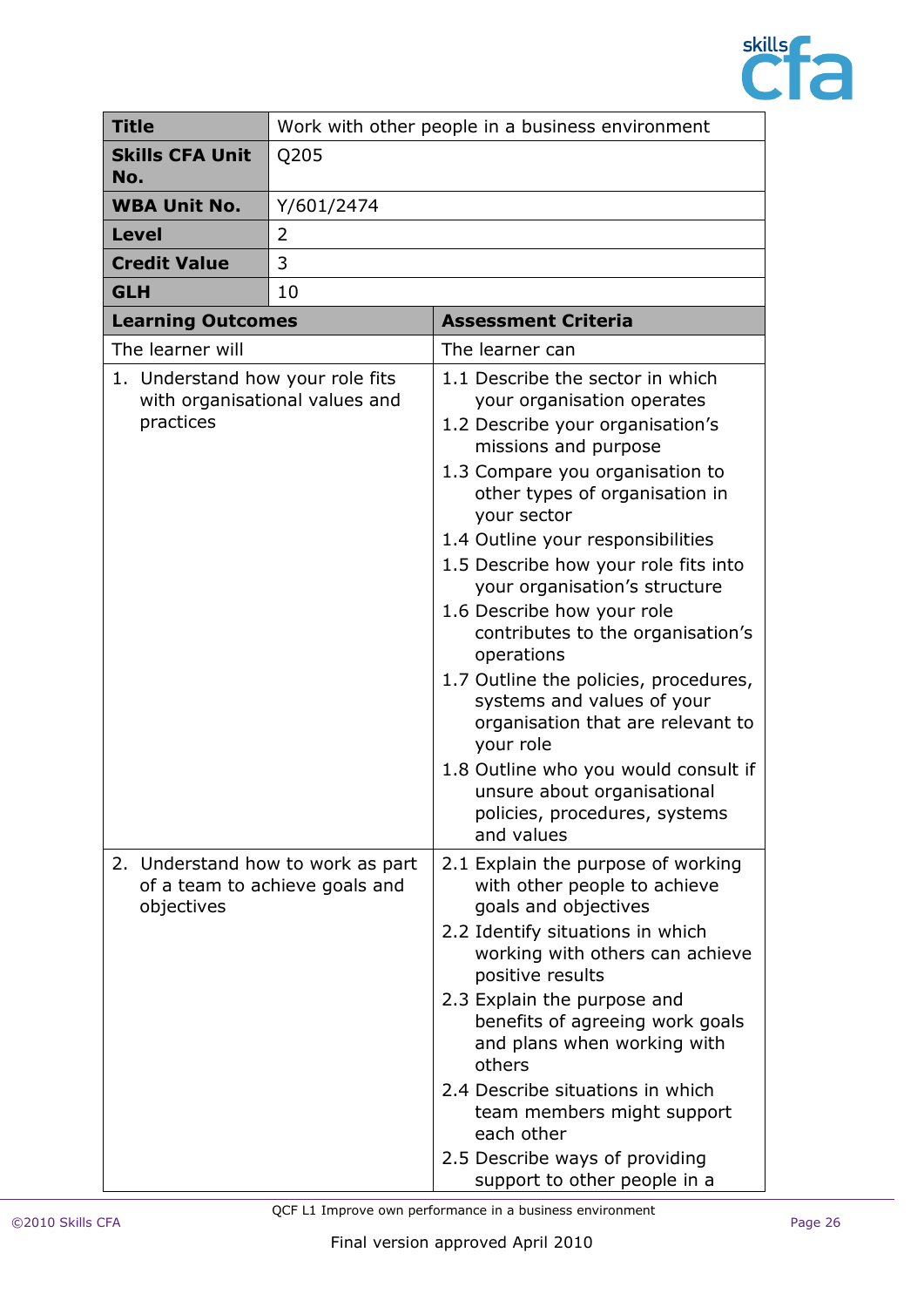

|                                                                                      | team<br>2.6 Explain the purpose of agreeing<br>quality measures with a team                                                                                                                                                                                                                                                                                                                                        |
|--------------------------------------------------------------------------------------|--------------------------------------------------------------------------------------------------------------------------------------------------------------------------------------------------------------------------------------------------------------------------------------------------------------------------------------------------------------------------------------------------------------------|
| 3. Understand how to communicate<br>as part of a team                                | 3.1 Explain the purpose of<br>communicating with other<br>people in a team<br>3.2 Identify different methods of<br>communication and when to use<br>them                                                                                                                                                                                                                                                           |
| 4. Understand the contribution of<br>individuals within a team                       | 4.1 Explain the purpose of<br>recognising the strengths of<br>others<br>4.2 Explain the value of diversity<br>within teams<br>4.3 Explain the purpose of<br>respecting individuals working<br>within a team                                                                                                                                                                                                        |
| 5. Understand how to deal with<br>problems and disagreements                         | 5.1 Describe the types of problems<br>and disagreements that may<br>occur when working with other<br>people in a team<br>5.2 Describe ways of dealing with<br>problems and disagreements<br>when working with other people<br>in a team                                                                                                                                                                            |
| 6. Understand the purpose of<br>feedback when working as a<br>team                   | 6.1 Explain the purpose of giving<br>and receiving constructive<br>feedback<br>6.2 Describe ways of using feedback<br>to improve own work, and a<br>team as a whole                                                                                                                                                                                                                                                |
| 7. Be able to work in a way that<br>fits with organisational values<br>and practices | 7.1 Follow organisational policies,<br>systems and procedures<br>relevant to your role<br>7.2 Apply relevant organisational<br>values across all aspects of your<br>work<br>7.3 Work with outside organisations<br>and individuals in a way that<br>protects the image of your<br>organisation, when relevant<br>7.4 Seek guidance when unsure<br>about organisational policies,<br>systems, procedures and values |
| 8. Be able to work in a team to<br>achieve goals and objectives                      | 8.1 Communicate effectively with<br>other people in a team                                                                                                                                                                                                                                                                                                                                                         |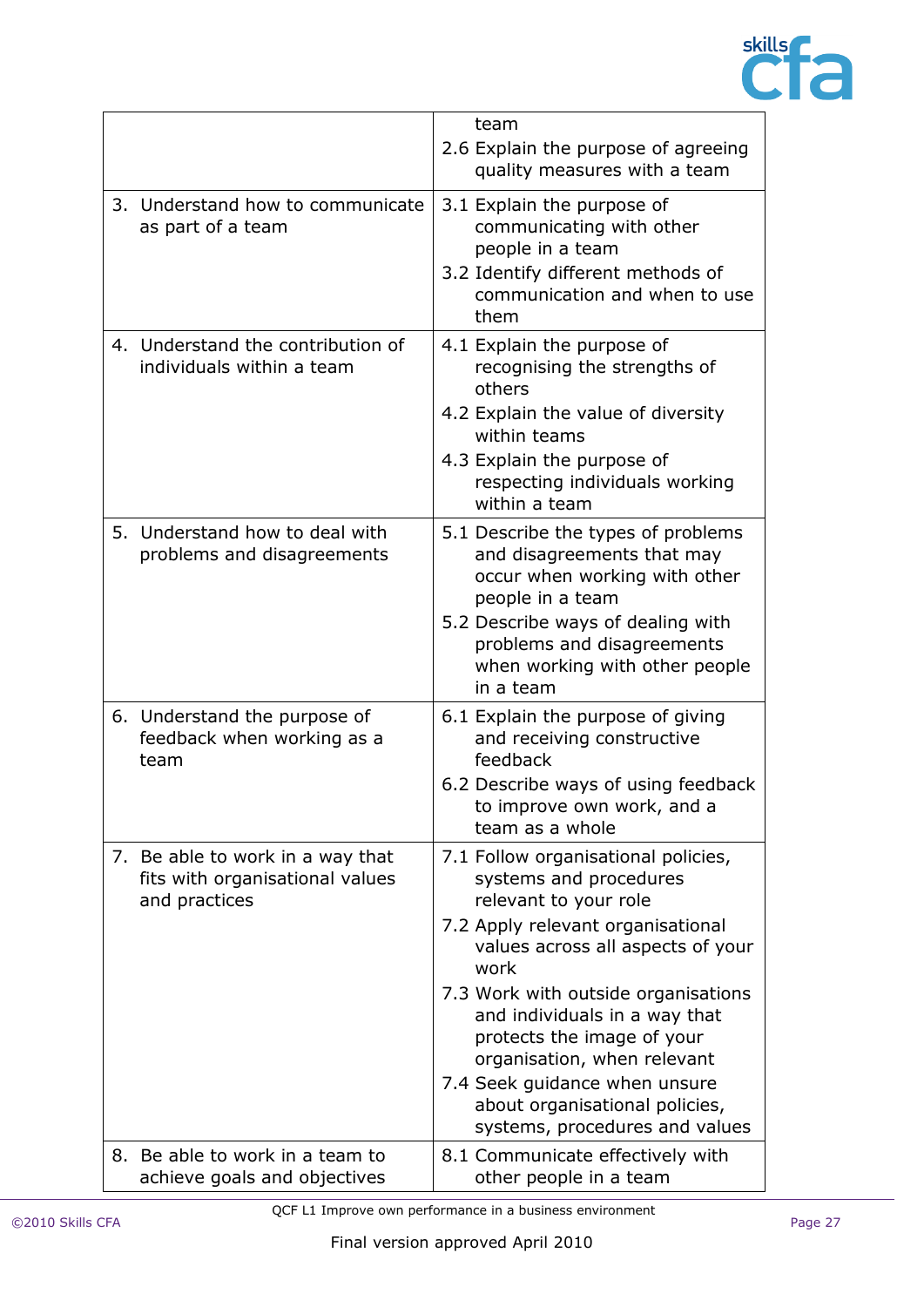

|                                                           | 8.2 Contribute to the agreement of<br>work objectives and quality<br>measures with a team, to<br>achieve a positive outcome<br>8.3 Make sure work goals and |
|-----------------------------------------------------------|-------------------------------------------------------------------------------------------------------------------------------------------------------------|
|                                                           | objectives are achieved in a way<br>that makes best use of own<br>abilities in a team                                                                       |
|                                                           | 8.4 Provide support to members of<br>a team, if required                                                                                                    |
|                                                           | 8.5 Show respect for individuals in a<br>team                                                                                                               |
|                                                           | 8.6 Make sure own work meets<br>agreed quality standards and is<br>on time                                                                                  |
| Be able to deal with or refer<br>9.<br>problems in a team | 9.1 Identify problem(s) or<br>disagreement(s) in a team                                                                                                     |
|                                                           | 9.2 Resolve problem(s) or<br>disagreement(s) within limits of<br>own authority and experience<br>9.3 Refer problems, as required                            |
| 10. Be able to use feedback on<br>objectives in a team    | 10.1 Contribute to providing<br>constructive feedback on the<br>achievement of objectives to a<br>team                                                      |
|                                                           | 10.2 Receive constructive feedback<br>on own work                                                                                                           |
|                                                           | 10.3 Use feedback on achievement<br>of objectives to identify<br>improvements in own work                                                                   |

| <b>Additional Information about the unit</b>                                                                                                    |                                                                                                                                                            |  |
|-------------------------------------------------------------------------------------------------------------------------------------------------|------------------------------------------------------------------------------------------------------------------------------------------------------------|--|
| Unit purpose and $\text{aim}(s)$                                                                                                                | This unit is about working within a<br>team, sharing responsibility with<br>others to make sure that a team<br>can achieve agreed goals and<br>objectives. |  |
| Unit expiry date                                                                                                                                | 31 December 2013                                                                                                                                           |  |
| Details of the relationship between<br>the unit and relevant national<br>occupational standards or other<br>professional standards or curricula | <b>Skills CFA</b>                                                                                                                                          |  |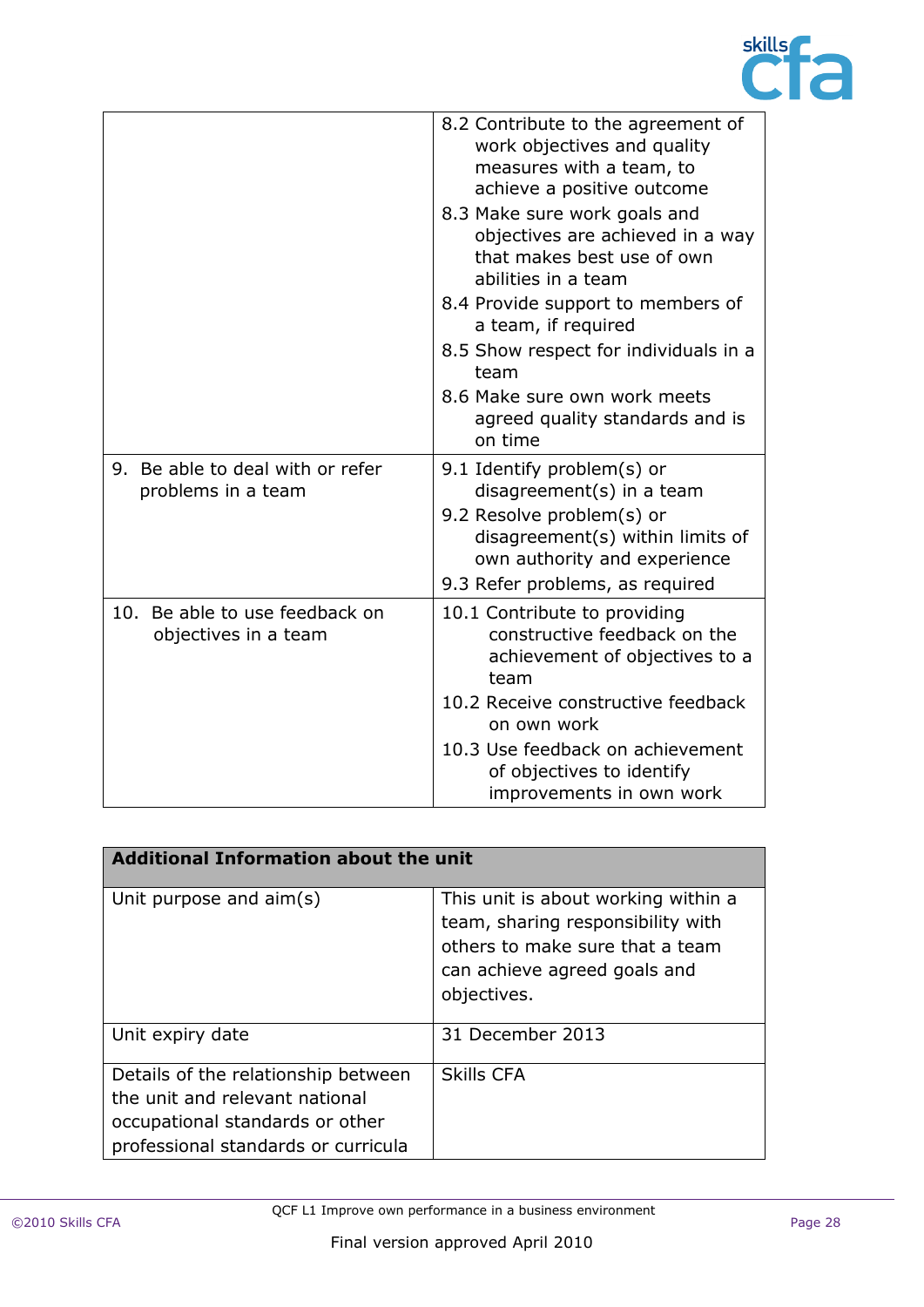

| (if appropriate)                                                                                    |                                                                |
|-----------------------------------------------------------------------------------------------------|----------------------------------------------------------------|
| Assessment requirements or<br>quidance specified by a sector or<br>regulatory body (if appropriate) | <b>Assessment Strategy</b>                                     |
| Support for the unit from an SSC or<br>other appropriate body (if required)                         | <b>Skills CFA</b>                                              |
| Location of the unit within the<br>subject/sector classification system                             | 15. Business, Administration and<br>Law<br>15.2 Administration |
| Name of the organisation<br>submitting the unit                                                     | <b>Skills CFA</b>                                              |
| Availability for use                                                                                | Shared                                                         |
| Unit available from                                                                                 | 1 August 2010                                                  |
| Unit guided learning hours                                                                          | 10                                                             |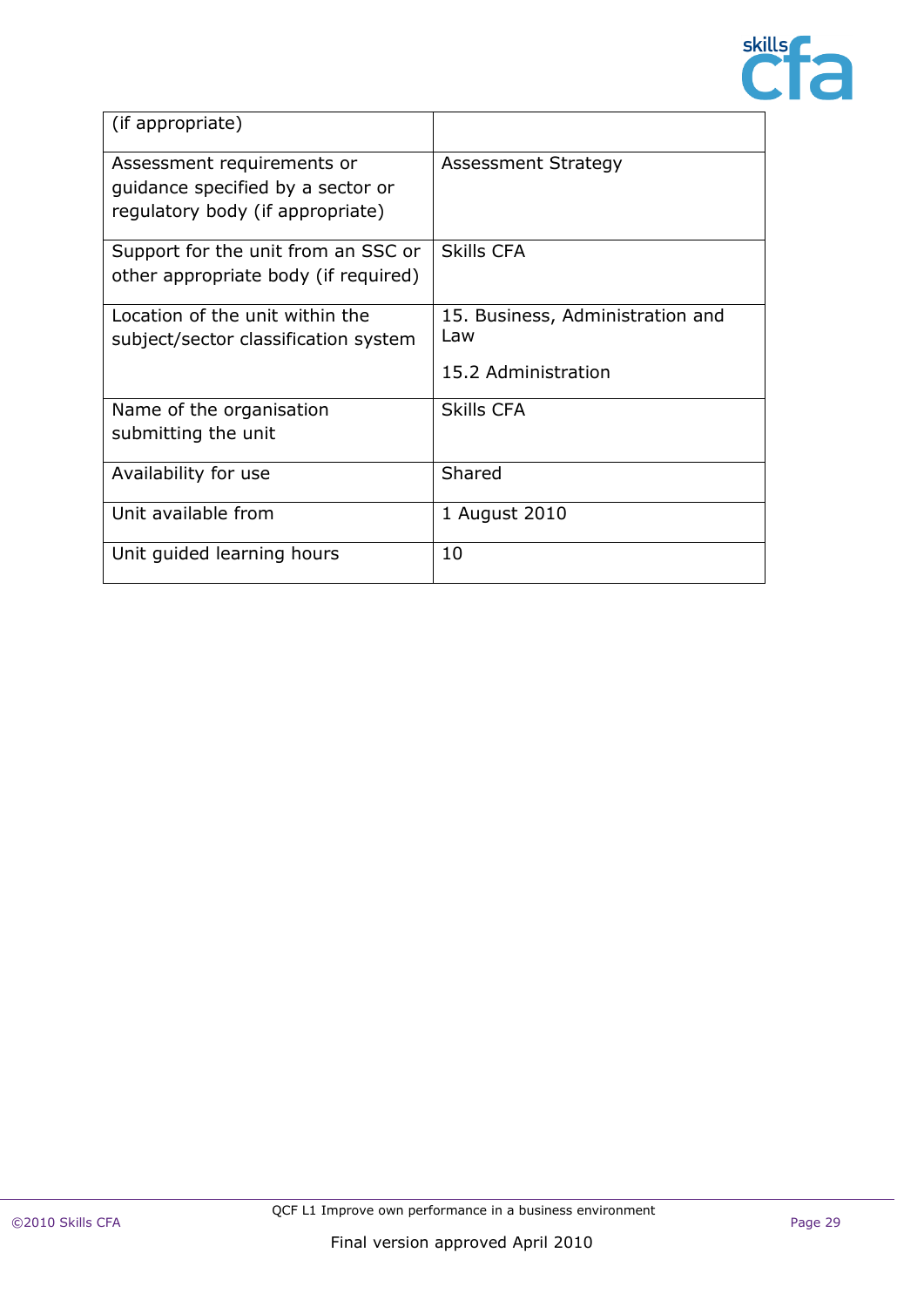

| <b>Title</b>                                                | Contribute to decision-making in a business<br>environment |                                                                                                                                                                                                                                                                                                                                                                                                                                                                             |
|-------------------------------------------------------------|------------------------------------------------------------|-----------------------------------------------------------------------------------------------------------------------------------------------------------------------------------------------------------------------------------------------------------------------------------------------------------------------------------------------------------------------------------------------------------------------------------------------------------------------------|
| <b>Skills CFA Unit</b><br>No.                               | Q306                                                       |                                                                                                                                                                                                                                                                                                                                                                                                                                                                             |
| <b>WBA Unit No.</b>                                         | Y/601/2524                                                 |                                                                                                                                                                                                                                                                                                                                                                                                                                                                             |
| <b>Level</b>                                                | 3                                                          |                                                                                                                                                                                                                                                                                                                                                                                                                                                                             |
| <b>Credit Value</b>                                         | 3                                                          |                                                                                                                                                                                                                                                                                                                                                                                                                                                                             |
| <b>GLH</b>                                                  | 12                                                         |                                                                                                                                                                                                                                                                                                                                                                                                                                                                             |
| <b>Learning Outcomes</b>                                    |                                                            | <b>Assessment Criteria</b>                                                                                                                                                                                                                                                                                                                                                                                                                                                  |
| The learner will                                            |                                                            | The learner can                                                                                                                                                                                                                                                                                                                                                                                                                                                             |
| 1. Understand the purpose and<br>process of decision-making |                                                            | 1.1 Identify situations where<br>decision-making is required<br>1.2 Explain key stages in the<br>decision-making process                                                                                                                                                                                                                                                                                                                                                    |
| 2. Understand how to prepare to                             | contribute to decision-making                              | 2.1 Understand the purpose of<br>knowing the context in which a<br>decision is being made<br>2.2 Describe the role and<br>responsibilities of a person<br>contributing to decision-making<br>2.3 Describe possible limitations on<br>a person contributing to<br>decision-making<br>2.4 Identify sources of information<br>that can be used to inform<br>decision-making<br>2.5 Explain how to research<br>information to be used to inform<br>decision-making              |
| decision-making                                             | 3. Understand how to contribute to                         | 3.1 Explain the purpose of<br>contributing to meetings and<br>other discussions where<br>decisions are being made, and<br>ways of doing so<br>3.2 Explain how to structure own<br>ideas and information<br>3.3 Explain the purpose and<br>benefits of respecting other<br>people's contributions to the<br>decision-making process<br>3.4 Explain the purpose of listening<br>and responding to other people<br>during the decision-making<br>process, and ways of doing so |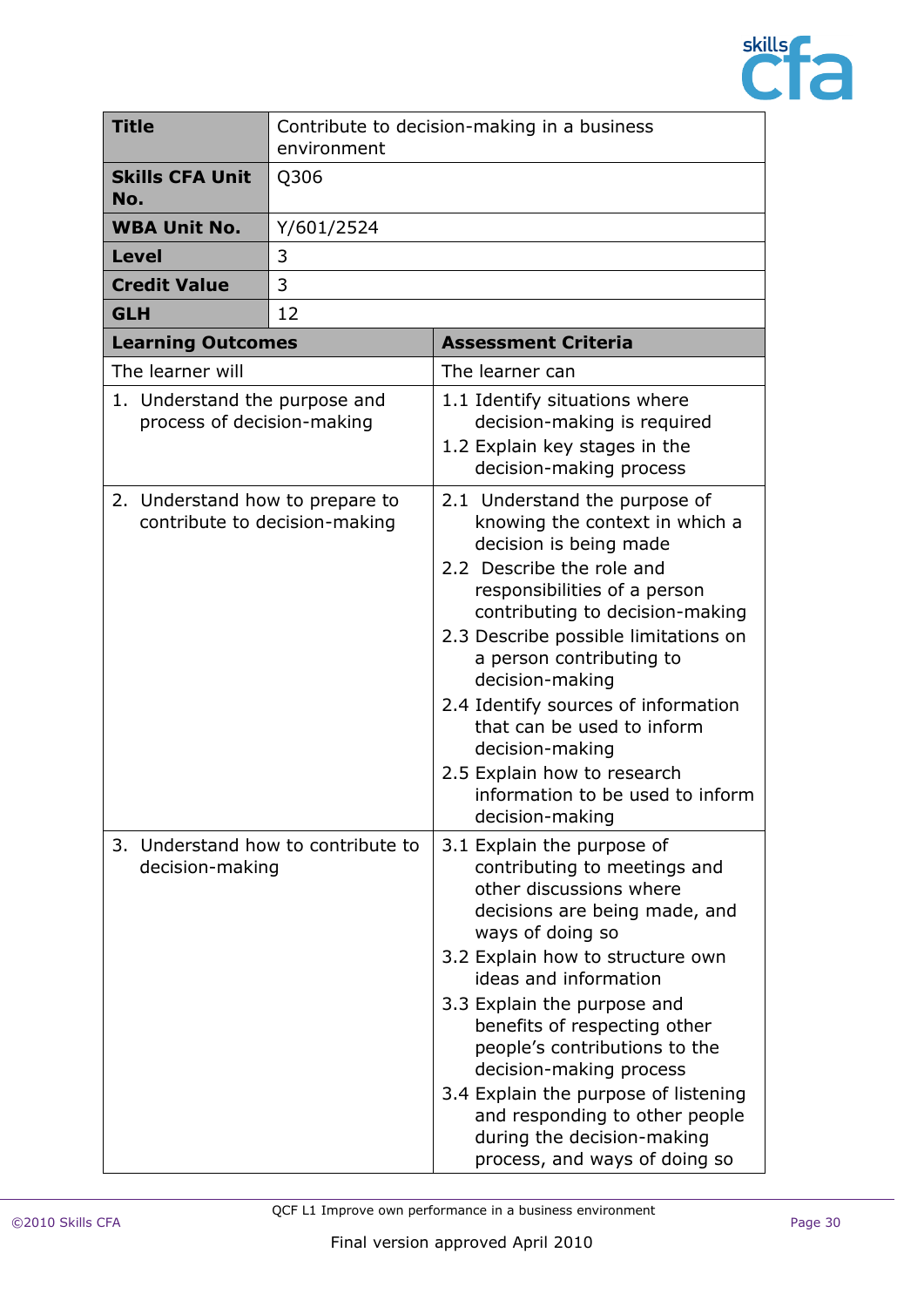

|                                                           | 3.5 Explain how to use evidence,<br>argument, questioning and<br>assertiveness to influence<br>outcomes                                    |
|-----------------------------------------------------------|--------------------------------------------------------------------------------------------------------------------------------------------|
|                                                           | 3.6 Explain the purpose of collective<br>responsibility                                                                                    |
| 4. Be able to prepare contributions<br>to decision-making | 4.1 Identify sources of information<br>needed                                                                                              |
|                                                           | 4.2 Research and collect<br>information to add value to the<br>decision-making process                                                     |
| 5. Be able to make contributions to<br>decision-making    | 5.1 Present information to others<br>and develop ideas, using<br>accurate and current<br>information                                       |
|                                                           | 5.2 Make constructive, relevant and<br>timely contributions to<br>meeting(s) or other discussions<br>to contribute to making a<br>decision |
|                                                           | 5.3 Provide additional information,<br>when asked, to contribute to<br>making a decision                                                   |
|                                                           | 5.4 Contribute to identifying and<br>agreeing criteria for making a<br>decision                                                            |
|                                                           | 5.5 Contribute to structuring ideas<br>and information in a way that<br>helps other people understand<br>own ideas                         |
|                                                           | 5.6 Listen to other people's<br>contributions adapting own<br>ideas as necessary                                                           |
|                                                           | 5.7 Contribute to reviewing<br>information provided for a<br>decision to be made                                                           |
|                                                           | 5.8 Confirm support for an agreed<br>decision                                                                                              |

| <b>Additional Information about the unit</b> |                                                                                                      |  |
|----------------------------------------------|------------------------------------------------------------------------------------------------------|--|
| Unit purpose and aim(s)                      | This unit is about contributing to the<br>decision making process made in a<br>business environment. |  |
| Unit expiry date                             | 31 December 2013                                                                                     |  |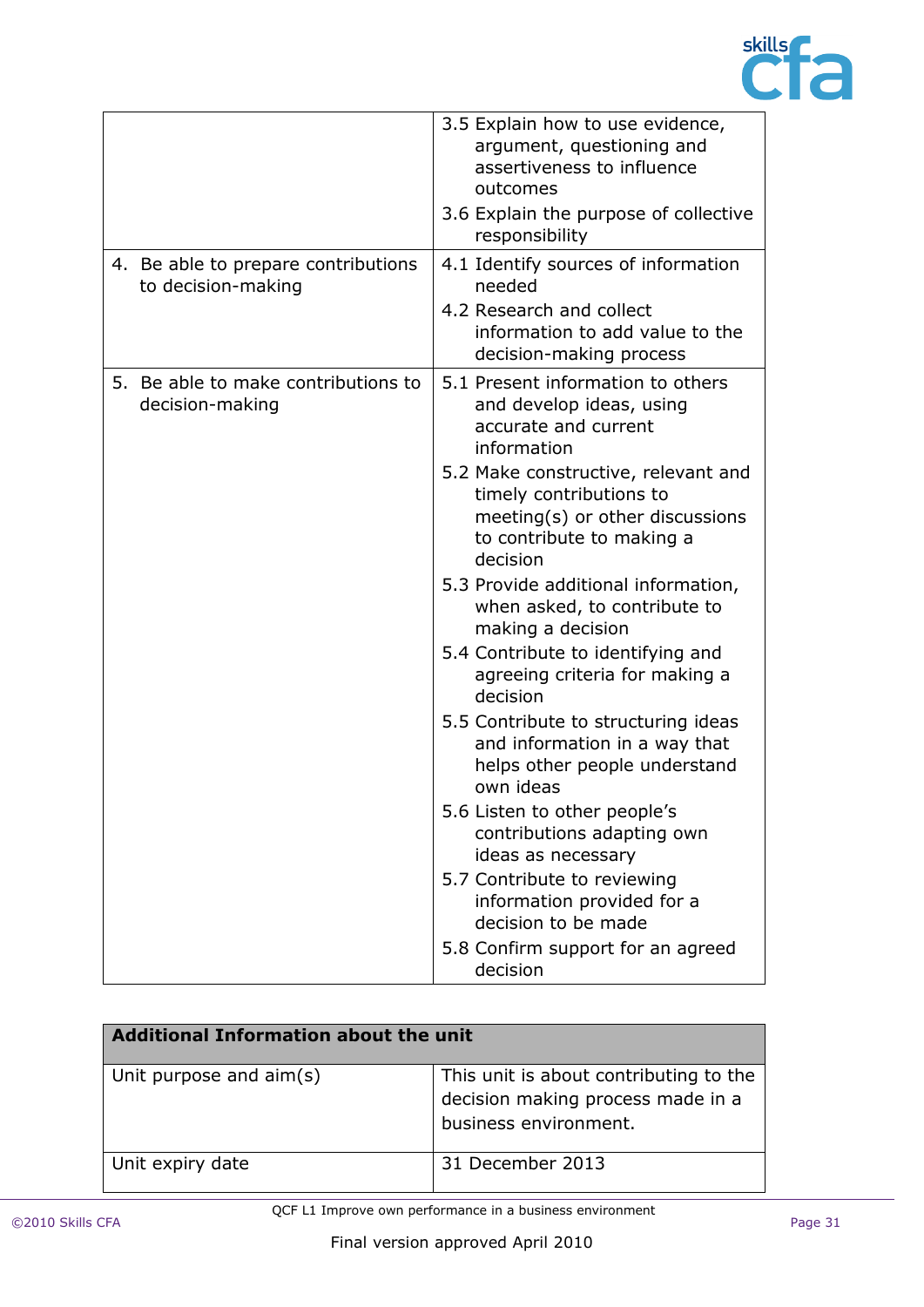

| Details of the relationship between<br>the unit and relevant national<br>occupational standards or other<br>professional standards or curricula<br>(if appropriate) | <b>Skills CFA</b>                                              |
|---------------------------------------------------------------------------------------------------------------------------------------------------------------------|----------------------------------------------------------------|
| Assessment requirements or<br>guidance specified by a sector or<br>regulatory body (if appropriate)                                                                 | <b>Assessment Strategy</b>                                     |
| Support for the unit from an SSC or<br>other appropriate body (if required)                                                                                         | <b>Skills CFA</b>                                              |
| Location of the unit within the<br>subject/sector classification system                                                                                             | 15. Business, Administration and<br>Law<br>15.2 Administration |
| Name of the organisation<br>submitting the unit                                                                                                                     | <b>Skills CFA</b>                                              |
| Availability for use                                                                                                                                                | Shared                                                         |
| Unit available from                                                                                                                                                 | 1 August 2010                                                  |
| Unit guided learning hours                                                                                                                                          | 12                                                             |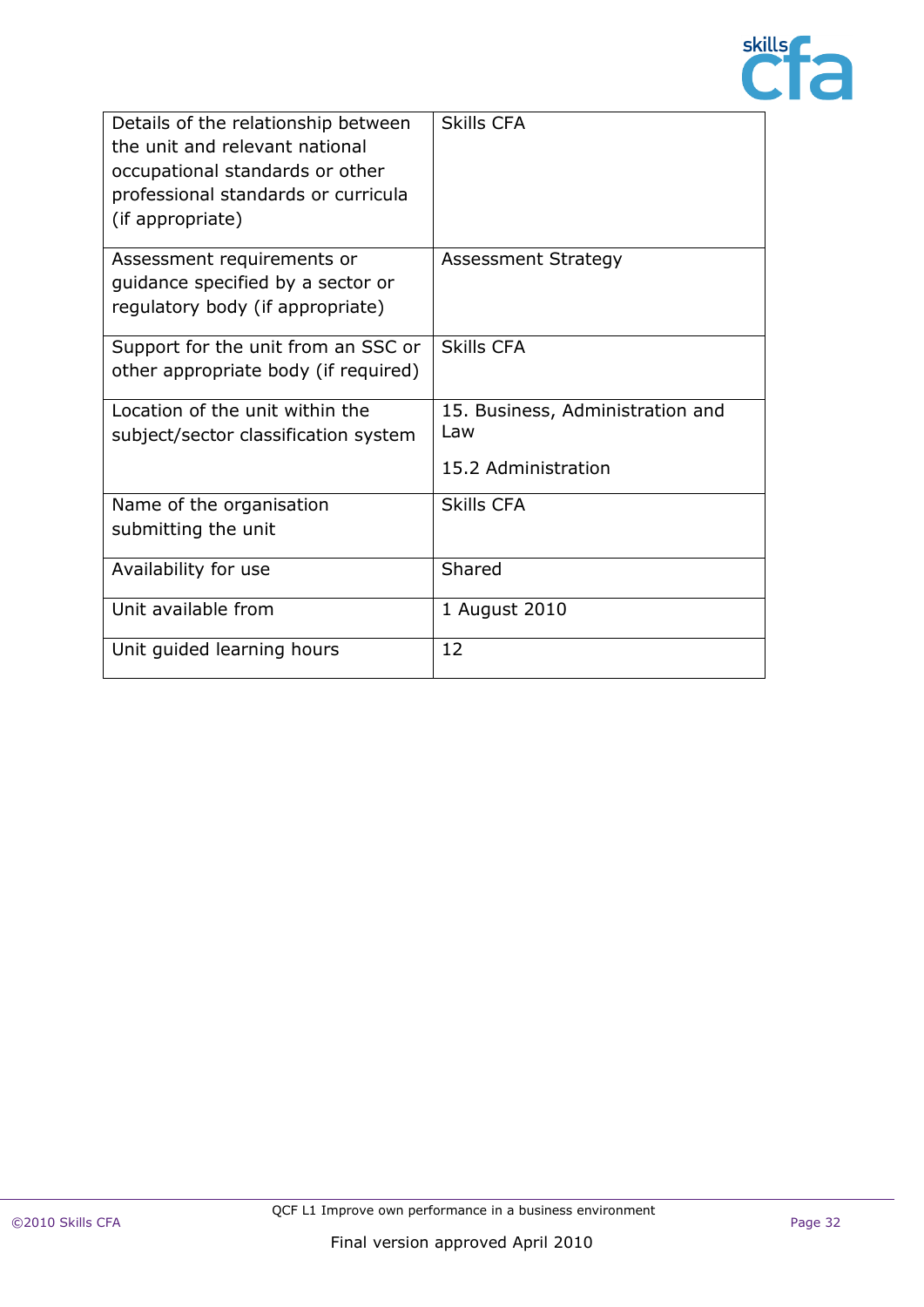

| <b>Title</b>                  | Evaluate and improve own performance in a business<br>environment    |                                                                                                                                                                                                                                                                                                                                                                                                                                                                                                                                                                                                                                                            |
|-------------------------------|----------------------------------------------------------------------|------------------------------------------------------------------------------------------------------------------------------------------------------------------------------------------------------------------------------------------------------------------------------------------------------------------------------------------------------------------------------------------------------------------------------------------------------------------------------------------------------------------------------------------------------------------------------------------------------------------------------------------------------------|
| <b>Skills CFA Unit</b><br>No. | Q302                                                                 |                                                                                                                                                                                                                                                                                                                                                                                                                                                                                                                                                                                                                                                            |
| <b>WBA Unit No.</b>           | F/601/2520                                                           |                                                                                                                                                                                                                                                                                                                                                                                                                                                                                                                                                                                                                                                            |
| <b>Level</b>                  | 3                                                                    |                                                                                                                                                                                                                                                                                                                                                                                                                                                                                                                                                                                                                                                            |
| <b>Credit Value</b>           | 3                                                                    |                                                                                                                                                                                                                                                                                                                                                                                                                                                                                                                                                                                                                                                            |
| <b>GLH</b>                    | 22                                                                   |                                                                                                                                                                                                                                                                                                                                                                                                                                                                                                                                                                                                                                                            |
| <b>Learning Outcomes</b>      |                                                                      | <b>Assessment Criteria</b>                                                                                                                                                                                                                                                                                                                                                                                                                                                                                                                                                                                                                                 |
| The learner will              |                                                                      | The learner can                                                                                                                                                                                                                                                                                                                                                                                                                                                                                                                                                                                                                                            |
| improve own performance       | 1. Understand how to evaluate and                                    | 1.1 Explain the purpose and<br>benefits of continuously<br>improving own performance in a<br>business environment<br>1.2 Explain the purpose and value<br>of encouraging and accepting<br>feedback from others<br>1.3 Describe ways of evaluating<br>own work<br>1.4 Explain the purpose and<br>benefits of trying out possible<br>improvements to own work<br>1.5 Evaluate how learning and<br>development can improve own<br>work, benefit organisations, and<br>further own career<br>1.6 Compare possible career<br>progression routes<br>1.7 Describe possible development<br>opportunities<br>1.8 Justify the value of developing a<br>learning plan |
| from others                   | 2. Be able to evaluate and improve<br>own performance using feedback | 2.1 Encourage and accept feedback<br>from other people<br>2.2 Evaluate own work and use<br>feedback from others to identify<br>areas for improvement<br>2.3 Identify changes in ways of<br>working needed to improve<br>work performance                                                                                                                                                                                                                                                                                                                                                                                                                   |
|                               |                                                                      | 2.4 Complete work tasks using<br>changed ways of working<br>2.5 Evaluate work completed and<br>changed ways of working for<br>improvements and effectiveness                                                                                                                                                                                                                                                                                                                                                                                                                                                                                               |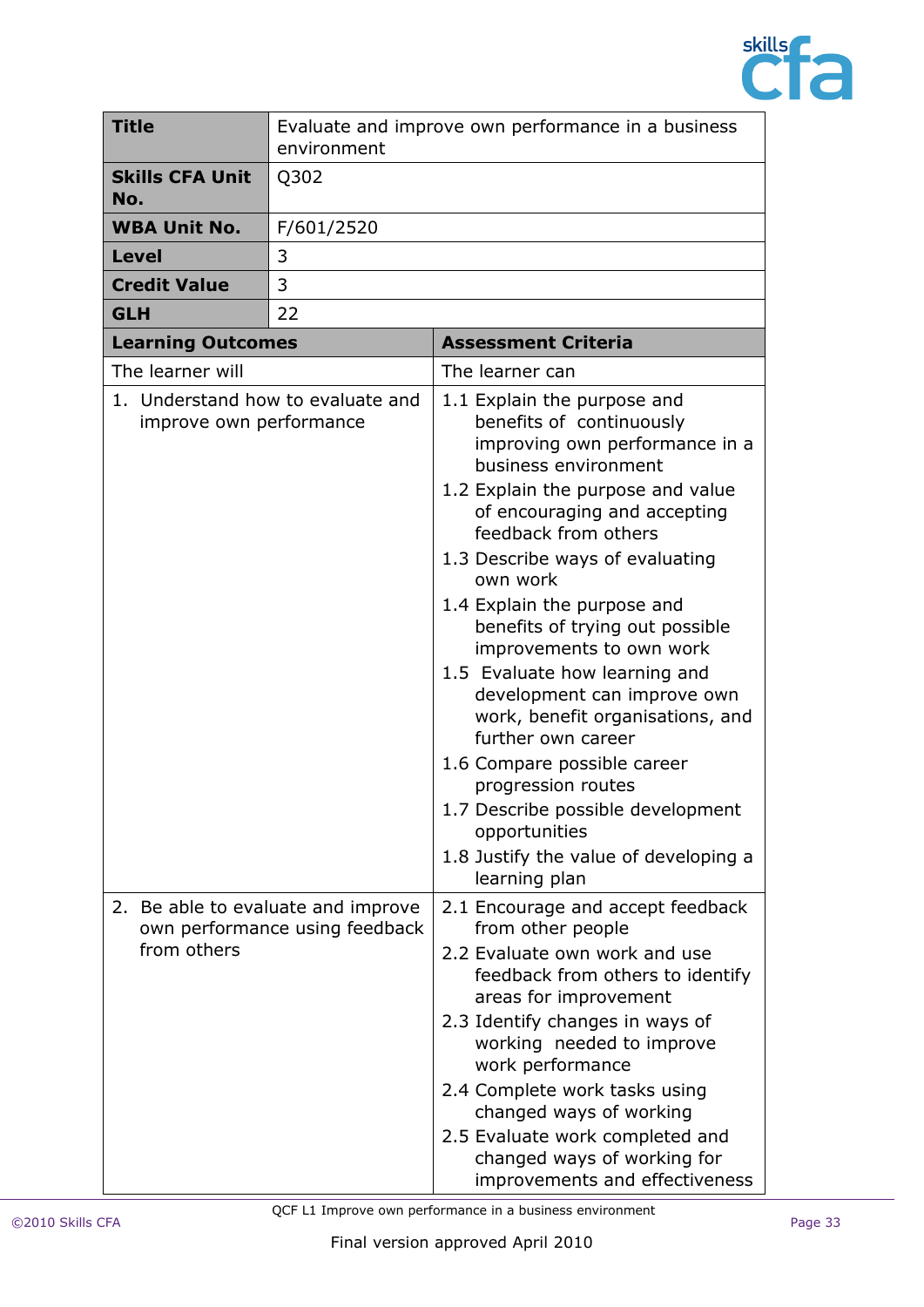

| 3. Be able to use evaluation of own<br>performance to agree, develop<br>and use a learning plan | 3.1 Evaluate own performance and<br>identify where further learning<br>and development will improve<br>own work |
|-------------------------------------------------------------------------------------------------|-----------------------------------------------------------------------------------------------------------------|
|                                                                                                 | 3.2 Agree and develop a learning<br>plan to improve own work<br>performance, that meets own<br>needs            |
|                                                                                                 | 3.3 Follow a learning plan for<br>improvement to own work                                                       |
|                                                                                                 | 3.4 Review progress against<br>learning plan and make updates<br>for improving own work and<br>further learning |

| <b>Additional Information about the unit</b>                                                                                                                        |                                                                                          |  |
|---------------------------------------------------------------------------------------------------------------------------------------------------------------------|------------------------------------------------------------------------------------------|--|
| Unit purpose and aim(s)                                                                                                                                             | This unit is about evaluating and<br>improving your own performance in<br>the workplace. |  |
| Unit expiry date                                                                                                                                                    | 31 December 2013                                                                         |  |
| Details of the relationship between<br>the unit and relevant national<br>occupational standards or other<br>professional standards or curricula<br>(if appropriate) | <b>Skills CFA</b>                                                                        |  |
| Assessment requirements or<br>guidance specified by a sector or<br>regulatory body (if appropriate)                                                                 | <b>Assessment Strategy</b>                                                               |  |
| Support for the unit from an SSC or<br>other appropriate body (if required)                                                                                         | <b>Skills CFA</b>                                                                        |  |
| Location of the unit within the<br>subject/sector classification system                                                                                             | 15. Business, Administration and<br>Law<br>15.2 Administration                           |  |
| Name of the organisation<br>submitting the unit                                                                                                                     | <b>Skills CFA</b>                                                                        |  |
| Availability for use                                                                                                                                                | Shared                                                                                   |  |
| Unit available from                                                                                                                                                 | 1 August 2010                                                                            |  |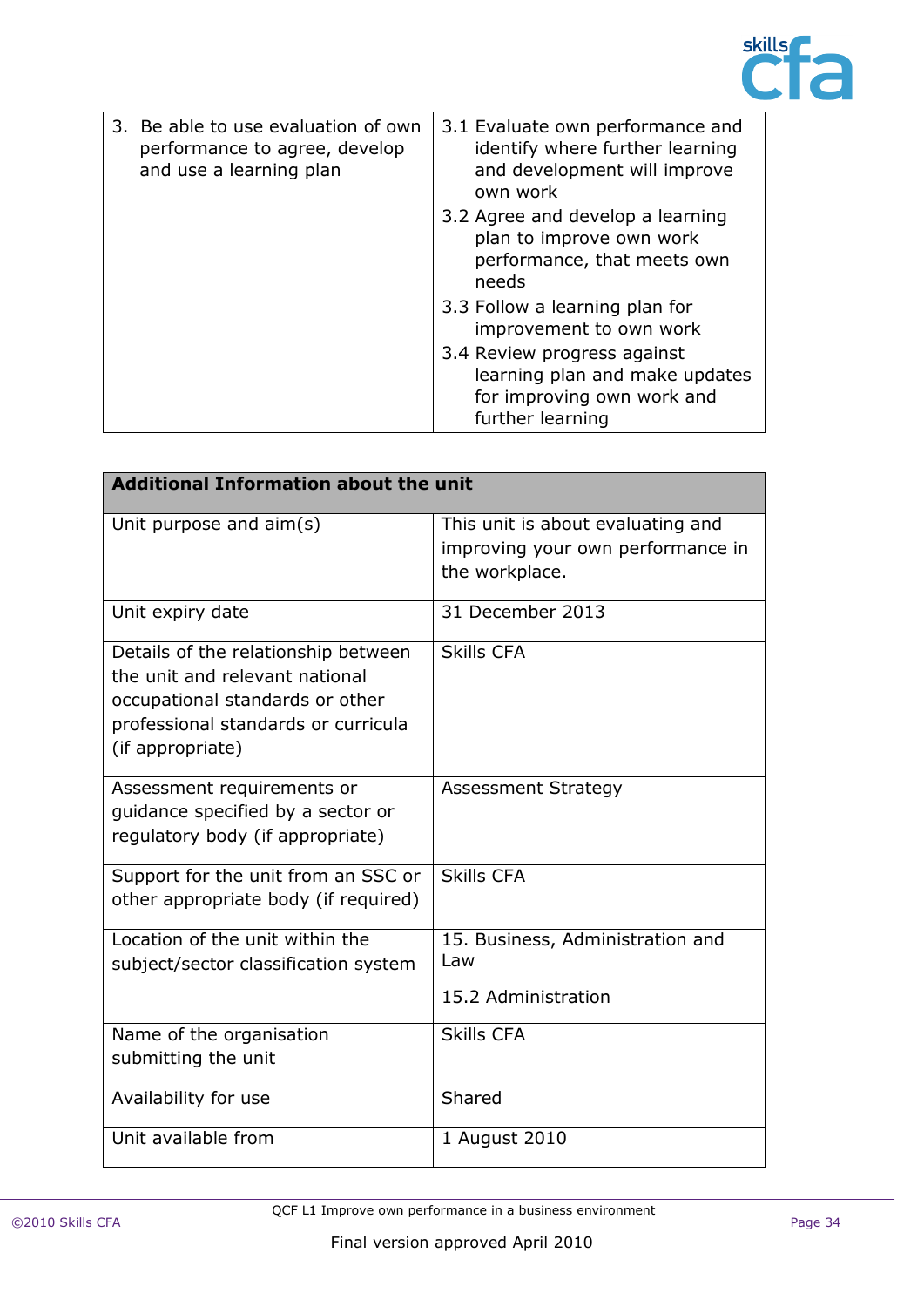

| Unit guided learning hours |  |
|----------------------------|--|
|                            |  |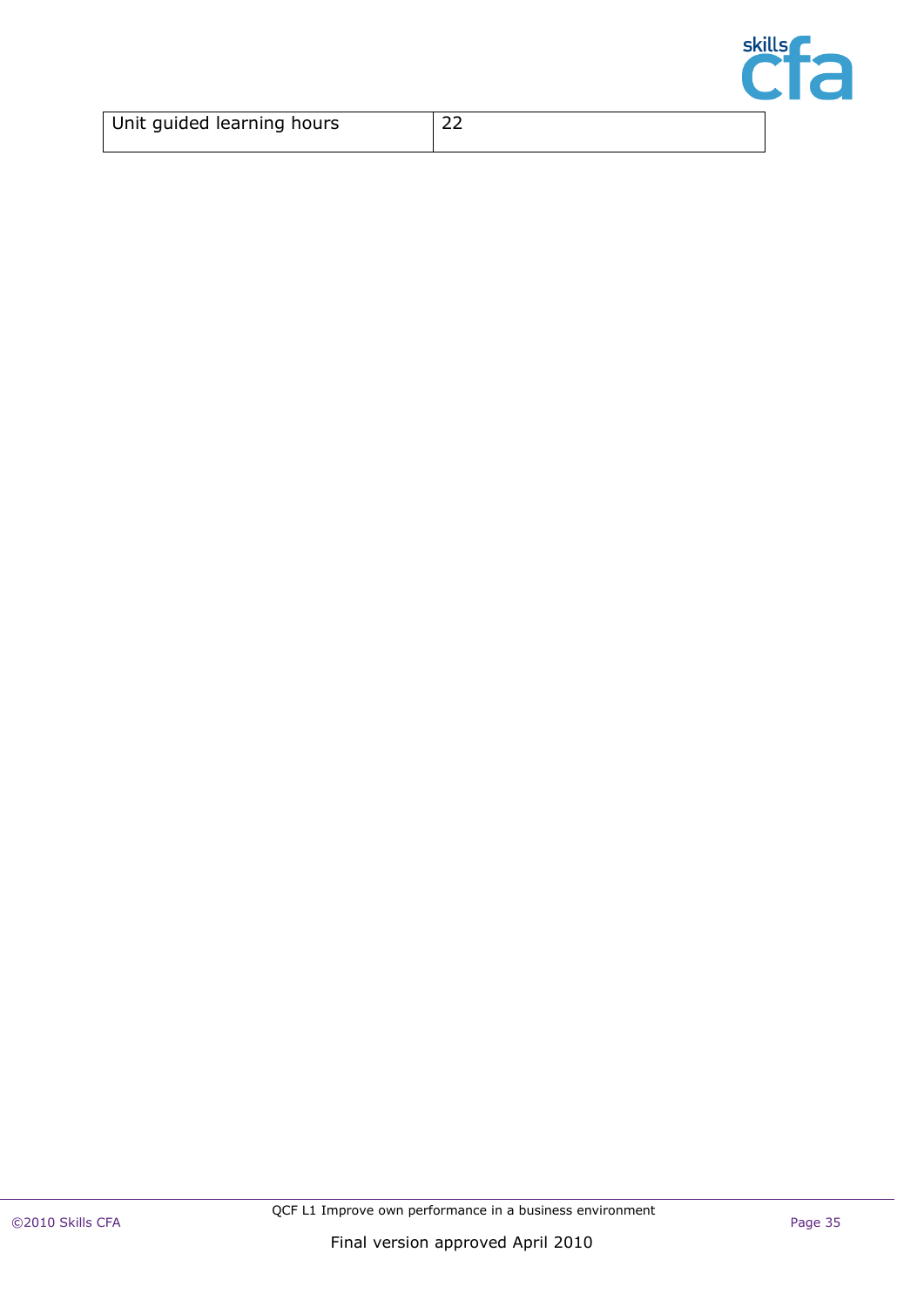

|     | <b>Title</b>                                                                     | Manage own performance in a business environment |                                                                                                                                                                                                                                                                                                                                                                                                                                                                                                                                                                                                                                                                                                                                                                                                                                                               |
|-----|----------------------------------------------------------------------------------|--------------------------------------------------|---------------------------------------------------------------------------------------------------------------------------------------------------------------------------------------------------------------------------------------------------------------------------------------------------------------------------------------------------------------------------------------------------------------------------------------------------------------------------------------------------------------------------------------------------------------------------------------------------------------------------------------------------------------------------------------------------------------------------------------------------------------------------------------------------------------------------------------------------------------|
| No. | <b>Skills CFA Unit</b>                                                           | Q301                                             |                                                                                                                                                                                                                                                                                                                                                                                                                                                                                                                                                                                                                                                                                                                                                                                                                                                               |
|     | <b>WBA Unit No.</b>                                                              | L/601/2519                                       |                                                                                                                                                                                                                                                                                                                                                                                                                                                                                                                                                                                                                                                                                                                                                                                                                                                               |
|     | <b>Level</b>                                                                     | 3                                                |                                                                                                                                                                                                                                                                                                                                                                                                                                                                                                                                                                                                                                                                                                                                                                                                                                                               |
|     | <b>Credit Value</b>                                                              | 3                                                |                                                                                                                                                                                                                                                                                                                                                                                                                                                                                                                                                                                                                                                                                                                                                                                                                                                               |
|     | <b>GLH</b>                                                                       | 12                                               |                                                                                                                                                                                                                                                                                                                                                                                                                                                                                                                                                                                                                                                                                                                                                                                                                                                               |
|     | <b>Learning Outcomes</b>                                                         |                                                  | <b>Assessment Criteria</b>                                                                                                                                                                                                                                                                                                                                                                                                                                                                                                                                                                                                                                                                                                                                                                                                                                    |
|     | The learner will                                                                 |                                                  | The learner can                                                                                                                                                                                                                                                                                                                                                                                                                                                                                                                                                                                                                                                                                                                                                                                                                                               |
|     | 1. Understand how to plan and<br>prioritise work and be<br>accountable to others |                                                  | 1.1 Explain the purpose and<br>benefits of planning work, and<br>being accountable to others for<br>own work<br>1.2 Explain the purpose and<br>benefits of negotiating realistic<br>targets for work and ways of<br>doing so<br>1.3 Describe ways of prioritising<br>targets and setting timescales<br>for own work<br>1.4 Describe the types of problems<br>that may occur during work,<br>and ways of dealing with them<br>1.5 Explain the purpose and<br>benefits of keeping other people<br>informed about progress<br>1.6 Explain the purpose and<br>benefits of letting other people<br>know in good time if work plans<br>need to be changed<br>1.7 Explain the purpose and<br>benefits of recognising and<br>learning from mistakes<br>1.8 Explain the purpose of<br>guidelines, procedures and<br>codes of practice that are<br>relevant to own work |
|     | way that supports effective<br>working                                           | 2. Understand how to behave in a                 | 2.1 Explain the purpose and<br>benefits of setting high<br>standards for own work<br>2.2 Describe ways of setting high<br>standards for own work<br>2.3 Describe ways of dealing with<br>pressure arising from work<br>tasks                                                                                                                                                                                                                                                                                                                                                                                                                                                                                                                                                                                                                                  |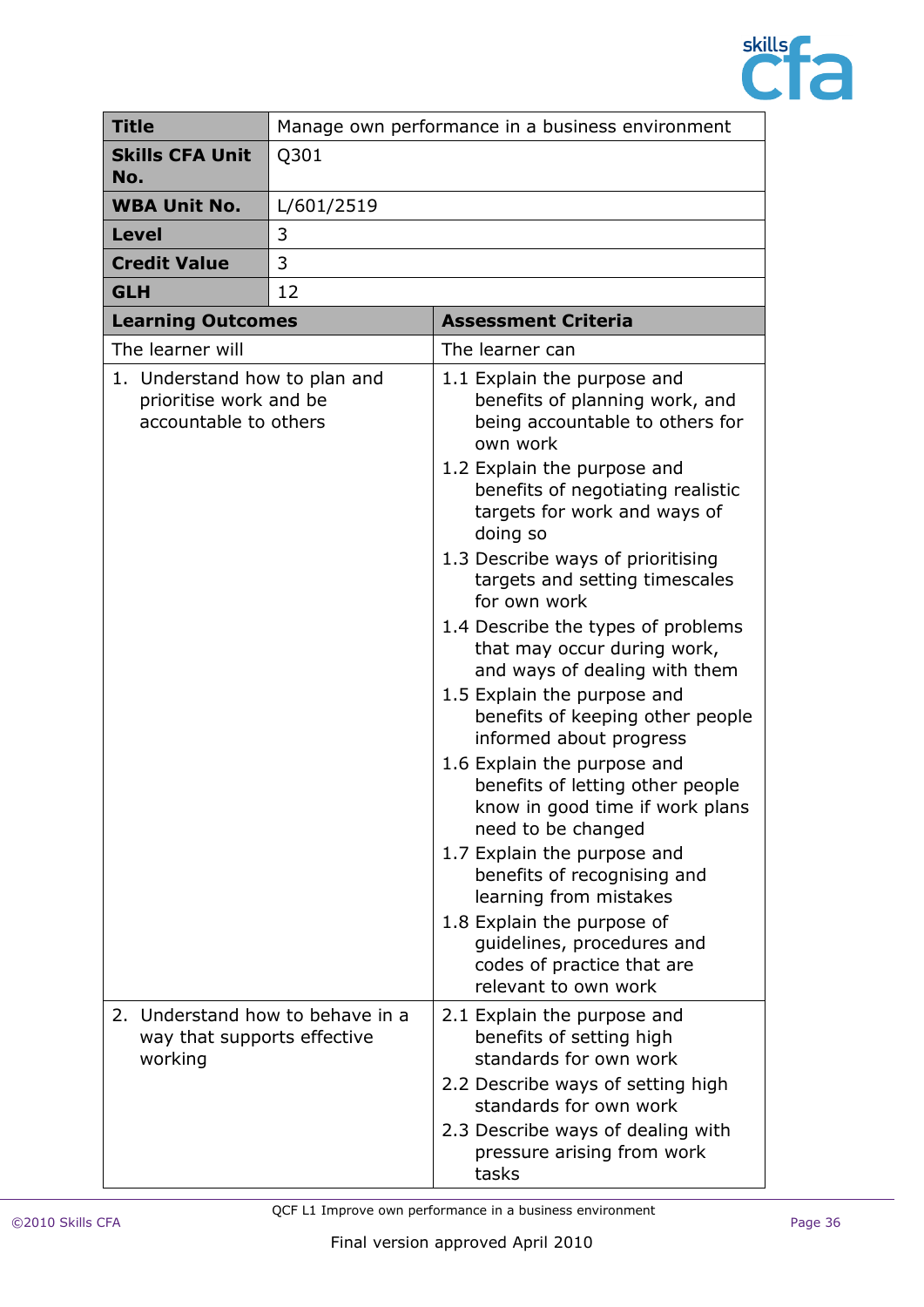

|                                                                   | 2.4 Explain the purpose and<br>benefits of accepting setbacks<br>and dealing with them                               |
|-------------------------------------------------------------------|----------------------------------------------------------------------------------------------------------------------|
|                                                                   | 2.5 Explain the purpose and<br>benefits of being assertive and<br>its meaning in work tasks                          |
|                                                                   | 2.6 Give examples of work<br>situations where it is necessary<br>to be assertive                                     |
|                                                                   | 2.7 Explain the purpose and<br>benefits of being ready to take<br>on new challenges and adapt to<br>change           |
|                                                                   | 2.8 Explain the purpose and<br>benefits of treating others with<br>honesty, respect and<br>consideration             |
|                                                                   | 2.9 Describe types of behaviour at<br>work that show honesty, respect<br>and consideration and those<br>that do not  |
|                                                                   | 2.10 Explain the purpose of helping<br>and supporting others at work,<br>and the purpose and benefits of<br>doing so |
| 3. Be able to plan, prioritise and be<br>accountable for own work | 3.1 Negotiate and agree realistic<br>targets and achievable<br>timescales for own work                               |
|                                                                   | 3.2 Prioritise targets for own work                                                                                  |
|                                                                   | 3.3 Plan work tasks to make best<br>use of own time, effective<br>working methods and available<br>resources         |
|                                                                   | 3.4 Identify and deal with problems<br>occurring in own work, using<br>the support of other people if<br>necessary   |
|                                                                   | 3.5 Keep other people informed of<br>progress                                                                        |
|                                                                   | 3.6 Complete work tasks to agreed<br>deadlines or re-negotiate<br>timescales and plans in good<br>time               |
|                                                                   | 3.7 Take responsibility for own work<br>and accept responsibility for any<br>mistakes made                           |
|                                                                   | 3.8 Evaluate results of mistakes                                                                                     |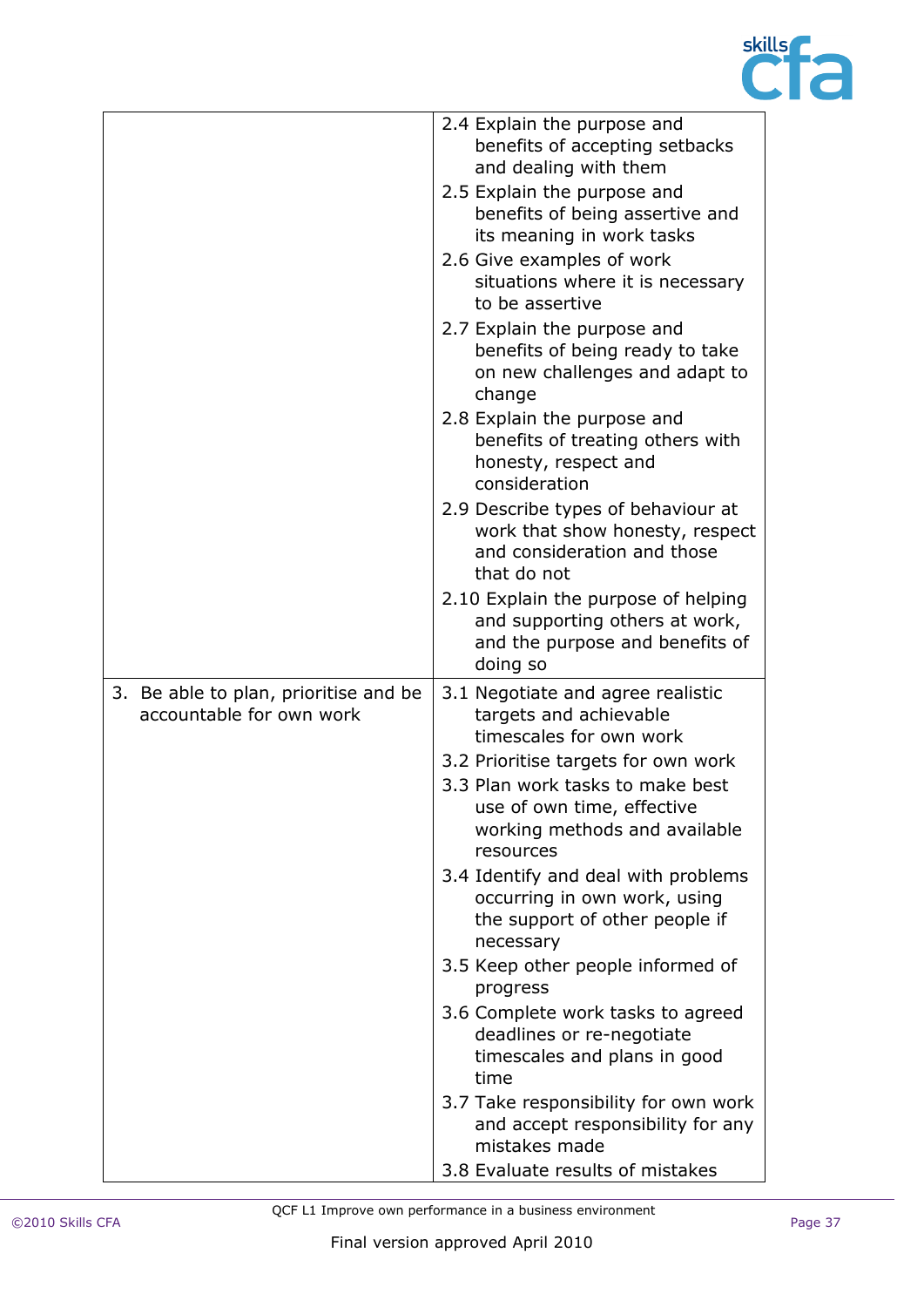

|                                                       | made and make changes to<br>work and methods, as required<br>3.9 Follow agreed work guidelines,<br>procedures and, where needed,<br>codes of practice |
|-------------------------------------------------------|-------------------------------------------------------------------------------------------------------------------------------------------------------|
| 4. Behave in a way that supports<br>effective working | 4.1 Set high standards for own work<br>and demonstrate drive and<br>commitment in achieving these<br>standards                                        |
|                                                       | 4.2 Adapt work and working<br>methods to deal with setbacks<br>and difficulties                                                                       |
|                                                       | 4.3 Use own needs and rights when<br>necessary to achieve work tasks<br>and priorities                                                                |
|                                                       | 4.4 Look to engage with<br>opportunities, and agree to take<br>on new challenge(s)                                                                    |
|                                                       | 4.5 Look for opportunities, and<br>change ways of working, to<br>meet new requirements                                                                |
|                                                       | 4.6 Treat other people with honesty<br>respect and consideration                                                                                      |
|                                                       | 4.7 Help and support other people<br>in work tasks                                                                                                    |

| <b>Additional Information about the unit</b>                                                                                                                        |                                                                                                                                                    |  |
|---------------------------------------------------------------------------------------------------------------------------------------------------------------------|----------------------------------------------------------------------------------------------------------------------------------------------------|--|
| Unit purpose and $\text{aim}(s)$                                                                                                                                    | This unit is about taking<br>responsibility for managing,<br>prioritising and being accountable<br>for your own work in a business<br>environment. |  |
| Unit expiry date                                                                                                                                                    | 31 December 2013                                                                                                                                   |  |
| Details of the relationship between<br>the unit and relevant national<br>occupational standards or other<br>professional standards or curricula<br>(if appropriate) | <b>Skills CFA</b>                                                                                                                                  |  |
| Assessment requirements or<br>guidance specified by a sector or<br>regulatory body (if appropriate)                                                                 | <b>Assessment Strategy</b>                                                                                                                         |  |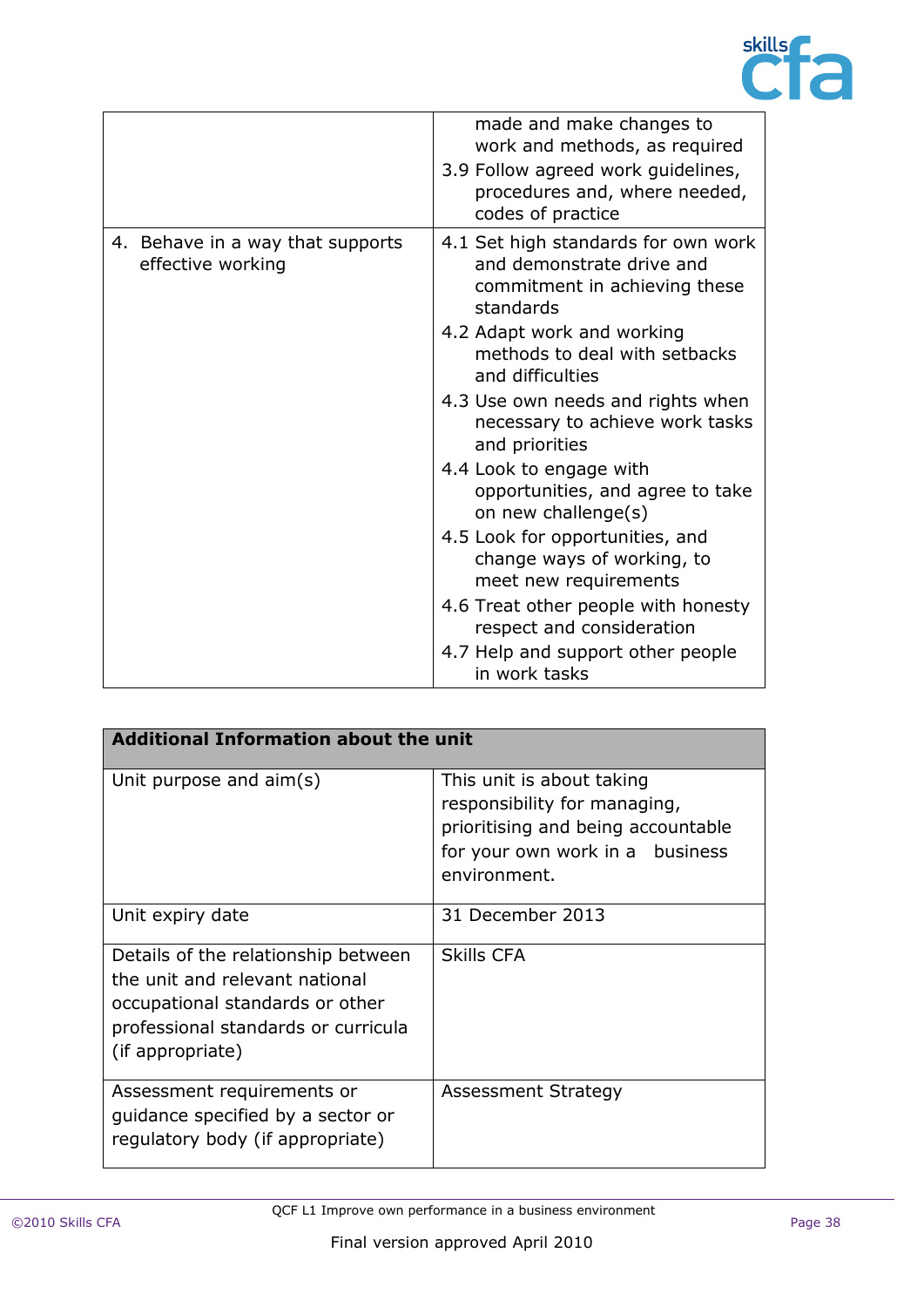

| Support for the unit from an SSC or<br>other appropriate body (if required) | <b>Skills CFA</b>                       |
|-----------------------------------------------------------------------------|-----------------------------------------|
| Location of the unit within the<br>subject/sector classification system     | 15. Business, Administration and<br>Law |
|                                                                             | 15.2 Administration                     |
| Name of the organisation<br>submitting the unit                             | <b>Skills CFA</b>                       |
| Availability for use                                                        | Shared                                  |
| Unit available from                                                         | 1 August 2010                           |
| Unit guided learning hours                                                  | 12                                      |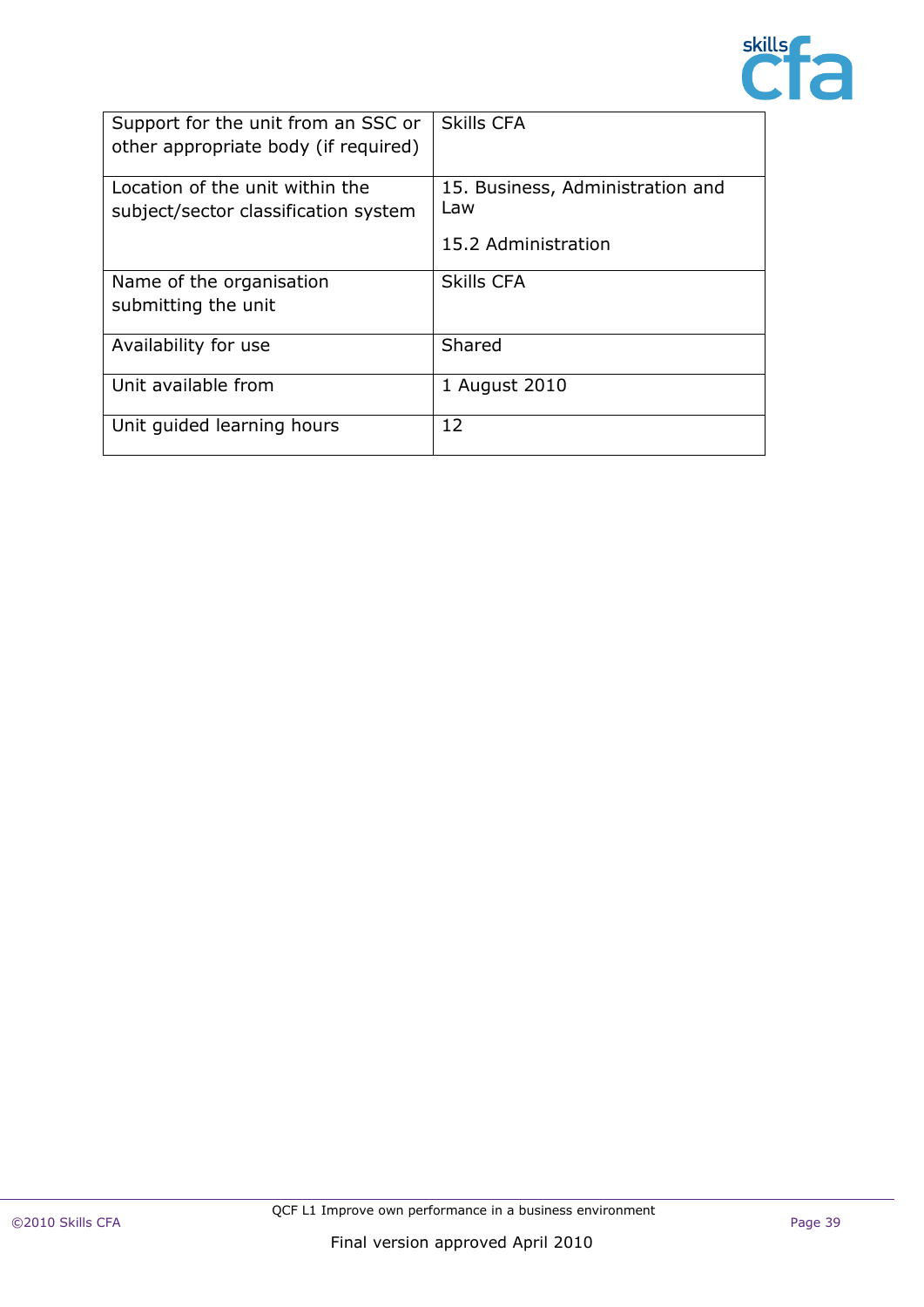

| <b>Title</b>                                     | Negotiate in a business environment |                                                                                                                     |
|--------------------------------------------------|-------------------------------------|---------------------------------------------------------------------------------------------------------------------|
| <b>Skills CFA Unit</b><br>No.                    | Q307                                |                                                                                                                     |
| <b>WBA Unit No.</b>                              | D/601/2525                          |                                                                                                                     |
| <b>Level</b>                                     | 3                                   |                                                                                                                     |
| <b>Credit Value</b>                              | 5                                   |                                                                                                                     |
| <b>GLH</b>                                       | 20                                  |                                                                                                                     |
| <b>Learning Outcomes</b>                         |                                     | <b>Assessment Criteria</b>                                                                                          |
| The learner will                                 |                                     | The learner can                                                                                                     |
| 1. Understand how to prepare for<br>negotiations |                                     | 1.1 Outline the main principles of<br>negotiations                                                                  |
|                                                  |                                     | 1.2 Outline the process of<br>negotiation and how it is used in<br>business                                         |
|                                                  |                                     | 1.3 Outline the purpose of different<br>negotiation strategies and<br>techniques                                    |
|                                                  |                                     | 1.4 Explain the value of<br>understanding the roles of other<br>negotiators                                         |
|                                                  |                                     | 1.5 Explain the purpose of knowing<br>limits of own responsibility in<br>negotiations                               |
|                                                  |                                     | 1.6 Explain the purpose of having<br>clear objectives for negotiations                                              |
| 2. Understand how to conduct<br>negotiations     |                                     | 2.1 Explain the purpose of being<br>flexible during negotiations<br>while seeking to achieve the<br>main objectives |
|                                                  |                                     | 2.2 Explain the purpose of keeping<br>to the brief during negotiations                                              |
|                                                  |                                     | 2.3 Explain the purpose of keeping<br>to own level of authority during<br>negotiations                              |
|                                                  |                                     | 2.4 Explain the purpose of referring<br>issues to others, as required                                               |
|                                                  |                                     | 2.5 Explain the purpose of keeping<br>goodwill during negotiations,<br>and ways of doing so                         |
|                                                  |                                     | 2.6 Explain when it might be<br>necessary to withdraw from<br>negotiations                                          |
|                                                  |                                     | 2.7 Explain how to withdraw from<br>negotiations in a way that<br>maintains goodwill                                |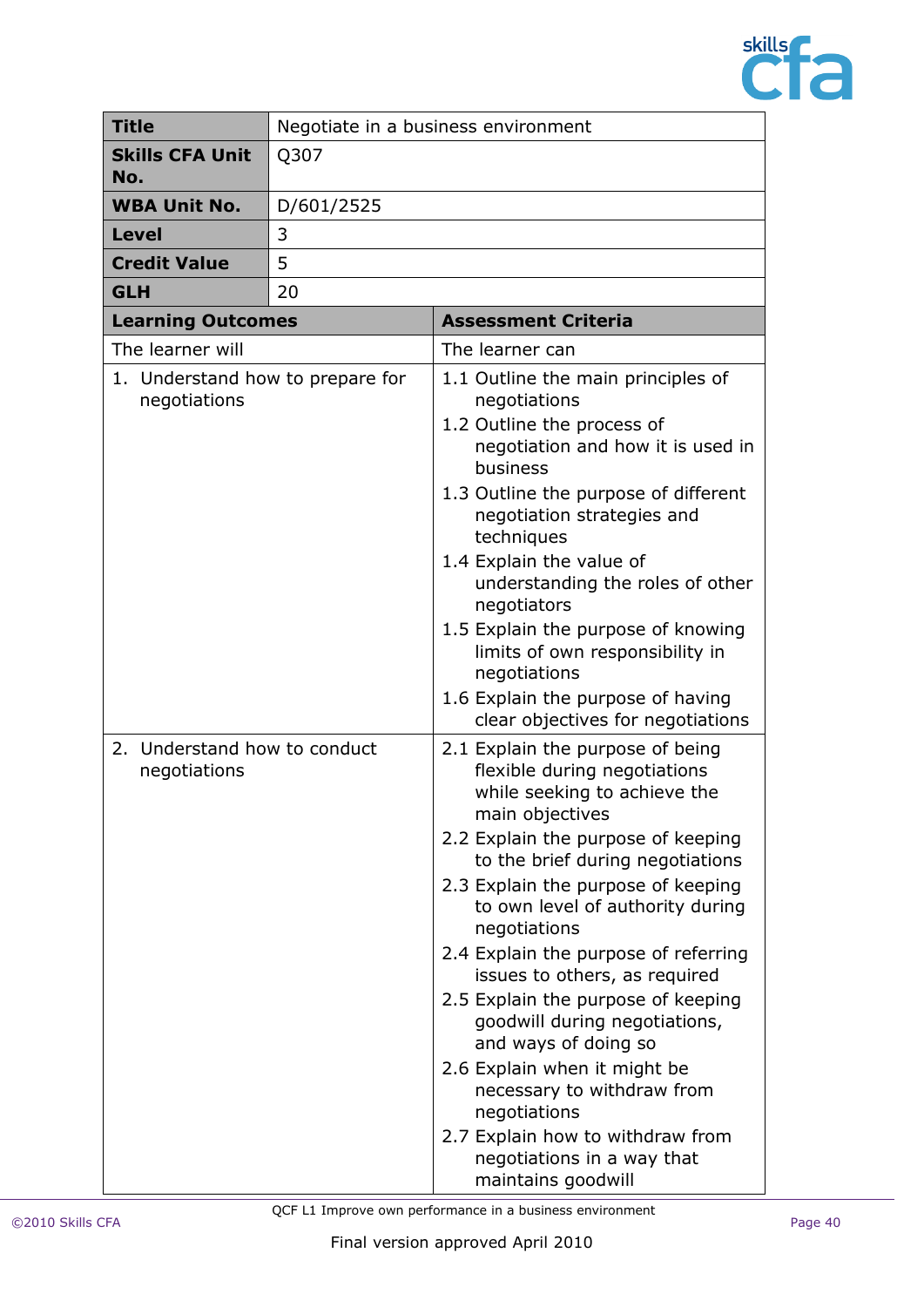

| 3. Understand how to complete<br>negotiations | 3.1 Explain the purpose of achieving<br>an outcome that meets main<br>objectives<br>3.2 Explain the purpose of keeping<br>an accurate record of<br>negotiations, if required |
|-----------------------------------------------|------------------------------------------------------------------------------------------------------------------------------------------------------------------------------|
| 4. Be able to prepare for<br>negotiation      | 4.1 Identify objectives to be<br>achieved<br>4.2 Identify potential problems in                                                                                              |
|                                               | negotiation(s) and ways of<br>overcoming them                                                                                                                                |
| 5. Be able to conduct negotiations            | 5.1 Carry out negotiations within<br>limits of own authority                                                                                                                 |
|                                               | 5.2 Make proposals which meet<br>main objectives                                                                                                                             |
|                                               | 5.3 Use negotiation strategy to<br>obtain results that meet<br>minimum or agreed outcomes                                                                                    |
|                                               | 5.4 Clarify other negotiator's<br>understanding, and respond to<br>their queries                                                                                             |
|                                               | 5.5 Suggest solutions to deal with<br>problems, if required                                                                                                                  |
|                                               | 5.6 Refer the negotiation to others,<br>when required                                                                                                                        |
|                                               | 5.7 Carry out negotiations in a way<br>that maintains goodwill and<br>promotes a positive image of<br>self and an organisation                                               |
| 6. Be able to complete negotiations           | 6.1 Reach an agreement to the<br>satisfaction of all those involved<br>in the negotiations, where<br>possible                                                                |
|                                               | 6.2 Maintain records of the<br>negotiations, if required                                                                                                                     |
|                                               | 6.3 Complete negotiations in a way<br>that maintains goodwill and<br>promotes a positive image of<br>self and an organisation                                                |

| Additional Information about the unit |                                                                                                                |
|---------------------------------------|----------------------------------------------------------------------------------------------------------------|
| Unit purpose and aim(s)               | This unit is about preparing for, and<br>carrying out straightforward<br>negotiations with other parties, in a |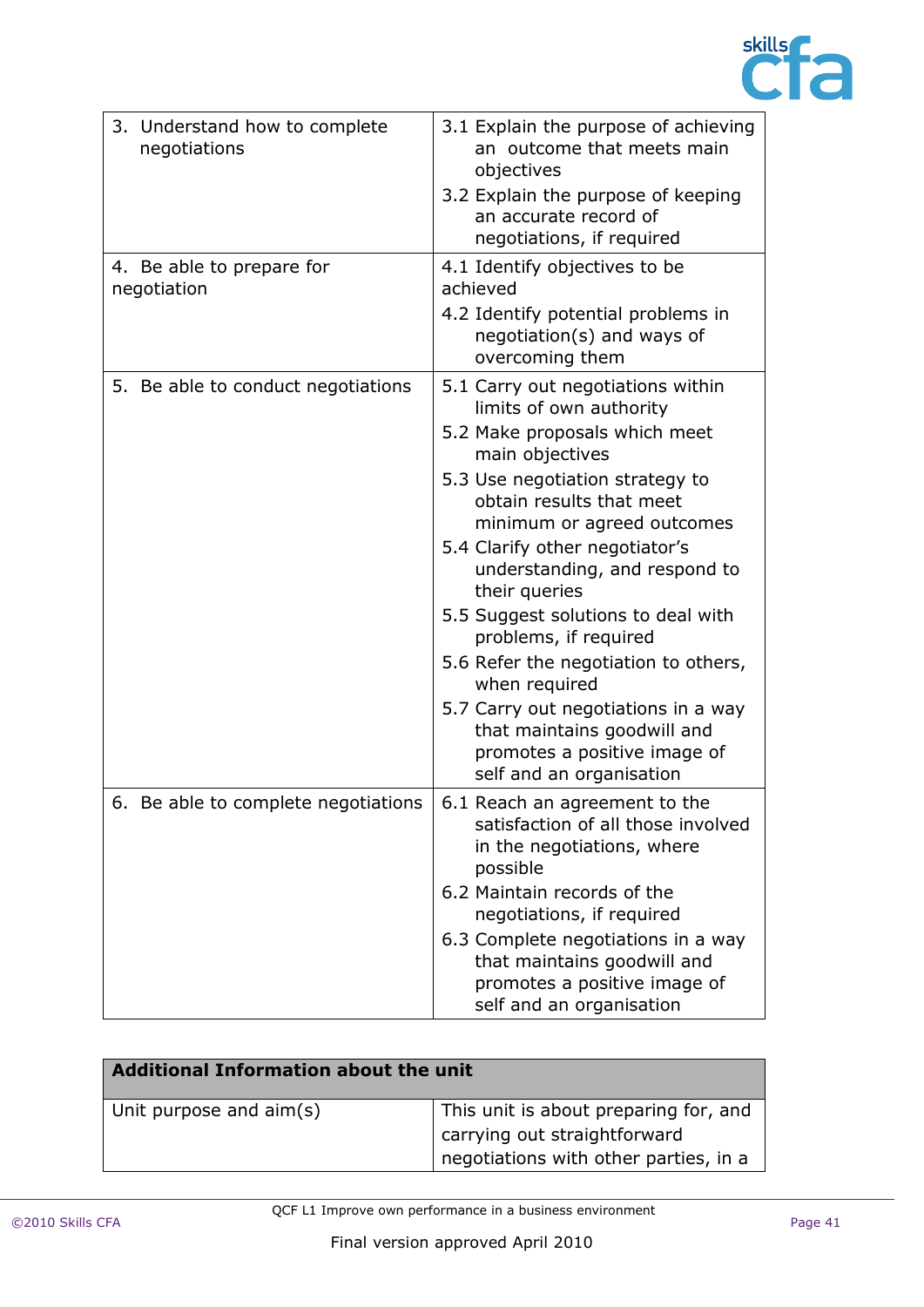

|                                                                                                                                                                     | business environment, in order to<br>reach an agreement on an activity<br>or activities that meets the needs of<br>an organisation. |
|---------------------------------------------------------------------------------------------------------------------------------------------------------------------|-------------------------------------------------------------------------------------------------------------------------------------|
| Unit expiry date                                                                                                                                                    | 31 December 2013                                                                                                                    |
| Details of the relationship between<br>the unit and relevant national<br>occupational standards or other<br>professional standards or curricula<br>(if appropriate) | <b>Skills CFA</b>                                                                                                                   |
| Assessment requirements or<br>quidance specified by a sector or<br>regulatory body (if appropriate)                                                                 | <b>Assessment Strategy</b>                                                                                                          |
| Support for the unit from an SSC or<br>other appropriate body (if required)                                                                                         | <b>Skills CFA</b>                                                                                                                   |
| Location of the unit within the<br>subject/sector classification system                                                                                             | 15. Business, Administration and<br>Law<br>15.2 Administration                                                                      |
| Name of the organisation<br>submitting the unit                                                                                                                     | <b>Skills CFA</b>                                                                                                                   |
| Availability for use                                                                                                                                                | Shared                                                                                                                              |
| Unit available from                                                                                                                                                 | 1 August 2010                                                                                                                       |
| Unit guided learning hours                                                                                                                                          | 20                                                                                                                                  |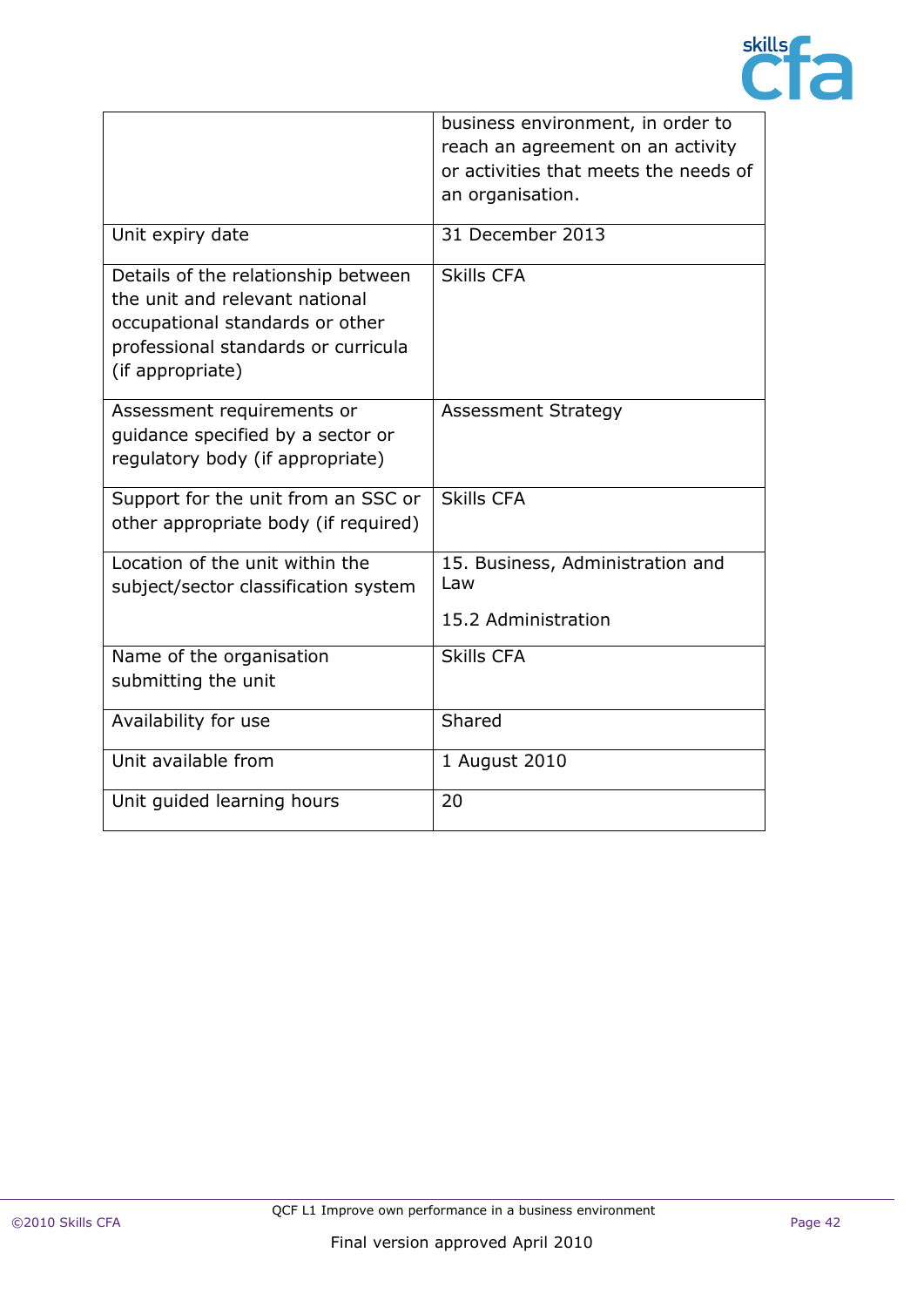

| <b>Title</b>                                        |                                                           | Solve business problems                                         |                                                                                                                                                                                                                                                                                                                                                                                                                             |
|-----------------------------------------------------|-----------------------------------------------------------|-----------------------------------------------------------------|-----------------------------------------------------------------------------------------------------------------------------------------------------------------------------------------------------------------------------------------------------------------------------------------------------------------------------------------------------------------------------------------------------------------------------|
| No.                                                 | <b>Skills CFA Unit</b>                                    | Q304                                                            |                                                                                                                                                                                                                                                                                                                                                                                                                             |
| <b>WBA Unit No.</b><br>L/601/2522                   |                                                           |                                                                 |                                                                                                                                                                                                                                                                                                                                                                                                                             |
| 3<br>Level                                          |                                                           |                                                                 |                                                                                                                                                                                                                                                                                                                                                                                                                             |
|                                                     | <b>Credit Value</b>                                       | 4                                                               |                                                                                                                                                                                                                                                                                                                                                                                                                             |
| <b>GLH</b>                                          |                                                           | 18                                                              |                                                                                                                                                                                                                                                                                                                                                                                                                             |
|                                                     | <b>Learning Outcomes</b>                                  |                                                                 | <b>Assessment Criteria</b>                                                                                                                                                                                                                                                                                                                                                                                                  |
|                                                     | The learner will                                          |                                                                 | The learner can                                                                                                                                                                                                                                                                                                                                                                                                             |
| 1. Understand business problems<br>and their causes |                                                           |                                                                 | 1.1 Describe ways of recognising<br>when a business problem exists<br>1.2 Explain how to identify possible<br>causes of business problems<br>1.3 Describe ways of analysing<br>business problems                                                                                                                                                                                                                            |
|                                                     | 2. Understand techniques for<br>solving business problems |                                                                 | 2.1 Describe different ways of<br>planning to solve a business<br>problem<br>2.2 Describe different ways of<br>solving business problems<br>2.3 Give reasons for having support<br>and feedback from others when<br>problem solving<br>2.4 Explain the purpose of regularly<br>reviewing progress and<br>adjusting plans during problem<br>solving<br>2.5 Describe ways of recognising<br>when a problem has been<br>solved |
|                                                     | 3. Understand factors that<br>problems                    | influence solutions to business                                 | 3.1 Describe the possible effects of<br>organisational polices and<br>procedures when solving<br>business problems<br>3.2 Describe the possible effects of<br>legal or regulatory requirements<br>when solving business problems                                                                                                                                                                                            |
|                                                     | problems                                                  | 4. Understand how to evaluate<br>approaches to solving business | 4.1 Describe ways of evaluating<br>approaches to solving business<br>problems<br>4.2 Describe ways of evaluating<br>solutions to problems for<br>effectiveness                                                                                                                                                                                                                                                              |
|                                                     |                                                           | 5. Be able to recognise and analyse                             | 5.1 Recognise a business problem                                                                                                                                                                                                                                                                                                                                                                                            |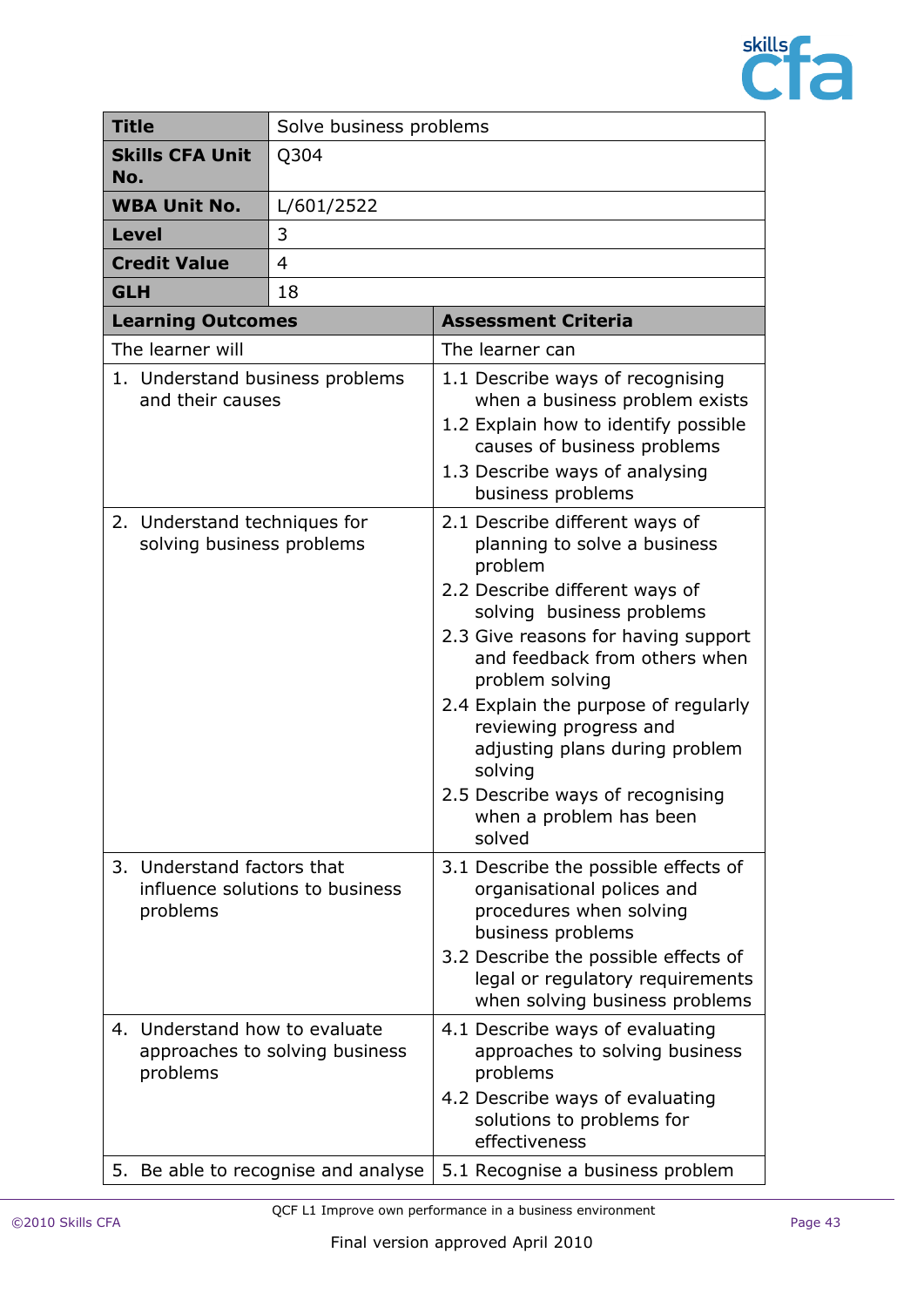

| business problems                                                           | 5.2 Confirm own understanding of a<br>business problem                                   |
|-----------------------------------------------------------------------------|------------------------------------------------------------------------------------------|
|                                                                             | 5.3 Identify reasons for a business<br>problem                                           |
|                                                                             | 5.4 Analyse a business problem,<br>getting additional information,<br>as required        |
|                                                                             | 5.5 Work with others to agree what<br>the business problem is                            |
| 6. Be able to plan and carry out<br>own solution to the business<br>problem | 6.1 Develop and justify an approach<br>for how to solve the business<br>problem          |
|                                                                             | 6.2 Develop own plan to solve the<br>business problem                                    |
|                                                                             | 6.3 Identify ways of deciding when<br>the problem has been solved                        |
|                                                                             | 6.4 Agree own plan, with others as<br>required                                           |
|                                                                             | 6.5 Carry out own plan to solve the<br>business problem, involving<br>others as required |
|                                                                             | 6.6 Use support and feedback from<br>others to help reach a solution                     |
|                                                                             | 6.7 Regularly check progress<br>towards solving the business<br>problem                  |
|                                                                             | 6.8 Use feedback and progress<br>reports to adjust the plan, as<br>required              |
|                                                                             | 6.9 Confirm that the problem has<br>been solved, with others as<br>required              |
| 7. Be able to evaluate own solution<br>to the business problem              | 7.1 Evaluate own approach to<br>solving the business problem for<br>its effectiveness    |
|                                                                             | 7.2 Evaluate own solution to the<br>business problem for its<br>effectiveness            |
|                                                                             | 7.3 Evaluate alternative approaches<br>and solutions for possible<br>effectiveness       |

| <b>Additional Information about the unit</b> |                                                                        |
|----------------------------------------------|------------------------------------------------------------------------|
| Unit purpose and aim(s)                      | This unit is about recognising that<br>there is a problem with the way |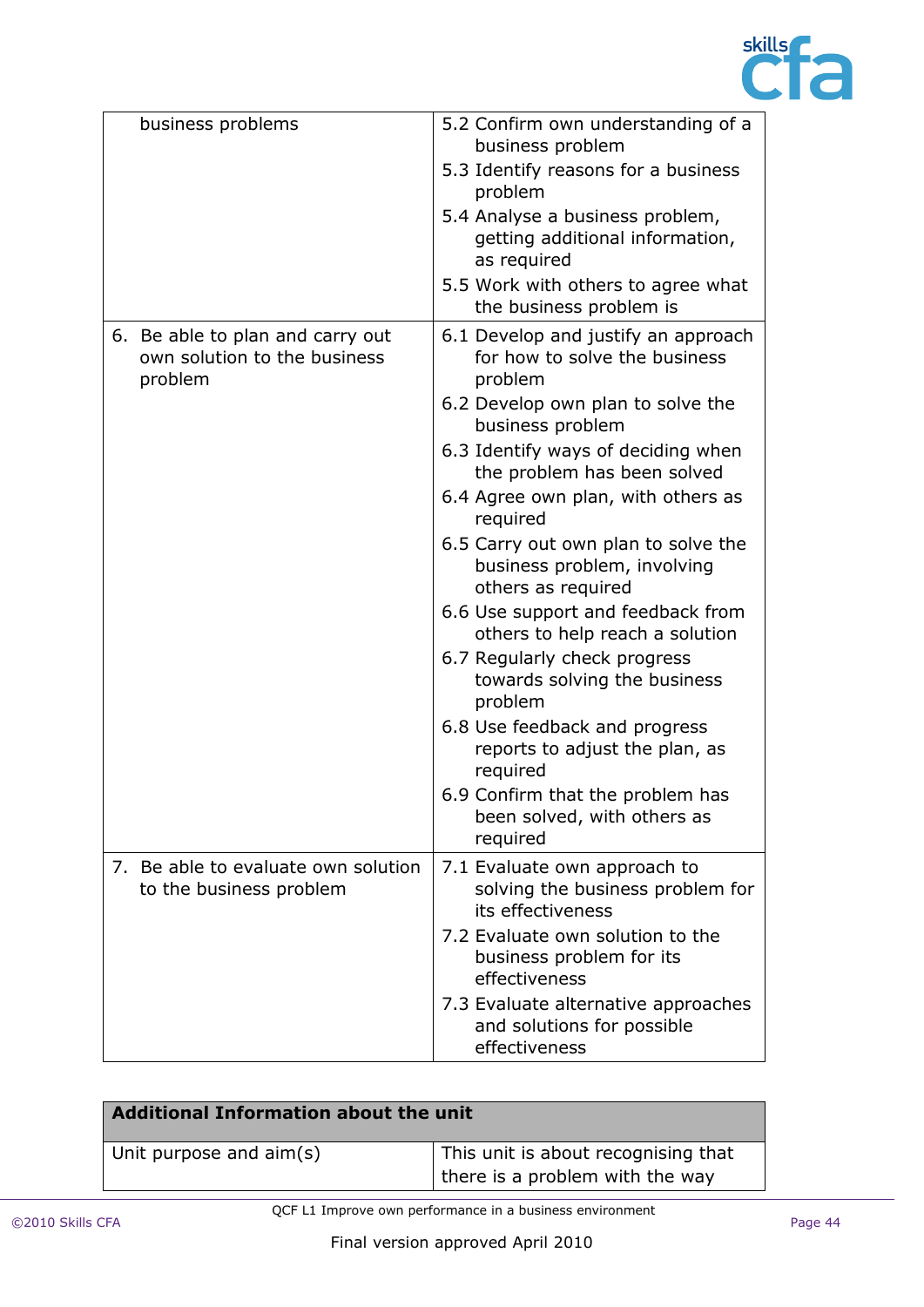

|                                                                                                                                                                     | work is being carried out in a<br>business environment and analysing<br>the problem for possible causes. |
|---------------------------------------------------------------------------------------------------------------------------------------------------------------------|----------------------------------------------------------------------------------------------------------|
| Unit expiry date                                                                                                                                                    | 31 December 2013                                                                                         |
| Details of the relationship between<br>the unit and relevant national<br>occupational standards or other<br>professional standards or curricula<br>(if appropriate) | <b>Skills CFA</b>                                                                                        |
| Assessment requirements or<br>guidance specified by a sector or<br>regulatory body (if appropriate)                                                                 | <b>Assessment Strategy</b>                                                                               |
| Support for the unit from an SSC or<br>other appropriate body (if required)                                                                                         | <b>Skills CFA</b>                                                                                        |
| Location of the unit within the<br>subject/sector classification system                                                                                             | 15. Business, Administration and<br>Law<br>15.2 Administration                                           |
| Name of the organisation<br>submitting the unit                                                                                                                     | <b>Skills CFA</b>                                                                                        |
| Availability for use                                                                                                                                                | Shared                                                                                                   |
| Unit available from                                                                                                                                                 | 1 August 2010                                                                                            |
| Unit guided learning hours                                                                                                                                          | 18                                                                                                       |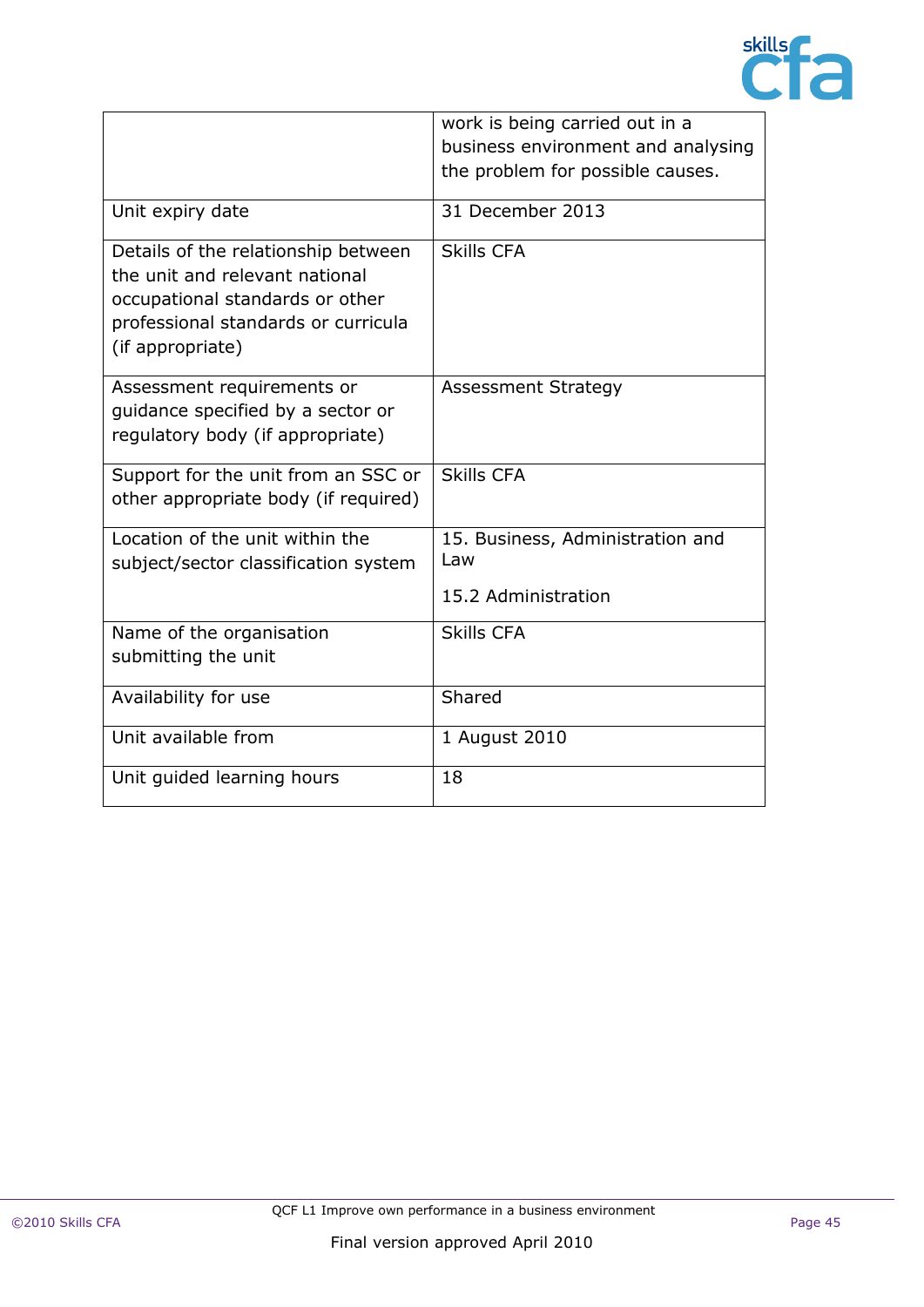

| <b>Title</b> |                                                                             | Supervise a team in a business environment                        |                                                                                                                                                                                                                                                                                                                                       |
|--------------|-----------------------------------------------------------------------------|-------------------------------------------------------------------|---------------------------------------------------------------------------------------------------------------------------------------------------------------------------------------------------------------------------------------------------------------------------------------------------------------------------------------|
| No.          | <b>Skills CFA Unit</b>                                                      | Q308                                                              |                                                                                                                                                                                                                                                                                                                                       |
|              | <b>WBA Unit No.</b>                                                         | H/601/2526                                                        |                                                                                                                                                                                                                                                                                                                                       |
| <b>Level</b> |                                                                             | 3                                                                 |                                                                                                                                                                                                                                                                                                                                       |
|              | <b>Credit Value</b>                                                         | 6                                                                 |                                                                                                                                                                                                                                                                                                                                       |
| <b>GLH</b>   |                                                                             | 52                                                                |                                                                                                                                                                                                                                                                                                                                       |
|              | <b>Learning Outcomes</b>                                                    |                                                                   | <b>Assessment Criteria</b>                                                                                                                                                                                                                                                                                                            |
|              | The learner will                                                            |                                                                   | The learner can                                                                                                                                                                                                                                                                                                                       |
|              | 1. Understand the purpose and<br>benefits of team work                      |                                                                   | 1.1 Explain the purpose and<br>benefits of working with other<br>people to achieve agreed goals<br>and objectives<br>1.2 Describe situations in which<br>supervision of others can<br>achieve positive outcomes                                                                                                                       |
|              | 2. Understand the purpose of<br>communication in teams, and<br>how to do so |                                                                   | 2.1 Explain the purpose and<br>benefits of different methods of<br>communication with and within<br>teams, and when to use them<br>2.2 Explain when it is essential to<br>communicate with others in a<br>team                                                                                                                        |
|              | 3. Understand the purpose of<br>how to do so                                | planning work with teams, and                                     | 3.1 Describe the purpose and<br>benefits of agreeing work goals<br>and plans with a team, and how<br>to do so<br>3.2 Explain how to schedule<br>activities and resources for a<br>team<br>3.3 Explain the purpose and<br>benefits of agreeing quality<br>measures and timescales with a<br>team, and how to do so                     |
|              | and support them                                                            | 4. Understand the value of people<br>in a team and how to respect | 4.1 Explain the purpose and<br>benefits of recognising the<br>strengths of individuals in a<br>team and of balancing abilities<br>in a team<br>4.2 Describe ways of giving work to<br>teams so the best use is made<br>of strengths and abilities<br>4.3 Explain the benefits of diversity<br>in teams<br>4.4 Explain the purpose and |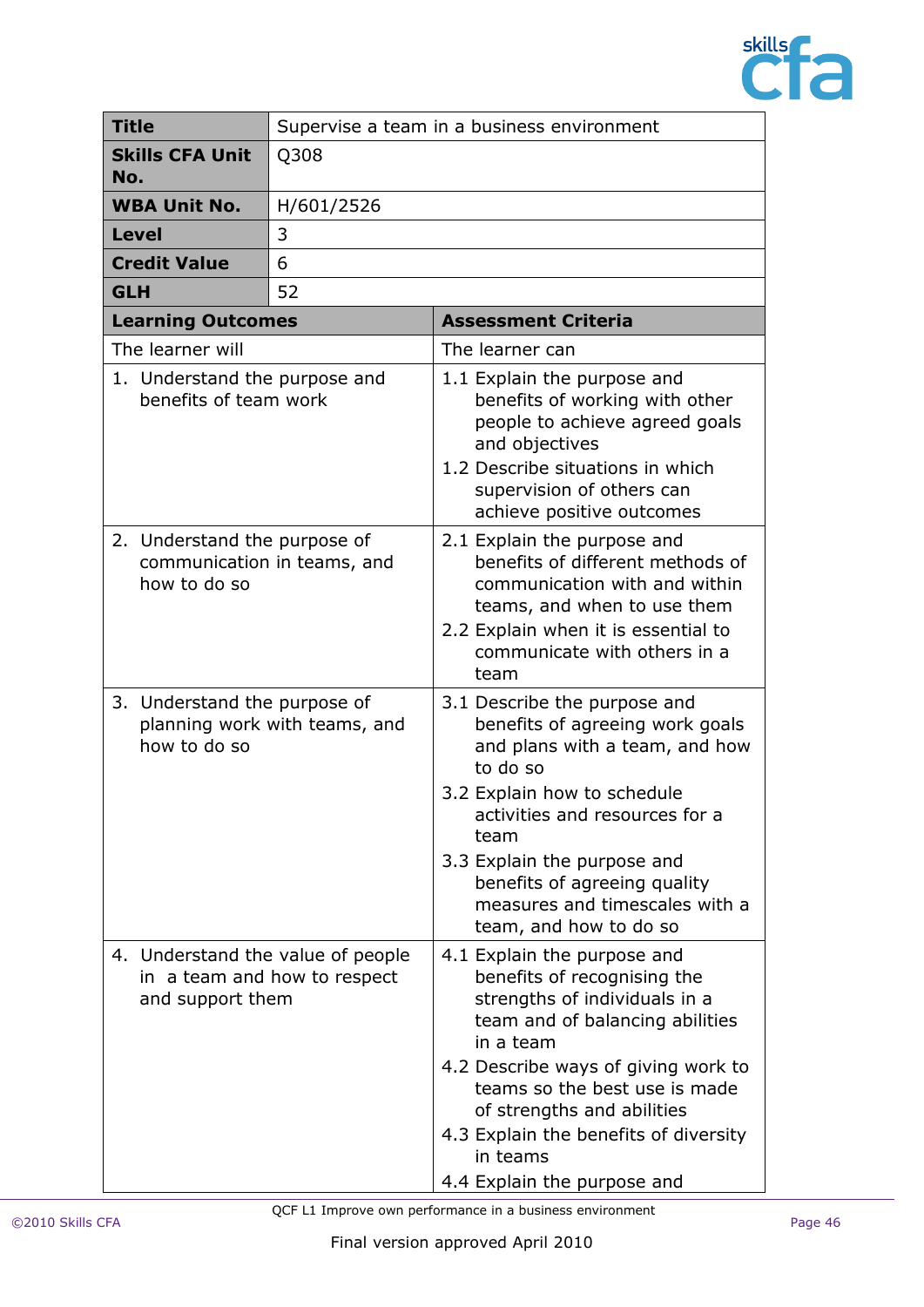

|                                                                                                                 | benefits of respecting others<br>4.5 Describe situations in which<br>team members might need<br>support and how to provide this<br>4.6 Describe the types of problems<br>and disagreements that may<br>occur when working with a team<br>and how to resolve them                                                                                                                                                                                                                                                                                                                                                                                                               |
|-----------------------------------------------------------------------------------------------------------------|--------------------------------------------------------------------------------------------------------------------------------------------------------------------------------------------------------------------------------------------------------------------------------------------------------------------------------------------------------------------------------------------------------------------------------------------------------------------------------------------------------------------------------------------------------------------------------------------------------------------------------------------------------------------------------|
| 5. Understand the purpose and<br>benefits of assessing and<br>evaluating the work of a team<br>and how to do so | 5.1 Describe the purpose of work<br>assessment<br>5.2 Explain how to assess the work<br>of teams and team members<br>5.3 Explain the purpose and<br>benefits of giving opportunities<br>to team members to assess<br>their own work<br>5.4 Explain the purpose and<br>benefits of giving and receiving<br>constructive feedback, and how<br>to do so<br>5.5 Explain how to make use of<br>feedback to improve the work of<br>others and the work of the team<br>as a whole                                                                                                                                                                                                     |
| 6. Be able to supervise a team                                                                                  | 6.1 Communicate with people in a<br>team during work activities<br>6.2 Supervise work goals and plan<br>work objectives, priorities and<br>responsibilities for a team and<br>individuals<br>6.3 Identify, agree and supervise<br>opportunities for others to work<br>to achieve agreed outcomes<br>6.4 Schedule activities and<br>resources<br>6.5 Allocate work tasks and<br>supervise best use of abilities<br>within a team<br>6.6 Agree quality measures and<br>timescales for a team<br>6.7 Provide support to members of<br>a team, as required<br>6.8 Show respect for individuals in a<br>team<br>6.9 Supervise production of work to<br>agreed quality standards and |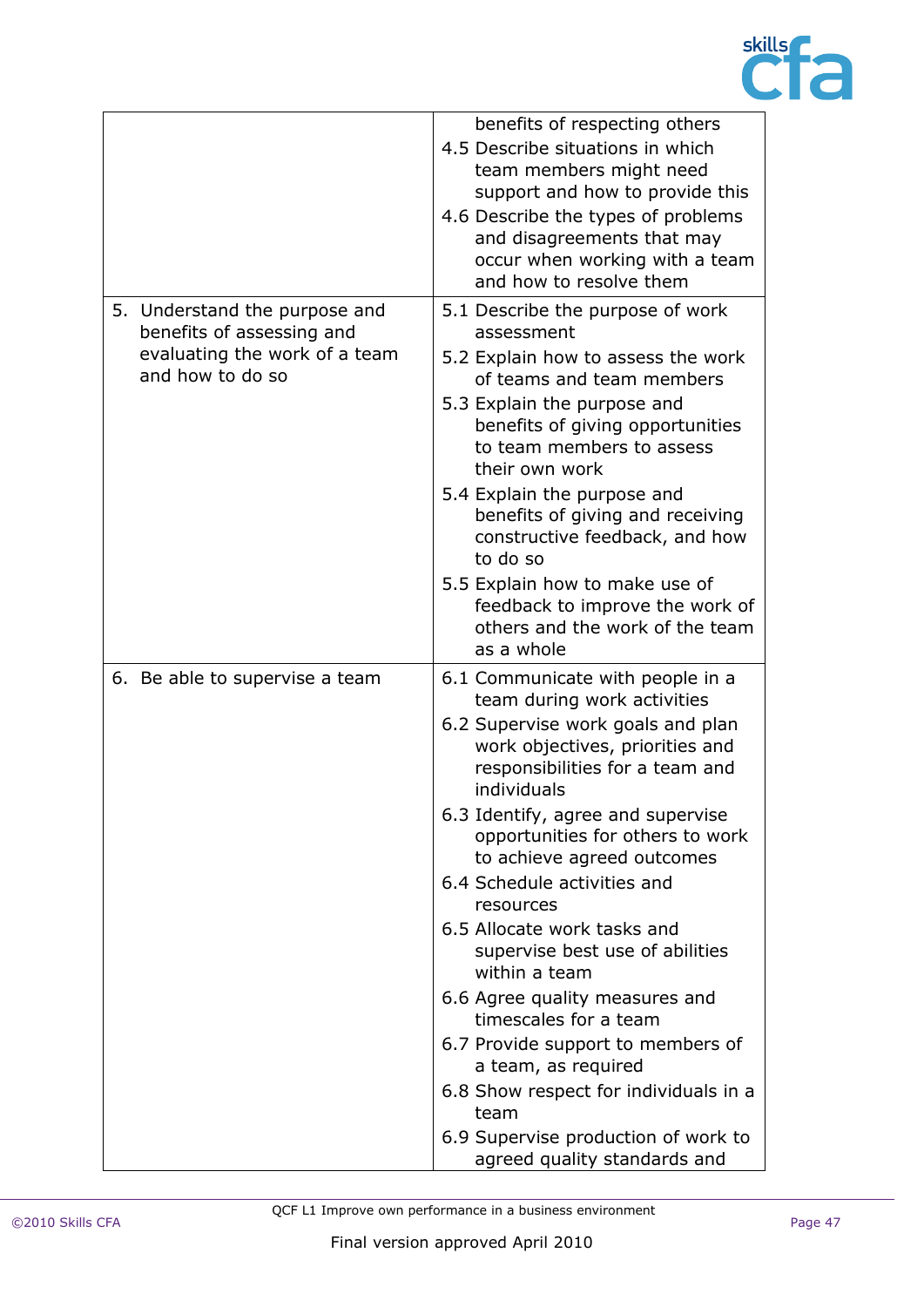

|                                                                  | timescales<br>6.10 Identify and solve problems<br>and disagreements, or refer if<br>necessary                                                                                                                                                                                                                                                                                                                                                                                                                                 |
|------------------------------------------------------------------|-------------------------------------------------------------------------------------------------------------------------------------------------------------------------------------------------------------------------------------------------------------------------------------------------------------------------------------------------------------------------------------------------------------------------------------------------------------------------------------------------------------------------------|
| 7. Be able to assess, evaluate and<br>improve the work of a team | 7.1 Assess and evaluate the work of<br>a team and individuals to<br>identify strengths and areas for<br>improvement<br>7.2 Make sure team members have<br>opportunities to assess their<br>own work for strengths and<br>areas for improvement<br>7.3 Share feedback, and outcomes<br>of assessing work with<br>individuals and a team<br>7.4 Make and agree suggestions for<br>improving the work of<br>individuals and a team<br>7.5 Make sure individuals and a<br>team are encouraged to<br>improve work as an outcome of |
|                                                                  | assessing work                                                                                                                                                                                                                                                                                                                                                                                                                                                                                                                |

| <b>Additional Information about the unit</b>                                                                                                                        |                                                                                                                                                                                                                                                                  |  |
|---------------------------------------------------------------------------------------------------------------------------------------------------------------------|------------------------------------------------------------------------------------------------------------------------------------------------------------------------------------------------------------------------------------------------------------------|--|
| Unit purpose and $\text{aim}(s)$                                                                                                                                    | This unit is about supervising the<br>work of a team in a business<br>environment to make sure that<br>work is planned, carried out,<br>supervised and monitored and<br>evaluated for possible<br>improvements in ways of working<br>individually and as a team. |  |
| Unit expiry date                                                                                                                                                    | 31 December 2013                                                                                                                                                                                                                                                 |  |
| Details of the relationship between<br>the unit and relevant national<br>occupational standards or other<br>professional standards or curricula<br>(if appropriate) | Skills CFA                                                                                                                                                                                                                                                       |  |
| Assessment requirements or<br>guidance specified by a sector or<br>regulatory body (if appropriate)                                                                 | <b>Assessment Strategy</b>                                                                                                                                                                                                                                       |  |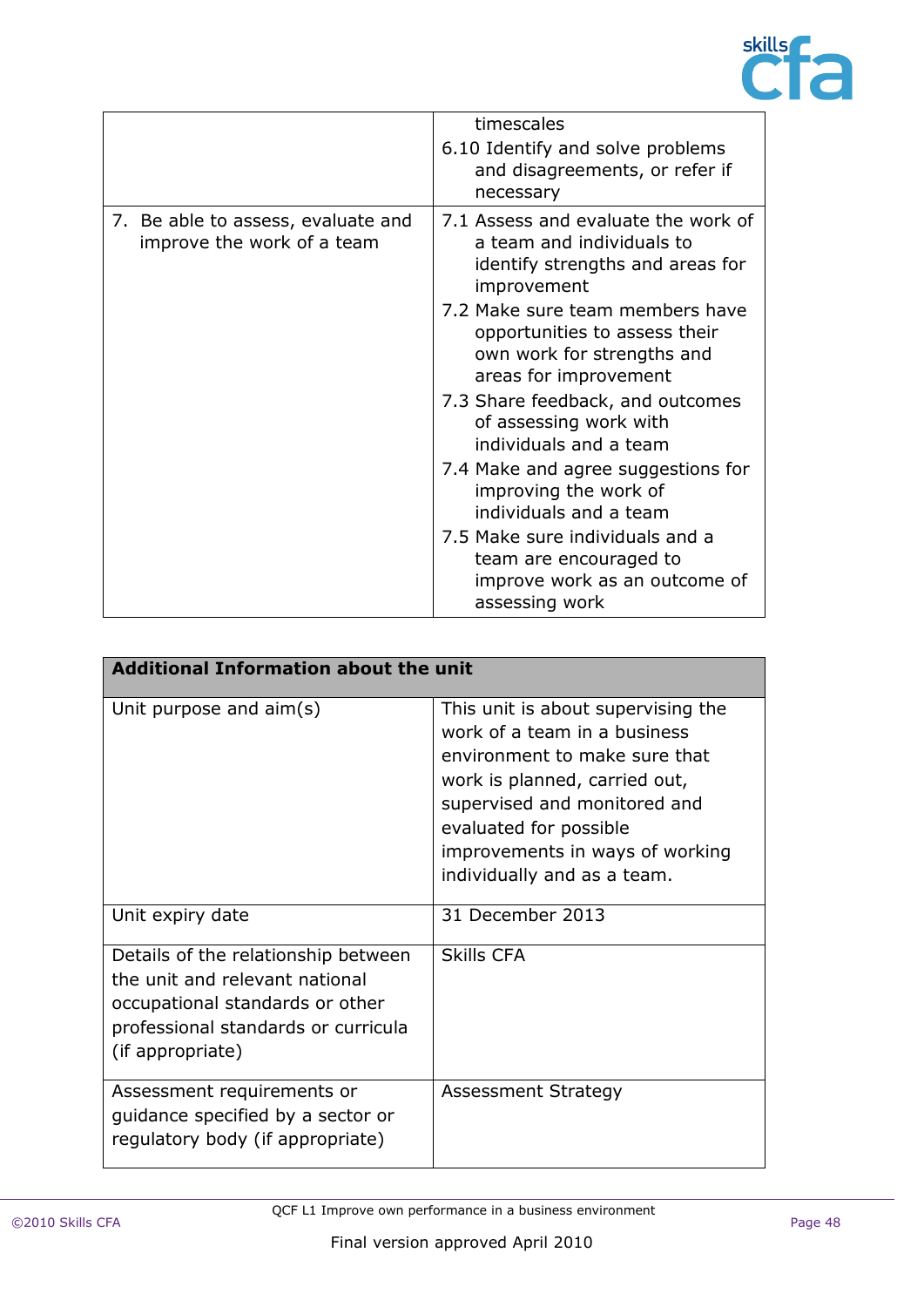

| Support for the unit from an SSC or<br>other appropriate body (if required) | <b>Skills CFA</b>                       |
|-----------------------------------------------------------------------------|-----------------------------------------|
| Location of the unit within the<br>subject/sector classification system     | 15. Business, Administration and<br>Law |
|                                                                             | 15.2 Administration                     |
| Name of the organisation<br>submitting the unit                             | <b>Skills CFA</b>                       |
| Availability for use                                                        | Shared                                  |
| Unit available from                                                         | 1 August 2010                           |
| Unit guided learning hours                                                  | 52                                      |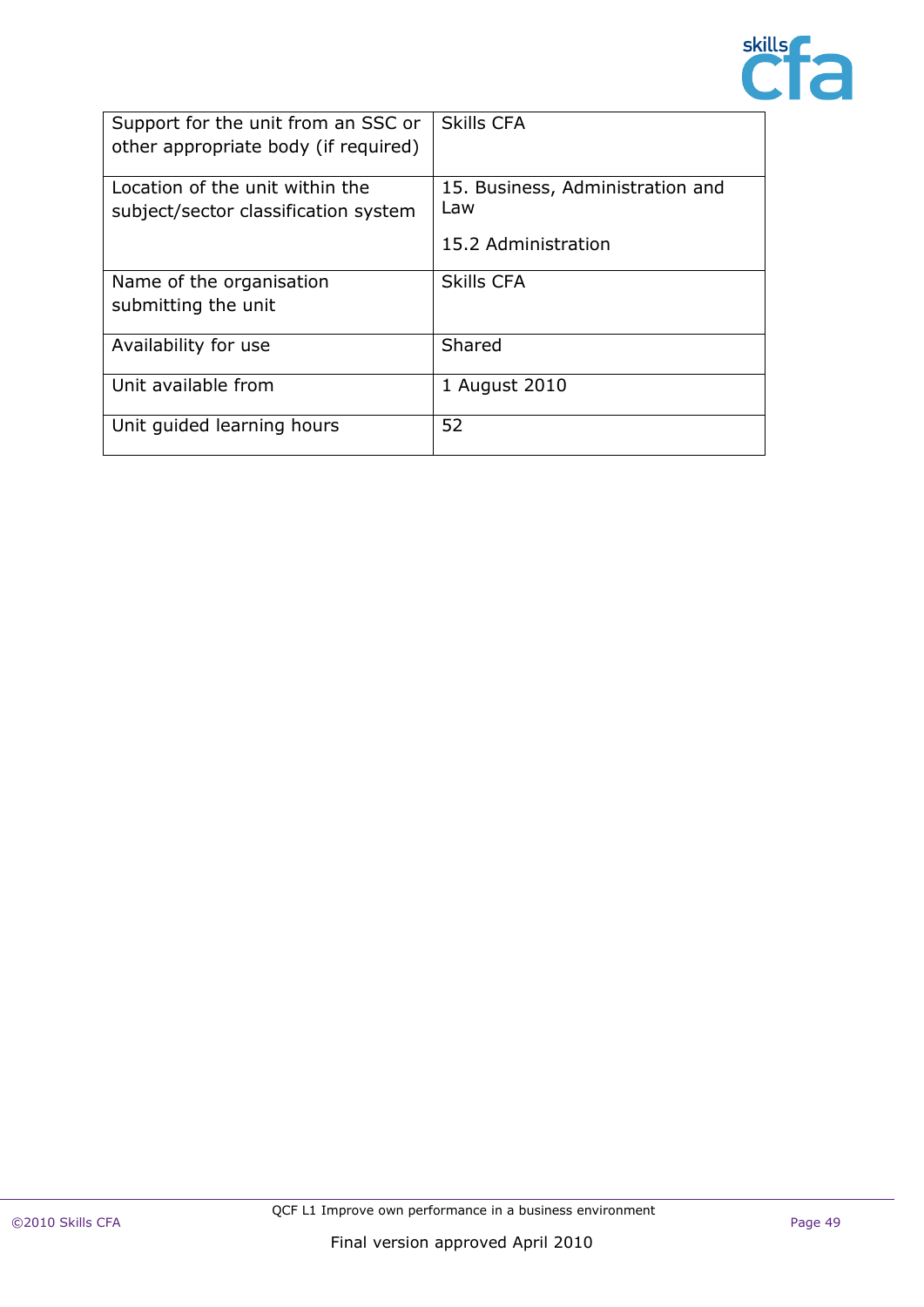

| <b>Title</b>                                                | Work in a business environment                                 |                                                                                                                                                                                                                                                                                                                                                                                                                                                                                                                                                                                                                                                             |
|-------------------------------------------------------------|----------------------------------------------------------------|-------------------------------------------------------------------------------------------------------------------------------------------------------------------------------------------------------------------------------------------------------------------------------------------------------------------------------------------------------------------------------------------------------------------------------------------------------------------------------------------------------------------------------------------------------------------------------------------------------------------------------------------------------------|
| <b>Skills CFA Unit</b><br>No.                               | Q303                                                           |                                                                                                                                                                                                                                                                                                                                                                                                                                                                                                                                                                                                                                                             |
| <b>WBA Unit No.</b>                                         | J/601/2521                                                     |                                                                                                                                                                                                                                                                                                                                                                                                                                                                                                                                                                                                                                                             |
| <b>Level</b>                                                | 3                                                              |                                                                                                                                                                                                                                                                                                                                                                                                                                                                                                                                                                                                                                                             |
| <b>Credit Value</b>                                         | 4                                                              |                                                                                                                                                                                                                                                                                                                                                                                                                                                                                                                                                                                                                                                             |
| <b>GLH</b>                                                  | 21                                                             |                                                                                                                                                                                                                                                                                                                                                                                                                                                                                                                                                                                                                                                             |
| <b>Learning Outcomes</b>                                    |                                                                | <b>Assessment Criteria</b>                                                                                                                                                                                                                                                                                                                                                                                                                                                                                                                                                                                                                                  |
| The learner will                                            |                                                                | The learner can                                                                                                                                                                                                                                                                                                                                                                                                                                                                                                                                                                                                                                             |
| 1. Understand the purpose and<br>benefits of respecting and | supporting other people at work                                | 1.1 Explain the purpose of<br>supporting other people at work<br>1.2 Explain the purpose of helping<br>other people to work effectively<br>and efficiently<br>a) for individuals<br>b) for organisations<br>1.3 Explain what is meant by<br>diversity and why it should be<br>valued<br>1.4 Outline the benefits of diversity<br>to an organisation<br>1.5 Explain how to treat other<br>people in a way that is sensitive<br>to their needs<br>1.6 Explain how to treat other<br>people in a way that respects<br>their abilities, background,<br>values, customs and beliefs<br>1.7 Describe ways in which it<br>possible to learn from others at<br>work |
| 2. Understand how to maintain                               | security and confidentiality at<br>work and deal with concerns | 2.1 Outline the purpose and<br>benefits of maintaining security<br>and confidentiality at work<br>2.2 Outline requirements for<br>security and confidentiality in an<br>organisation<br>2.3 Outline legal requirements for                                                                                                                                                                                                                                                                                                                                                                                                                                  |
|                                                             |                                                                | security and confidentiality, as<br>required<br>2.4 Describe procedures for dealing<br>with concerns about security<br>and confidentiality in an<br>organisation                                                                                                                                                                                                                                                                                                                                                                                                                                                                                            |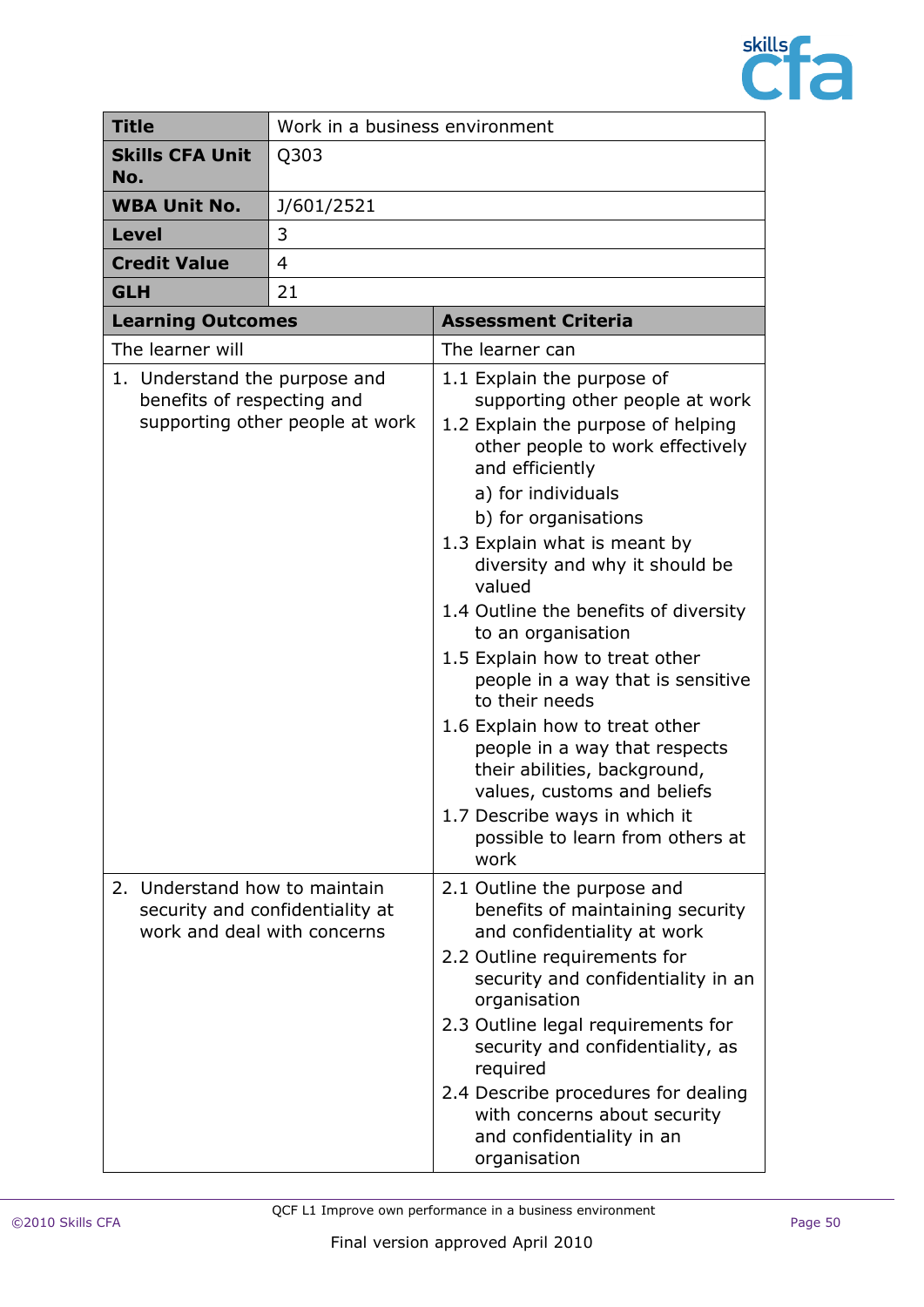

| 3. Understand how to assess,<br>manage and monitor risk in the<br>workplace                                              | 3.1 Describe sources of risk in an<br>organisation, including health<br>and safety<br>3.2 Explain how to assess and<br>monitor risks in an organisation<br>3.3 Describe ways of minimising<br>risk in an organisation                                                                                                                                                                                                                                                                                                           |
|--------------------------------------------------------------------------------------------------------------------------|---------------------------------------------------------------------------------------------------------------------------------------------------------------------------------------------------------------------------------------------------------------------------------------------------------------------------------------------------------------------------------------------------------------------------------------------------------------------------------------------------------------------------------|
| 4. Understand the purpose of<br>keeping waste to a minimum in<br>a business environment, and the<br>procedures to follow | 4.1 Describe the purpose and<br>benefits of keeping workplace<br>waste to a minimum<br>4.2 Describe the main causes of<br>waste that may occur in a<br>business environment<br>4.3 Describe ways of minimising<br>waste, including using<br>technology and other<br>procedures<br>4.4 Explain the purpose and<br>benefits of recycling<br>4.5 Describe organisational<br>procedures for recycling<br>materials, and their purpose<br>4.6 Describe ways in which waste<br>may be minimised by regularly<br>maintaining equipment |
| 5. Understand procedures for<br>disposal of hazardous materials                                                          | 5.1 Explain the purpose of<br>procedures for the recycling and<br>disposal of hazardous materials<br>5.2 Describe procedures for the<br>recycling and disposal of<br>hazardous materials for an<br>organisation                                                                                                                                                                                                                                                                                                                 |
| 6. Understand ways of supporting<br>sustainability in an organisation                                                    | 6.1 Explain the benefits to an<br>organisation of improving<br>efficiency and minimising waste<br>over time<br>6.2 Describe ways of continuously<br>improving own working methods<br>and use of technology to<br>achieve maximum efficiency and<br>minimum waste<br>6.3 Outline ways of selecting<br>sources of materials and<br>equipment that give best value<br>for money                                                                                                                                                    |
| 7. Be able to respect and support                                                                                        | 7.1 Complete work tasks with other                                                                                                                                                                                                                                                                                                                                                                                                                                                                                              |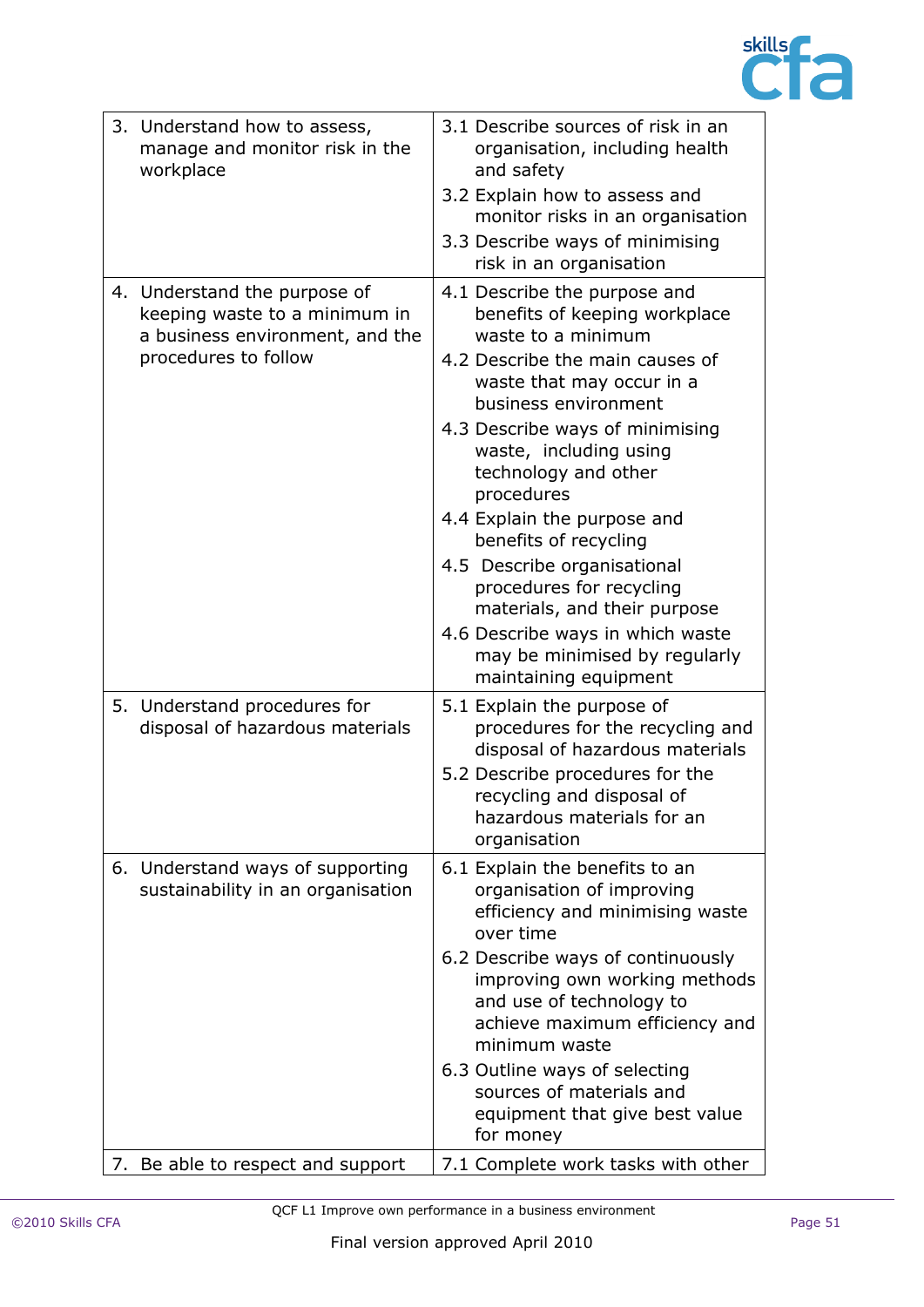

| other people at work in an<br>organisation                                   | people in a way that shows<br>respect for<br>a) backgrounds<br>b) abilities<br>c) values, customs and beliefs<br>7.2 Complete work tasks with other<br>people in a way that is sensitive<br>to their needs<br>7.3 Use feedback and guidance<br>from other people to improve<br>own way of working<br>7.4 Follow organisational<br>procedures and legal<br>requirements in relation to<br>discrimination legislation in own<br>work |
|------------------------------------------------------------------------------|------------------------------------------------------------------------------------------------------------------------------------------------------------------------------------------------------------------------------------------------------------------------------------------------------------------------------------------------------------------------------------------------------------------------------------|
| 8. Be able maintain security and<br>confidentiality                          | 8.1 Keep property secure, following<br>organisational procedures and<br>legal requirements, as required<br>8.2 Keep information secure and<br>confidential, following<br>organisational procedures and<br>legal requirements<br>8.3 Follow organisational<br>procedures to report concerns<br>about security / confidentiality<br>to an appropriate person or<br>agency, as required                                               |
| 9. Be able to assess, manage and<br>monitor risk                             | 9.1 Identify and agree possible<br>sources of risk in own work<br>9.2 Identify and agree new risks in<br>own work, as required<br>9.3 Assess and confirm the level of<br>risk<br>9.4 Identify and agree ways of<br>minimising risk in own work<br>9.5 Monitor risk in own work<br>9.6 Use outcomes of assessing and<br>dealing with risk to make<br>recommendations, as required                                                   |
| 10.<br>Be able to support the<br>minimisation of waste in an<br>organisation | 10.1 Complete work tasks keeping<br>waste to a minimum<br>10.2 Use technology in own work<br>tasks in ways that minimise<br>waste                                                                                                                                                                                                                                                                                                  |
| Be able to follow procedures<br>11.                                          | 11.1 Follow procedures for recycling                                                                                                                                                                                                                                                                                                                                                                                               |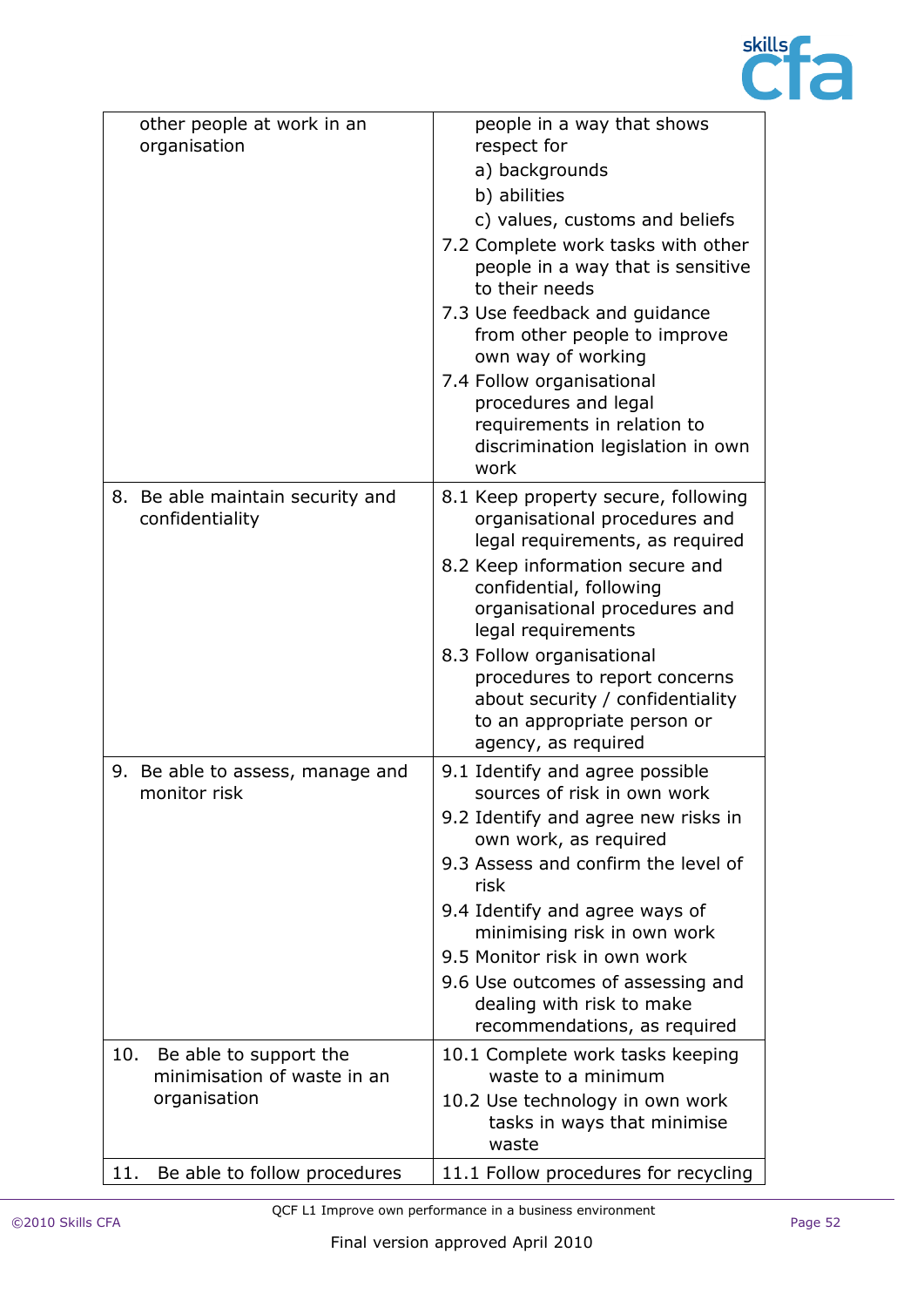

| for the disposal of hazardous<br>waste in an organisation      | and disposal of hazardous<br>materials in own work tasks,<br>as required                                             |
|----------------------------------------------------------------|----------------------------------------------------------------------------------------------------------------------|
| 12. Be able to support<br>sustainability in an<br>organisation | 12.1 Follow procedures for the<br>maintenance of equipment in<br>own work                                            |
|                                                                | 12.2 Review own ways of working,<br>including use of technology,<br>and make suggestions for<br>improving efficiency |
|                                                                | 12.3 Select and use equipment and<br>materials in own work in ways<br>that give best value for money                 |
|                                                                | 12.4 Support other people in ways<br>that maximises their<br>effectiveness and efficiency                            |

| <b>Additional Information about the unit</b>                                                                                                                        |                                                                                                                                                                                                                                                                                                      |
|---------------------------------------------------------------------------------------------------------------------------------------------------------------------|------------------------------------------------------------------------------------------------------------------------------------------------------------------------------------------------------------------------------------------------------------------------------------------------------|
| Unit purpose and $\text{aim}(s)$                                                                                                                                    | This unit is about being able to<br>behave and make positive<br>contributions to work tasks and<br>procedures, in a business<br>environment, in ways that support<br>diversity, reduction of waste and<br>improve efficiency, show respect for<br>property and security, and which<br>minimise risk. |
| Unit expiry date                                                                                                                                                    | 31 December 2013                                                                                                                                                                                                                                                                                     |
| Details of the relationship between<br>the unit and relevant national<br>occupational standards or other<br>professional standards or curricula<br>(if appropriate) | <b>Skills CFA</b>                                                                                                                                                                                                                                                                                    |
| Assessment requirements or<br>quidance specified by a sector or<br>regulatory body (if appropriate)                                                                 | <b>Assessment Strategy</b>                                                                                                                                                                                                                                                                           |
| Support for the unit from an SSC or<br>other appropriate body (if required)                                                                                         | <b>Skills CFA</b>                                                                                                                                                                                                                                                                                    |
| Location of the unit within the<br>subject/sector classification system                                                                                             | 15. Business, Administration and<br>Law                                                                                                                                                                                                                                                              |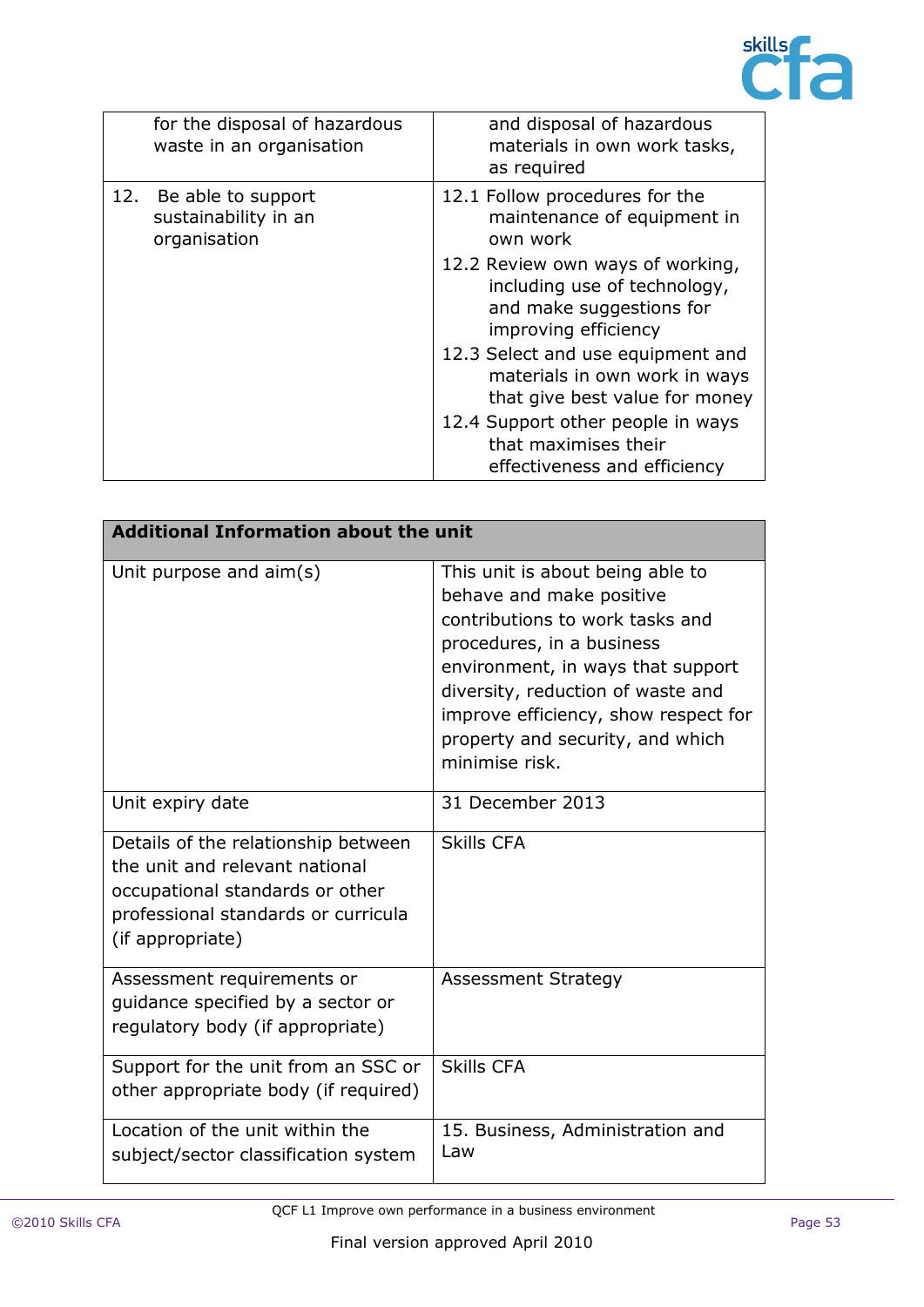

|                                                 | 15.2 Administration |
|-------------------------------------------------|---------------------|
| Name of the organisation<br>submitting the unit | <b>Skills CFA</b>   |
| Availability for use                            | Shared              |
| Unit available from                             | 1 August 2010       |
| Unit guided learning hours                      | 21                  |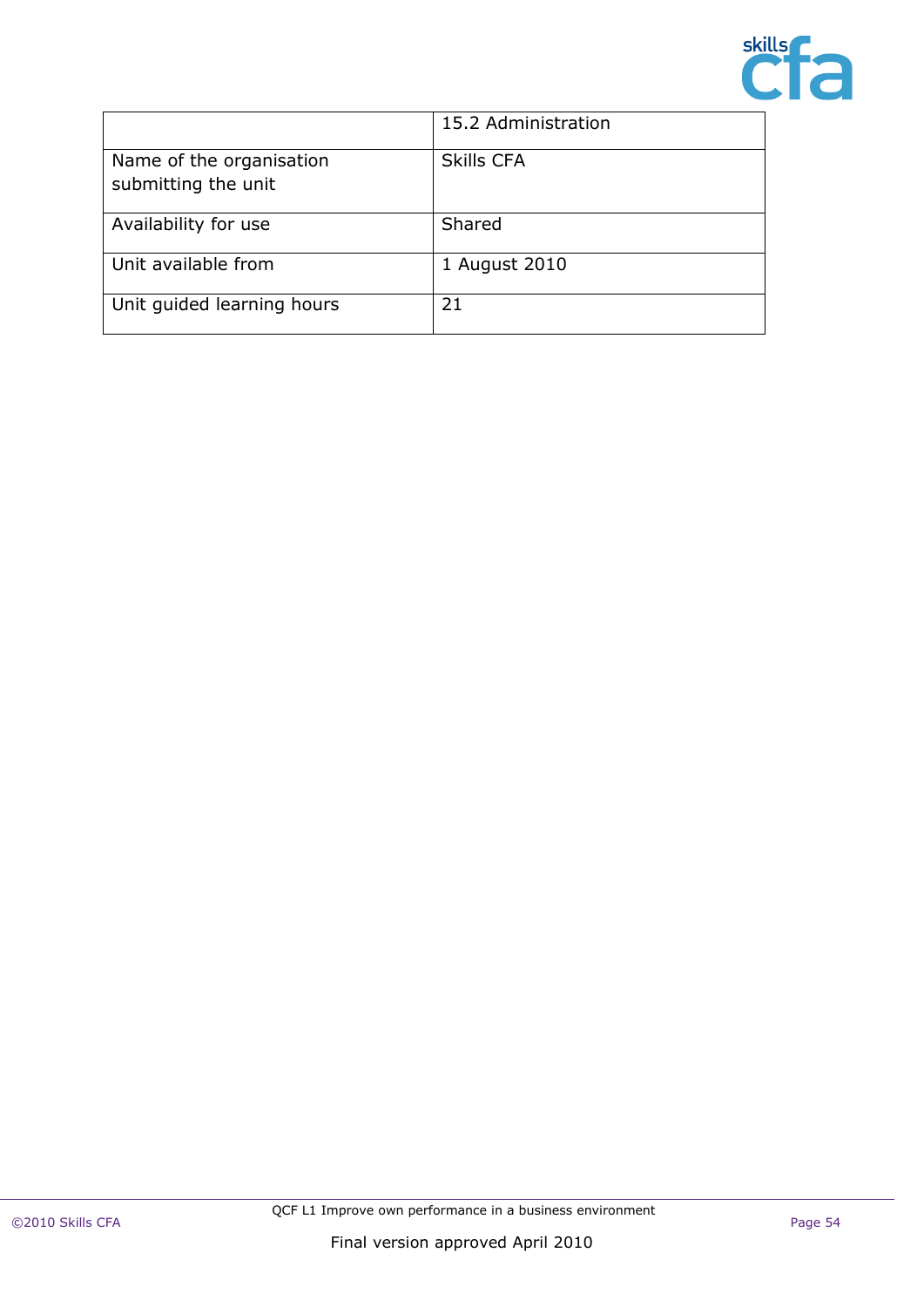

| <b>Title</b>                                                                     | Work with other people in a business environment |                                                                                                                                                                                                                                                                                                                                                                                                                                                                                                                                        |
|----------------------------------------------------------------------------------|--------------------------------------------------|----------------------------------------------------------------------------------------------------------------------------------------------------------------------------------------------------------------------------------------------------------------------------------------------------------------------------------------------------------------------------------------------------------------------------------------------------------------------------------------------------------------------------------------|
| <b>Skills CFA Unit</b><br>No.                                                    | Q305                                             |                                                                                                                                                                                                                                                                                                                                                                                                                                                                                                                                        |
| <b>WBA Unit No.</b>                                                              | R/601/2523                                       |                                                                                                                                                                                                                                                                                                                                                                                                                                                                                                                                        |
| <b>Level</b>                                                                     | 3                                                |                                                                                                                                                                                                                                                                                                                                                                                                                                                                                                                                        |
| <b>Credit Value</b>                                                              | 4                                                |                                                                                                                                                                                                                                                                                                                                                                                                                                                                                                                                        |
| <b>GLH</b>                                                                       | 12                                               |                                                                                                                                                                                                                                                                                                                                                                                                                                                                                                                                        |
| <b>Learning Outcomes</b>                                                         |                                                  | <b>Assessment Criteria</b>                                                                                                                                                                                                                                                                                                                                                                                                                                                                                                             |
| The learner will                                                                 |                                                  | The learner can                                                                                                                                                                                                                                                                                                                                                                                                                                                                                                                        |
| 1. Understand how to support an<br>organisation's overall mission<br>and purpose |                                                  | 1.1 Explain how the organisation<br>works<br>1.2 Explain the organisation's<br>mission and purpose                                                                                                                                                                                                                                                                                                                                                                                                                                     |
|                                                                                  |                                                  | 1.3 Compare how the organisation<br>works with other different types<br>of organisations<br>1.4 Explain your main<br>responsibilities, how these fit<br>into the organisation's structure,<br>and how these contribute to<br>achieving your organisation's<br>mission<br>1.5 Define policies, procedures,<br>systems and values of your<br>organisation relevant to your<br>role<br>1.6 Describe when it is appropriate<br>to seek guidance from others<br>when unsure about objectives.<br>policies, systems procedures<br>and values |
| 2. Understand how to work as a<br>team to achieve goals and<br>objectives        |                                                  | 2.1 Explain the purpose and<br>benefits of working with other<br>people to achieve agreed goals<br>and objectives<br>2.2 Describe situations in which<br>working with others can achieve<br>positive results<br>2.3 Explain the purpose and<br>benefits of sharing work goals<br>and plans when working with<br>others<br>2.4 Describe situations in which<br>team members might need<br>support                                                                                                                                       |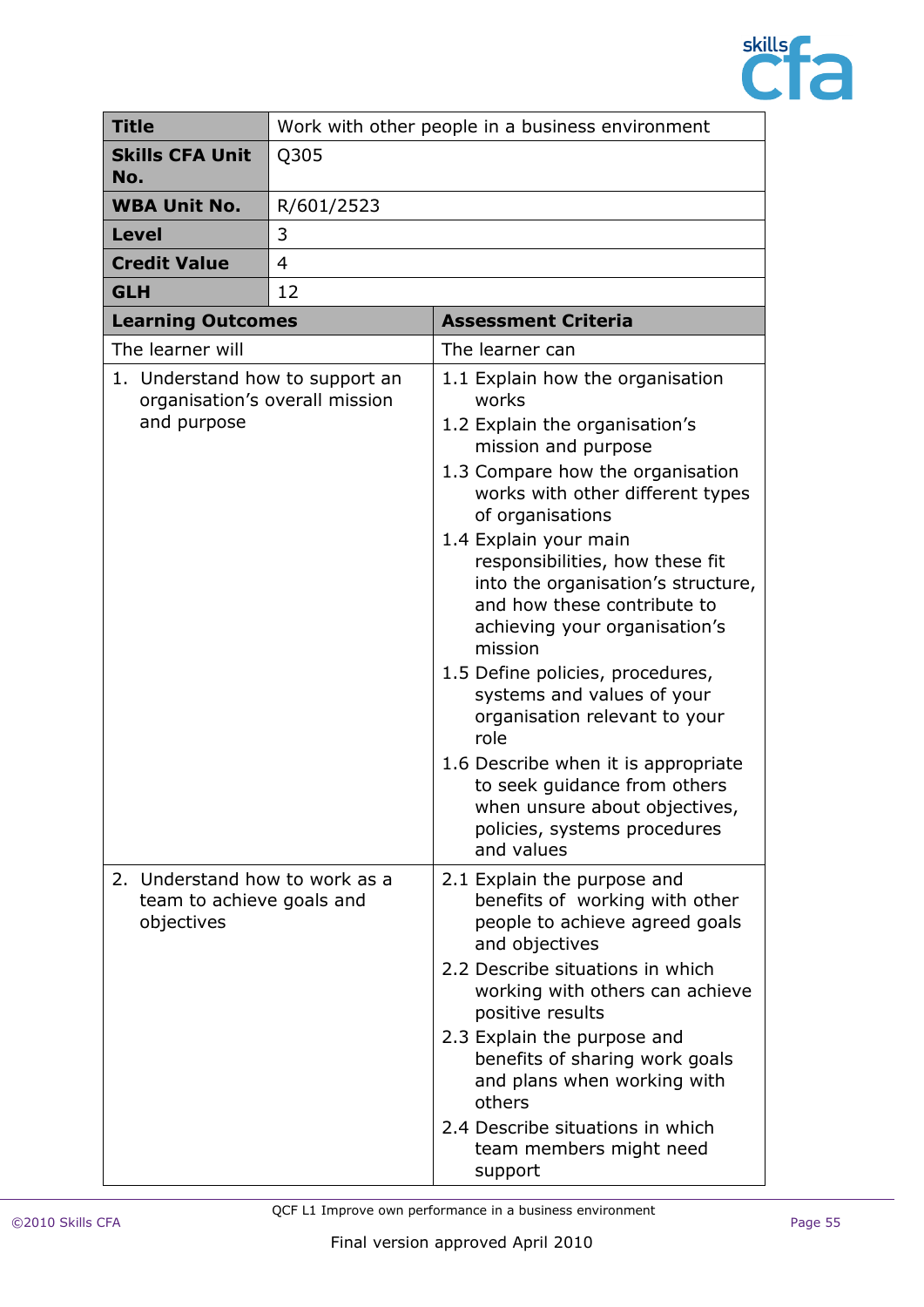

|                                                                    | 2.5 Explain different ways of<br>providing support to teams<br>2.6 Explain the purpose and<br>benefits of agreeing quality<br>measures within a team |
|--------------------------------------------------------------------|------------------------------------------------------------------------------------------------------------------------------------------------------|
| 3. Understand how to communicate<br>as a team                      | 3.1 Explain when it is essential to<br>communicate with the people<br>working within a team                                                          |
|                                                                    | 3.2 Compare and contrast different<br>methods of communication and<br>when to use them                                                               |
|                                                                    | 3.3 Explain the benefits of effective<br>communication within a team                                                                                 |
| 4. Understand the contribution of<br>individuals within a team     | 4.1 Explain the purpose and<br>benefits of acknowledging the<br>strengths of others                                                                  |
|                                                                    | 4.2 Explain the purpose and<br>benefits of respecting<br>individuals working within a<br>team                                                        |
| Understand how to deal with<br>5.<br>problems and disagreements    | 5.1 Explain the types of problems<br>and disagreements that may<br>occur when working with others                                                    |
|                                                                    | 5.2 Evaluate ways of resolving<br>problems and disagreements<br>when working with others                                                             |
| 6. Understand the purpose of<br>feedback when working as a<br>team | 6.1 Explain the purpose and<br>benefits of giving and receiving<br>constructive feedback                                                             |
|                                                                    | 6.2 Explain ways of using feedback<br>to improve individual work, the<br>work of others and a team as a<br>whole                                     |
| 7. Be able to work in a team to<br>achieve goals and objectives    | 7.1 Work in a way that supports<br>your organisation's overall<br>mission                                                                            |
|                                                                    | 7.2 Follow policies, systems and<br>procedures relevant to your job                                                                                  |
|                                                                    | 7.3 Contribute to improving<br>objectives, policies, systems,<br>procedures and values in a way<br>that is consistent with your role                 |
|                                                                    | 7.4 Put your organisation's values<br>into practice in all aspects of<br>your work                                                                   |
|                                                                    | 7.5 Seek guidance from others                                                                                                                        |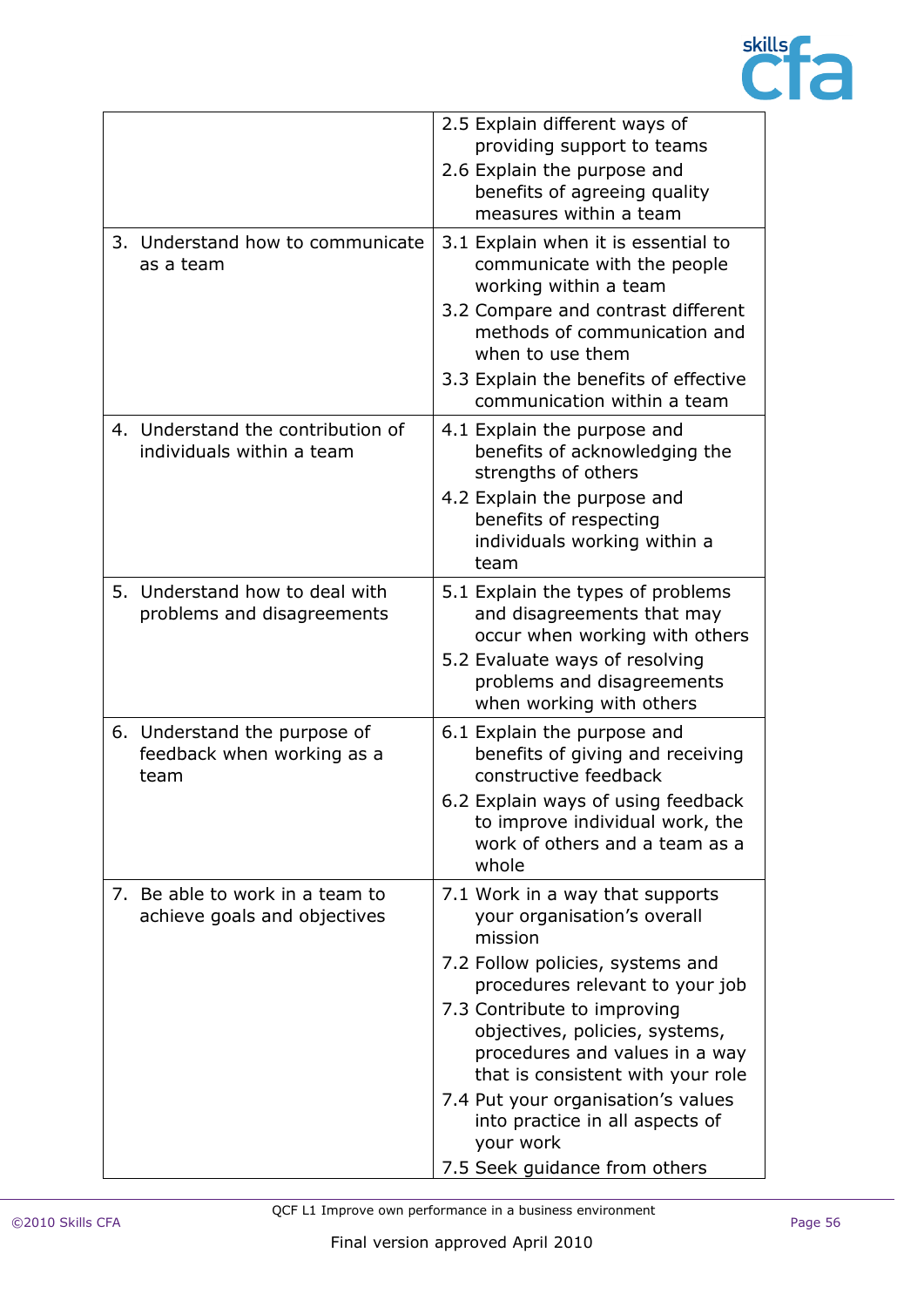

|                                                         | when not sure about objectives,<br>policies, systems, procedures<br>and values                                      |
|---------------------------------------------------------|---------------------------------------------------------------------------------------------------------------------|
|                                                         | 7.6 Communicate effectively with<br>other people in a team                                                          |
|                                                         | 7.7 Share work goals, priorities and<br>responsibilities with a team                                                |
|                                                         | 7.8 Agree work objectives and<br>quality measures with a team,<br>to achieve a positive outcome                     |
|                                                         | 7.9 Make sure work goals and<br>objectives are achieved in a way<br>makes best use of all abilities in<br>a team    |
|                                                         | 7.10 Provide support to members of<br>a team, as required                                                           |
|                                                         | 7.11 Show respect for individuals in<br>a team                                                                      |
|                                                         | 7.12 Make sure the team produces<br>quality work on time                                                            |
| 8. Be able to deal with problems in<br>a team           | 8.1 Identify problem(s) or<br>disagreement(s) in a team                                                             |
|                                                         | 8.2 Resolve problem(s) or<br>disagreement(s), referring if<br>required                                              |
| 9. Be able to share feedback on<br>objectives in a team | 9.1 Share constructive feedback on<br>achievement of objectives with<br>a team                                      |
|                                                         | 9.2 Receive constructive feedback<br>on own work                                                                    |
|                                                         | 9.3 Share feedback on achievement<br>of objectives to identify<br>improvements in own work, and<br>that of the team |

| Additional Information about the unit                                 |                                                                                                                                              |
|-----------------------------------------------------------------------|----------------------------------------------------------------------------------------------------------------------------------------------|
| Unit purpose and aim(s)                                               | This unit is about working with<br>other people, in a way that achieves<br>agreed goals and objectives for the<br>organisation and the team. |
| Unit expiry date                                                      | 31 December 2013                                                                                                                             |
| Details of the relationship between<br>the unit and relevant national | <b>Skills CFA</b>                                                                                                                            |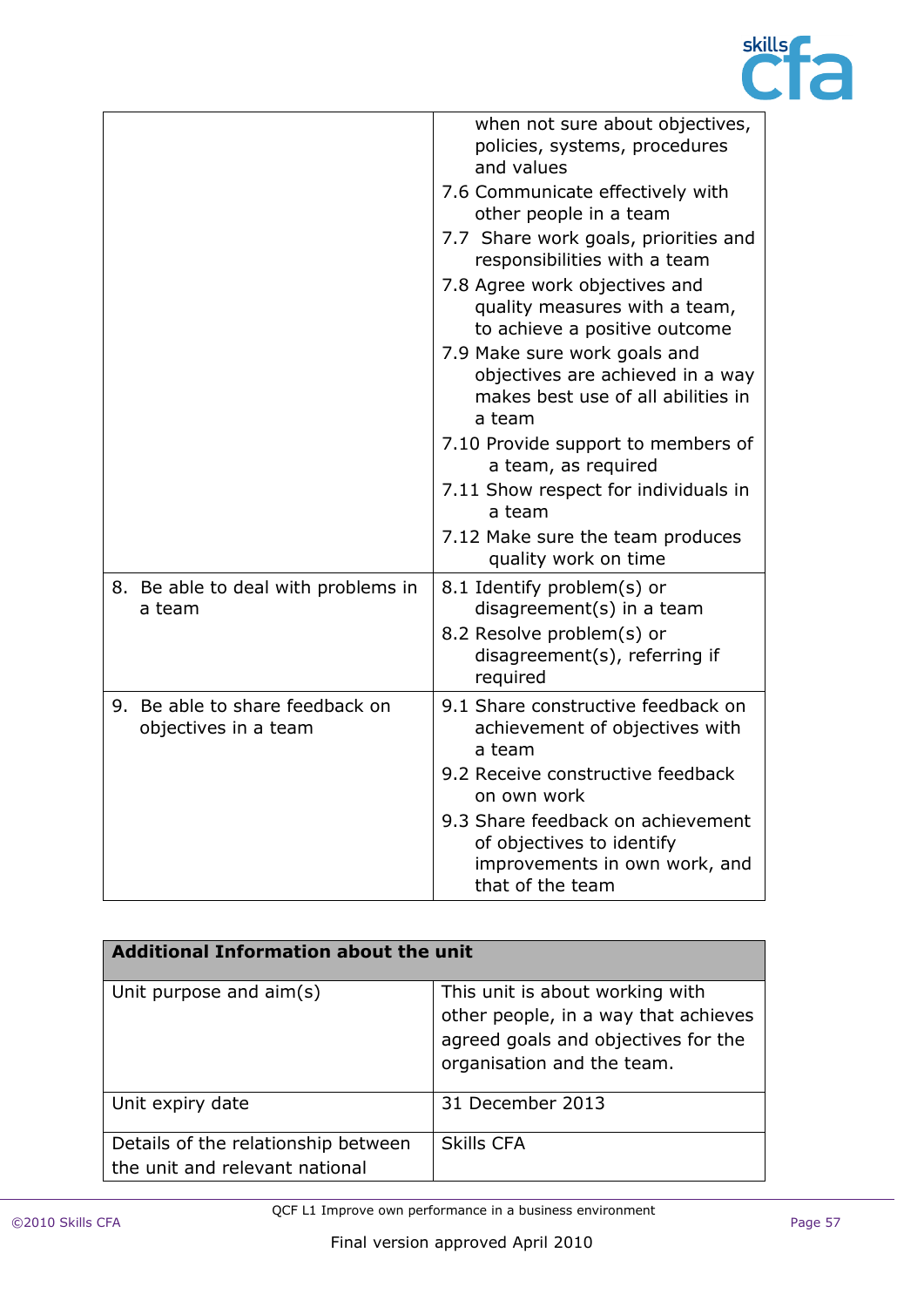

| occupational standards or other<br>professional standards or curricula<br>(if appropriate)          |                                                                |
|-----------------------------------------------------------------------------------------------------|----------------------------------------------------------------|
| Assessment requirements or<br>guidance specified by a sector or<br>regulatory body (if appropriate) | <b>Assessment Strategy</b>                                     |
| Support for the unit from an SSC or<br>other appropriate body (if required)                         | <b>Skills CFA</b>                                              |
| Location of the unit within the<br>subject/sector classification system                             | 15. Business, Administration and<br>Law<br>15.2 Administration |
| Name of the organisation<br>submitting the unit                                                     | Skills CFA                                                     |
| Availability for use                                                                                | Shared                                                         |
| Unit available from                                                                                 | 1 August 2010                                                  |
| Unit guided learning hours                                                                          | 12                                                             |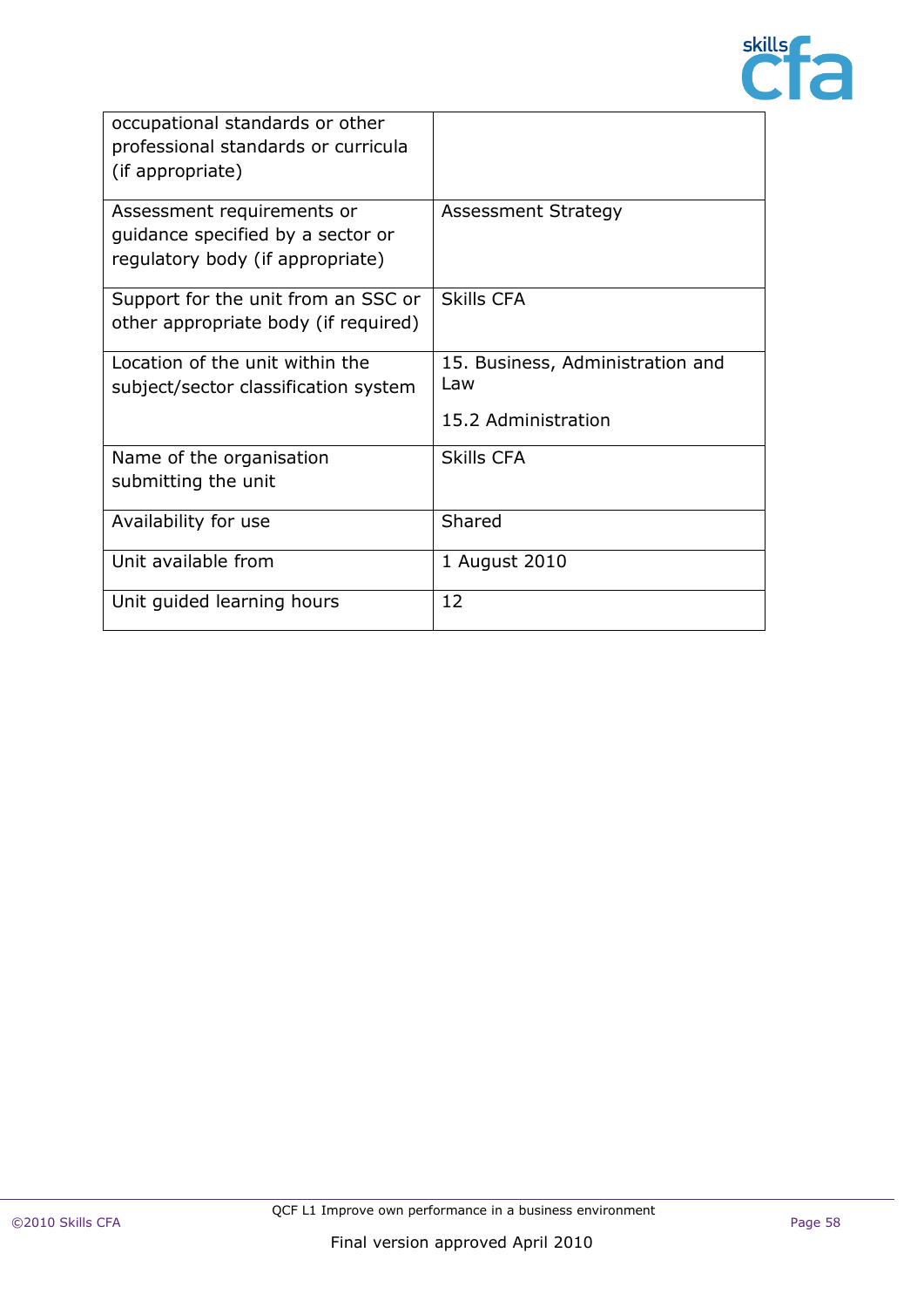

| <b>Title</b>                                                                         | environment                     | Assess, manage and monitor risk in a business                                                                                                                                                                                                                                                                                                                                                                                                                                                                                                                   |
|--------------------------------------------------------------------------------------|---------------------------------|-----------------------------------------------------------------------------------------------------------------------------------------------------------------------------------------------------------------------------------------------------------------------------------------------------------------------------------------------------------------------------------------------------------------------------------------------------------------------------------------------------------------------------------------------------------------|
| <b>Skills CFA Unit</b><br>No.                                                        | Q405                            |                                                                                                                                                                                                                                                                                                                                                                                                                                                                                                                                                                 |
| <b>WBA Unit No.</b>                                                                  | H/601/2557                      |                                                                                                                                                                                                                                                                                                                                                                                                                                                                                                                                                                 |
| <b>Level</b>                                                                         | 4                               |                                                                                                                                                                                                                                                                                                                                                                                                                                                                                                                                                                 |
| <b>Credit Value</b>                                                                  | 4                               |                                                                                                                                                                                                                                                                                                                                                                                                                                                                                                                                                                 |
| <b>GLH</b>                                                                           | 18                              |                                                                                                                                                                                                                                                                                                                                                                                                                                                                                                                                                                 |
| <b>Learning Outcomes</b>                                                             |                                 | <b>Assessment Criteria</b>                                                                                                                                                                                                                                                                                                                                                                                                                                                                                                                                      |
| The learner will                                                                     |                                 | The learner can                                                                                                                                                                                                                                                                                                                                                                                                                                                                                                                                                 |
| 1. Understand how to assess,<br>manage and monitor risk in a<br>business environment |                                 | 1.1 Describe sources of risk in a<br>business environment, including<br>health and safety<br>1.2 Describe ways of assessing and<br>monitoring risks in an<br>organisation<br>1.3 Explain how to judge when risks<br>are acceptable<br>1.4 Describe ways of minimising<br>risks in an organisation<br>1.5 Explain the importance of<br>learning from mistakes made<br>when dealing with risk                                                                                                                                                                     |
| 2. Be able to assess, manage and                                                     | monitor risk in an organisation | 2.1 Identify possible sources of risk<br>in own area of responsibility<br>2.2 Recognise, identify and deal<br>with new risks, as required<br>2.3 Assess the level of risks in own<br>area of responsibility<br>2.4 Make judgements on acceptable<br>risks<br>2.5 Confirm and maintain<br>procedures for minimising risk<br>in own area of responsibility<br>2.6 Confirm and maintain<br>procedures for monitoring risk<br>in own area of responsibility<br>2.7 Use outcomes of assessing and<br>dealing with risk to make<br>recommendations for<br>improvement |

## **Additional Information about the unit**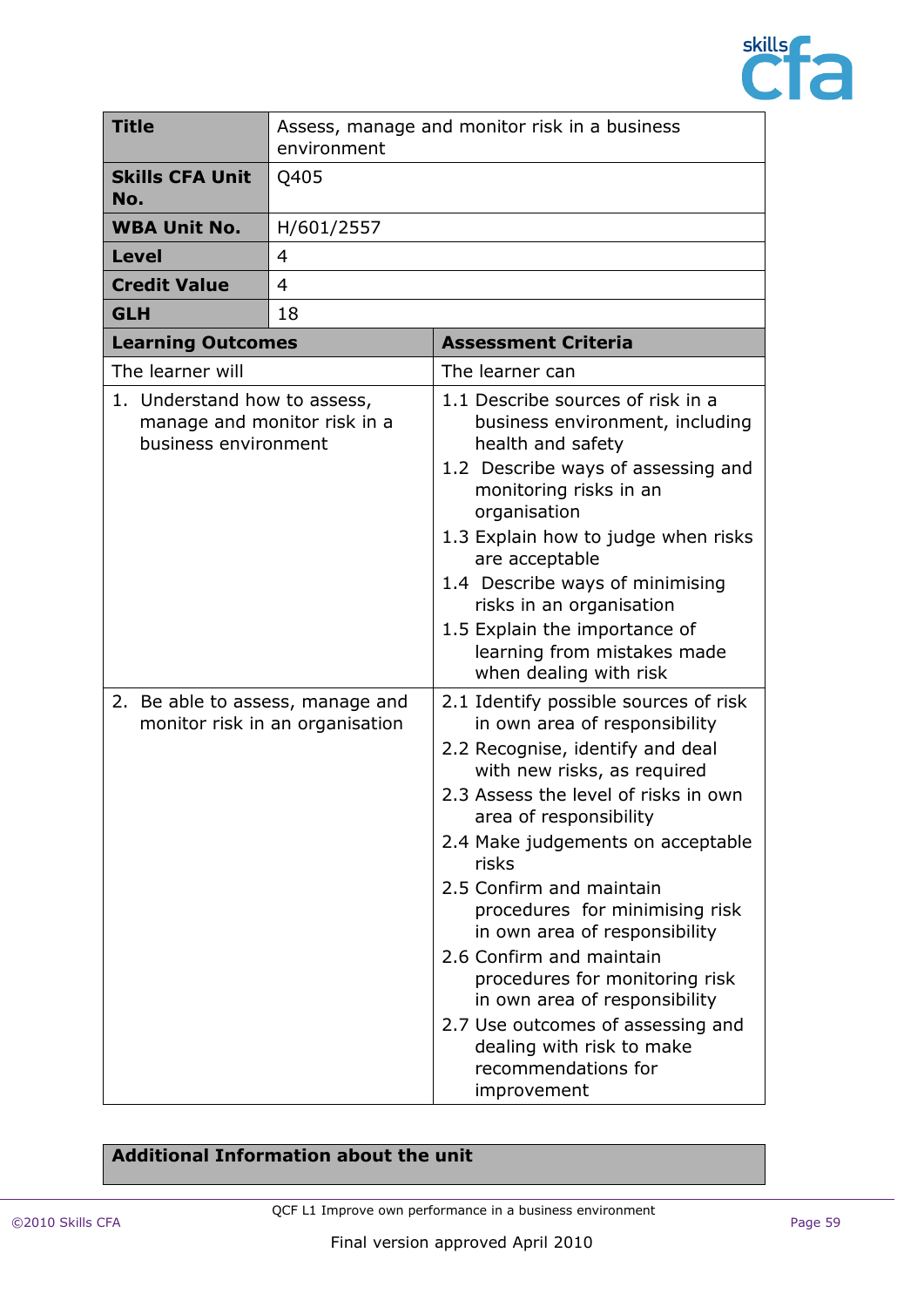

| Unit purpose and aim(s)                                                                                                                                             | This unit is about taking a leading<br>role in supporting the monitoring<br>and managing of risk within own<br>area of responsibility in a business<br>environment so that an<br>organisation's aims and objectives<br>for minimising risk and ensuring a<br>safe work environment can be<br>supported at al times. |
|---------------------------------------------------------------------------------------------------------------------------------------------------------------------|---------------------------------------------------------------------------------------------------------------------------------------------------------------------------------------------------------------------------------------------------------------------------------------------------------------------|
| Unit expiry date                                                                                                                                                    | 31 December 2013                                                                                                                                                                                                                                                                                                    |
| Details of the relationship between<br>the unit and relevant national<br>occupational standards or other<br>professional standards or curricula<br>(if appropriate) | <b>Skills CFA</b>                                                                                                                                                                                                                                                                                                   |
| Assessment requirements or<br>guidance specified by a sector or<br>regulatory body (if appropriate)                                                                 | <b>Assessment Strategy</b>                                                                                                                                                                                                                                                                                          |
| Support for the unit from an SSC or<br>other appropriate body (if required)                                                                                         | Skills CFA                                                                                                                                                                                                                                                                                                          |
| Location of the unit within the<br>subject/sector classification system                                                                                             | 15. Business, Administration and<br>Law<br>15.2 Administration                                                                                                                                                                                                                                                      |
| Name of the organisation<br>submitting the unit                                                                                                                     | <b>Skills CFA</b>                                                                                                                                                                                                                                                                                                   |
| Availability for use                                                                                                                                                | Shared                                                                                                                                                                                                                                                                                                              |
| Unit available from                                                                                                                                                 | 1 August 2010                                                                                                                                                                                                                                                                                                       |
| Unit guided learning hours                                                                                                                                          | 18                                                                                                                                                                                                                                                                                                                  |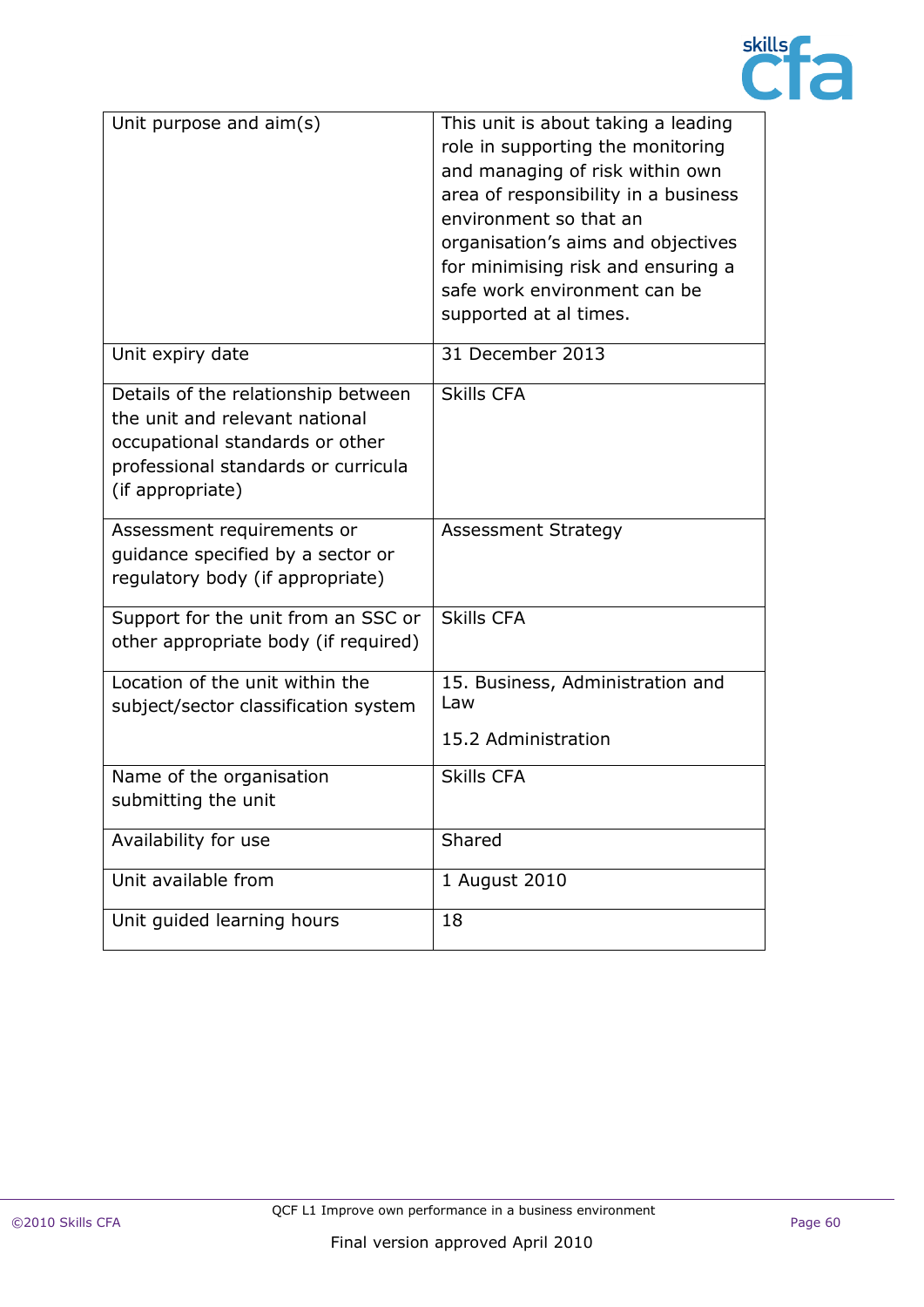

| <b>Title</b>                                      | environment                       | Evaluate and improve own performance in a business                                                                                                                                                                                                                                                                                                                                                                                                                                                                                                                                                                                                                                                    |
|---------------------------------------------------|-----------------------------------|-------------------------------------------------------------------------------------------------------------------------------------------------------------------------------------------------------------------------------------------------------------------------------------------------------------------------------------------------------------------------------------------------------------------------------------------------------------------------------------------------------------------------------------------------------------------------------------------------------------------------------------------------------------------------------------------------------|
| <b>Skills CFA Unit</b><br>No.                     | Q402                              |                                                                                                                                                                                                                                                                                                                                                                                                                                                                                                                                                                                                                                                                                                       |
| <b>WBA Unit No.</b>                               | R/601/2554                        |                                                                                                                                                                                                                                                                                                                                                                                                                                                                                                                                                                                                                                                                                                       |
| <b>Level</b>                                      | 4                                 |                                                                                                                                                                                                                                                                                                                                                                                                                                                                                                                                                                                                                                                                                                       |
| <b>Credit Value</b>                               | 4                                 |                                                                                                                                                                                                                                                                                                                                                                                                                                                                                                                                                                                                                                                                                                       |
| <b>GLH</b>                                        | 14                                |                                                                                                                                                                                                                                                                                                                                                                                                                                                                                                                                                                                                                                                                                                       |
| <b>Learning Outcomes</b>                          |                                   | <b>Assessment Criteria</b>                                                                                                                                                                                                                                                                                                                                                                                                                                                                                                                                                                                                                                                                            |
| The learner will                                  |                                   | The learner can                                                                                                                                                                                                                                                                                                                                                                                                                                                                                                                                                                                                                                                                                       |
| improve own performance                           | 1. Understand how to evaluate and | 1.1 Analyse the purpose and<br>benefits of continuously<br>improving work<br>1.2 Evaluate the purpose and<br>benefits of encouraging and<br>accepting feedback from others<br>1.3 Analyse ways of evaluating own<br>work<br>1.4 Evaluate the purpose and<br>benefits of trying out possible<br>improvements to own work<br>1.5 Analyse how learning and<br>development can improve own<br>work, benefit organisations, and<br>further own career<br>1.6 Evaluate possible career<br>progression routes and the<br>opportunities they offer<br>1.7 Analyse possible development<br>opportunities and the benefits<br>they offer<br>1.8 Evaluate the advantages and<br>disadvantages of a learning plan |
| 2. Be able to evaluate and improve<br>from others | own performance using feedback    | 2.1 Encourage and accept feedback<br>from other people                                                                                                                                                                                                                                                                                                                                                                                                                                                                                                                                                                                                                                                |
|                                                   |                                   | 2.2 Make recommendations to<br>improve work performance                                                                                                                                                                                                                                                                                                                                                                                                                                                                                                                                                                                                                                               |
|                                                   |                                   | 2.3 Complete work tasks,<br>consistently using<br>recommended new ways of<br>working<br>2.4 Evaluate work completed for<br>improvements and effectiveness                                                                                                                                                                                                                                                                                                                                                                                                                                                                                                                                             |
|                                                   |                                   | 2.5 Evaluate changes made for<br>improvements and effectiveness                                                                                                                                                                                                                                                                                                                                                                                                                                                                                                                                                                                                                                       |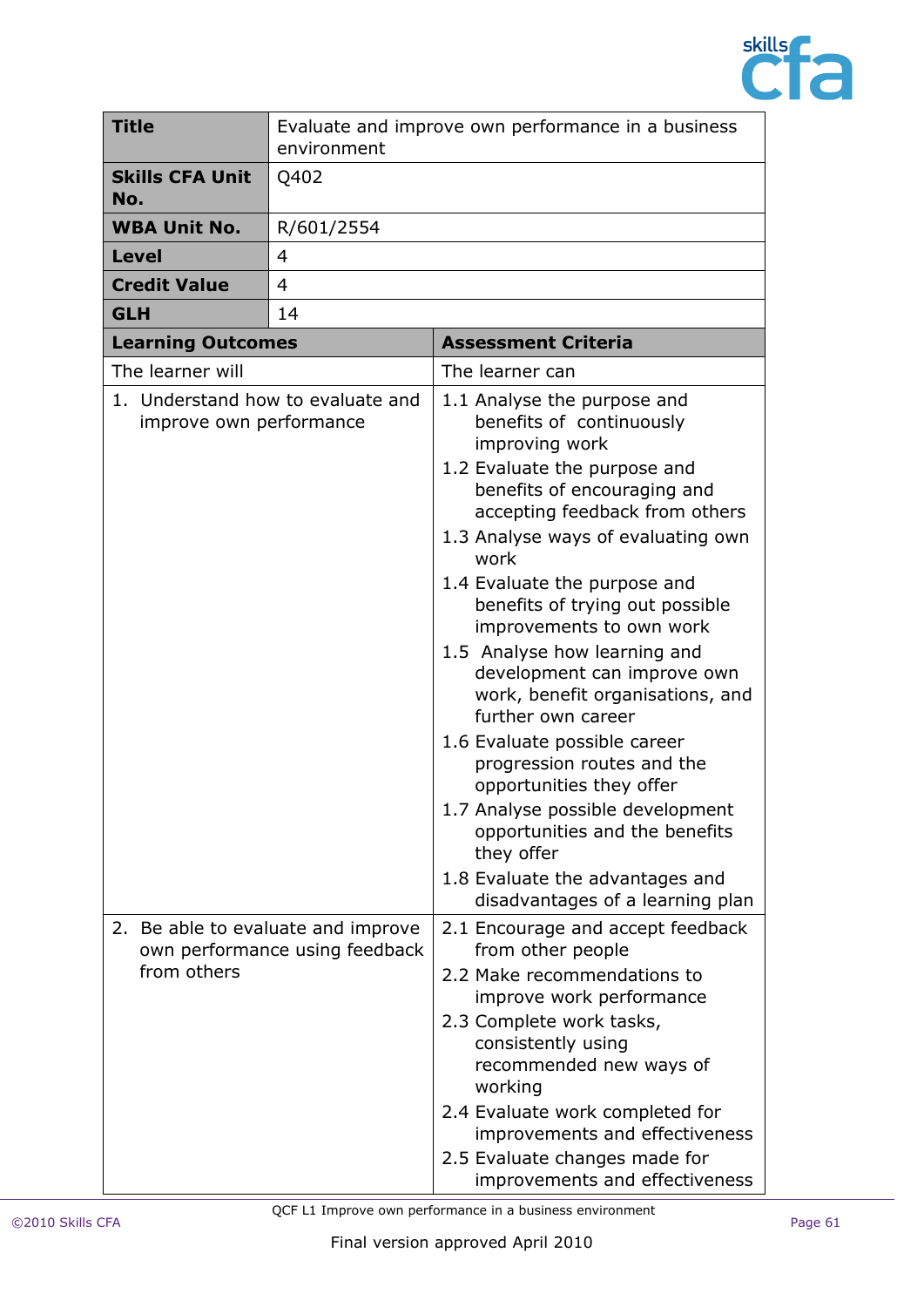

| 3. Be able to use evaluation and<br>feedback to develop and use a<br>learning plan | 3.1 Evaluate own performance,<br>using feedback from others, and<br>identify where further learning<br>and development will improve<br>own work |
|------------------------------------------------------------------------------------|-------------------------------------------------------------------------------------------------------------------------------------------------|
|                                                                                    | 3.2 Make recommendations and<br>develop a learning plan to<br>improve own work performance,<br>that meets own needs                             |
|                                                                                    | 3.3 Implement a learning plan for<br>improvement to own work                                                                                    |
|                                                                                    | 3.4 Review and evaluate progress<br>against learning plan and make<br>updates for improving own work<br>and further learning                    |

| <b>Additional Information about the unit</b>                                                                                                                        |                                                                                                                                                                                                                                                                                                        |
|---------------------------------------------------------------------------------------------------------------------------------------------------------------------|--------------------------------------------------------------------------------------------------------------------------------------------------------------------------------------------------------------------------------------------------------------------------------------------------------|
| Unit purpose and aim(s)                                                                                                                                             | This unit is about taking<br>responsibility for evaluating your<br>own performance in work tasks,<br>then taking responsibility for<br>making and evaluating changes that<br>make sure you will be able to work<br>effectively and efficiently in a<br>business environment alongside<br>other people. |
| Unit expiry date                                                                                                                                                    | 31 December 2013                                                                                                                                                                                                                                                                                       |
| Details of the relationship between<br>the unit and relevant national<br>occupational standards or other<br>professional standards or curricula<br>(if appropriate) | <b>Skills CFA</b>                                                                                                                                                                                                                                                                                      |
| Assessment requirements or<br>guidance specified by a sector or<br>regulatory body (if appropriate)                                                                 | <b>Assessment Strategy</b>                                                                                                                                                                                                                                                                             |
| Support for the unit from an SSC or<br>other appropriate body (if required)                                                                                         | <b>Skills CFA</b>                                                                                                                                                                                                                                                                                      |
| Location of the unit within the<br>subject/sector classification system                                                                                             | 15. Business, Administration and<br>Law<br>15.2 Administration                                                                                                                                                                                                                                         |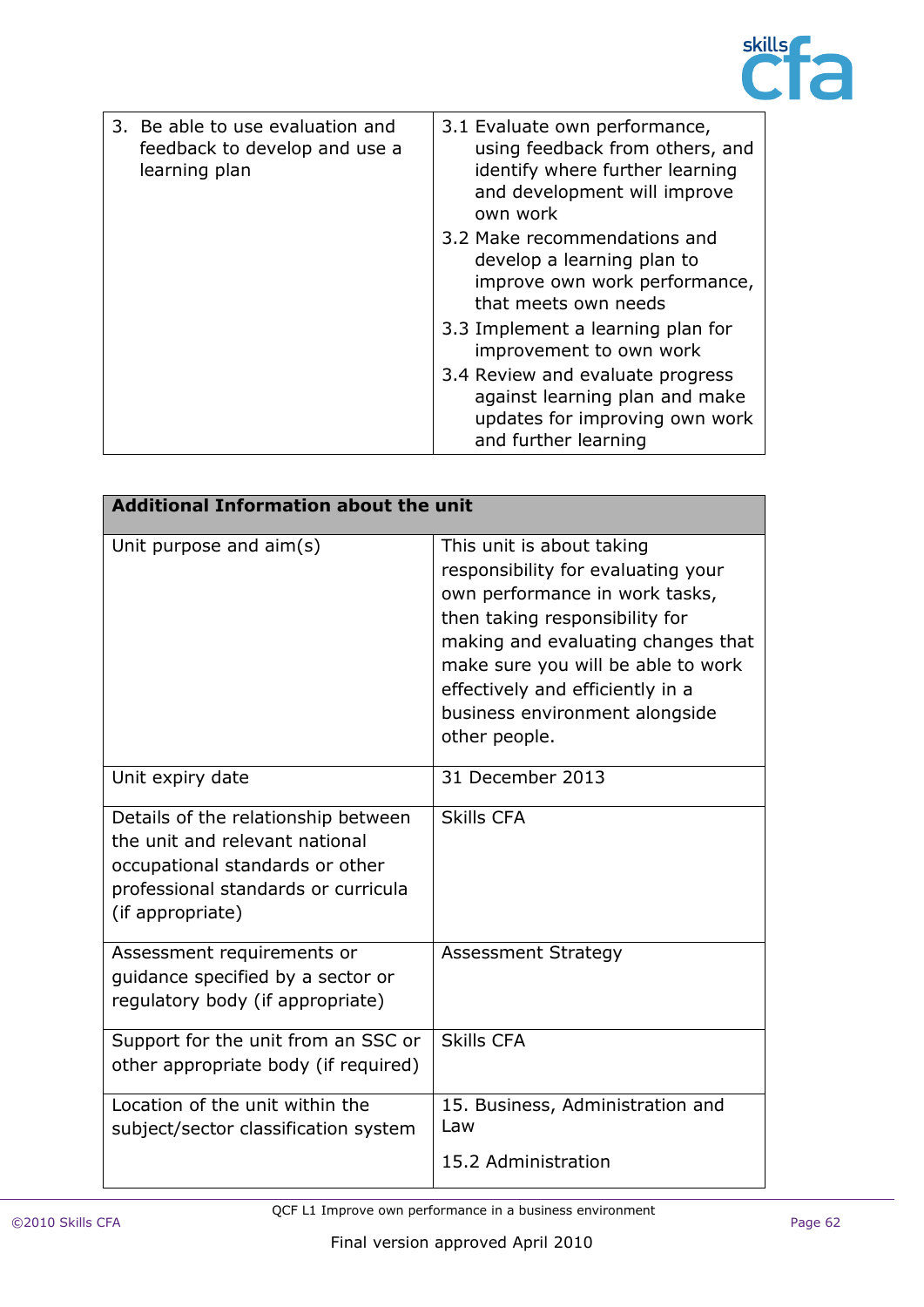

| Name of the organisation<br>submitting the unit | <b>Skills CFA</b> |
|-------------------------------------------------|-------------------|
| Availability for use                            | Shared            |
| Unit available from                             | 1 August 2010     |
| Unit guided learning hours                      | 14                |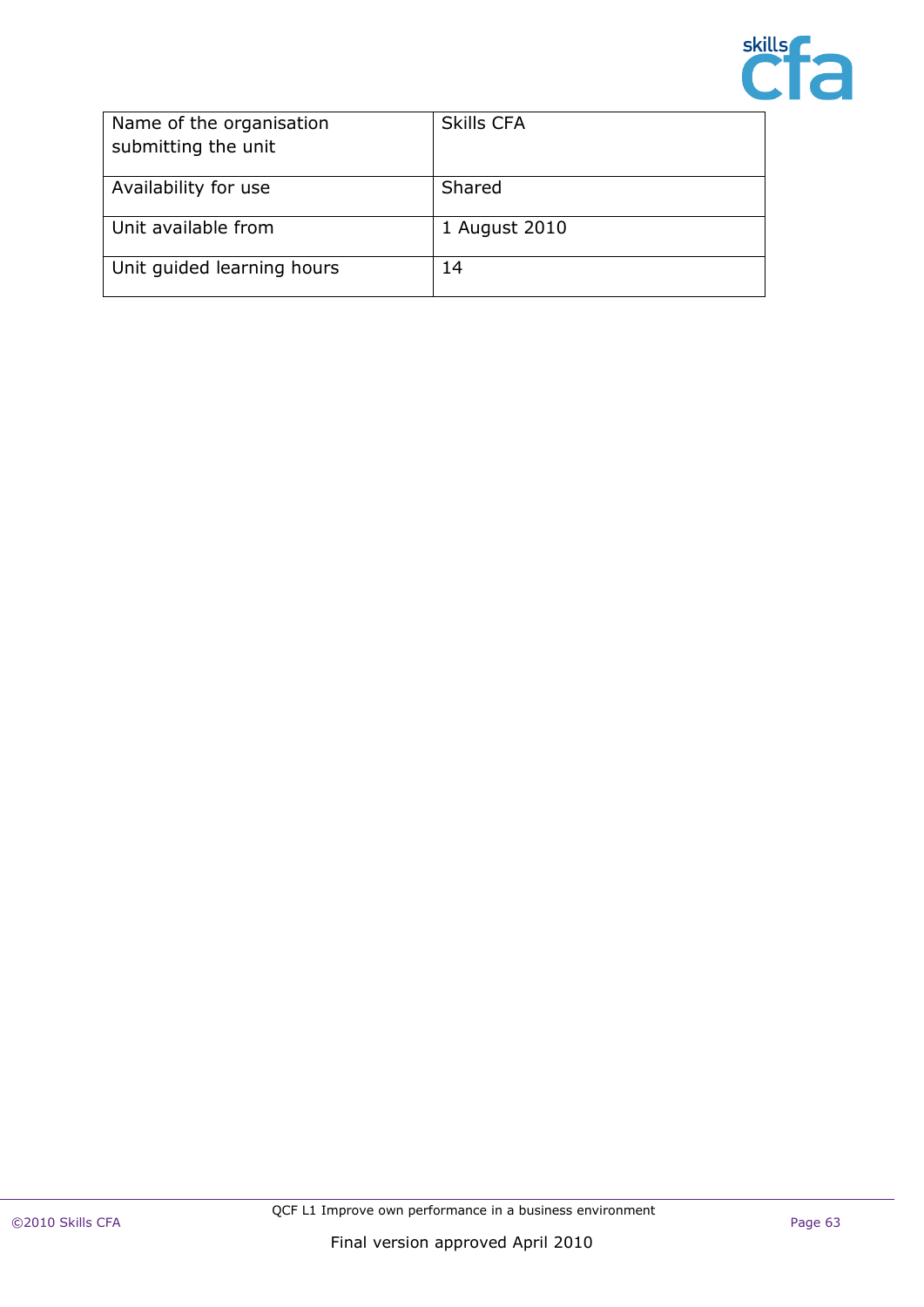

| <b>Title</b>                                                |                          | Evaluate and solve business problems                                                                    |                                                                                                                                                                                                                                                                                                                                                                                                                                                                                                                                                                |
|-------------------------------------------------------------|--------------------------|---------------------------------------------------------------------------------------------------------|----------------------------------------------------------------------------------------------------------------------------------------------------------------------------------------------------------------------------------------------------------------------------------------------------------------------------------------------------------------------------------------------------------------------------------------------------------------------------------------------------------------------------------------------------------------|
| <b>Skills CFA Unit</b><br>No.                               |                          | Q406                                                                                                    |                                                                                                                                                                                                                                                                                                                                                                                                                                                                                                                                                                |
| <b>WBA Unit No.</b>                                         |                          | K/601/2558                                                                                              |                                                                                                                                                                                                                                                                                                                                                                                                                                                                                                                                                                |
| <b>Level</b>                                                |                          | 4                                                                                                       |                                                                                                                                                                                                                                                                                                                                                                                                                                                                                                                                                                |
|                                                             | <b>Credit Value</b>      | 6                                                                                                       |                                                                                                                                                                                                                                                                                                                                                                                                                                                                                                                                                                |
|                                                             | <b>GLH</b>               | 16                                                                                                      |                                                                                                                                                                                                                                                                                                                                                                                                                                                                                                                                                                |
|                                                             | <b>Learning Outcomes</b> |                                                                                                         | <b>Assessment Criteria</b>                                                                                                                                                                                                                                                                                                                                                                                                                                                                                                                                     |
|                                                             | The learner will         |                                                                                                         | The learner can                                                                                                                                                                                                                                                                                                                                                                                                                                                                                                                                                |
| 1. Understand business problems,<br>their causes and impact |                          |                                                                                                         | 1.1 Explain ways of recognising<br>when business problem exists<br>1.2 Explain how to identify possible<br>causes of business problems<br>1.3 Describe how to assess risks or<br>consequences of business<br>problems<br>1.4 Explain how to analyse business<br>problems and evaluate the<br>relevance and importance of<br>factors contributing to them                                                                                                                                                                                                       |
| 2. Understand techniques for<br>solving business problems   |                          |                                                                                                         | 2.1 Explain different ways of solving<br>business problems<br>2.2 Explain different ways of<br>planning to solve business<br>problems<br>2.3 Describe the purpose of<br>identifying resource<br>requirements needed<br>2.4 Explain the purpose and benefit<br>of having support and feedback<br>from others when solving<br>business problems<br>2.5 Explain the purpose and benefit<br>of regularly reviewing progress<br>and adjusting plans when<br>solving business problems<br>2.6 Explain how to recognise when<br>a business problem has been<br>solved |
|                                                             |                          | 3. Understand organisational and<br>regulatory factors that influence<br>solutions to business problems | 3.1 Describe effects of<br>organisational polices and<br>procedures when solving<br>business problems<br>3.2 Describe effects of legal or<br>regulatory requirements when                                                                                                                                                                                                                                                                                                                                                                                      |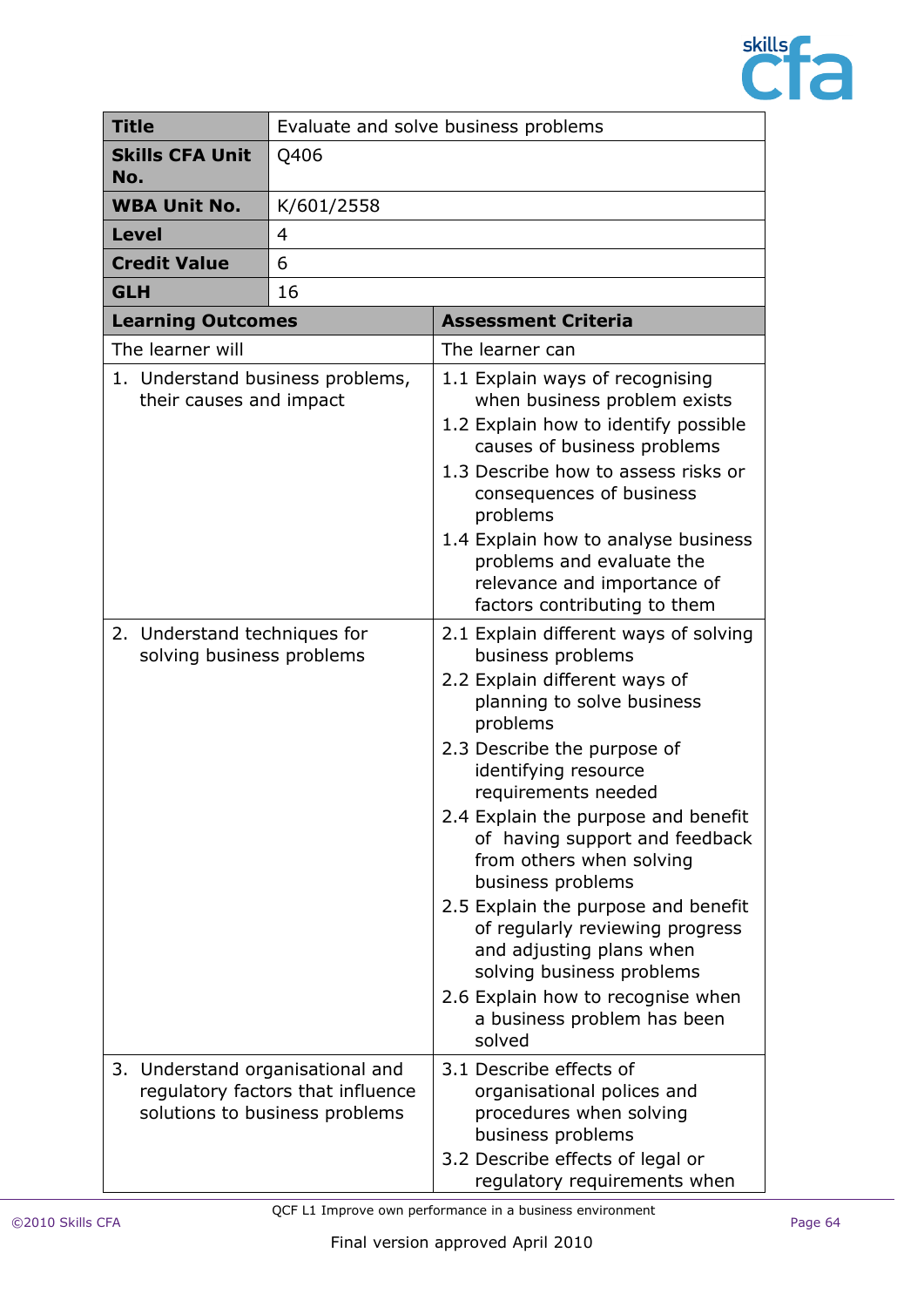

|                                                                             | solving business problems                                                                                                                                                                                                                                                                                                                                                                                                                                                                                                              |
|-----------------------------------------------------------------------------|----------------------------------------------------------------------------------------------------------------------------------------------------------------------------------------------------------------------------------------------------------------------------------------------------------------------------------------------------------------------------------------------------------------------------------------------------------------------------------------------------------------------------------------|
| 4. Understand how to evaluate<br>approaches to solving business<br>problems | 4.1 Describe ways of evaluating<br>approaches to solving business<br>problems<br>4.2 Describe ways of evaluating<br>solutions to business problems<br>for effectiveness<br>4.3 Explain the purpose of<br>evaluating approaches and<br>solutions to business problems                                                                                                                                                                                                                                                                   |
| 5. Be able to recognise and analyse<br>business problems                    | 5.1 Recognise business problems<br>affecting work<br>5.2 Assess the risks presented by a<br>business problem, and the<br>possible impact of not resolving<br>it<br>5.3 Analyse business problems,<br>getting additional information,<br>as required<br>5.4 Discuss with others to agree<br>what the business problems are<br>5.5 Assess the relevance and<br>importance of the factors<br>contributing to business<br>problems<br>5.6 Prioritise business problems<br>according to its importance,<br>complexity, impact and urgency   |
| 6. Be able to plan and carry out<br>own solution to business<br>problems    | 6.1 Develop and justify an approach<br>for how to solve business<br>problems<br>6.2 Develop and justify own plan to<br>solve business problems<br>6.3 Identify and confirm ways of<br>deciding when the business<br>problem has been solved<br>6.4 Agree own plan, with others as<br>required<br>6.5 Carry out own plan to solve<br>business problems, involving<br>others as required<br>6.6 Gather and use resources<br>needed to solve business<br>problems<br>6.7 Use support and feedback from<br>others to help reach a solution |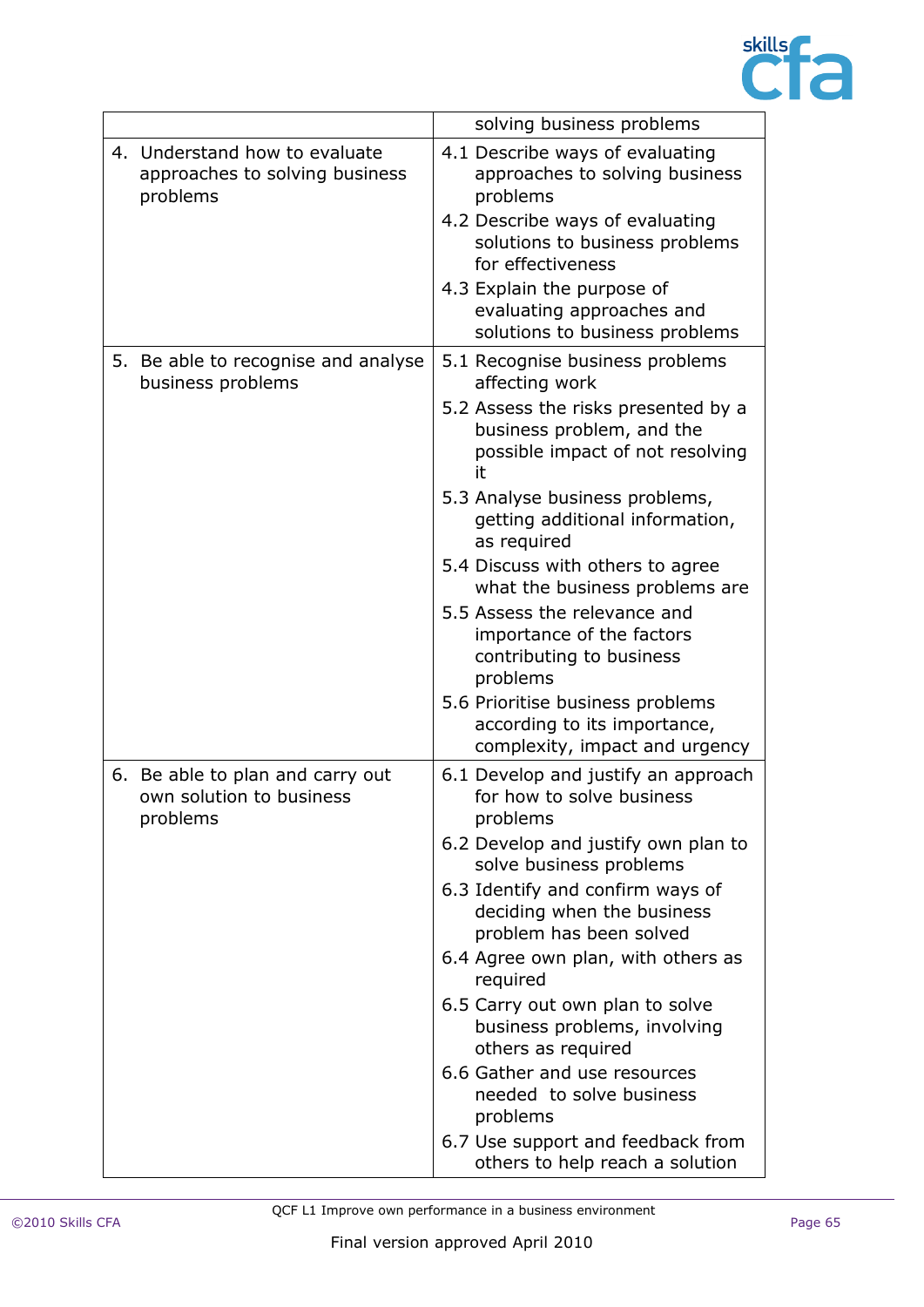

|                                                              | 6.8 Regularly check progress<br>towards solving business<br>problems                |
|--------------------------------------------------------------|-------------------------------------------------------------------------------------|
|                                                              | 6.9 Use feedback and progress<br>reviews to adjust the plan, as<br>required         |
|                                                              | 6.10 Confirm that business<br>problems have been solved,<br>with others as required |
| 7. Be able to evaluate own solution<br>to a business problem | 7.1 Evaluate own approach to<br>solving business problems for its<br>effectiveness  |
|                                                              | 7.2 Evaluate own solution to<br>business problems for its<br>effectiveness          |
|                                                              | 7.3 Evaluate alternative approaches<br>and solutions for possible<br>effectiveness  |

| <b>Additional Information about the unit</b>                                                                                                                        |                                                                                                                                                                                                                                                                  |  |
|---------------------------------------------------------------------------------------------------------------------------------------------------------------------|------------------------------------------------------------------------------------------------------------------------------------------------------------------------------------------------------------------------------------------------------------------|--|
|                                                                                                                                                                     |                                                                                                                                                                                                                                                                  |  |
| Unit purpose and aim(s)                                                                                                                                             | This unit is about recognising that<br>there is a problem with the way<br>work is being carried out in a<br>business environment, analysing<br>the problem for possible causes and<br>evaluating the problem in terms of<br>the risks it presents if not solved. |  |
| Unit expiry date                                                                                                                                                    | 31 December 2013                                                                                                                                                                                                                                                 |  |
| Details of the relationship between<br>the unit and relevant national<br>occupational standards or other<br>professional standards or curricula<br>(if appropriate) | Skills CFA                                                                                                                                                                                                                                                       |  |
| Assessment requirements or<br>quidance specified by a sector or<br>regulatory body (if appropriate)                                                                 | <b>Assessment Strategy</b>                                                                                                                                                                                                                                       |  |
| Support for the unit from an SSC or<br>other appropriate body (if required)                                                                                         | <b>Skills CFA</b>                                                                                                                                                                                                                                                |  |
| Location of the unit within the<br>subject/sector classification system                                                                                             | 15. Business, Administration and<br>Law                                                                                                                                                                                                                          |  |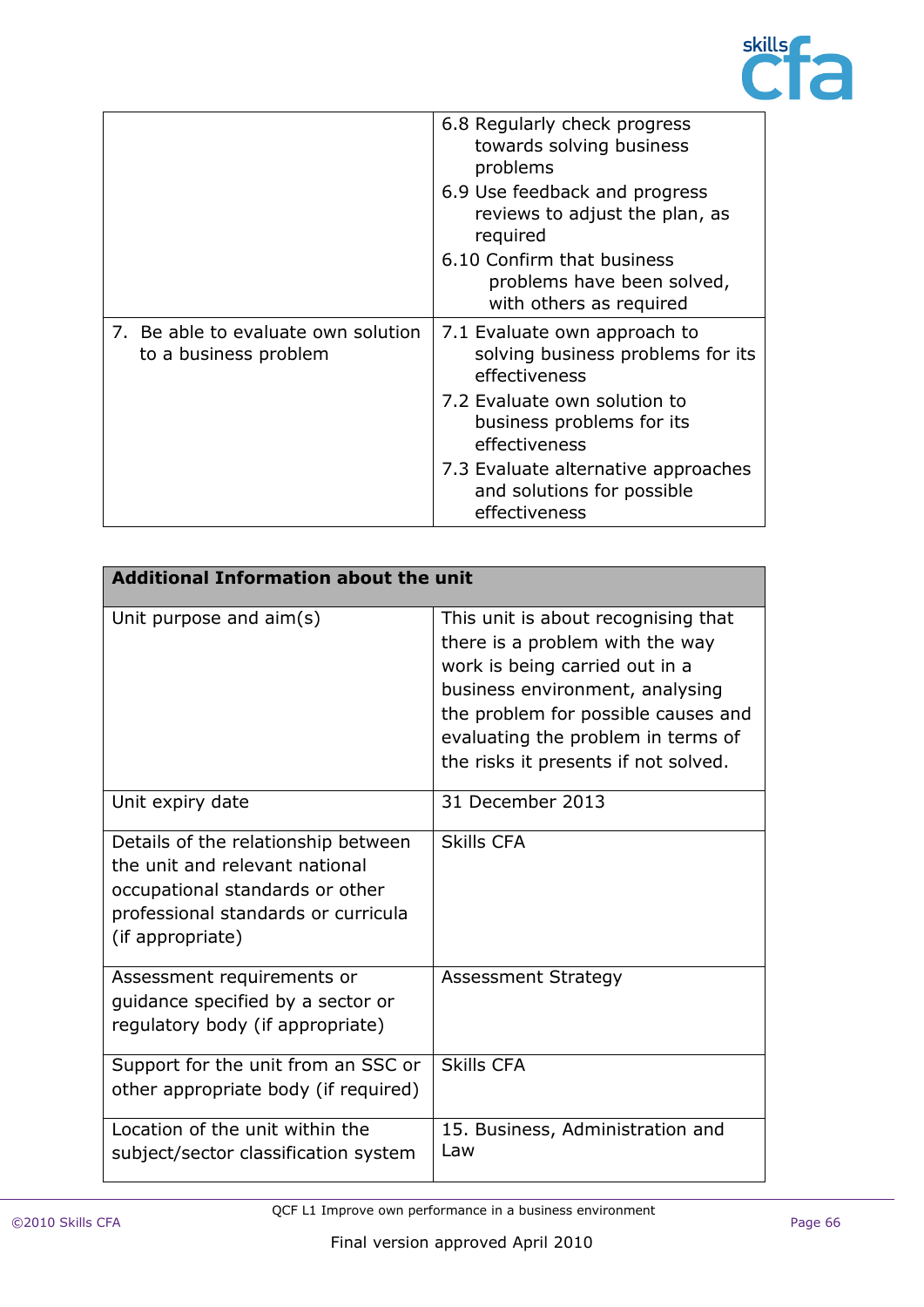

|                                                 | 15.2 Administration |
|-------------------------------------------------|---------------------|
| Name of the organisation<br>submitting the unit | <b>Skills CFA</b>   |
| Availability for use                            | Shared              |
| Unit available from                             | 1 August 2010       |
| Unit guided learning hours                      | 16                  |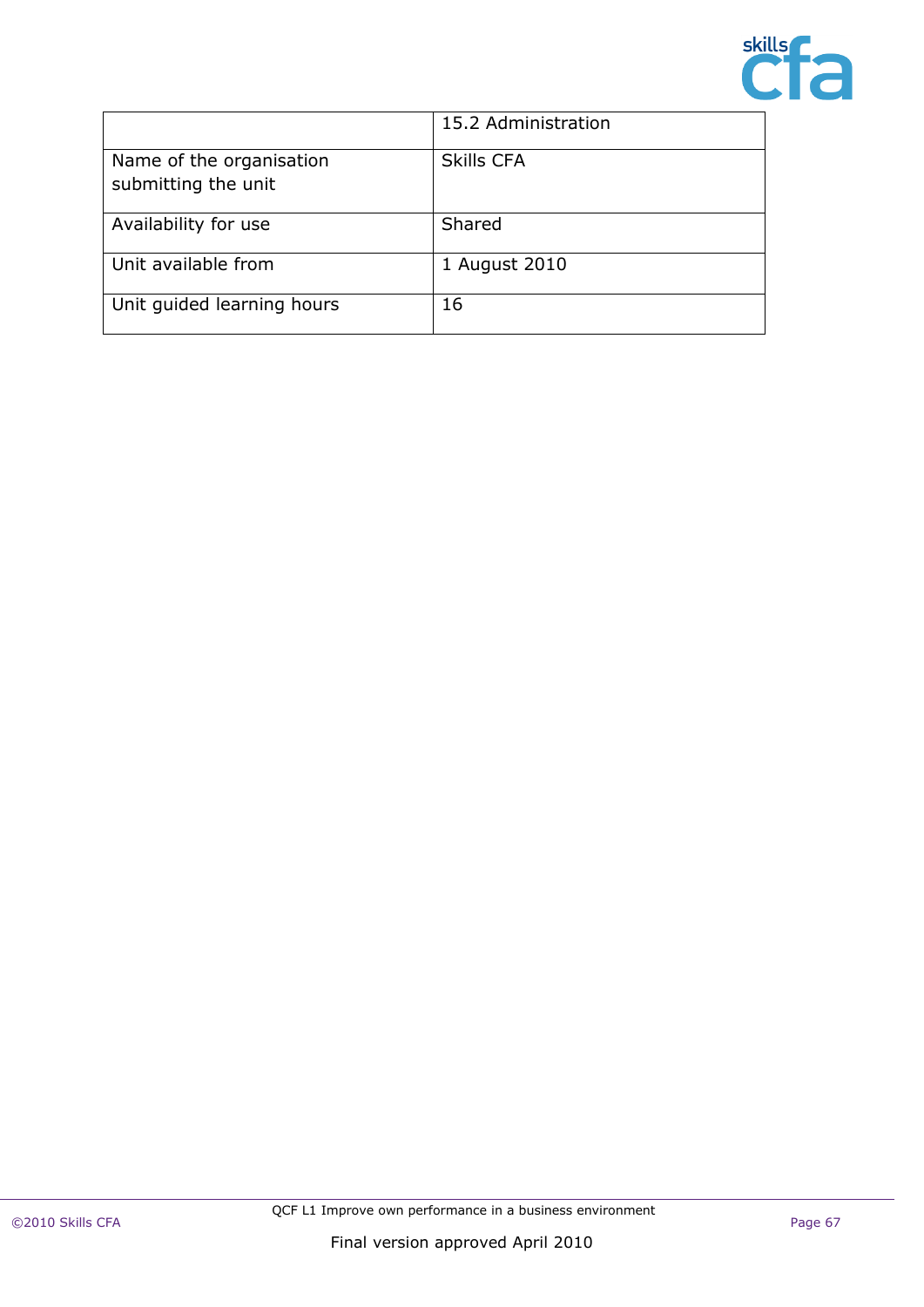

| <b>Title</b>                  |                                                             | Make decisions in a business environment |                                                                                                                                                                                                                                                                                                                                                                                                                                                                                                                                                                                                                            |  |
|-------------------------------|-------------------------------------------------------------|------------------------------------------|----------------------------------------------------------------------------------------------------------------------------------------------------------------------------------------------------------------------------------------------------------------------------------------------------------------------------------------------------------------------------------------------------------------------------------------------------------------------------------------------------------------------------------------------------------------------------------------------------------------------------|--|
| <b>Skills CFA Unit</b><br>No. |                                                             | Q407                                     |                                                                                                                                                                                                                                                                                                                                                                                                                                                                                                                                                                                                                            |  |
|                               | <b>WBA Unit No.</b>                                         | H/601/2560                               |                                                                                                                                                                                                                                                                                                                                                                                                                                                                                                                                                                                                                            |  |
| <b>Level</b>                  |                                                             | 4                                        |                                                                                                                                                                                                                                                                                                                                                                                                                                                                                                                                                                                                                            |  |
|                               | <b>Credit Value</b>                                         | 4                                        |                                                                                                                                                                                                                                                                                                                                                                                                                                                                                                                                                                                                                            |  |
| <b>GLH</b>                    |                                                             | 24                                       |                                                                                                                                                                                                                                                                                                                                                                                                                                                                                                                                                                                                                            |  |
|                               | <b>Learning Outcomes</b>                                    |                                          | <b>Assessment Criteria</b>                                                                                                                                                                                                                                                                                                                                                                                                                                                                                                                                                                                                 |  |
|                               | The learner will                                            |                                          | The learner can                                                                                                                                                                                                                                                                                                                                                                                                                                                                                                                                                                                                            |  |
|                               | 1. Understand the purpose and<br>process of decision-making |                                          | 1.1 Evaluate situations where<br>decision-making is required<br>1.2 Explain key stages in the<br>decision-making process                                                                                                                                                                                                                                                                                                                                                                                                                                                                                                   |  |
|                               | 2. Understand how to prepare to<br>make decisions           |                                          | 2.1 Explain the purpose of knowing<br>the context in which a decision<br>is being made<br>2.2 Justify possible limitations on a<br>person making decisions<br>2.3 Explain how to research<br>information to be used to inform<br>and influence decision-making<br>2.4 Evaluate sources of information<br>that can be used to inform and<br>influence decision-making                                                                                                                                                                                                                                                       |  |
|                               | 3. Understand how to make<br>decisions                      |                                          | 3.1 Explain the purpose of meetings<br>and other discussions where<br>decisions are being made<br>3.2 Explain how to structure own<br>ideas, information and<br>recommendations to maximise<br>their effectiveness<br>3.3 Explain the purpose and<br>benefits of respecting other<br>people's contributions to the<br>decision-making process<br>3.4 Explain how to be proactive and<br>engage with colleagues during<br>the decision-making process<br>3.5 Justify the use of evidence,<br>argument, questioning and<br>assertiveness to influence<br>outcomes<br>3.6 Explain the purpose of collective<br>responsibility |  |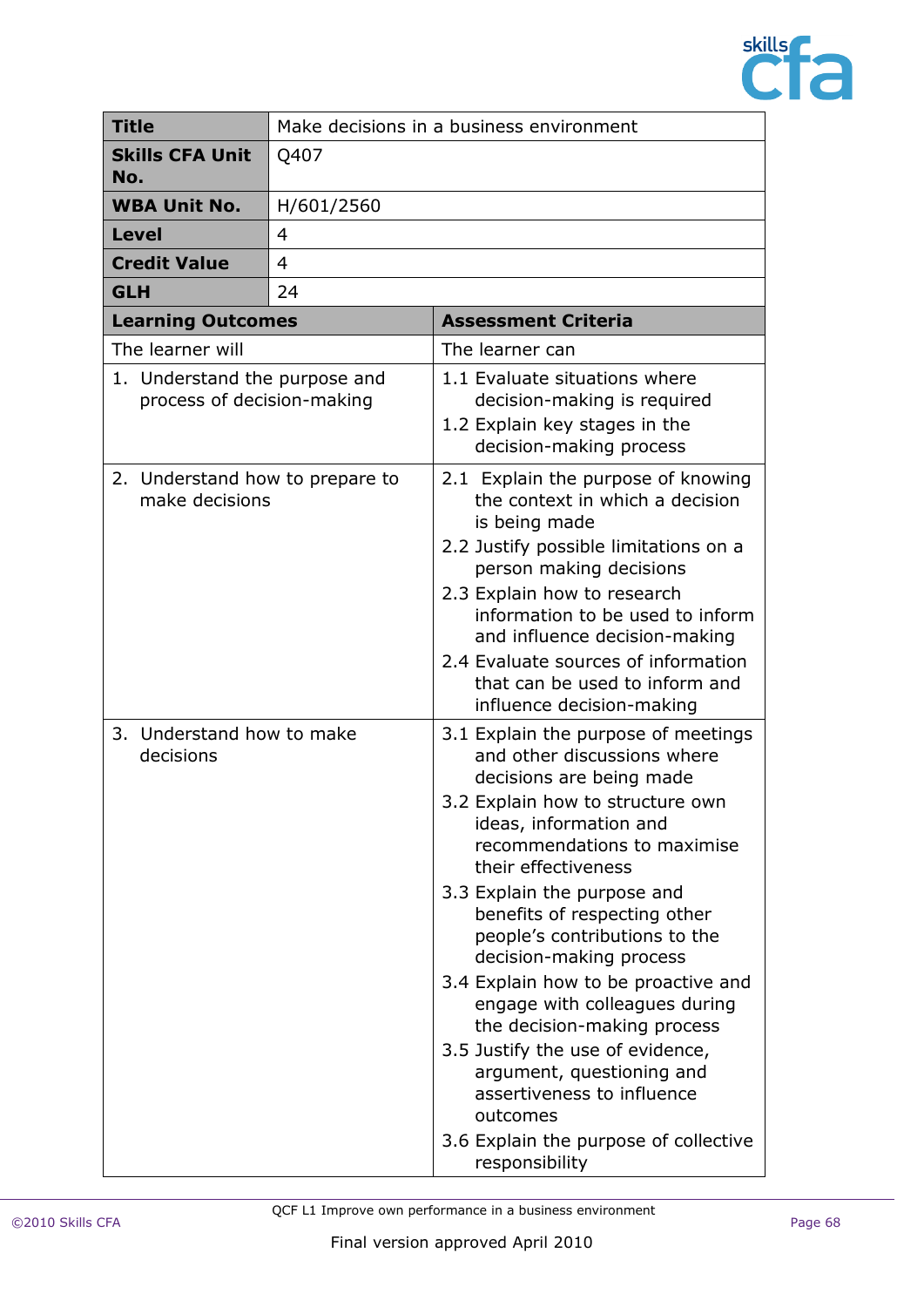

| 4. Understand how to assess<br>decisions and their effects        | 4.1 Evaluate ways to monitor the<br>effect of decisions and identify<br>learning points<br>4.2 Explain how to review the<br>decision-making process                                                                                                                                                                                                                                                                                                                                                                                                                                                                                                                                                                                                                                                   |
|-------------------------------------------------------------------|-------------------------------------------------------------------------------------------------------------------------------------------------------------------------------------------------------------------------------------------------------------------------------------------------------------------------------------------------------------------------------------------------------------------------------------------------------------------------------------------------------------------------------------------------------------------------------------------------------------------------------------------------------------------------------------------------------------------------------------------------------------------------------------------------------|
| 5. Be able to prepare background<br>information to make decisions | 5.1 Research and collect<br>information to add value to the<br>decision-making process<br>5.2 Evaluate sources of information<br>needed                                                                                                                                                                                                                                                                                                                                                                                                                                                                                                                                                                                                                                                               |
| 6. Be able to make decisions                                      | 6.1 Identify and agree criteria for<br>making a decision<br>6.2 Review information provided in<br>order to make a decision<br>6.3 Structure ideas, information and<br>recommendations in a logical<br>and meaningful way<br>6.4 Present rationale and<br>conclusions to others using<br>accurate and current<br>information<br>6.5 Provide additional information to<br>support conclusions<br>6.6 Respond as required when asked to<br>supply information to help with<br>decision-making<br>6.7 Respect other people's<br>contributions to the decision-<br>making process<br>6.8 Use evidence, argument,<br>questioning and assertiveness<br>to justify decision(s)<br>6.9 Listen to other people's<br>feedback and record for future<br>evaluation<br>6.10 Confirm support for the<br>decision(s) |
| 7. Be able to assess contributions<br>to decision-making          | 7.1 Assess contributions made to<br>the decision-making process<br>7.2 Identify learning points to<br>improve future decision-making                                                                                                                                                                                                                                                                                                                                                                                                                                                                                                                                                                                                                                                                  |

| <b>Additional Information about the unit</b> |                                     |  |
|----------------------------------------------|-------------------------------------|--|
| Unit purpose and aim(s)                      | This unit is about making decisions |  |
|                                              |                                     |  |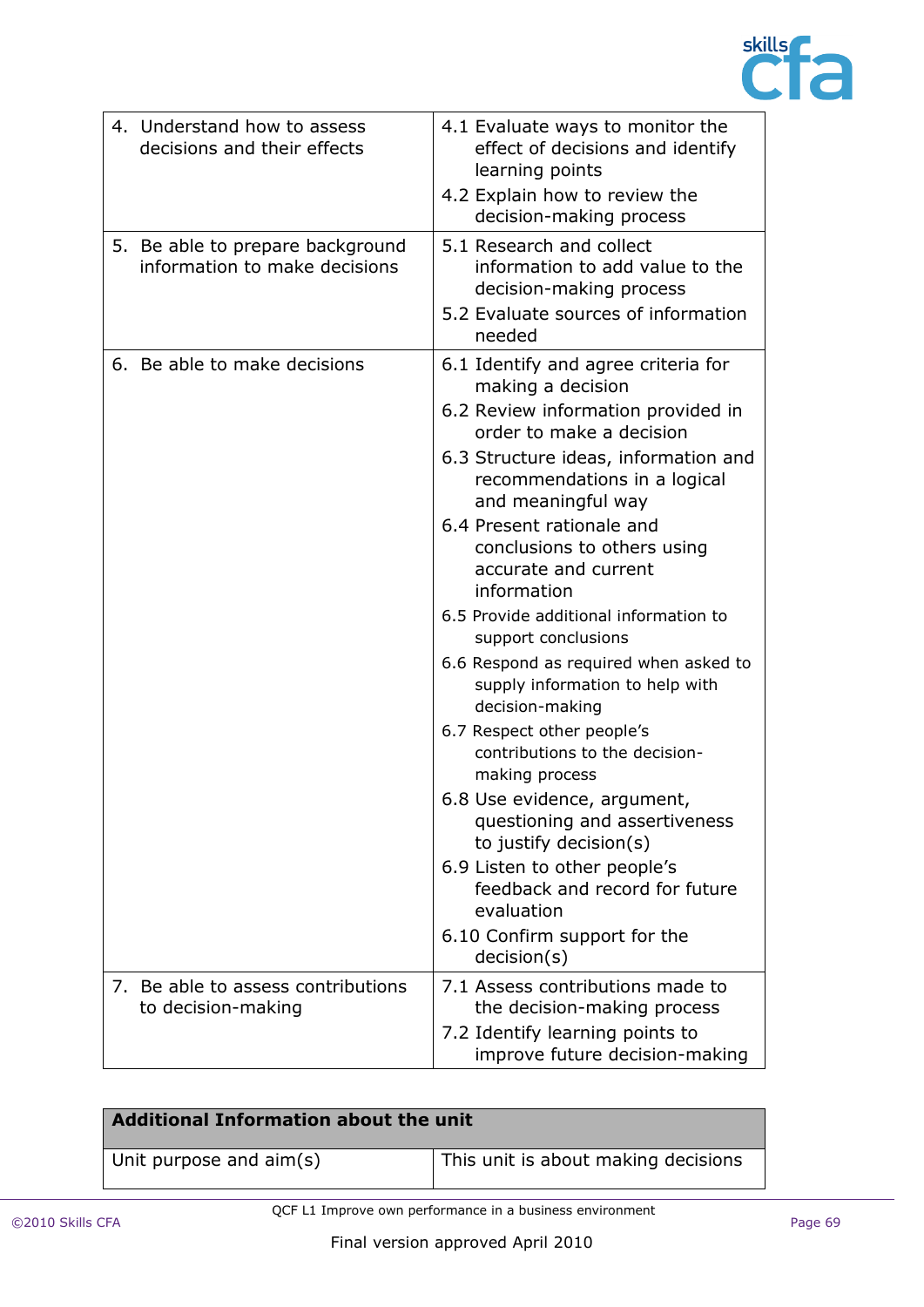

|                                                                                                                                                                     | made in a business environment at<br>the level where there is no<br>requirement for formal legal or<br>organisational procedures to be<br>followed. |
|---------------------------------------------------------------------------------------------------------------------------------------------------------------------|-----------------------------------------------------------------------------------------------------------------------------------------------------|
| Unit expiry date                                                                                                                                                    | 31 December 2013                                                                                                                                    |
| Details of the relationship between<br>the unit and relevant national<br>occupational standards or other<br>professional standards or curricula<br>(if appropriate) | <b>Skills CFA</b>                                                                                                                                   |
| Assessment requirements or<br>guidance specified by a sector or<br>regulatory body (if appropriate)                                                                 | <b>Assessment Strategy</b>                                                                                                                          |
| Support for the unit from an SSC or<br>other appropriate body (if required)                                                                                         | <b>Skills CFA</b>                                                                                                                                   |
| Location of the unit within the<br>subject/sector classification system                                                                                             | 15. Business, Administration and<br>Law<br>15.2 Administration                                                                                      |
| Name of the organisation<br>submitting the unit                                                                                                                     | <b>Skills CFA</b>                                                                                                                                   |
| Availability for use                                                                                                                                                | Shared                                                                                                                                              |
| Unit available from                                                                                                                                                 | 1 August 2010                                                                                                                                       |
| Unit guided learning hours                                                                                                                                          | 24                                                                                                                                                  |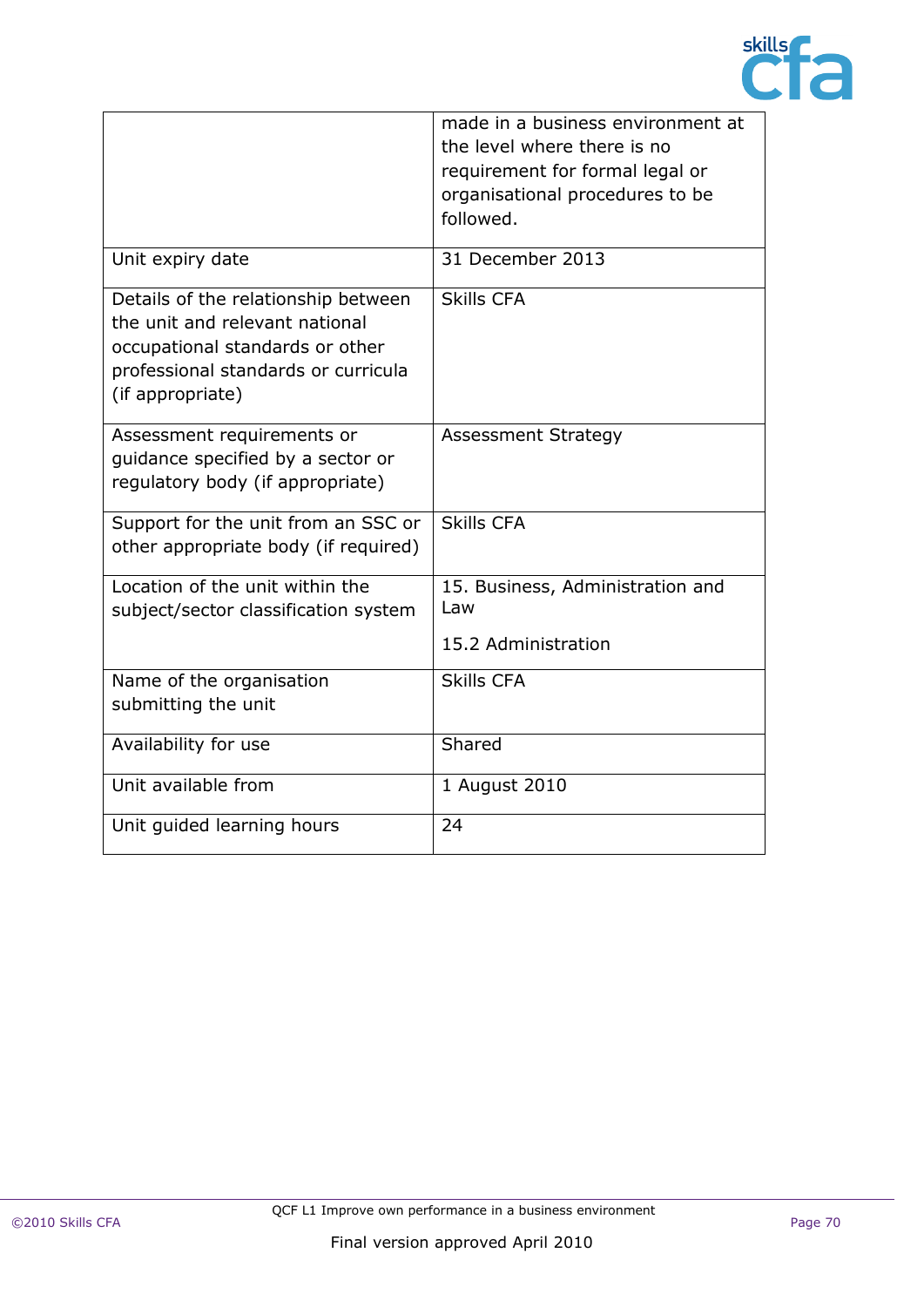

| <b>Title</b>                                                               | Manage and be accountable for own performance in a<br>business environment |                                                                                                                                                                                                                                                                                                                                                                                                                                                                                                                                                                                       |
|----------------------------------------------------------------------------|----------------------------------------------------------------------------|---------------------------------------------------------------------------------------------------------------------------------------------------------------------------------------------------------------------------------------------------------------------------------------------------------------------------------------------------------------------------------------------------------------------------------------------------------------------------------------------------------------------------------------------------------------------------------------|
| <b>Skills CFA Unit</b><br>No.                                              | Q401                                                                       |                                                                                                                                                                                                                                                                                                                                                                                                                                                                                                                                                                                       |
| <b>WBA Unit No.</b>                                                        | L/601/2553                                                                 |                                                                                                                                                                                                                                                                                                                                                                                                                                                                                                                                                                                       |
| <b>Level</b>                                                               | 4                                                                          |                                                                                                                                                                                                                                                                                                                                                                                                                                                                                                                                                                                       |
| <b>Credit Value</b>                                                        | 3                                                                          |                                                                                                                                                                                                                                                                                                                                                                                                                                                                                                                                                                                       |
| <b>GLH</b>                                                                 | 18                                                                         |                                                                                                                                                                                                                                                                                                                                                                                                                                                                                                                                                                                       |
| <b>Learning Outcomes</b>                                                   |                                                                            | <b>Assessment Criteria</b>                                                                                                                                                                                                                                                                                                                                                                                                                                                                                                                                                            |
| The learner will                                                           |                                                                            | The learner can                                                                                                                                                                                                                                                                                                                                                                                                                                                                                                                                                                       |
| 1. Understand how to work<br>for own work                                  | effectively and be accountable                                             | 1.1 Explain the purpose and<br>benefits of negotiating realistic<br>targets and resources for work<br>and ways of doing so<br>1.2 Analyse different ways of<br>working effectively, and the<br>purpose and benefits of using<br>effective working methods<br>1.3 Explain the purpose and<br>benefits for yourself and<br>organisations of recognising and<br>learning from mistakes<br>1.4 Evaluate organisational<br>guidelines, procedures and<br>codes of practice for their<br>relevance to own work                                                                              |
| 2. Understand how to behave in a<br>way that supports effective<br>working |                                                                            | 2.1 Evaluate the purpose and<br>benefits of setting high<br>standards for own work<br>2.2 Evaluate ways of setting high<br>standards for work<br>2.3 Compare and contrast ways of<br>dealing with pressure arising<br>from work tasks<br>2.4 Explain the purpose and<br>benefits of accepting setbacks<br>and dealing with them<br>2.5 Explain the purpose and<br>benefits of being assertive and<br>its meaning in work tasks<br>2.6 Give examples of work<br>situations where it is necessary<br>to be assertive<br>2.7 Evaluate the purpose and<br>benefits of being ready to take |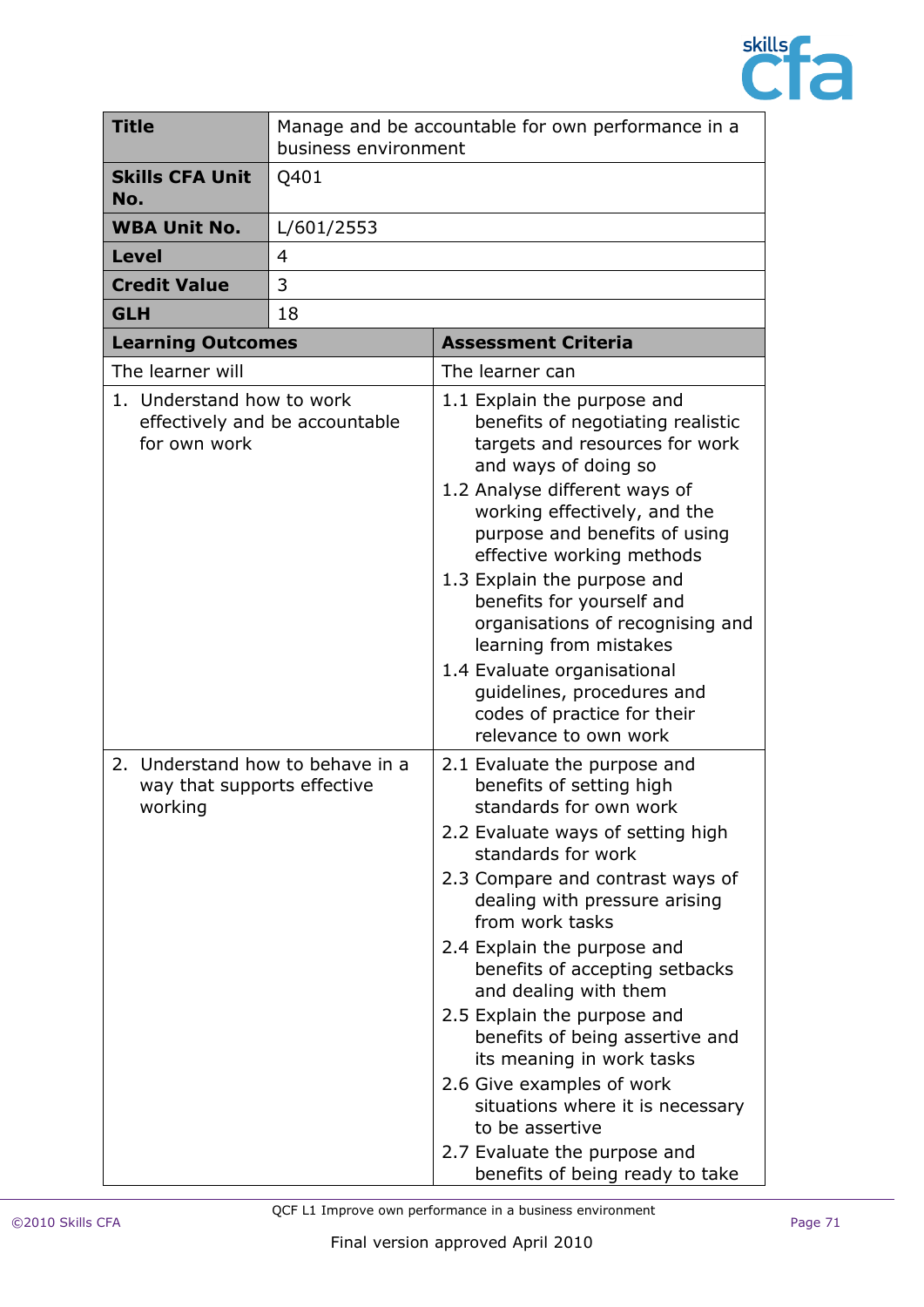

|                                                                  | on new challenges and adapt to<br>change                                                                                                       |
|------------------------------------------------------------------|------------------------------------------------------------------------------------------------------------------------------------------------|
|                                                                  | 2.8 Evaluate the purpose and<br>benefits of treating others with<br>honesty, respect and<br>consideration                                      |
|                                                                  | 2.9 Analyse the effects of different<br>types of behaviour at work that<br>show honesty, respect and<br>consideration and those that do<br>not |
|                                                                  | 2.10 Describe how to recognise<br>when others need support                                                                                     |
|                                                                  | 2.11 Evaluate different ways of<br>helping and supporting others<br>in work tasks                                                              |
|                                                                  | 2.12 Explain the purpose of helping<br>and supporting others at work,<br>and the value and benefits of<br>doing so                             |
|                                                                  | 2.13 Evaluate the reasons for<br>seeking out new challenges                                                                                    |
|                                                                  | 2.14 Analyse the effects of change<br>on an organisation                                                                                       |
|                                                                  | 2.15 Explain why and how others<br>should be supported during a<br>period of change                                                            |
| 3. Be able to plan, negotiate and<br>be accountable for own work | 3.1 Negotiate, agree and sign-off<br>realistic targets for own work                                                                            |
|                                                                  | 3.2 Negotiate and agree resources<br>needed for own work                                                                                       |
|                                                                  | 3.3 Select effective working<br>methods to complete work tasks                                                                                 |
|                                                                  | 3.4 Anticipate and deal with<br>problems occurring in own<br>work, referring if required                                                       |
|                                                                  | 3.5 Meet deadlines or re-negotiate<br>timescales and plans in good<br>time                                                                     |
|                                                                  | 3.6 Take responsibility for own work<br>and accept responsibility for any<br>mistakes made                                                     |
|                                                                  | 3.7 Evaluate results of mistakes<br>made and make changes to<br>work and methods, as required                                                  |
|                                                                  | 3.8 Follow agreed work guidelines,<br>procedures and, where needed,                                                                            |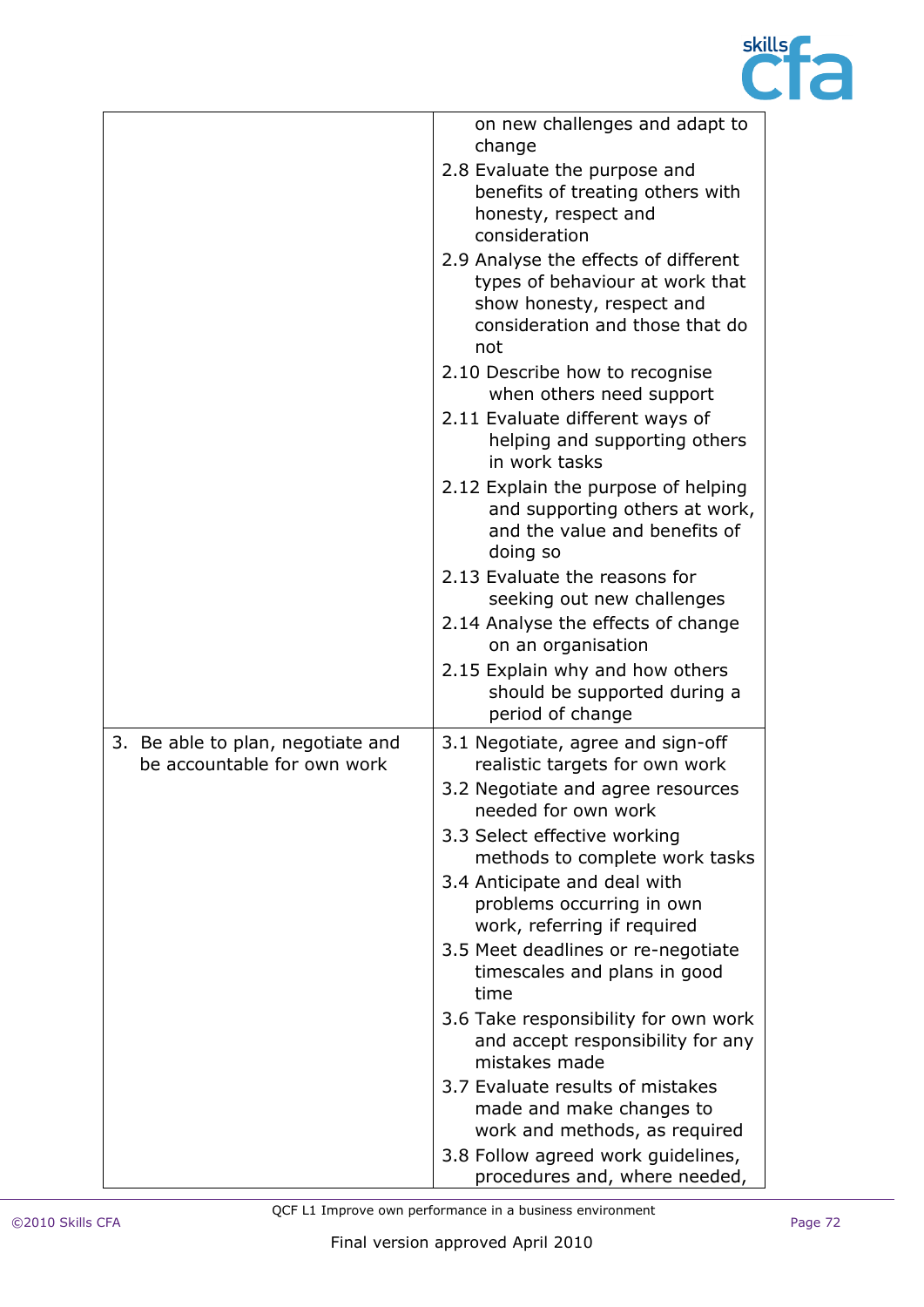

|                                                       | codes of practice                                                                                       |
|-------------------------------------------------------|---------------------------------------------------------------------------------------------------------|
| 4. Behave in a way that supports<br>effective working | 4.1 Set high standards for own work<br>and show drive and<br>commitment in achieving these<br>standards |
|                                                       | 4.2 Adapt work and working<br>methods to deal with pressure,<br>setbacks and difficulties               |
|                                                       | 4.3 Assert own needs and rights<br>when necessary to achieve work<br>tasks and priorities               |
|                                                       | 4.4 Look for opportunities, and<br>agree to take on new<br>challenges                                   |
|                                                       | 4.5 Look for opportunities, and<br>change ways of working, to<br>meet new requirements                  |
|                                                       | 4.6 Support others during change                                                                        |
|                                                       | 4.7 Treat other people with<br>honesty, respect and<br>consideration                                    |
|                                                       | 4.8 Help and support other people<br>in work tasks                                                      |

| <b>Additional Information about the unit</b>                                                                                                                        |                                                                                                                                                                              |  |
|---------------------------------------------------------------------------------------------------------------------------------------------------------------------|------------------------------------------------------------------------------------------------------------------------------------------------------------------------------|--|
| Unit purpose and $\text{aim}(s)$                                                                                                                                    | This unit is about taking<br>responsibility for managing,<br>prioritising and being accountable<br>for your own work in a business<br>environment alongside other<br>people. |  |
| Unit expiry date                                                                                                                                                    | 31 December 2013                                                                                                                                                             |  |
| Details of the relationship between<br>the unit and relevant national<br>occupational standards or other<br>professional standards or curricula<br>(if appropriate) | <b>Skills CFA</b>                                                                                                                                                            |  |
| Assessment requirements or<br>guidance specified by a sector or<br>regulatory body (if appropriate)                                                                 | <b>Assessment Strategy</b>                                                                                                                                                   |  |
| Support for the unit from an SSC or                                                                                                                                 | <b>Skills CFA</b>                                                                                                                                                            |  |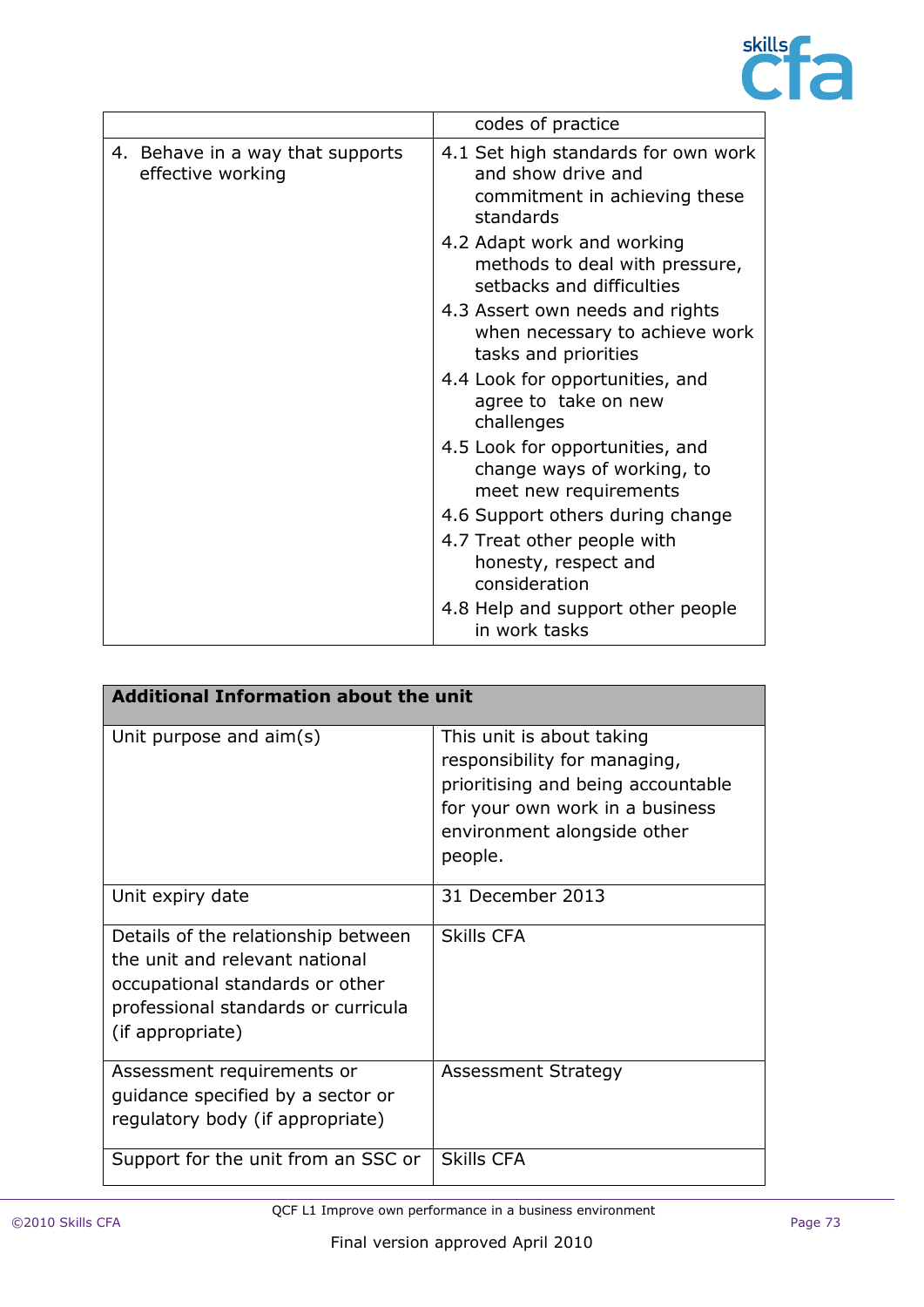

| other appropriate body (if required)                                    |                                         |
|-------------------------------------------------------------------------|-----------------------------------------|
| Location of the unit within the<br>subject/sector classification system | 15. Business, Administration and<br>Law |
|                                                                         | 15.2 Administration                     |
| Name of the organisation                                                | <b>Skills CFA</b>                       |
| submitting the unit                                                     |                                         |
| Availability for use                                                    | Shared                                  |
| Unit available from                                                     | 1 August 2010                           |
| Unit guided learning hours                                              | 18                                      |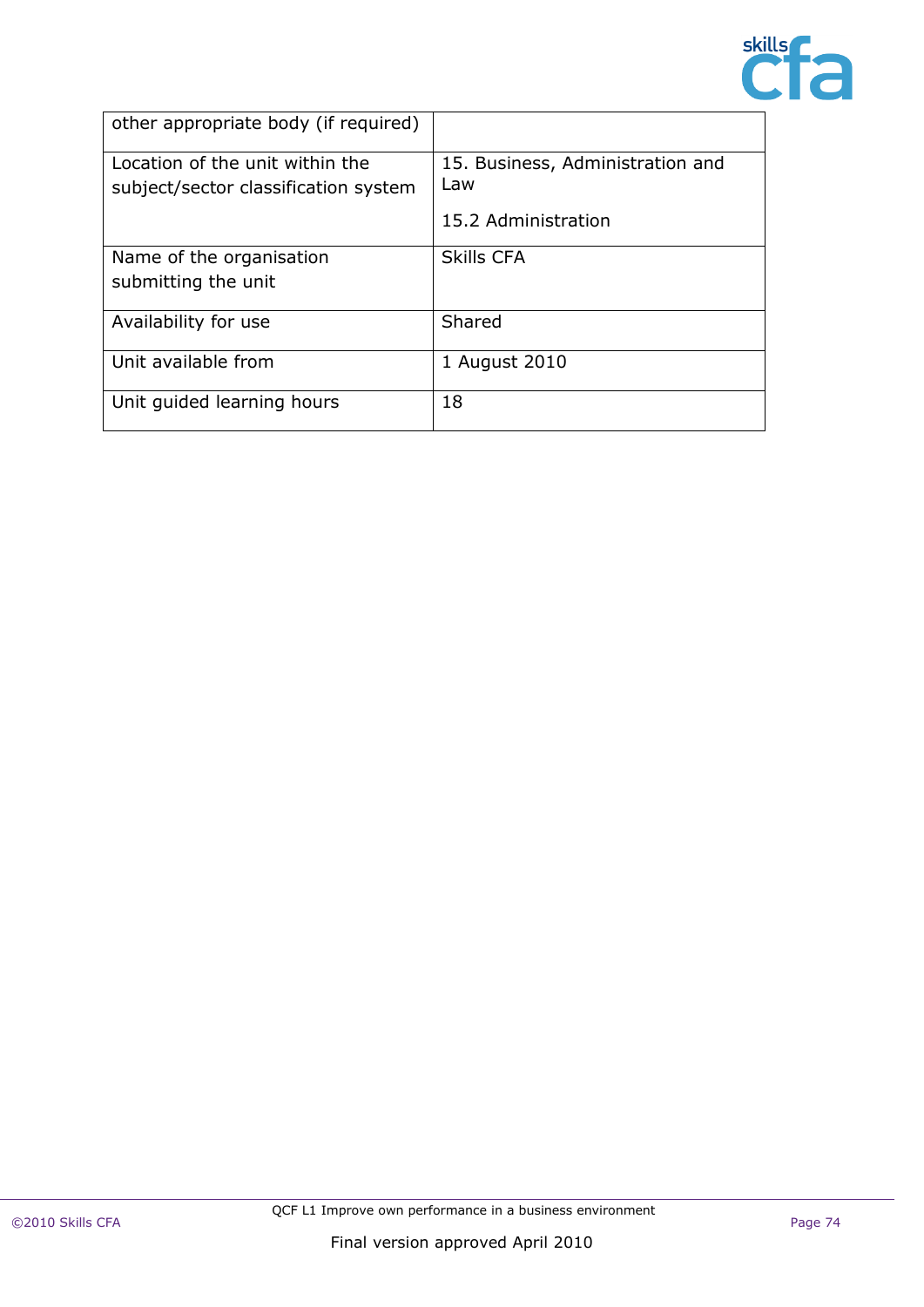

| <b>Title</b>                                     | Negotiate in a business environment |                                                                                                                                                                                                                                                                                                                                                                                                                                                                                                                                                                                                                                                                                                                                                                                                                                                                                                                                                                                                                           |  |
|--------------------------------------------------|-------------------------------------|---------------------------------------------------------------------------------------------------------------------------------------------------------------------------------------------------------------------------------------------------------------------------------------------------------------------------------------------------------------------------------------------------------------------------------------------------------------------------------------------------------------------------------------------------------------------------------------------------------------------------------------------------------------------------------------------------------------------------------------------------------------------------------------------------------------------------------------------------------------------------------------------------------------------------------------------------------------------------------------------------------------------------|--|
| <b>Skills CFA Unit</b><br>No.                    | Q408                                |                                                                                                                                                                                                                                                                                                                                                                                                                                                                                                                                                                                                                                                                                                                                                                                                                                                                                                                                                                                                                           |  |
| <b>WBA Unit No.</b>                              | K/601/2561                          |                                                                                                                                                                                                                                                                                                                                                                                                                                                                                                                                                                                                                                                                                                                                                                                                                                                                                                                                                                                                                           |  |
| Level                                            | 4                                   |                                                                                                                                                                                                                                                                                                                                                                                                                                                                                                                                                                                                                                                                                                                                                                                                                                                                                                                                                                                                                           |  |
| <b>Credit Value</b>                              | 7                                   |                                                                                                                                                                                                                                                                                                                                                                                                                                                                                                                                                                                                                                                                                                                                                                                                                                                                                                                                                                                                                           |  |
| <b>GLH</b>                                       | 40                                  |                                                                                                                                                                                                                                                                                                                                                                                                                                                                                                                                                                                                                                                                                                                                                                                                                                                                                                                                                                                                                           |  |
| <b>Learning Outcomes</b>                         |                                     | <b>Assessment Criteria</b>                                                                                                                                                                                                                                                                                                                                                                                                                                                                                                                                                                                                                                                                                                                                                                                                                                                                                                                                                                                                |  |
| The learner will                                 |                                     | The learner can                                                                                                                                                                                                                                                                                                                                                                                                                                                                                                                                                                                                                                                                                                                                                                                                                                                                                                                                                                                                           |  |
| 1. Understand how to prepare for<br>negotiations |                                     | 1.1 Explain the main principles of<br>negotiation<br>1.2 Explain the process of<br>negotiation and how it is used in<br>business<br>1.3 Outline commercial and ethical<br>frameworks that are important<br>in negotiations<br>1.4 Analyse the purpose and<br>benefits of different negotiation<br>strategies and techniques<br>1.5 Explain the value of<br>understanding the roles and<br>levels of responsibility of other<br>negotiators<br>1.6 Explain the purpose and<br>benefits of understanding the<br>objectives of the other<br>negotiators<br>1.7 Explain the purpose of<br>understanding own level of<br>responsibility and authority in<br>negotiations<br>1.8 Explain the purpose and<br>benefits of research and<br>preparation before negotiations<br>1.9 Analyse how differences in<br>culture may impact on<br>negotiations<br>1.10 Explain the purpose and<br>benefits of having clear and<br>realistic objectives for<br>negotiations<br>1.11 Explain the purpose and<br>benefits of having compromise |  |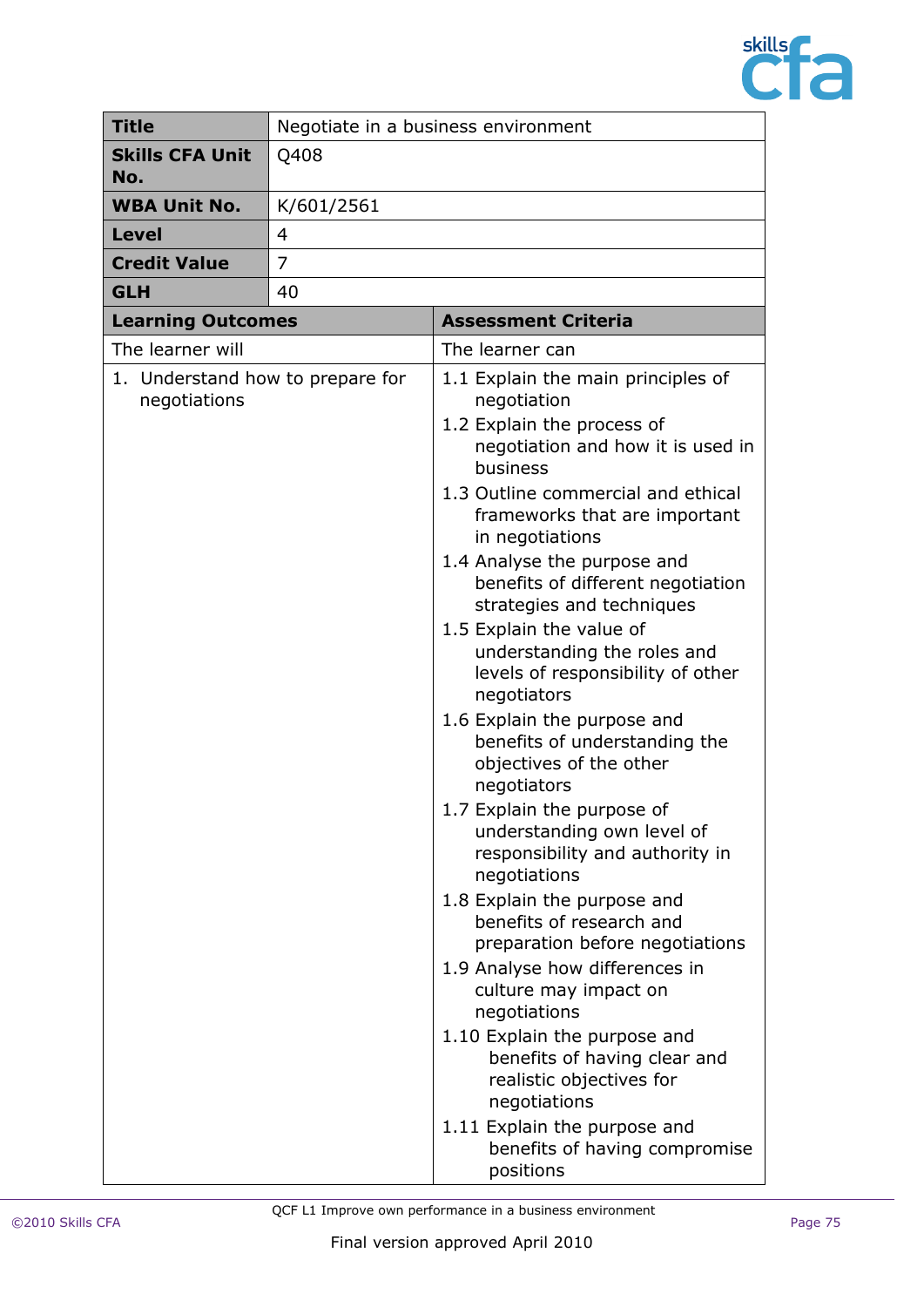

| 2. Understand how to conduct<br>negotiations     | 2.1 Explain the purpose and<br>benefits of being flexible during<br>negotiations while seeking to<br>achieve the main objectives<br>2.2 Explain the purpose of keeping<br>to the brief during negotiations<br>2.3 Explain the purpose of keeping<br>to own level of authority during<br>negotiations<br>2.4 Explain the purpose of referring<br>issues to others, where required<br>2.5 Explain the purpose and<br>benefits of keeping goodwill<br>during negotiations, and ways<br>of doing so |
|--------------------------------------------------|-------------------------------------------------------------------------------------------------------------------------------------------------------------------------------------------------------------------------------------------------------------------------------------------------------------------------------------------------------------------------------------------------------------------------------------------------------------------------------------------------|
| 3.<br>Understand how to complete<br>negotiations | 3.1 Explain the purpose and<br>benefits of achieving a 'win-win'<br>outcome<br>3.2 Explain the purpose of keeping<br>an accurate record of<br>negotiations, and agreeing the<br>record<br>3.3 Explain the purpose of<br>withdrawal from negotiations,<br>where needed                                                                                                                                                                                                                           |
| 4. Be able to prepare for<br>negotiation         | 4.1 Prepare a negotiating brief<br>4.2 Identify and prioritise objectives<br>and compromise positions<br>4.3 Identify objectives other<br>negotiators may have<br>4.4 Research and assess the<br>strength of the other<br>negotiators<br>4.5 Identify potential problems in<br>negotiations and suggest<br>solutions to overcome them<br>4.6 Make sure all involved in the<br>negotiations are fully briefed<br>and prepared                                                                    |
| 5. Be able to conduct negotiations               | 5.1 Carry out negotiations in line<br>with the commercial and ethical<br>frameworks of an organisation<br>5.2 Carry out negotiations within<br>limits of own authority<br>5.3 Make proposals which meet<br>personal / organisational                                                                                                                                                                                                                                                            |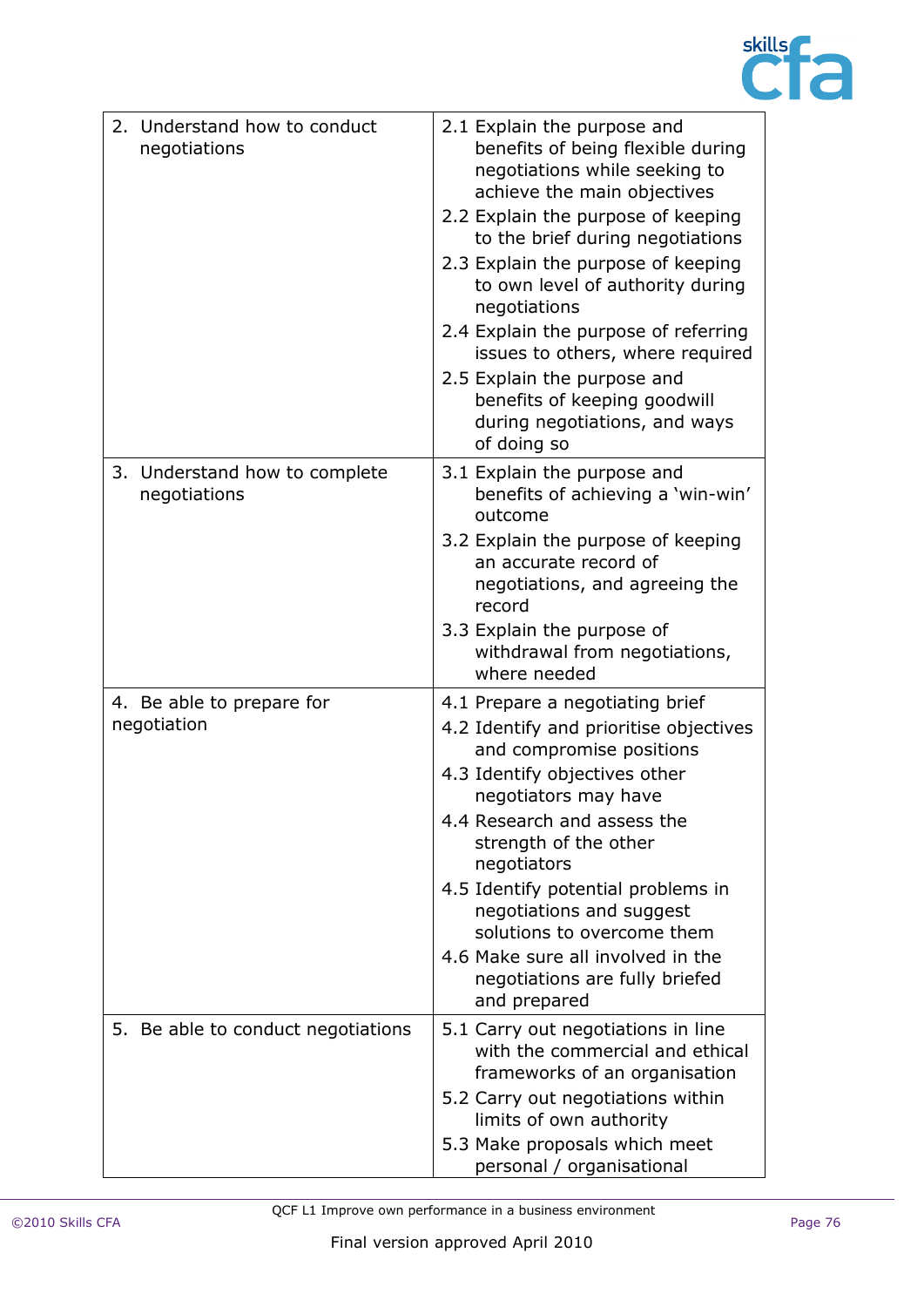

|                                     | objectives, and those of the<br>people being negotiated with<br>(where possible)<br>5.4 Adapt negotiation strategy to<br>obtain results that meet<br>minimum or agreed outcomes<br>5.5 Clarify other people's<br>understanding, and respond to<br>their queries and objections<br>5.6 Suggest solutions to deal with<br>problems<br>5.7 Refer the negotiations when<br>matters arise which require<br>authorisation<br>5.8 Carry out negotiations in a way |
|-------------------------------------|------------------------------------------------------------------------------------------------------------------------------------------------------------------------------------------------------------------------------------------------------------------------------------------------------------------------------------------------------------------------------------------------------------------------------------------------------------|
|                                     | that creates goodwill and<br>promotes a positive image of an<br>organisation                                                                                                                                                                                                                                                                                                                                                                               |
| 6. Be able to complete negotiations | 6.1 Reach an agreement to the<br>satisfaction of all those involved<br>in the negotiations, where<br>possible                                                                                                                                                                                                                                                                                                                                              |
|                                     | 6.2 Maintain clear and correct<br>records of the negotiations and<br>agree them with all involved                                                                                                                                                                                                                                                                                                                                                          |
|                                     | 6.3 Withdraw from negotiations to<br>re-consider current position, if<br>necessary                                                                                                                                                                                                                                                                                                                                                                         |
|                                     | 6.4 Complete negotiations in a way<br>that creates goodwill and<br>promotes a positive image of an<br>organisation                                                                                                                                                                                                                                                                                                                                         |

| <b>Additional Information about the unit</b>                                                                                                                        |                                                                                                                      |  |
|---------------------------------------------------------------------------------------------------------------------------------------------------------------------|----------------------------------------------------------------------------------------------------------------------|--|
| Unit purpose and $aim(s)$                                                                                                                                           | This unit is about preparing for, and<br>carrying out negotiations with other<br>parties, in a business environment. |  |
| Unit expiry date                                                                                                                                                    | 31 December 2013                                                                                                     |  |
| Details of the relationship between<br>the unit and relevant national<br>occupational standards or other<br>professional standards or curricula<br>(if appropriate) | <b>Skills CFA</b>                                                                                                    |  |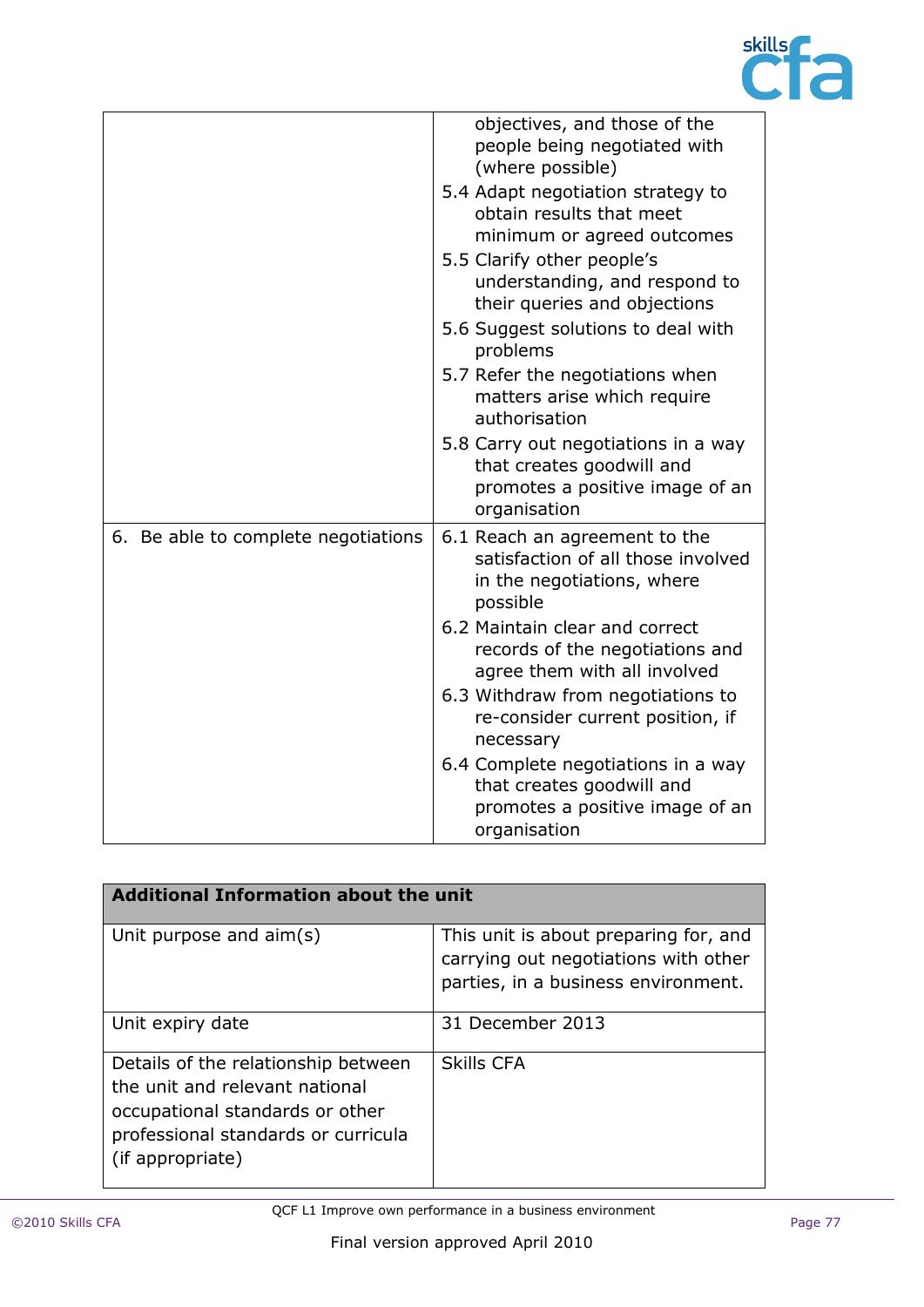

| Assessment requirements or<br>quidance specified by a sector or<br>regulatory body (if appropriate) | <b>Assessment Strategy</b>                                     |
|-----------------------------------------------------------------------------------------------------|----------------------------------------------------------------|
| Support for the unit from an SSC or<br>other appropriate body (if required)                         | <b>Skills CFA</b>                                              |
| Location of the unit within the<br>subject/sector classification system                             | 15. Business, Administration and<br>Law<br>15.2 Administration |
| Name of the organisation<br>submitting the unit                                                     | <b>Skills CFA</b>                                              |
| Availability for use                                                                                | Shared                                                         |
| Unit available from                                                                                 | 1 August 2010                                                  |
| Unit guided learning hours                                                                          | 40                                                             |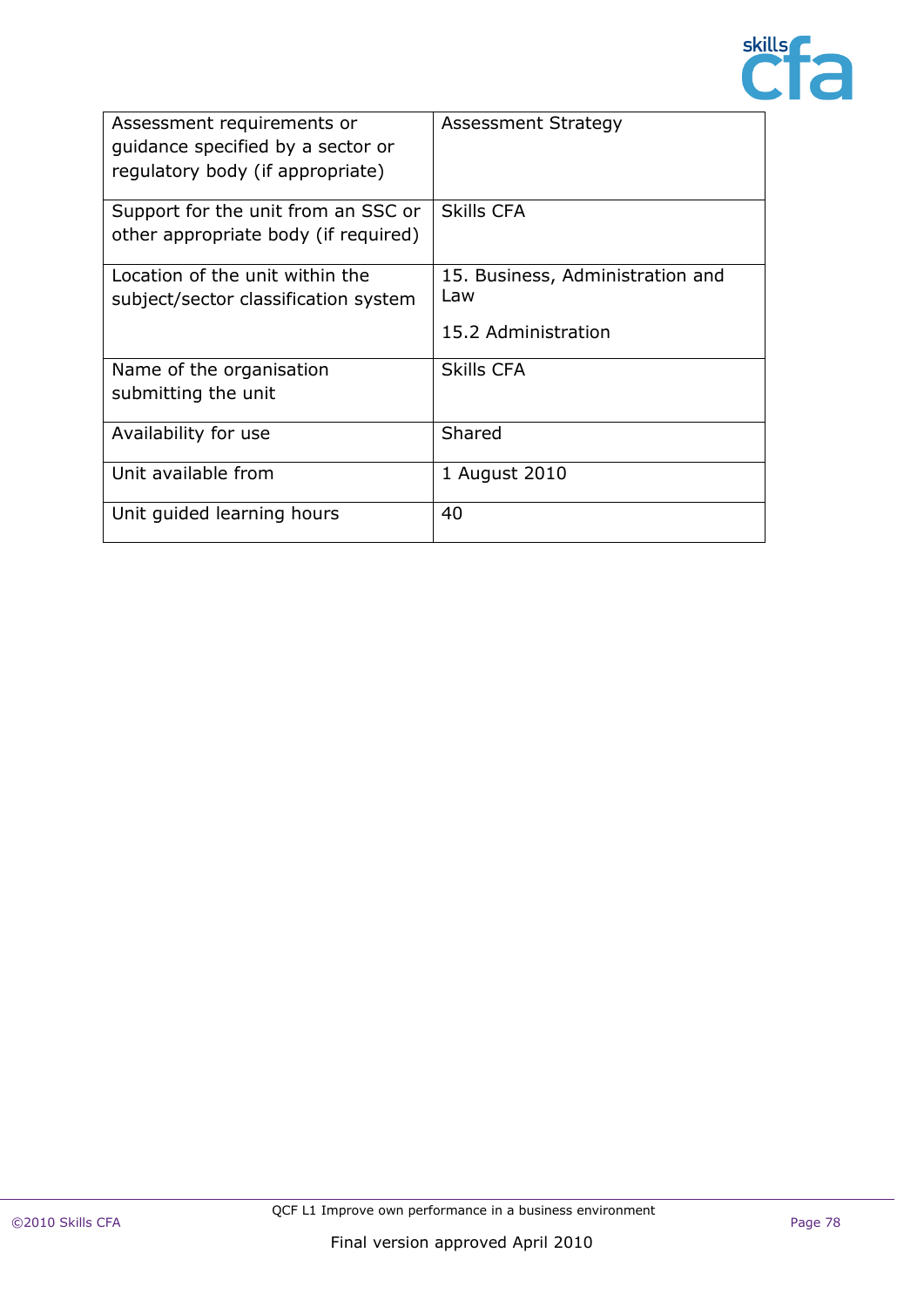

|     | <b>Title</b>                                         | Support sustainability in a business environment                 |                                                                                                                                                                                                                                                                                                                                                                                                                                                                                                                                                                                                                                                                                                                                                                                                                                                                                                                           |
|-----|------------------------------------------------------|------------------------------------------------------------------|---------------------------------------------------------------------------------------------------------------------------------------------------------------------------------------------------------------------------------------------------------------------------------------------------------------------------------------------------------------------------------------------------------------------------------------------------------------------------------------------------------------------------------------------------------------------------------------------------------------------------------------------------------------------------------------------------------------------------------------------------------------------------------------------------------------------------------------------------------------------------------------------------------------------------|
| No. | <b>Skills CFA Unit</b>                               | Q404                                                             |                                                                                                                                                                                                                                                                                                                                                                                                                                                                                                                                                                                                                                                                                                                                                                                                                                                                                                                           |
|     | <b>WBA Unit No.</b>                                  | D/601/2556                                                       |                                                                                                                                                                                                                                                                                                                                                                                                                                                                                                                                                                                                                                                                                                                                                                                                                                                                                                                           |
|     | <b>Level</b>                                         | 4                                                                |                                                                                                                                                                                                                                                                                                                                                                                                                                                                                                                                                                                                                                                                                                                                                                                                                                                                                                                           |
|     | <b>Credit Value</b>                                  | 3                                                                |                                                                                                                                                                                                                                                                                                                                                                                                                                                                                                                                                                                                                                                                                                                                                                                                                                                                                                                           |
|     | <b>GLH</b>                                           | 14                                                               |                                                                                                                                                                                                                                                                                                                                                                                                                                                                                                                                                                                                                                                                                                                                                                                                                                                                                                                           |
|     | <b>Learning Outcomes</b>                             |                                                                  | <b>Assessment Criteria</b>                                                                                                                                                                                                                                                                                                                                                                                                                                                                                                                                                                                                                                                                                                                                                                                                                                                                                                |
|     | The learner will                                     |                                                                  | The learner can                                                                                                                                                                                                                                                                                                                                                                                                                                                                                                                                                                                                                                                                                                                                                                                                                                                                                                           |
|     | 1. Understand the purpose of<br>procedures to follow | keeping waste to a minimum in<br>a business environment, and the | 1.1 Explain the purpose and<br>benefits of keeping workplace<br>waste to a minimum<br>1.2 Evaluate the main causes of<br>waste that may occur in a<br>business environment<br>1.3 Evaluate ways of minimising<br>waste, including using<br>technology and other<br>procedures and their benefits<br>1.4 Explain the social and legal<br>requirements for recycling and<br>the disposal of waste<br>1.5 Explain the impact of social and<br>legal requirements for recycling<br>and disposal of waste on an<br>organisation<br>1.6 Explain procedures for recycling<br>materials and minimising waste<br>that meet social and legal<br>requirements for an<br>organisation<br>1.7 Describe ways in which waste<br>may be minimised by regularly<br>maintaining equipment and the<br>benefits of doing so<br>1.8 Explain procedures that can be<br>used to make sure regular<br>maintenance of equipment<br>minimises waste |
|     | 2. Understand procedures for                         | disposal of hazardous materials                                  | 2.1 Explain the purpose and<br>benefits of procedures for the<br>recycling and disposal of<br>hazardous materials<br>2.2 Explain procedures for the<br>recycling and disposal of                                                                                                                                                                                                                                                                                                                                                                                                                                                                                                                                                                                                                                                                                                                                          |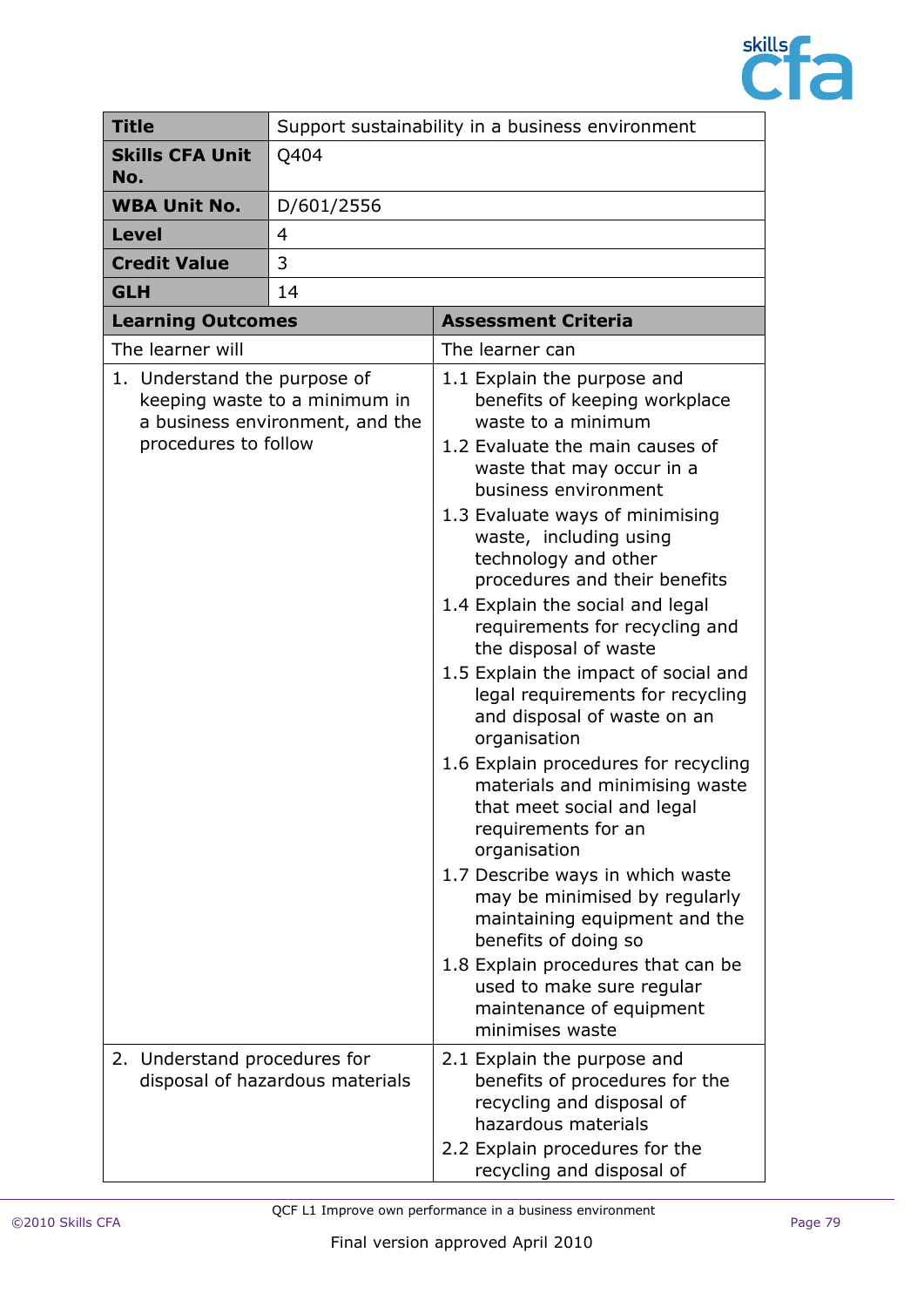

|                                                                                                                     | hazardous materials for an<br>organisation                                                                                                                                    |
|---------------------------------------------------------------------------------------------------------------------|-------------------------------------------------------------------------------------------------------------------------------------------------------------------------------|
| 3. Understand ways of supporting<br>and maintaining sustainability in<br>an organisation                            | 3.1 Explain the benefits to an<br>organisation of working to<br>continuously improve efficiency<br>and minimise waste over time                                               |
|                                                                                                                     | 3.2 Explain how to involve all work<br>colleagues in continuously<br>improving working methods and<br>use of technology to achieve<br>maximum efficiency and<br>minimum waste |
|                                                                                                                     | 3.3 Evaluate ways of selecting<br>sources of materials, equipment<br>and expertise that will give best<br>value for money and maximum<br>efficiency over time                 |
|                                                                                                                     | 3.4 Explain the purpose and<br>benefits of considering issues of<br>social responsibility when<br>selecting suppliers                                                         |
| 4. Be able to support the<br>minimisation waste in an<br>organisation                                               | 4.1 Establish and maintain<br>procedures to minimise waste in<br>own area of responsibility                                                                                   |
|                                                                                                                     | 4.2 Make sure work tasks are<br>completed keeping waste to a<br>minimum                                                                                                       |
|                                                                                                                     | 4.3 Make sure technology is used in<br>work tasks in ways that<br>minimises waste in own area of<br>responsibility                                                            |
| 5. Be able to support the<br>maintenance of procedures for<br>the disposal of hazardous waste<br>in an organisation | 5.1 Confirm and agree procedures<br>for recycling and disposal of<br>hazardous materials in own area<br>of responsibility                                                     |
|                                                                                                                     | 5.2 Make sure procedures for<br>recycling and disposal of<br>hazardous materials are<br>followed in own area of<br>responsibility                                             |
| 6. Be able to support and maintain<br>sustainability in an organisation                                             | 6.1 Confirm and maintain<br>procedures for the maintenance<br>of equipment so it supports<br>efficiency and minimises waste<br>in own area of responsibility                  |
|                                                                                                                     | 6.2 Make sure use of equipment<br>maximises efficiency and                                                                                                                    |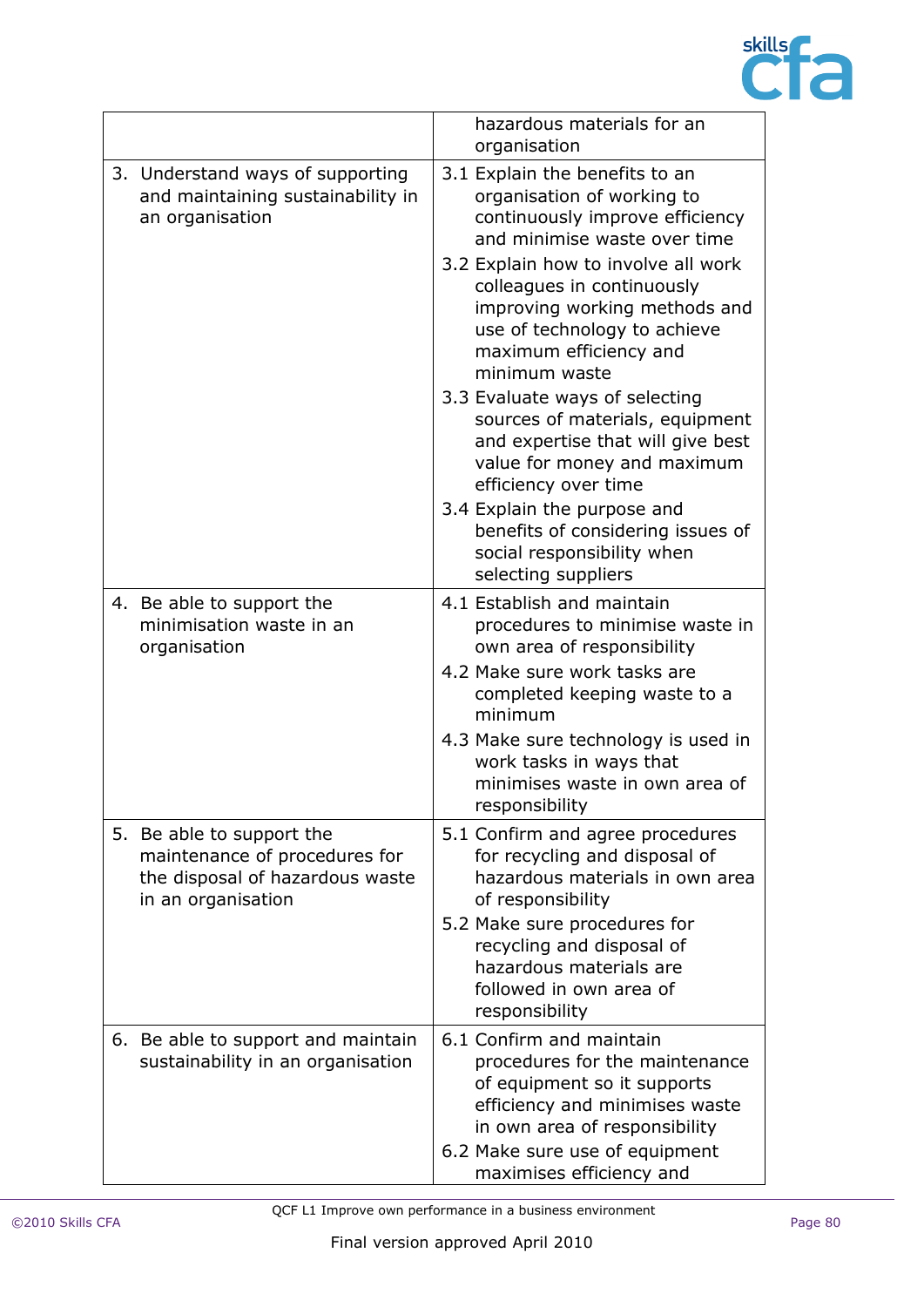

| minimises waste in own area of<br>responsibility                                                                                                                                                                                   |
|------------------------------------------------------------------------------------------------------------------------------------------------------------------------------------------------------------------------------------|
| 6.3 Make sure ways of working<br>efficiently and using technology<br>to improve efficiency are<br>consistently followed and<br>developed in own area of<br>responsibility                                                          |
| 6.4 Make sure sources of<br>equipment, materials and<br>expertise that provide best<br>value for money and reflect<br>social responsibility are selected<br>used in own area of<br>responsibility                                  |
| 6.5. Confirm and maintain<br>procedures within own area of<br>responsibility that will help to<br>develop and support other<br>people in ways that maximises<br>their efficiency, and their value<br>to an organisation, over time |

| <b>Additional Information about the unit</b>                                                                                                                        |                                                                                                                                                                                                 |
|---------------------------------------------------------------------------------------------------------------------------------------------------------------------|-------------------------------------------------------------------------------------------------------------------------------------------------------------------------------------------------|
| Unit purpose and aim(s)                                                                                                                                             | This unit is about taking a leading<br>role in supporting the minimisation<br>of waste and the maximisation of<br>efficiency within own area of<br>responsibility in a business<br>environment. |
| Unit expiry date                                                                                                                                                    | 31 December 2013                                                                                                                                                                                |
| Details of the relationship between<br>the unit and relevant national<br>occupational standards or other<br>professional standards or curricula<br>(if appropriate) | <b>Skills CFA</b>                                                                                                                                                                               |
| Assessment requirements or<br>guidance specified by a sector or<br>regulatory body (if appropriate)                                                                 | <b>Assessment Strategy</b>                                                                                                                                                                      |
| Support for the unit from an SSC or<br>other appropriate body (if required)                                                                                         | <b>Skills CFA</b>                                                                                                                                                                               |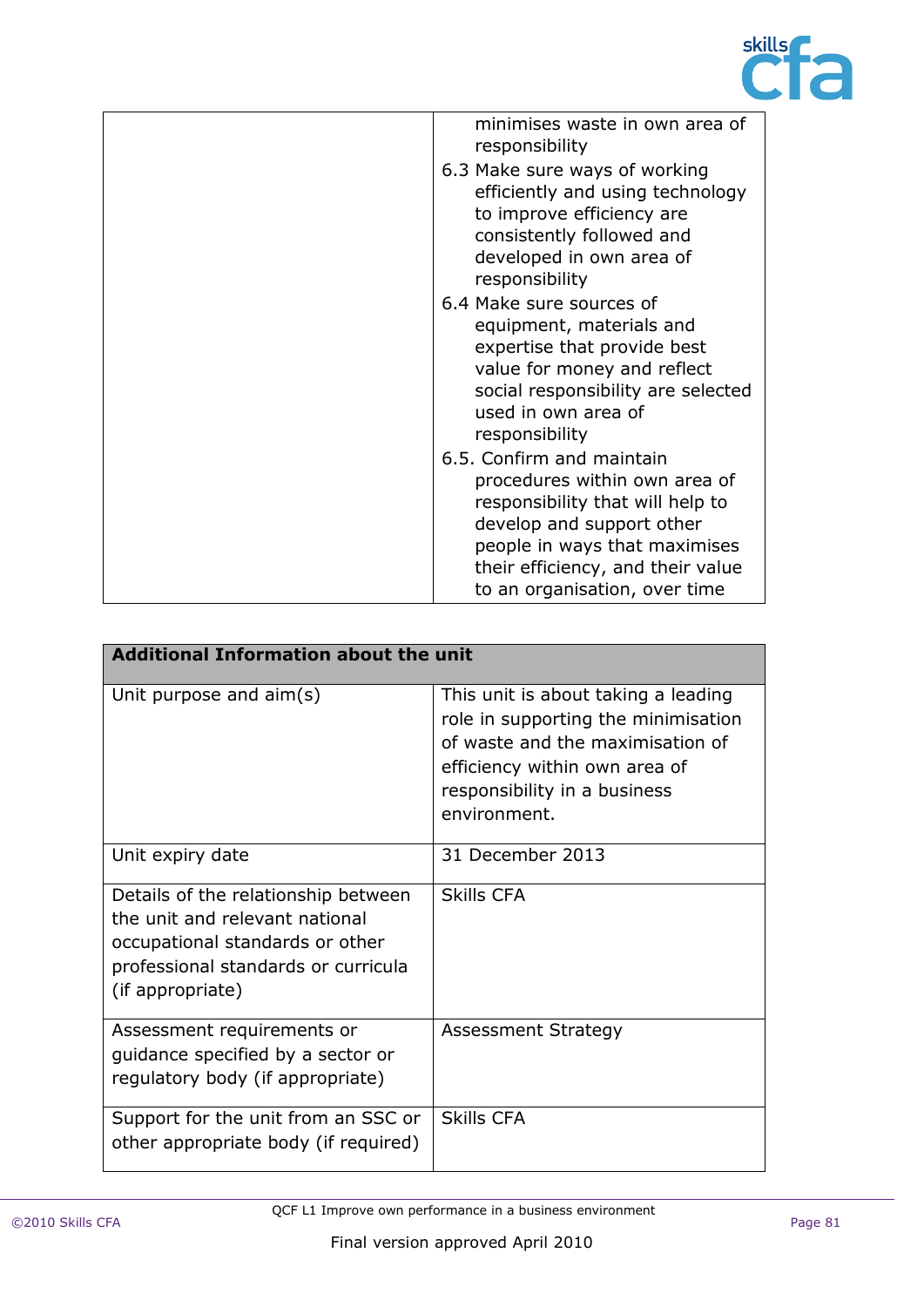

| Location of the unit within the<br>subject/sector classification system | 15. Business, Administration and<br>Law |
|-------------------------------------------------------------------------|-----------------------------------------|
|                                                                         | 15.2 Administration                     |
| Name of the organisation<br>submitting the unit                         | <b>Skills CFA</b>                       |
| Availability for use                                                    | Shared                                  |
| Unit available from                                                     | 1 August 2010                           |
| Unit guided learning hours                                              | 14                                      |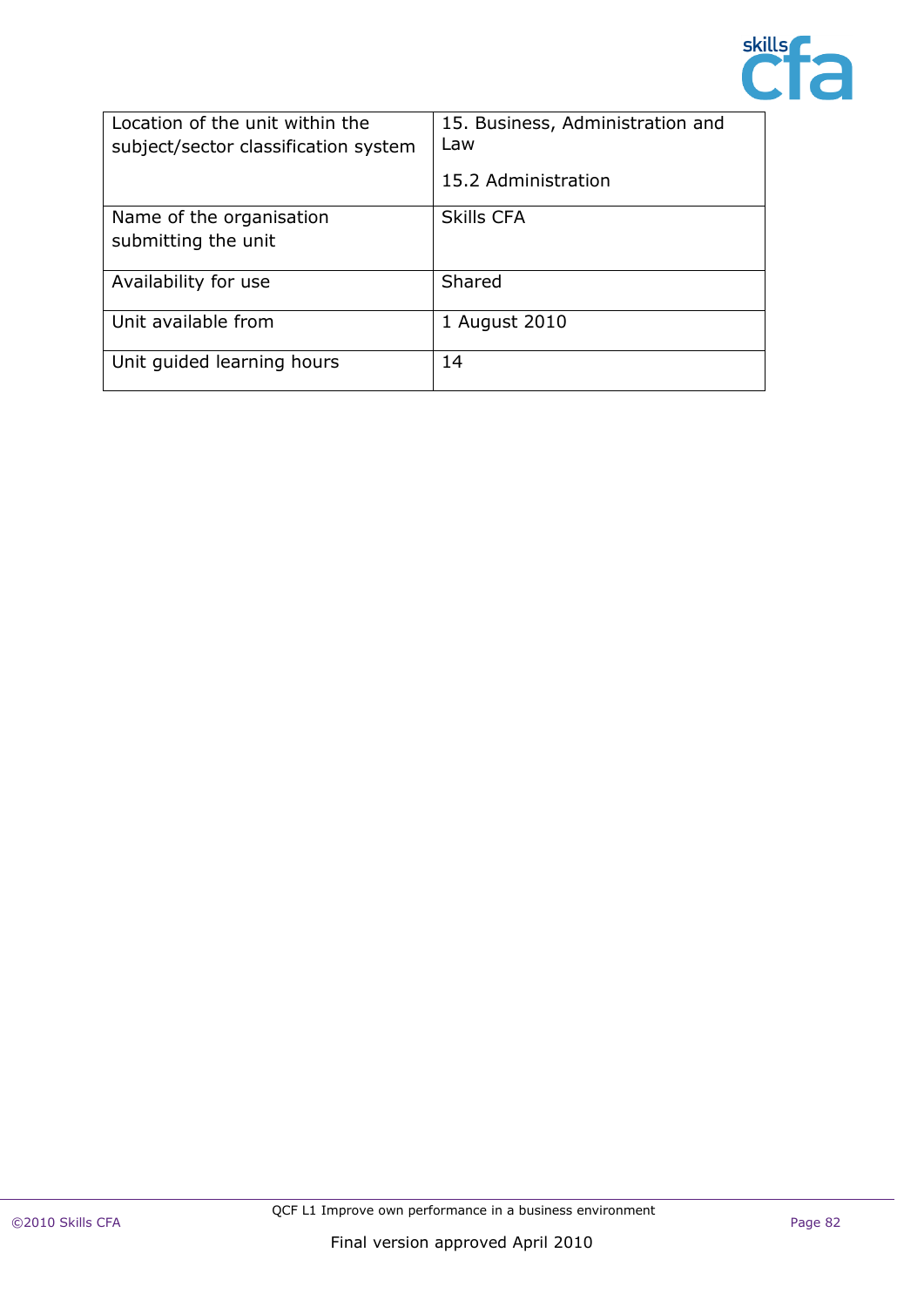

| <b>Title</b>                                               |                                   | Support the purpose and values of an organisation                                                                                                                                                                                                                                                                                                                                                                                                                                                                                                                                                                                                                                                                                                                                                                         |
|------------------------------------------------------------|-----------------------------------|---------------------------------------------------------------------------------------------------------------------------------------------------------------------------------------------------------------------------------------------------------------------------------------------------------------------------------------------------------------------------------------------------------------------------------------------------------------------------------------------------------------------------------------------------------------------------------------------------------------------------------------------------------------------------------------------------------------------------------------------------------------------------------------------------------------------------|
| <b>Skills CFA Unit</b><br>No.                              | Q403                              |                                                                                                                                                                                                                                                                                                                                                                                                                                                                                                                                                                                                                                                                                                                                                                                                                           |
| <b>WBA Unit No.</b>                                        | Y/601/2555                        |                                                                                                                                                                                                                                                                                                                                                                                                                                                                                                                                                                                                                                                                                                                                                                                                                           |
| <b>Level</b>                                               | 4                                 |                                                                                                                                                                                                                                                                                                                                                                                                                                                                                                                                                                                                                                                                                                                                                                                                                           |
| <b>Credit Value</b>                                        | 3                                 |                                                                                                                                                                                                                                                                                                                                                                                                                                                                                                                                                                                                                                                                                                                                                                                                                           |
| <b>GLH</b>                                                 | 14                                |                                                                                                                                                                                                                                                                                                                                                                                                                                                                                                                                                                                                                                                                                                                                                                                                                           |
| <b>Learning Outcomes</b>                                   |                                   | <b>Assessment Criteria</b>                                                                                                                                                                                                                                                                                                                                                                                                                                                                                                                                                                                                                                                                                                                                                                                                |
| The learner will                                           |                                   | The learner can                                                                                                                                                                                                                                                                                                                                                                                                                                                                                                                                                                                                                                                                                                                                                                                                           |
| 1. Understand the place of<br>organisations within sectors |                                   | 1.1 Describe the main<br>characteristics of the sector in<br>which an organisation operates<br>1.2 Evaluate the main<br>characteristics of an<br>organisation<br>1.3 Evaluate how organisations<br>compare with one another in<br>own sector of work<br>1.4 Analyse why organisations have<br>a mission and purpose                                                                                                                                                                                                                                                                                                                                                                                                                                                                                                       |
| that support organisational<br>purposes and values         | 2. Understand how to work in ways | 2.1 Explain the purpose and<br>benefits of working in ways that<br>support the purposes and<br>values of an organisation<br>2.2 Evaluate the purpose and<br>values of own organisation<br>2.3 Analyse responsibilities for work<br>in own area of responsibility<br>2.4 Explain how responsibilities and<br>work roles in own area of<br>responsibility fit the structure of<br>an organisation<br>2.5 Analyse how responsibilities and<br>work roles in own area of<br>responsibility contribute to the<br>operation of an organisation<br>2.6 Evaluate the polices,<br>procedures, systems and values<br>of own organisation that are<br>relevant to own area of<br>responsibility<br>2.7 Evaluate how responsibilities<br>and job roles in own area of<br>responsibility can support the<br>values and policies of the |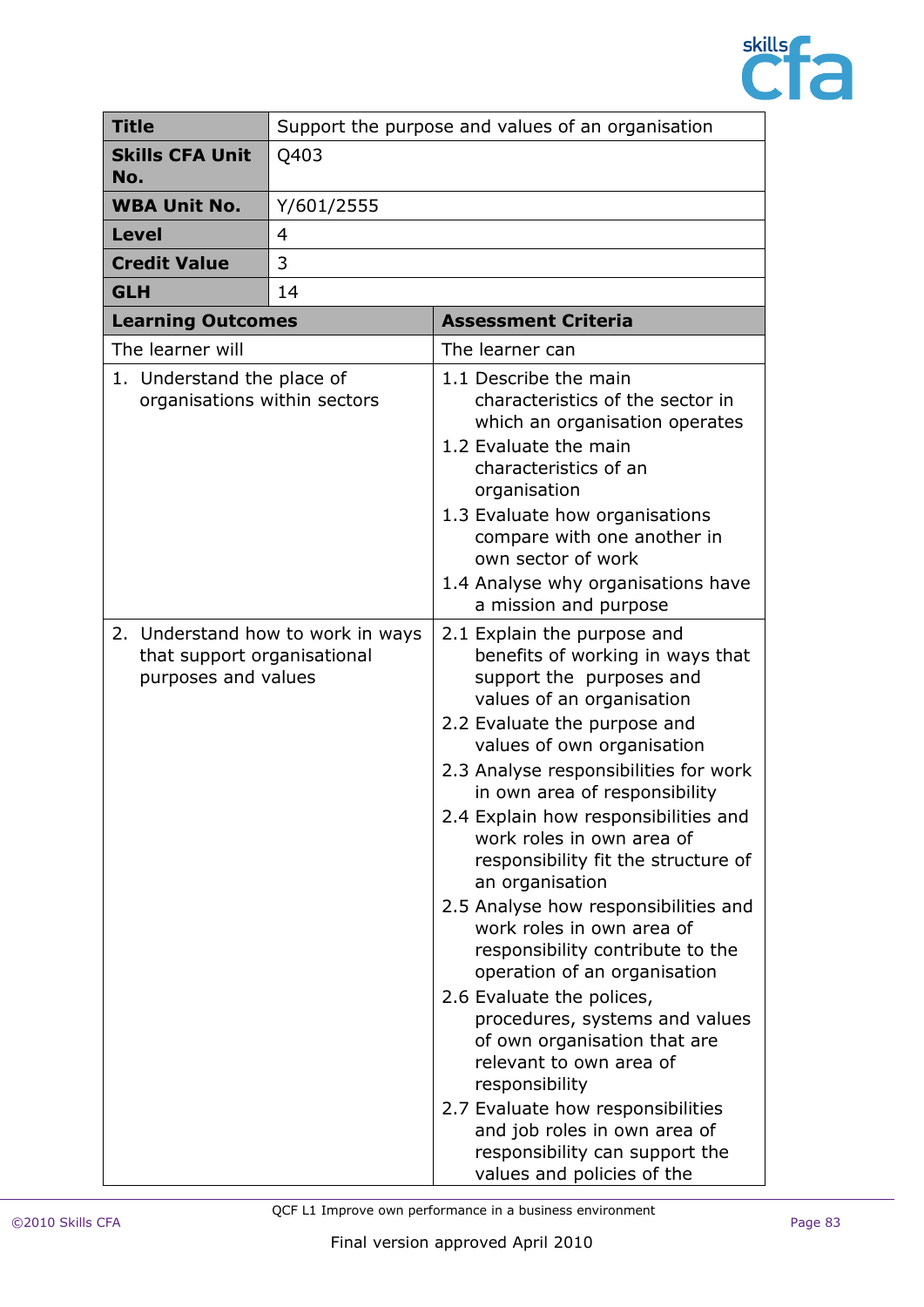

|                                                                   | organisation                                                        |
|-------------------------------------------------------------------|---------------------------------------------------------------------|
|                                                                   | 2.8 Analyse how responsibilities and                                |
|                                                                   | job roles in own area of                                            |
|                                                                   | responsibility can be used to                                       |
|                                                                   | contribute to developing                                            |
|                                                                   | policies, objectives, systems                                       |
|                                                                   | and values of own organisation                                      |
| 3. Understand the purpose and                                     | 3.1 Explain the purpose and                                         |
| benefits of respecting, helping<br>and supporting other people at | benefits of helping to develop<br>and support other people at       |
| work                                                              | work                                                                |
|                                                                   | 3.2 Explain the purpose and                                         |
|                                                                   | benefits of helping other people                                    |
|                                                                   | to work effectively and                                             |
|                                                                   | efficiently                                                         |
|                                                                   | 3.3 Explain how helping to develop                                  |
|                                                                   | and support other people can                                        |
|                                                                   | benefit an organisation in the                                      |
|                                                                   | medium and long term                                                |
|                                                                   | 3.4 Evaluate different procedures                                   |
|                                                                   | that can be put in place to make<br>sure other people are developed |
|                                                                   | and supported in their current                                      |
|                                                                   | job role and for future new                                         |
|                                                                   | responsibilities                                                    |
|                                                                   | 3.5 Explain what is meant by                                        |
|                                                                   | diversity and why it should be                                      |
|                                                                   | valued                                                              |
|                                                                   | 3.6 Evaluate the advantages of                                      |
|                                                                   | diversity to an organisation                                        |
|                                                                   | 3.7 Evaluate ways in which a                                        |
|                                                                   | working environment can be                                          |
|                                                                   | developed to support diversity<br>and make the best use of          |
|                                                                   | everyone's backgrounds and                                          |
|                                                                   | abilities                                                           |
|                                                                   | 3.8 Analyse how to treat other                                      |
|                                                                   | people in a way that is sensitive                                   |
|                                                                   | to their needs                                                      |
|                                                                   | 3.9 Explain how to treat other                                      |
|                                                                   | people in a way that respects                                       |
|                                                                   | their abilities, background,                                        |
|                                                                   | values, customs and beliefs                                         |
|                                                                   | 3.10 Explain how the rights of                                      |
|                                                                   | others can be supported and<br>maintained                           |
|                                                                   | 3.11 Evaluate ways in which it is                                   |
|                                                                   |                                                                     |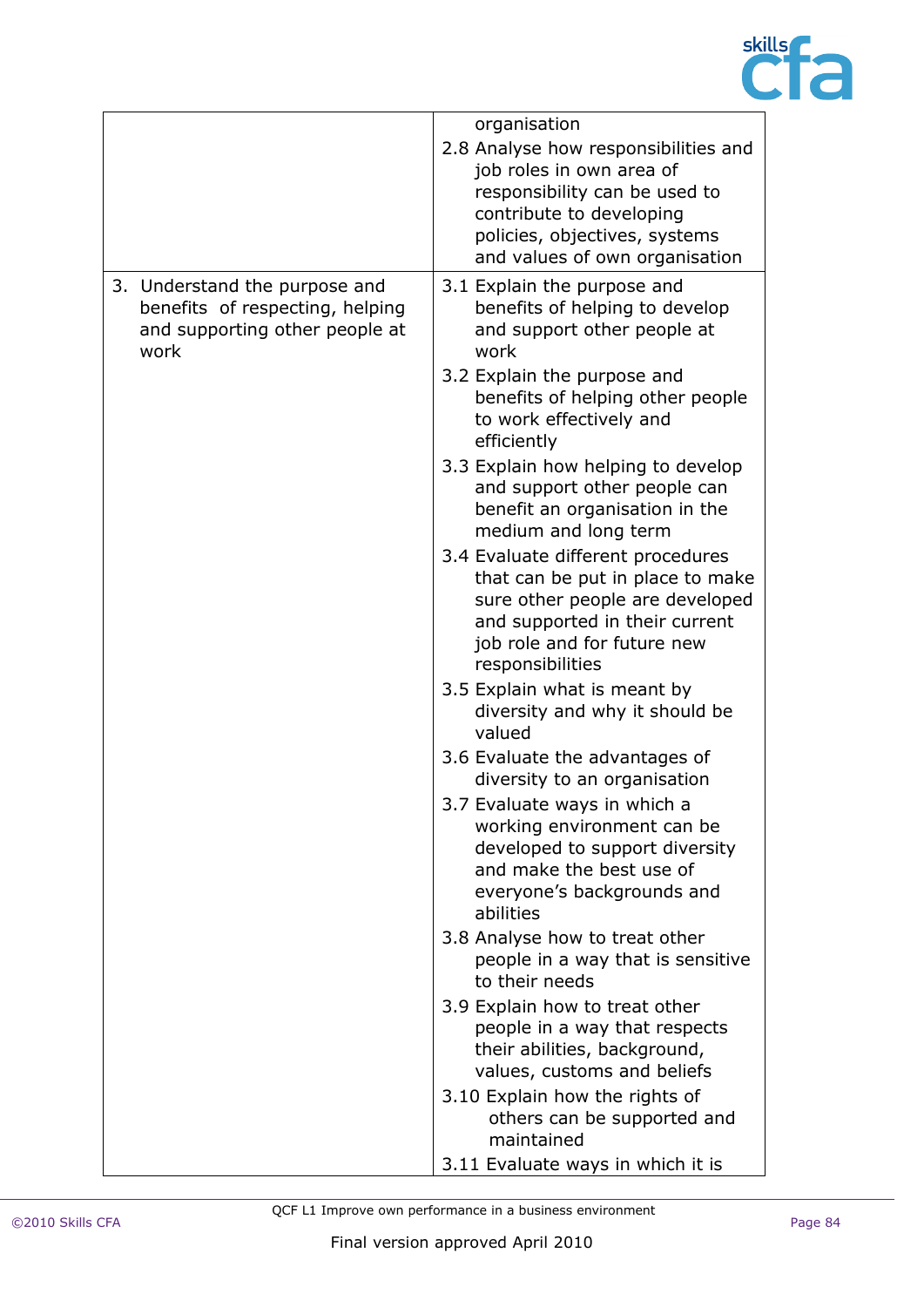

|                                                                                                 | possible to learn from others<br>at work and the benefits of<br>doing so                                                                                                                    |
|-------------------------------------------------------------------------------------------------|---------------------------------------------------------------------------------------------------------------------------------------------------------------------------------------------|
| 4. Understand how to maintain<br>security and confidentiality at<br>work and deal with concerns | 4.1 Explain the purpose and<br>benefits of maintaining security<br>and confidentiality at work                                                                                              |
|                                                                                                 | 4.2 Analyse the requirements for<br>security and confidentiality in an<br>organisation                                                                                                      |
|                                                                                                 | 4.3 Explain legal requirements for<br>security and confidentiality and<br>their impact on an organisation                                                                                   |
|                                                                                                 | 4.4 Analyse procedures for dealing<br>with concerns about security<br>and confidentiality in an<br>organisation and their purpose                                                           |
| 5. Be able to support the purpose<br>and values of an organisation                              | 5.1 Make sure that work supports<br>an organisation's overall mission<br>and values in own area of<br>responsibility                                                                        |
|                                                                                                 | 5.2 Make sure that work is<br>completed in a way that<br>supports team objectives in own<br>area of responsibility                                                                          |
|                                                                                                 | 5.3 Make sure that work supports<br>an organisation's policies,<br>systems and procedures in own<br>area of responsibility                                                                  |
|                                                                                                 | 5.4 Make sure that work with<br>outside organisations and<br>individuals is completed in a<br>way that protects and improves<br>image of own organisation                                   |
|                                                                                                 | 5.5 Make suggestions to improve<br>systems and procedures, and<br>support objectives, policies and<br>values in a way that is<br>consistent with own job role and<br>area of responsibility |
| 6. Be able to help, respect and<br>support other people at work in<br>an organisation           | 6.1 Agree and maintain a working<br>environment that values<br>diversity and makes best use of<br>the abilities of everyone, in own<br>area of responsibility                               |
|                                                                                                 | 6.2 Work with other people in a way<br>that is sensitive to their<br>individual needs, and which                                                                                            |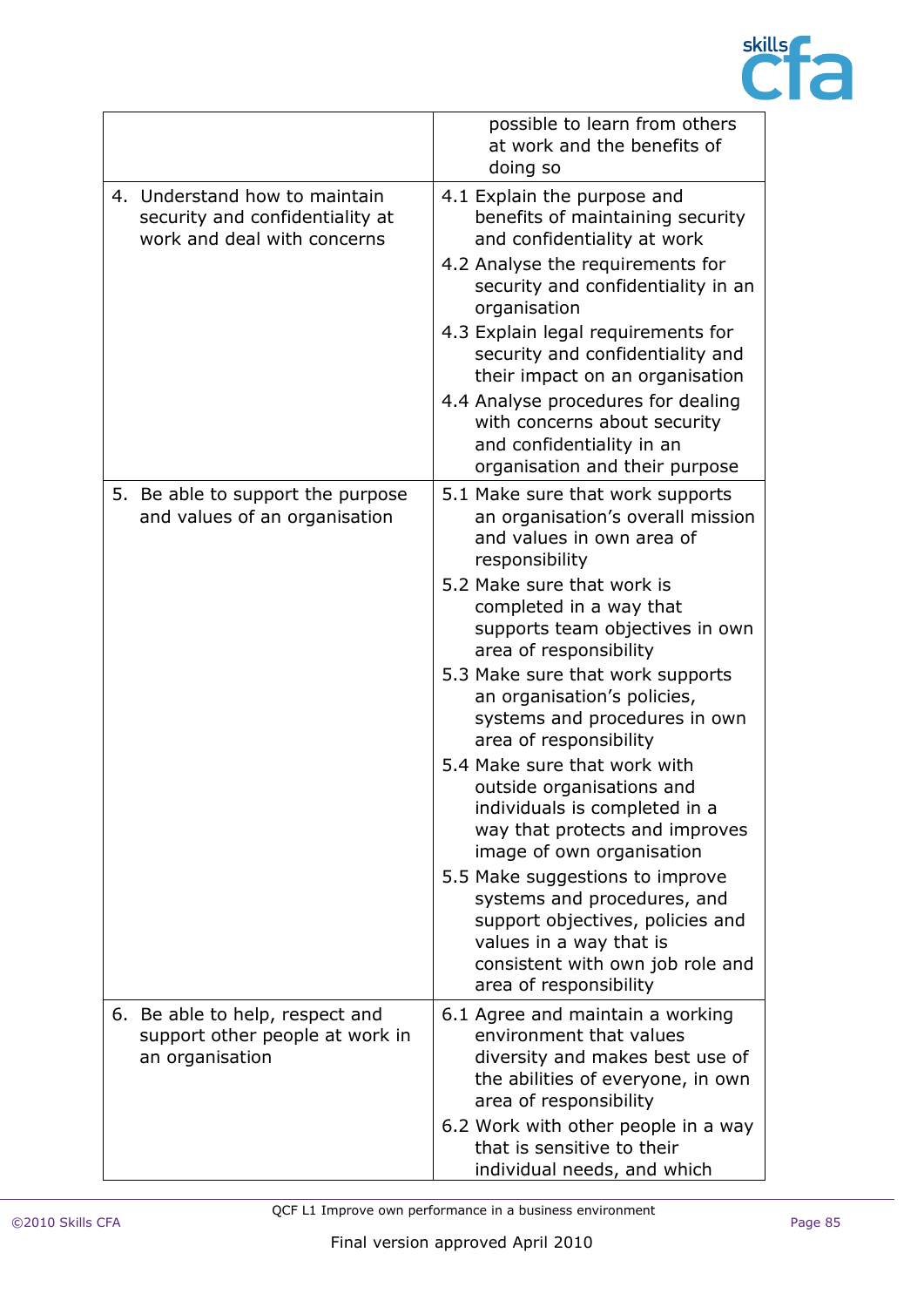

|                                                                           | respects their background,<br>abilities, values, customs and<br>beliefs, in own area of<br>responsibility<br>6.3 Make sure the rights of other<br>people are supported and<br>maintained in own area of<br>responsibility |
|---------------------------------------------------------------------------|---------------------------------------------------------------------------------------------------------------------------------------------------------------------------------------------------------------------------|
|                                                                           | 6.4 Agree and maintain a working<br>environment where feedback<br>from other people with different<br>backgrounds and abilities is<br>used to develop and improve<br>ways of working in own area of<br>responsibility     |
|                                                                           | 6.5 Make sure organisational<br>procedures and legal<br>requirements in relation to<br>discrimination legislation are<br>followed in own area of<br>responsibility                                                        |
| 7. Be able to maintain security and<br>confidentiality in an organisation | 7.1 Maintain the security of<br>property in a way that is<br>consistent with organisational<br>procedures and legal<br>requirements                                                                                       |
|                                                                           | 7.2 Maintain the confidentiality of<br>information in a way that is<br>consistent with organisational<br>procedures and legal<br>requirements                                                                             |
|                                                                           | 7.3 Deal with any concerns about<br>the security of property and<br>confidentiality of information                                                                                                                        |

| <b>Additional Information about the unit</b> |                                                                                                                                                                                                                                                                                                           |
|----------------------------------------------|-----------------------------------------------------------------------------------------------------------------------------------------------------------------------------------------------------------------------------------------------------------------------------------------------------------|
| Unit purpose and aim(s)                      | This unit is about taking a leading<br>role in establishing and maintaining<br>work environment within own area<br>of responsibility, in ways that<br>consistently show respect and<br>support for other people and which<br>support the mission, purpose and<br>values of an organisation as a<br>whole. |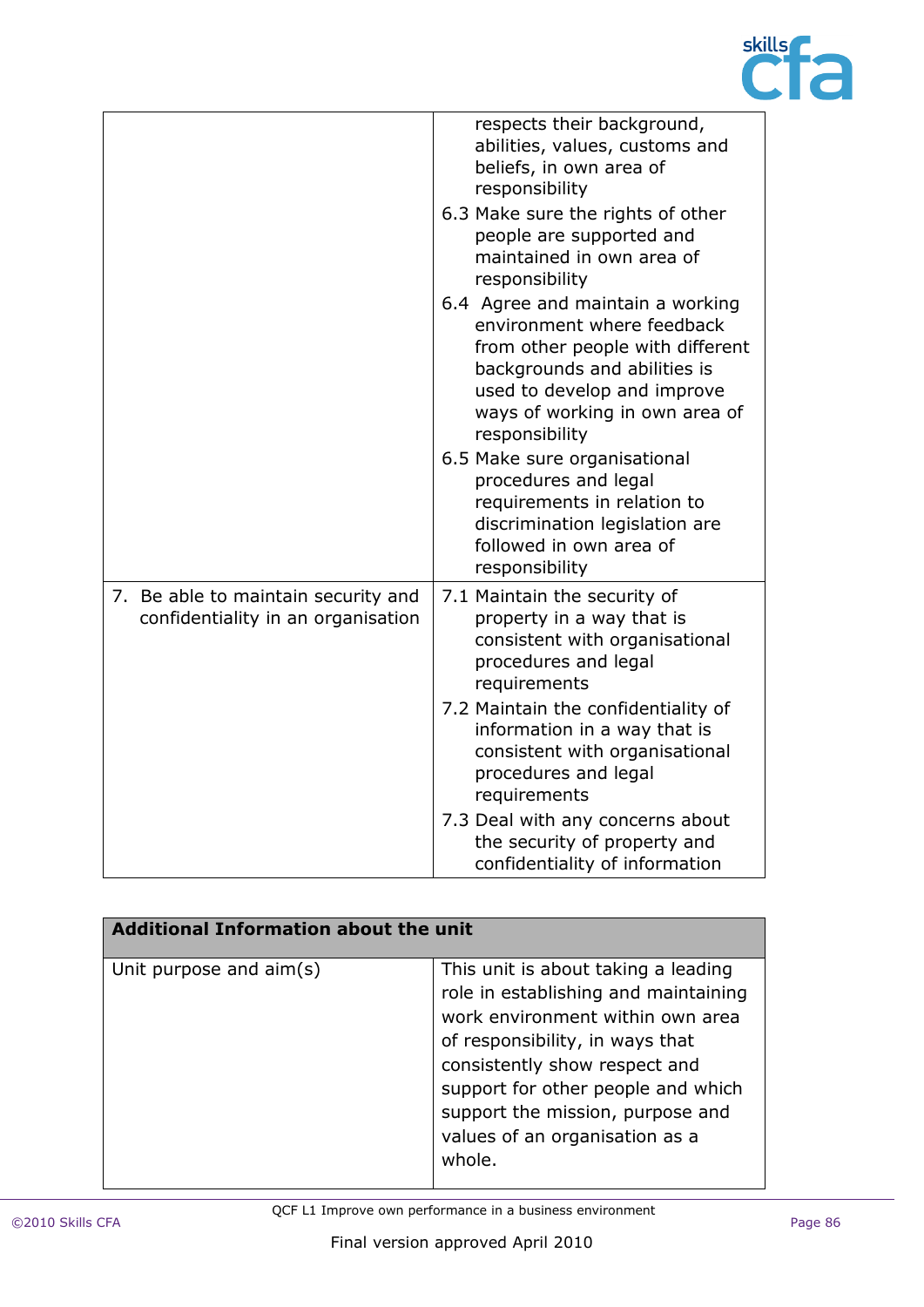

| Unit expiry date                                                                                                                                                    | 31 December 2013                                               |
|---------------------------------------------------------------------------------------------------------------------------------------------------------------------|----------------------------------------------------------------|
| Details of the relationship between<br>the unit and relevant national<br>occupational standards or other<br>professional standards or curricula<br>(if appropriate) | <b>Skills CFA</b>                                              |
| Assessment requirements or<br>guidance specified by a sector or<br>regulatory body (if appropriate)                                                                 | Assessment Strategy                                            |
| Support for the unit from an SSC or<br>other appropriate body (if required)                                                                                         | <b>Skills CFA</b>                                              |
| Location of the unit within the<br>subject/sector classification system                                                                                             | 15. Business, Administration and<br>Law<br>15.2 Administration |
| Name of the organisation<br>submitting the unit                                                                                                                     | <b>Skills CFA</b>                                              |
| Availability for use                                                                                                                                                | Shared                                                         |
| Unit available from                                                                                                                                                 | 1 August 2010                                                  |
| Unit guided learning hours                                                                                                                                          | 14                                                             |